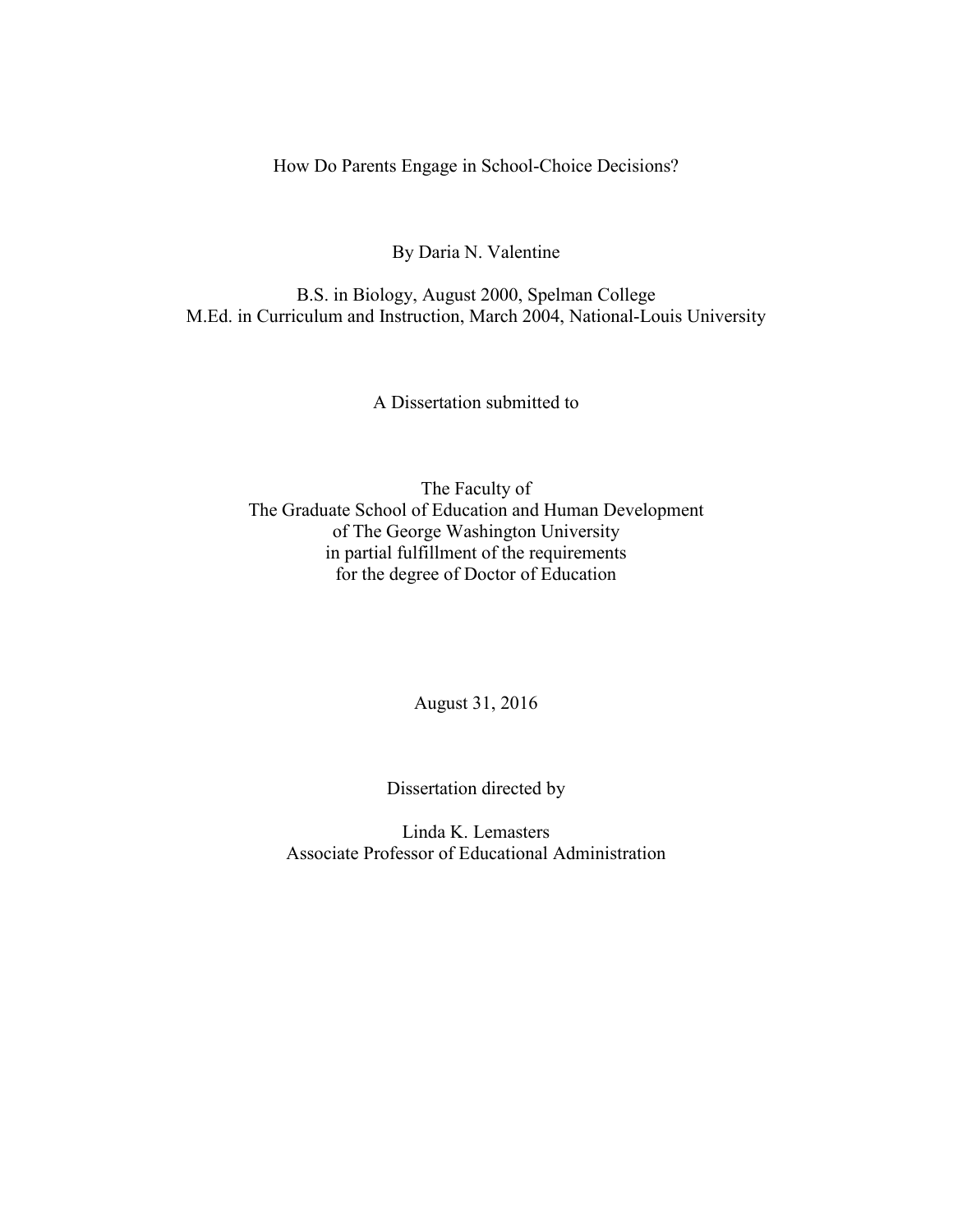The Graduate School of Education and Human Development of The George Washington University certifies that Daria N. Valentine has passed the Final Examination for the degree of Doctor of Education as of July 21, 2016. This is the final and approved form of the dissertation.

How Do Parents Engage in School-Choice Decisions?

Daria N. Valentine

Dissertation Research Committee

Linda K. Lemasters, Associate Professor of Education Administration, Dissertation Director

Susan Swayze, Associate Professor of Educational Research, Committee Member

Marcia Jackson, Director of Counseling, Alexandria City Public Schools, Committee Member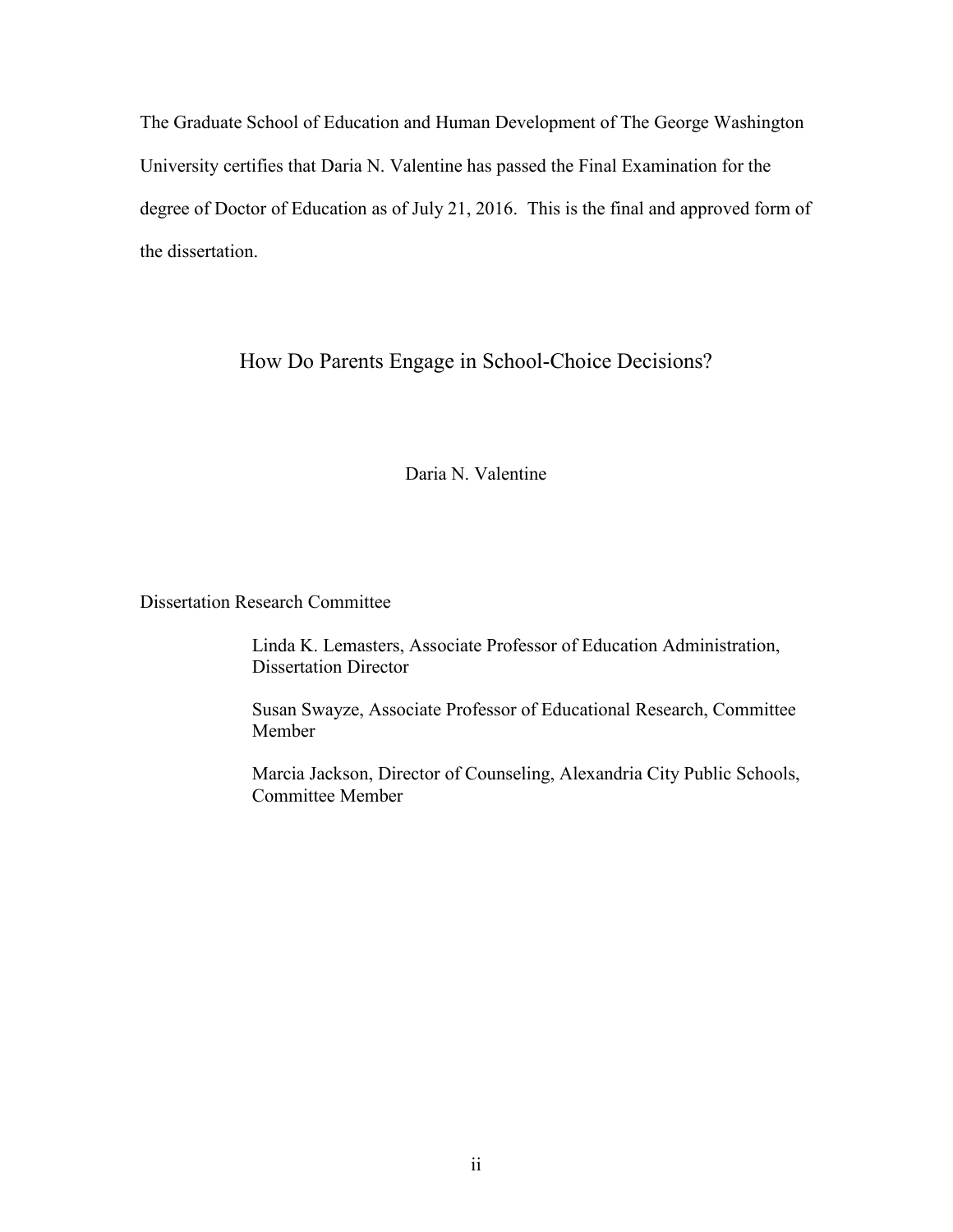© Copyright 2016 by Daria N. Valentine All rights reserved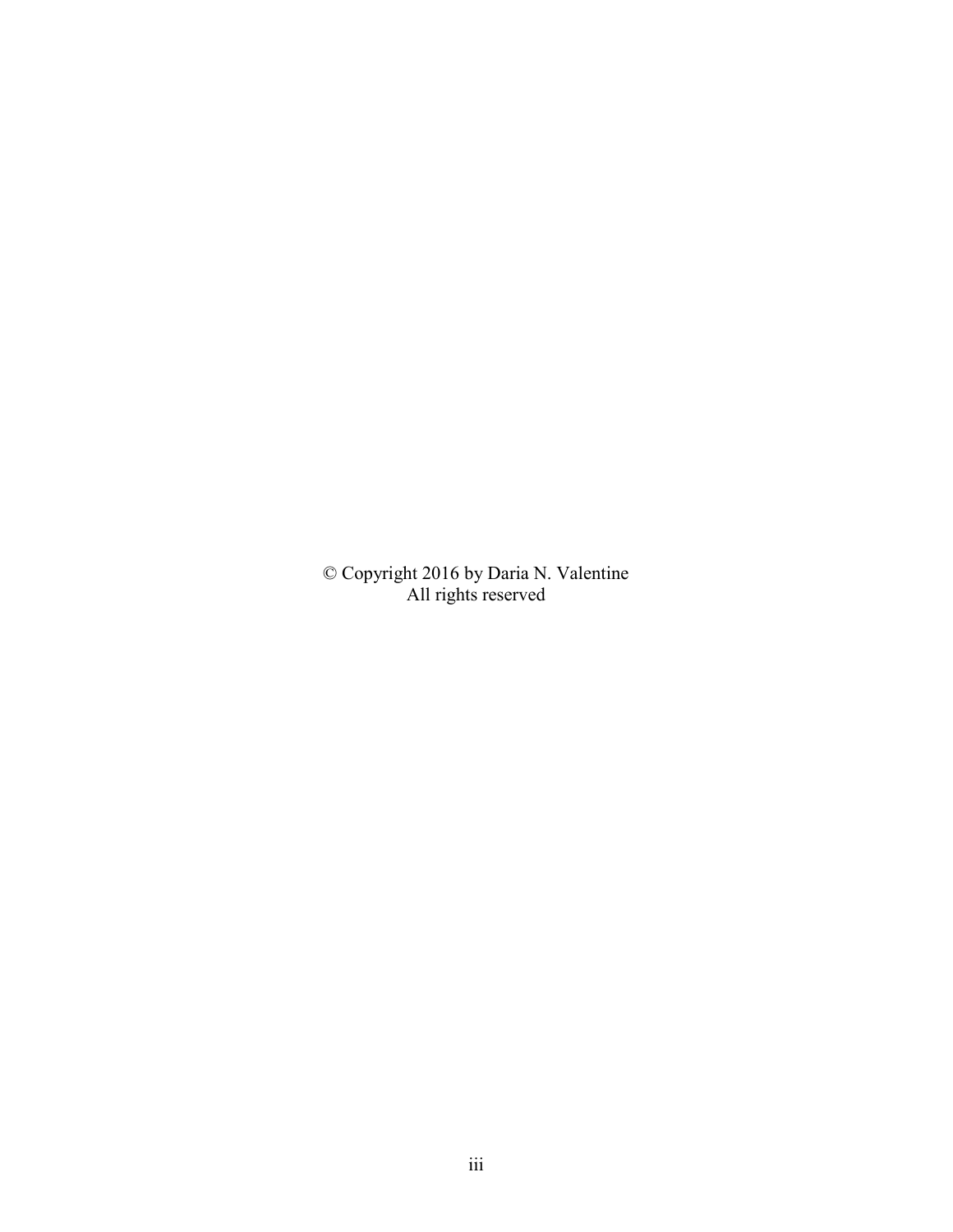## **Dedication**

Curtis Mpho-Amir Valentine and Ivy Noelle Valentine, mommy began this journey before she knew you existed. The process of completing this dissertation and working everyday has come with many sacrifices of time and resources away from you that we can never get back. Therefore, this fruit of my labor and your love is dedicated to you for loving me unconditionally even when I couldn't be there for you. I love you dearly with all of my heart, and I thank God everyday that he allowed me to be your mommy. I hope and pray that my perseverance through this experience serves as an example and inspiration for you to press toward achieving greater things than I've dreamed for myself. Set goals and dream big and remember to never give up on them. You can accomplish anything that you work hard for and set your mind and heart to do.

 Largo High School Class of 2017, you have and forever will hold a special place in my heart. As I type this dedication I also am preparing to take you into your senior year of high school. In some way we are both nearing the end of a very difficult and special journey. The last three years we have grown up together; you have taught me many lessons, and I pray that I have been able to do the same for you. I am thankful to be able to send you off into the next stages of your life knowing that I have done my best to prepare you for it. Thank you for trusting me to help you make decisions on your future, and I wish you the best moving forward.

iv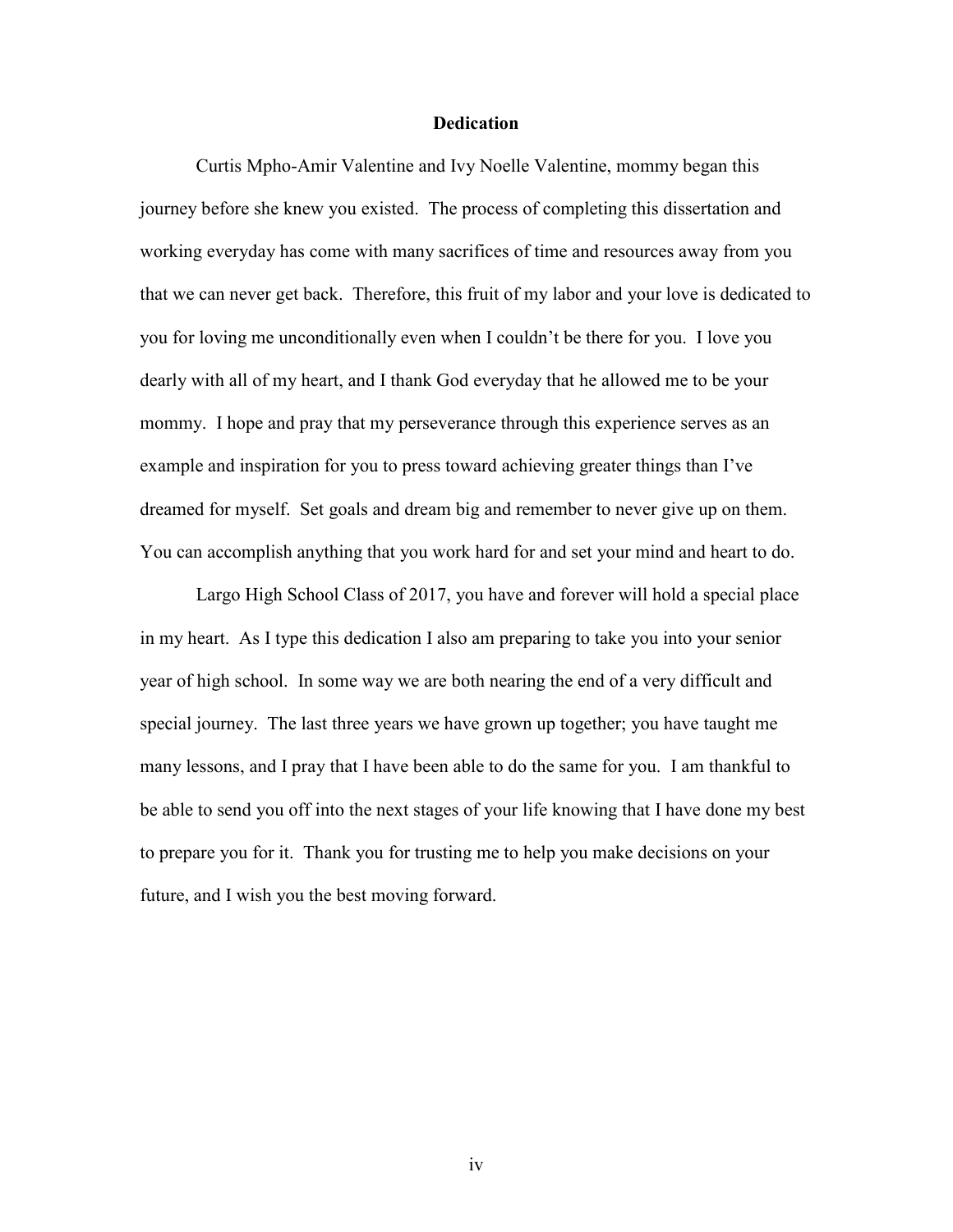#### **Acknowledgments**

I am humbled and grateful that at the end of this labor of love I can take a moment to reflect on and recognize the people who have been the greatest support system a researcher, mommy, wife, assistant principal, teacher, daughter, and friend could ever have as we have experienced this doctoral program together.

#### **My God**

Thank you God for Grace and Mercy. You have smiled on me throughout this journey and your love has kept me and guided me each day.

#### **My Family**

To my husband Curtis, thank you for encouraging me, believing in me, and giving me the pep talks that I needed to keep writing. You have always been supportive of my work by setting aside your work and activities to ensure that the needs of our home and children were met. I couldn't have done this without you having my back!

Mommy and Daddy, thank you for being Curtis and Ivy's second parents! You've always told me whatever I need you all to do to "get it done," you would do, and you truly have! Thank you for holding me accountable and sticking it out with me and my family while I "got it done"!

Aunt Lou, thank you for your powerful prayers and your words of encouragement. You've always reminded me where my help comes from.

Aunt Carolyn and Uncle William, thank you for all your support and constant words of encouragement through the years. You two always reminded me that you were in my corner rooting for me!

#### **My Cheerleaders**

v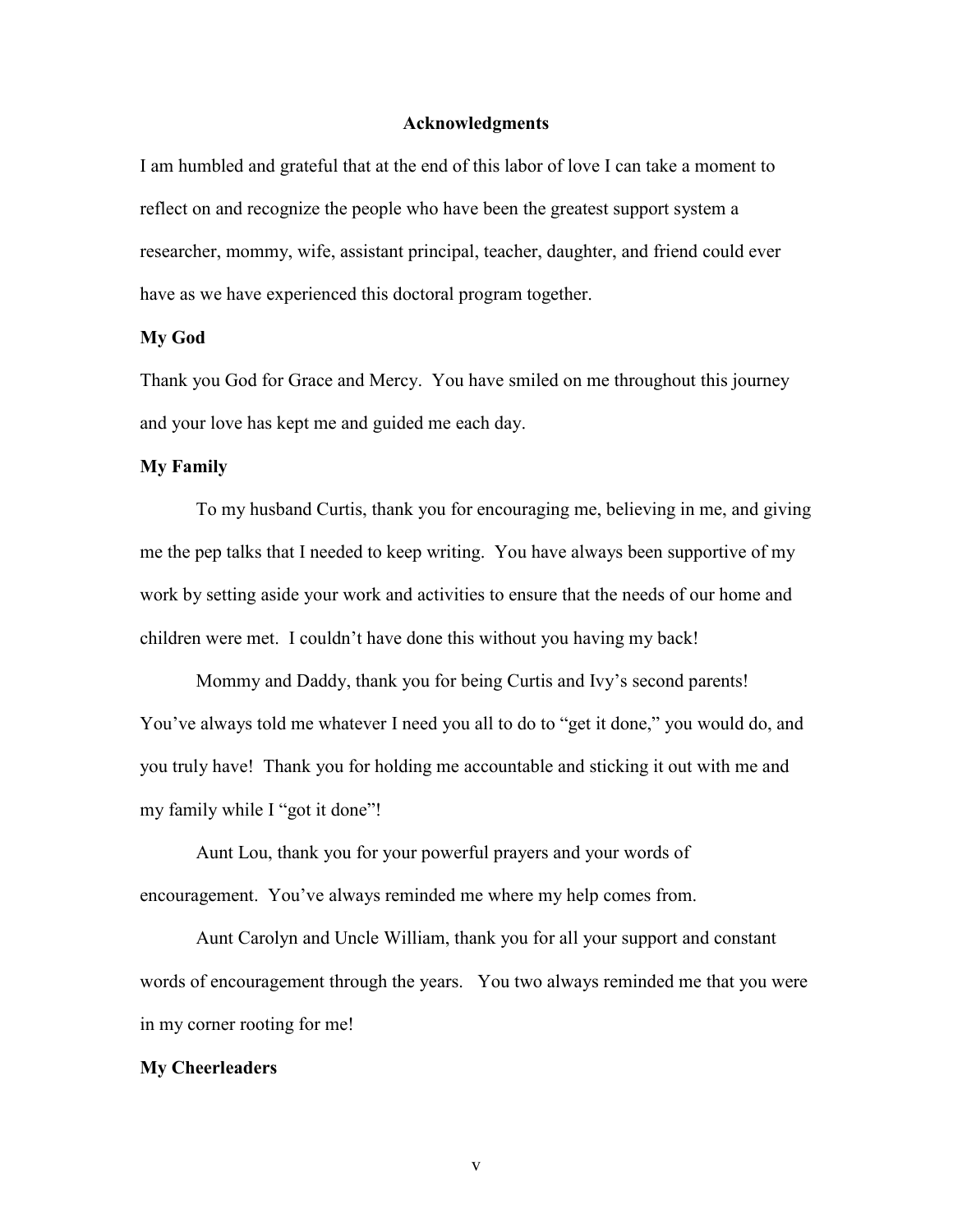Dr. Angelique Simpson-Marcus and Dr. Afie Mirshah-Nayar, my favorite supervisors, thank you for never letting me put anything before my dissertation. You always were reminding me that the work would be there and always encouraging me to "go home and write." Also, you gave me the time I needed when that writing bug hit, and I couldn't stop.

### **My Committee**

Dr. Lemasters, I am forever grateful for your guidance regarding pacing as I conducted my study. Your support allowed me to carry out worthwhile research while being a wife, mother, and assistant principal. You gave me the space I needed to complete this journey while being effective in my other roles.

Dr. Swayze, I will always appreciate your knowledge and insight regarding qualitative research. Your experience and attention to detail helped me shape my research. I appreciate the thoughtful pep talks leading to Defense Day!

Dr. Jocelyn Drakeford and Dr. Marcia Jackson, Thank you for saying yes to the committee in spite of your busy schedules and work loads. You are invaluable mentors and friends, full of knowledge and most importantly faith. You have regularly prayed me through this journey while holding me accountable. You had faith in me from the beginning, and when I began to waiver, you wouldn't let me give up.

Dr. Segun Eubanks, Thank you for agreeing to participate on my committee as a reader on short notice. I appreciate your motivation and excitement as I get closer to completing this journey. I am excited about putting your thoughtful reflections to work!

I also must acknowledge Catherine Francour for always supporting me in helping me identify research pertaining to my study that I had difficulty finding on my own.

vi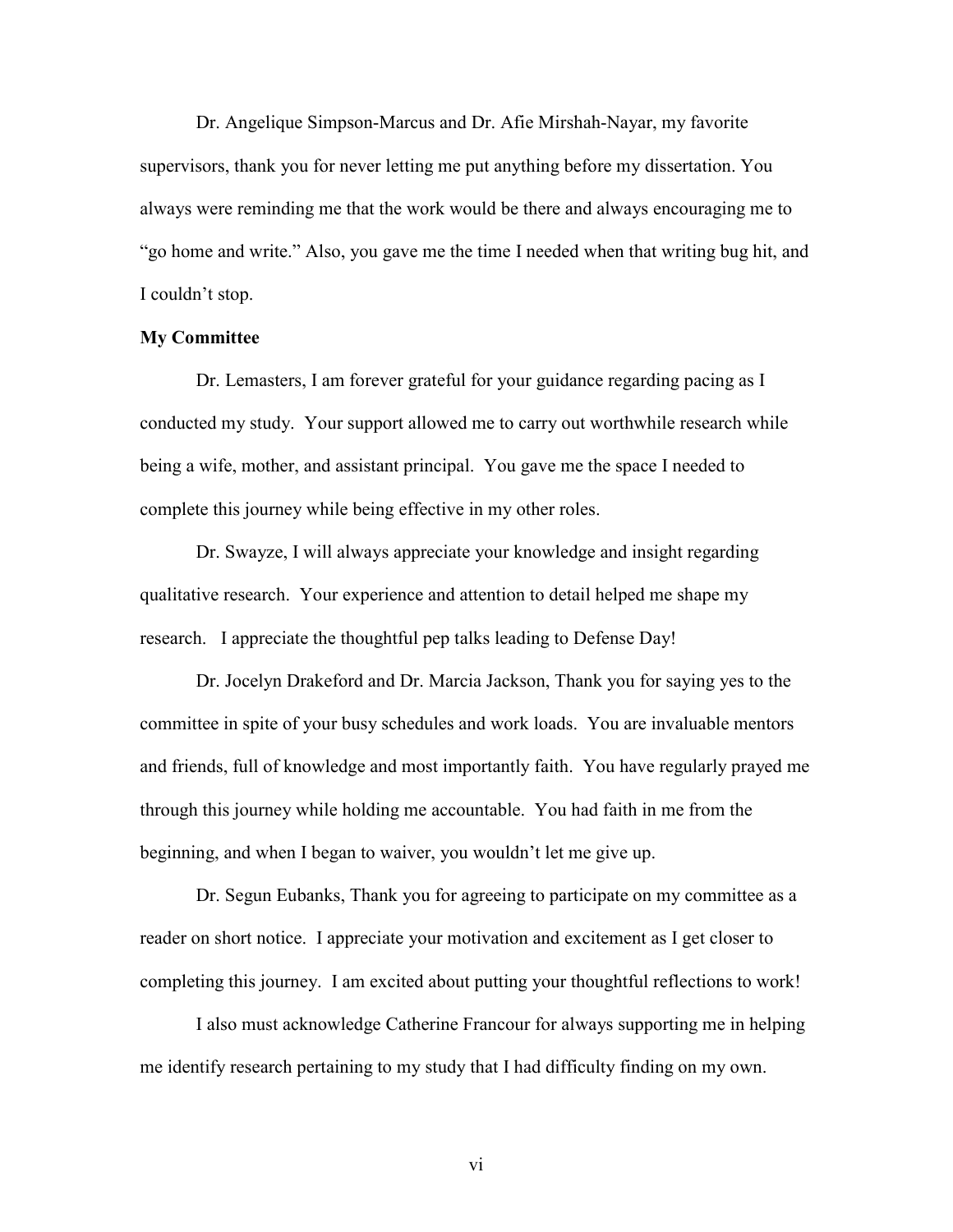#### **Abstract of the Dissertation**

How Do Parents Engage in School-Choice Decisions?

This qualitative study explored how parents make school-choice decisions. I conducted a basic interpretive qualitative study to collect and analyze data. I used criterion purposeful sampling to determine participants who met the criteria for this study: (a) parents who currently had students at schools of choice, and (b) parents who were entering the educational marketplace for the first time. The study used participant interviews as the primary source of data collection to develop a deeper understanding of parents' experiences and decision making regarding school choice.

The following research questions guided the research: How do parents from a diverse Mid-Atlantic urban–suburban county make school-choice decisions for their children? What factors do parents consider when choosing a school for their children? How do parents gather information about the schools available to their children? How do parents choose the school that best fits their preferences? The experiences of the parents unfolded through a semistructured interview protocol that used open-ended questions. Several themes emerged during the interview process: expectations, access, experiences, responsibility, and decision making. I coded and analyzed the experiences shared by the parents. The data collected indicate that parents factor in many reasons and characteristics when making school-choice decisions for their children, reasons spread along continuums of academics, personal convenience, and personality and characteristics of the child. I pieced together the common themes of each individual experience like pieces of a puzzle to paint a picture that had never been shared.

vii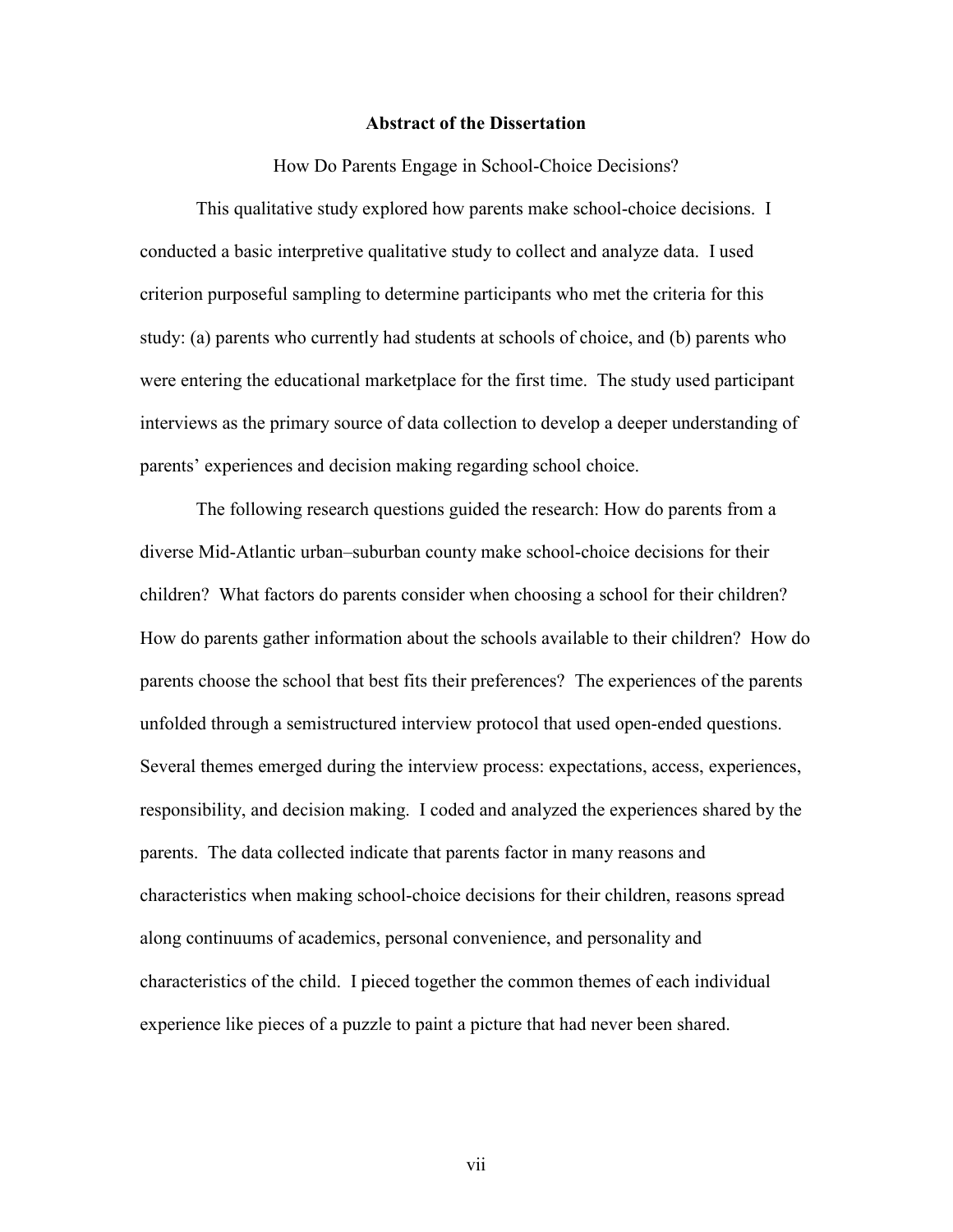# **Table of Contents**

| Dedication                                 | iv             |
|--------------------------------------------|----------------|
| Acknowledgments                            | $\mathbf{V}$   |
| Abstract of the Dissertation               | vii            |
| Table of Contents                          | viii           |
| List of Tables                             | xi             |
| Chapter 1: Introduction                    | $\mathbf{1}$   |
| Overview                                   | $\mathbf{1}$   |
| School-Choice Arguments                    | $\overline{4}$ |
| School Choice and Race                     | 8              |
| Statement of the Problem                   | 9              |
| Purpose of the Study                       | 10             |
| <b>Research Question</b>                   | 11             |
| <b>Statement of Potential Significance</b> | 12             |
| <b>Theoretical Framework</b>               | 14             |
| Summary of Methodology                     | 17             |
| Definition of Concepts and Key Terms       | 20             |
| <b>Chapter Summary</b>                     | 21             |
| Chapter 2: Literature Review               | 22             |
| Introduction                               | 22             |
| Methods of Literature Review               | 22             |
| <b>Theoretical Foundation</b>              | 23             |
| <b>Chapter Summary</b>                     | 51             |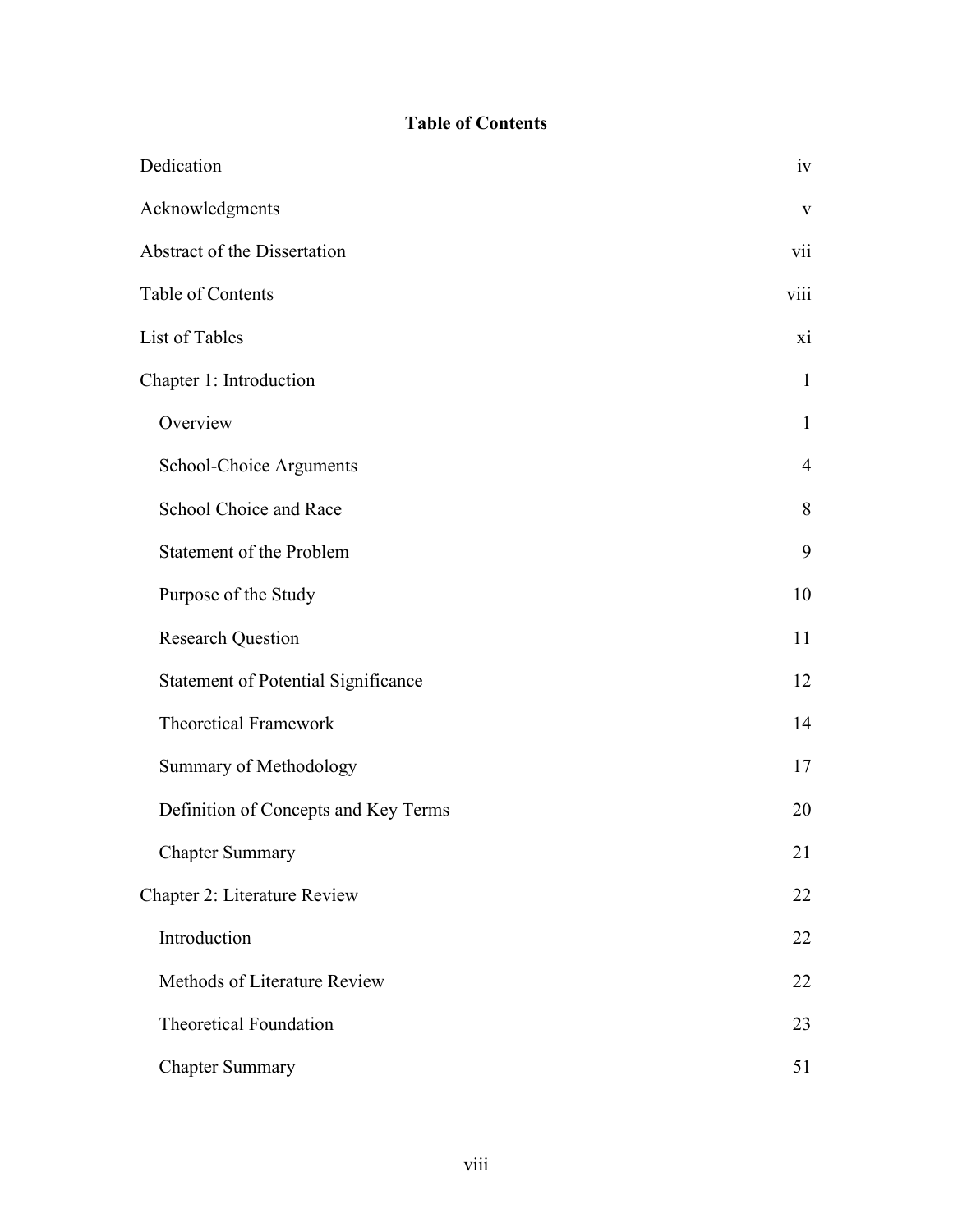| Chapter 3: Methodology                       | 55  |
|----------------------------------------------|-----|
| Overview                                     | 55  |
| <b>Research Questions</b>                    | 57  |
| Epistemology and Control for Bias            | 57  |
| Research Design                              | 60  |
| Site, Population, and Sample Selection       | 62  |
| <b>Research Procedures</b>                   | 63  |
| Protocols                                    | 68  |
| Credibility and Trustworthiness              | 71  |
| <b>Ethical Considerations and Safeguards</b> | 71  |
| <b>Chapter Summary</b>                       | 72  |
| Chapter 4: Results                           | 73  |
| Overview                                     | 73  |
| Organization of Interview Process            | 77  |
| Participant Demographics                     | 81  |
| <b>Interview Process</b>                     | 84  |
| Researcher Memos and Bracketing              | 84  |
| Theming the Data                             | 86  |
| The Parents' Experiences                     | 88  |
| Expectations                                 | 89  |
| Access                                       | 94  |
| Responsibility                               | 102 |
| Experiences                                  | 108 |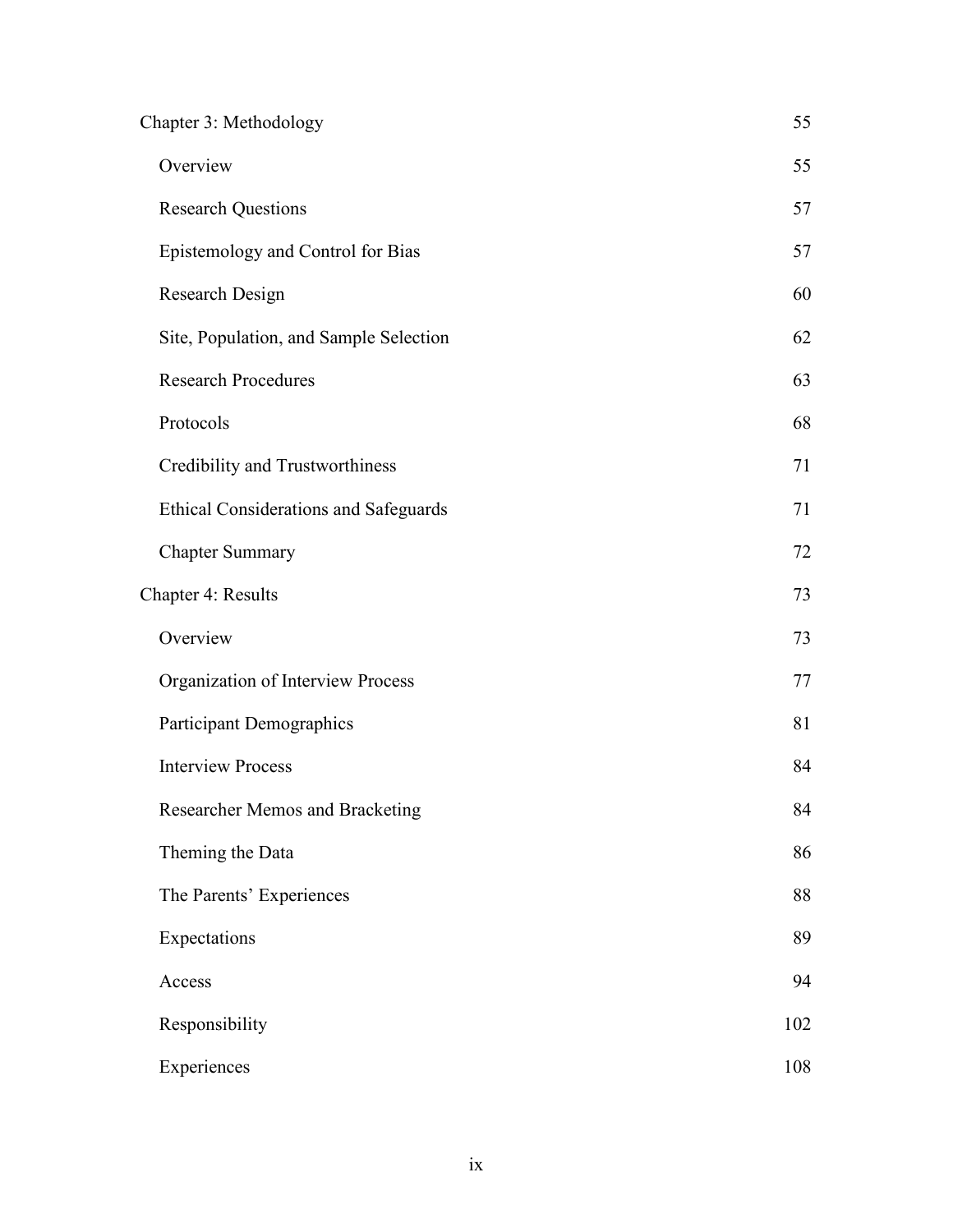| Decision Making                                                                 | 113 |
|---------------------------------------------------------------------------------|-----|
| <b>Summary of Results</b>                                                       | 119 |
| Chapter 5: Interpretations, Conclusions, and Recommendations                    | 120 |
| Discussion                                                                      | 120 |
| <b>Review of Results</b>                                                        | 121 |
| Conclusions and Interpretations                                                 | 126 |
| Implications for Practice                                                       | 128 |
| Limitations                                                                     | 128 |
| Recommendations for Future Study                                                | 130 |
| References                                                                      | 133 |
| Appendix A – Researcher Identity Memo                                           | 146 |
| Appendix B – Parent Recruitment Flyer                                           | 150 |
| Appendix $C$ – Letter to Parents                                                | 151 |
| Appendix D - Thank You to Participating Parents                                 | 152 |
| Appendix E - Prepared Pre-Interview Statement                                   | 153 |
| Appendix F – Interview Protocol                                                 | 154 |
| Appendix G - Informed Consent Form                                              | 155 |
| Appendix H - Parent Demographic Data Sheet                                      | 156 |
| Appendix I - Research Question Alignment to Theoretical Framework and Interview |     |
| Questions                                                                       | 157 |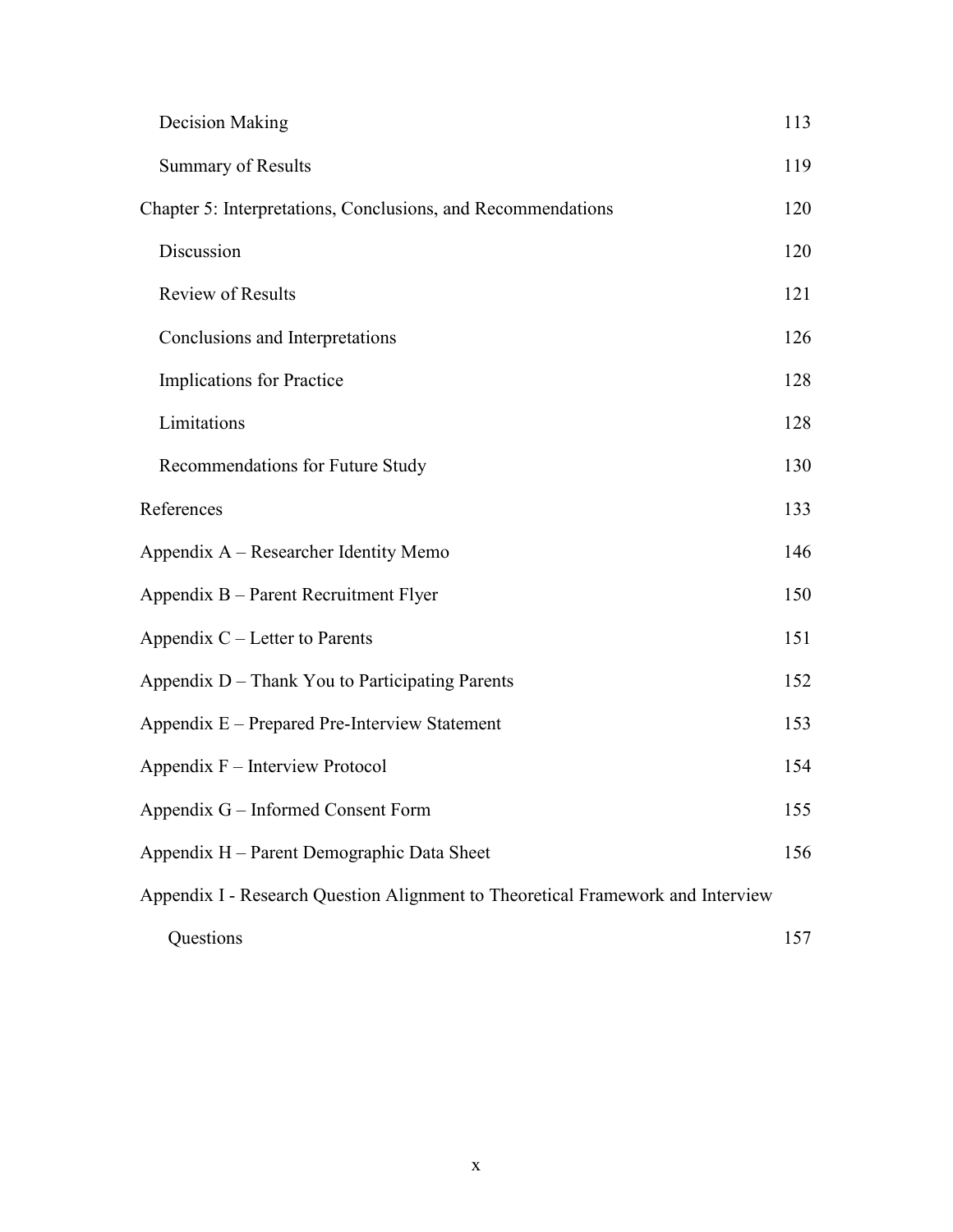## **List of Tables**

| Table 1. Research Question Alignment to Theoretical Framework and Interview    |  |
|--------------------------------------------------------------------------------|--|
|                                                                                |  |
|                                                                                |  |
|                                                                                |  |
|                                                                                |  |
|                                                                                |  |
| Table 6. Theme and Supporting Statements for Experience Leading to Choice  110 |  |
| Table 7. Theme and Supporting Statements for Decision Making 116               |  |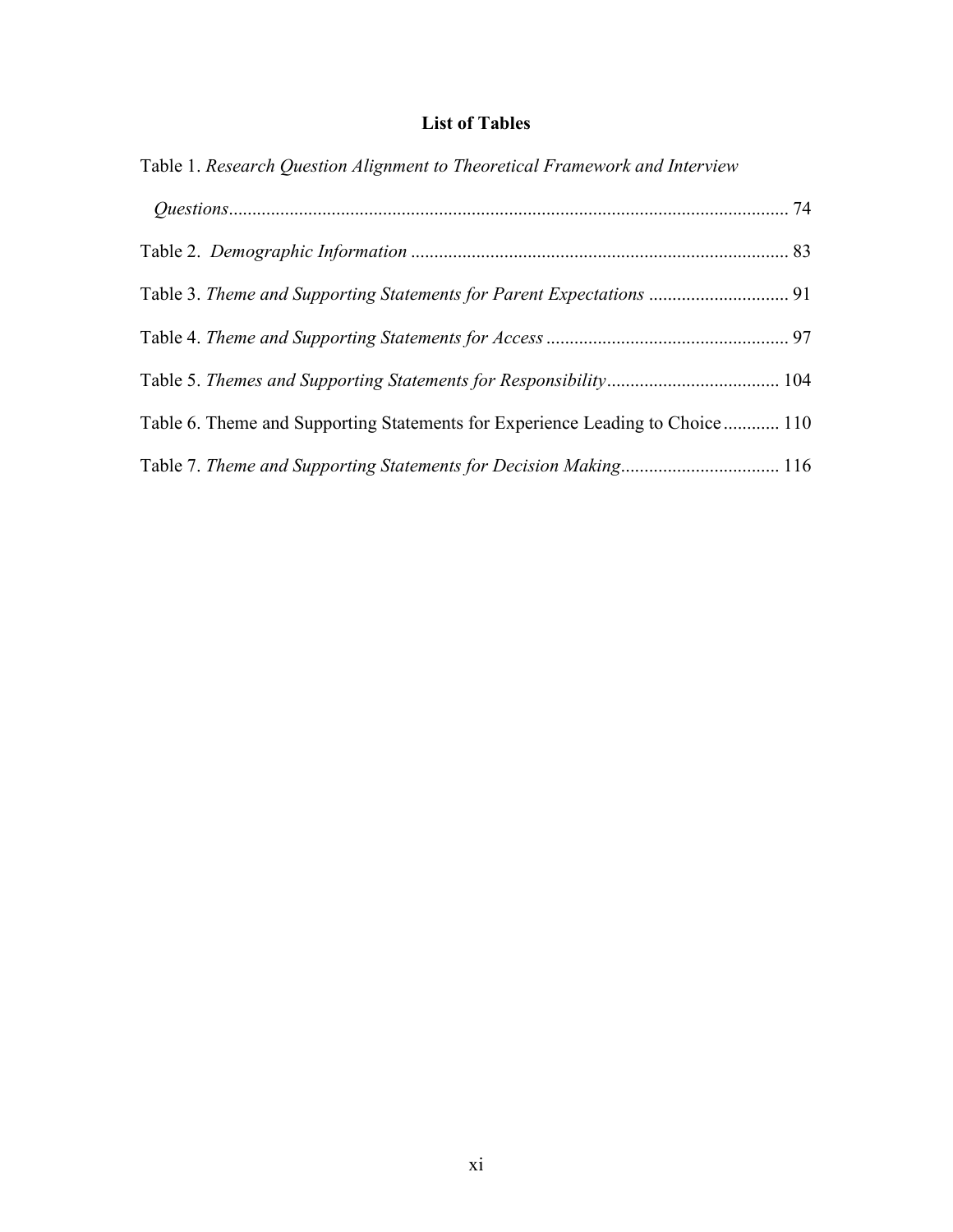#### **Chapter 1: Introduction**

## **Overview**

Parents, as consumers of education, make school choices for their children; parents enter the educational marketplace to set goals, to seek information, to evaluate prospective schools, and to select their preferred schools (Cooper, 2005). In 2003, an estimated 15% of children attended schools of choice rather than their assigned schools (Lacireno-Paquet & Brantley, 2008). Parents of an estimated one quarter of all students in Grades 1 through 12 moved to their current neighborhoods for the schools, thereby suggesting greater exercise of choice by these parents than by the parents of the 15% of students attending non-assigned schools (Lacireno-Paquet & Brantley, 2008). These parents carefully chose a suitable school for their children, expending considerable resources in terms of time and money in the process (Chakrabarti & Roy, 2010). One of the most important ways in which parents are involved in their children's education is through choosing the school they attend, which often results in finding alternatives to traditional publicly provided schools. Parents enter the educational marketplace for different reasons.

Parents enter the educational marketplace with differing values, beliefs, information, and resources (Cooper, 2005). Elacqua, Schneider, and Buckley (2006) noted that, contrary to what critics of choice have argued, parents almost never mention non-educational dimensions (with the exception of location), such as daycare and extracurricular activities. Despite the importance that researchers, policymakers, and teacher unions have given to class and school size as goals for education reform (Michel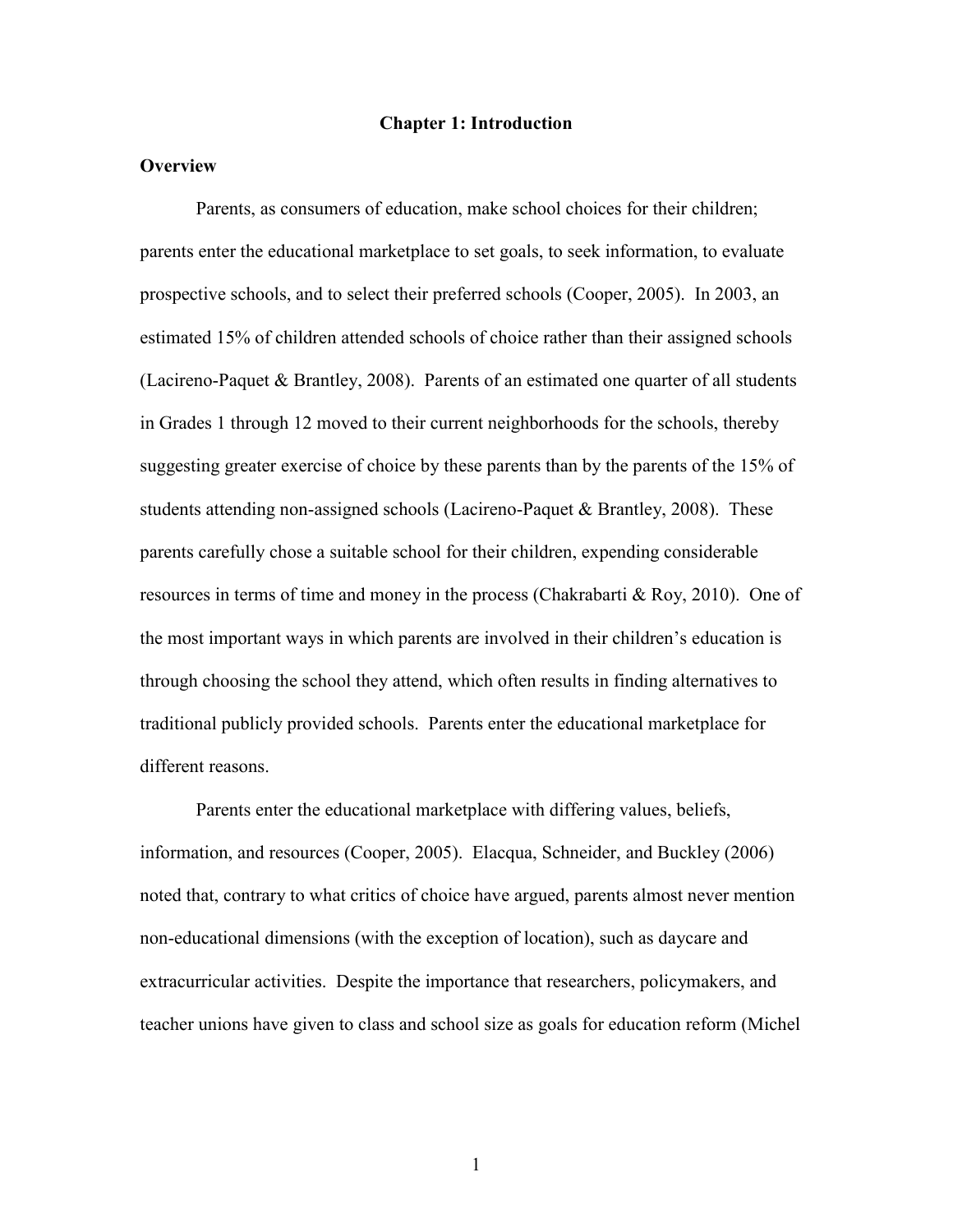& Rothstein, 2002; Viadero, 2001), very few parents say this is important in their choice of a school. Education reform has affected parents' perspectives regarding school choice.

According to Lamdin and Mintrom (1997), education reform, with regard to school choice, can be defined as any policy that is designed to reduce the constraints that current school configurations placed on schools, students, and parents. Schools of choice apply for and receive exemptions from many bureaucratic rules and regulations governing traditional public schools to create innovative accountability relationships with the schools' teachers and parents (Hill, Lake, Celio, Campbell, Herdman, & Bulkley, 2001). The performance of schools of choice depends heavily on high-performing teachers and the schools' ability to attract and satisfy engaged parents (Hill et al., 2001). Schools of choice will continue to be a necessity until schools become more responsive to the needs and interests of parents and students by providing different programs for different families.

Expanding school choice is one of the major themes of current education reform initiatives (Elacqua et al., 2006). Educational and political groups have cited marketbased school-choice reform as having the potential to improve public schools while offering new choices to parents and students who have long been denied important educational liberties (Chubb & Moe, 1990; Schneider, Teske, & Marschall, 2000; Vitteritti, 1999). Governments have decided that giving parents more options to choose among schools is an appropriate policy response to local educational problems (Cooper, 2005; Elacqua et al., 2006). Green and Winters (2008) examined the impact of the McKay program on students who remained in the public school system. The researchers found statistically significant increases in the test scores of students with disabilities who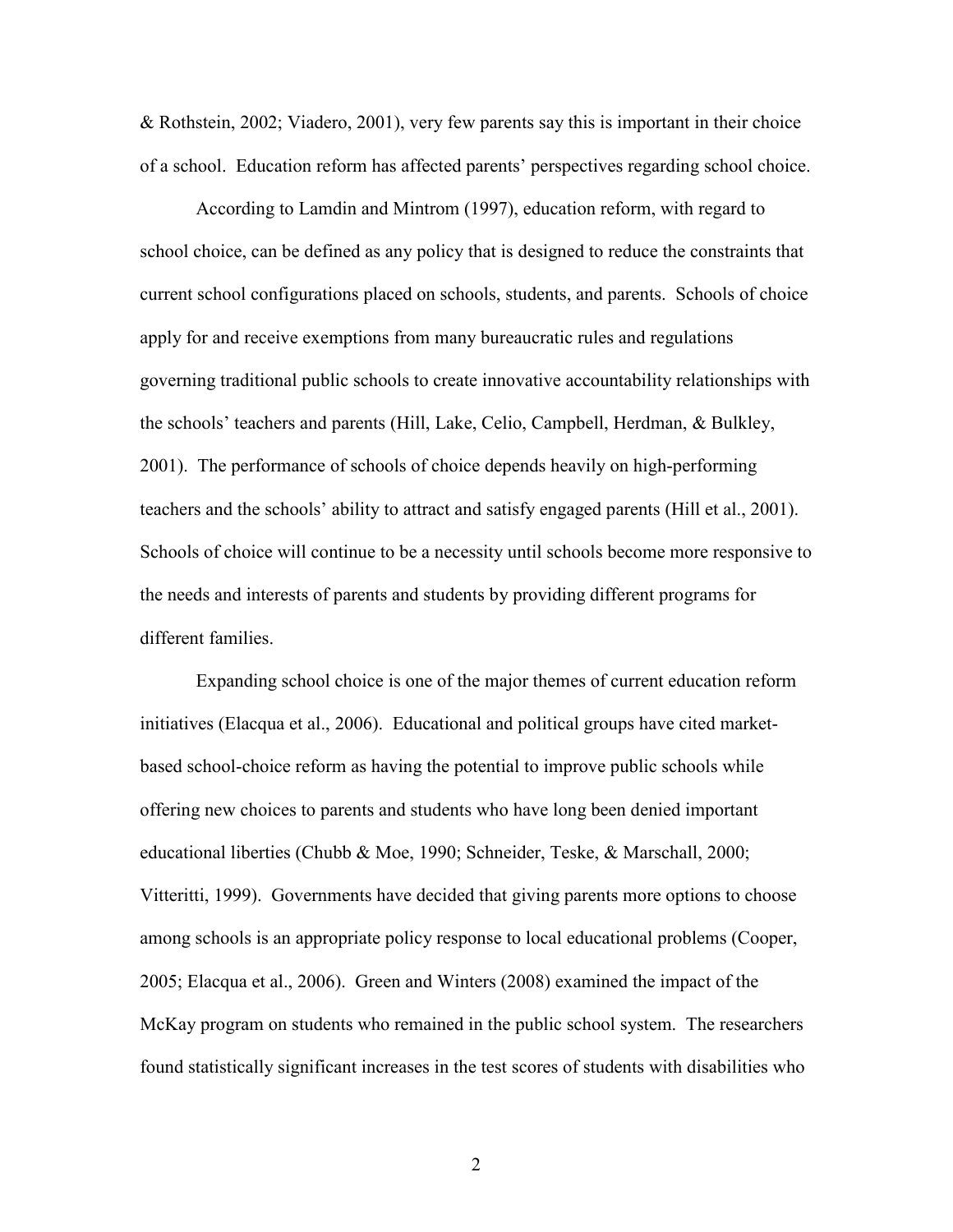remained in the public system, as more private schools entered the McKay Program, suggesting that schools were serving those students better when faced with more competition from the McKay program (Green  $\&$  Winters, 2008). The researchers asserted that vouchers do not drain public schools of their ability to serve disabled students; instead, schools are pushed to serve those students better (Green & Winters, 2008). Providing parents with school-choice options offers educational freedom and initiates competitive pressure between schools, with hopes to improve public school quality.

Heise (2001) cited four factors that contribute to the development of an intellectual and political foundation upon which many school-choice policy discussions rest. The first was the 1962 publication of Nobel Prize-winning economist Milton Friedman's work advancing the idea that parental choice and market mechanisms with regard to education are better able to generate personal and social good than government regulation. Second was the publication of *Politics, Markets, and America's Schools*, in which Chubb and Moe (1990) argued that political and market controls operate differently in the education context and that these differences help explain private schools' comparative advantages over their public counterparts. Third, traditional liberals, including some prominent members of the education establishment, began publicly to embrace school-choice policies, including the use of publicly funded education vouchers. Finally, the fourth contribution has been the growth of privately funded voucher programs since the 1990s (Heise, 2001).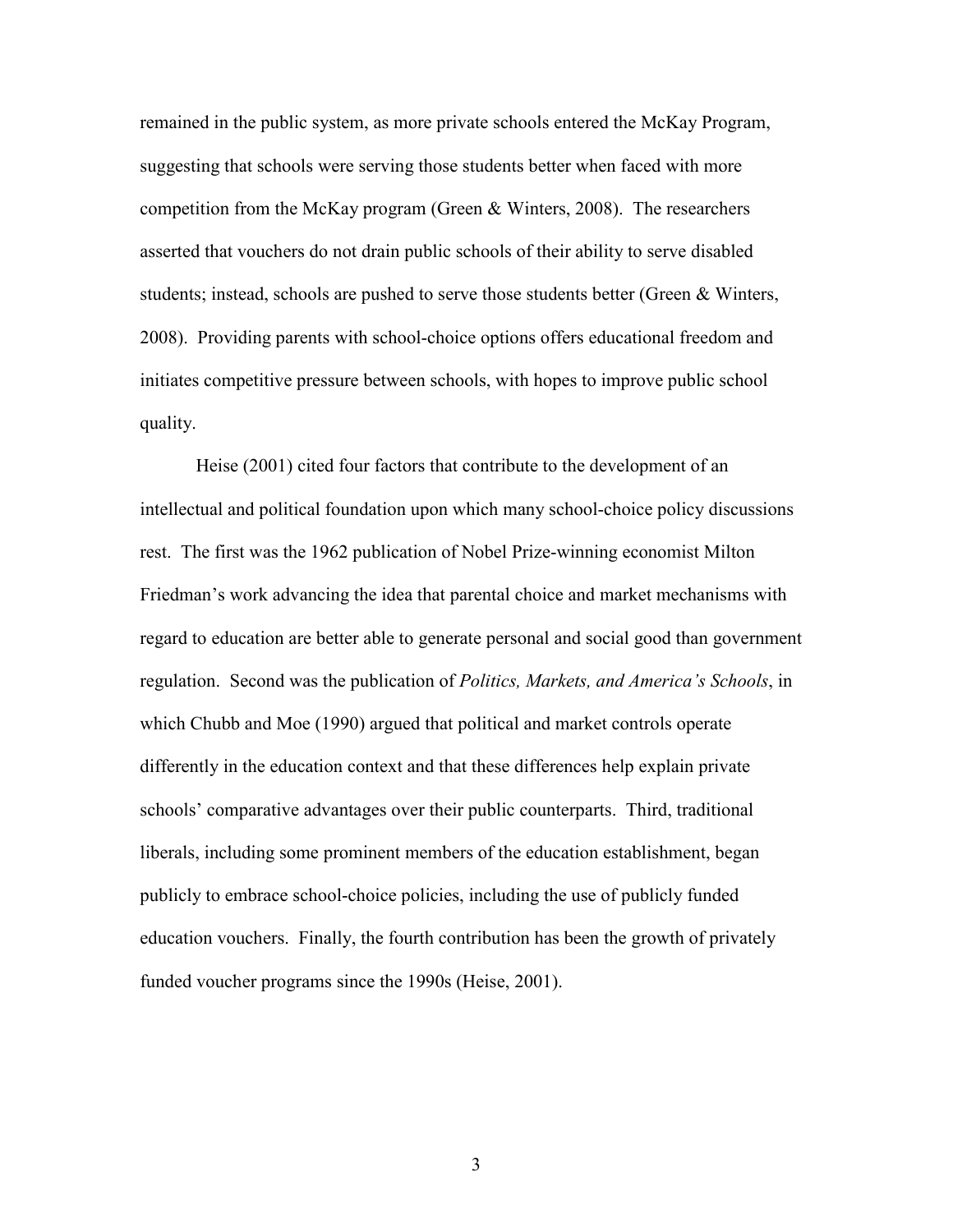### **School-Choice Arguments**

School-choice opponents frequently have asserted that large-scale school-choice policies will destroy public education and exacerbate differences between the educational haves and have nots (Heise, 2001; Henig, 1994; Levin, 1998). If families are granted a choice, what happens if they choose schools along racial, ethnic, or religious lines (Heise, 2001)? Until the mid-19th century, families chose from among a variety of autonomous schools and homeschooling. Tax-funded public schools gradually displaced tuitioncharging independent schools, considerably raising the price of choice. To exercise choice, a family needed to buy a home in a neighborhood with a good school or pay independent school tuition in addition to taxation that supported public schools (Kafer, 2009). For more than a century, few opportunities existed for middle- and low-income families. A persistent fear is that such choices will lead to more racially distinctive schools (Weiher & Tedin, 2002). The fear that White students, students who are more gifted academically, and students from households commanding the greatest educational resources will flee the traditional public schools for schools of choice (Goldhaber, 1999; Weiher & Tedin, 2002). School-choice policies might unwind decades of school integration efforts and fuel increased socioeconomic isolation (Heise, 2001).

Providing full parental school choice can result in segregating students by ability, socioeconomic background and generate greater inequities across education systems (OECD, 2012). Choice programs can be designed and managed to balance choice while limiting its negative impact on equity (OECD, 2012). There are different options possible: introducing controlled choice schemes can combine parental choice and ensure a more diverse distribution of students (OECD, 2012). In addition, to ensure balance,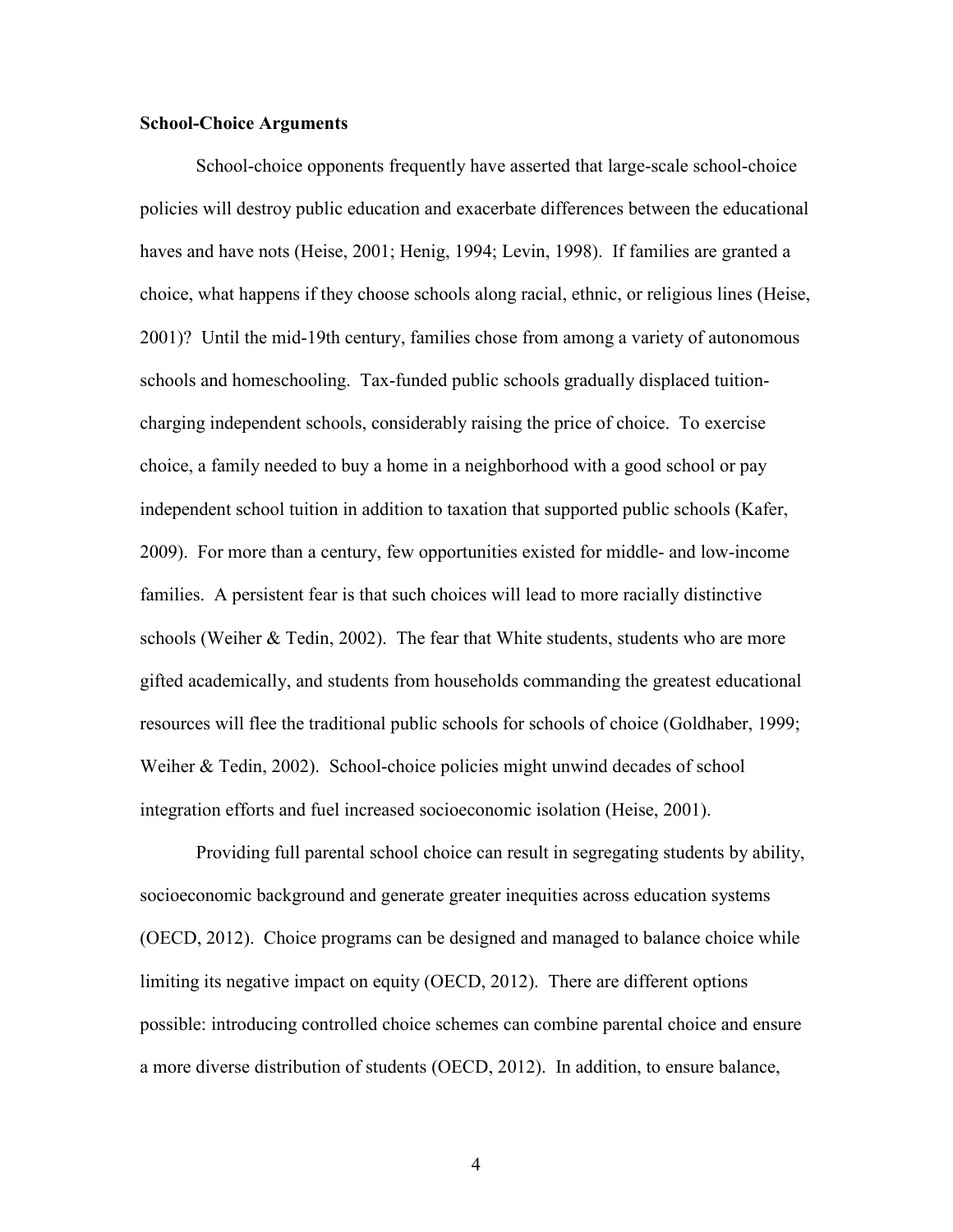incentives to make disadvantaged students attractive to high quality schools, school selection mechanisms and vouchers or tax credits can be alternative options (OECD, 2012). Policies also are required to improve disadvantaged families' access to information about schools and to support them in making informed choices (OECD, 2012).

Homeschooling is a school-choice option often considered by parents. Merry and Karsten (2010) examined three prominent arguments that might be brought against homeschooling: It aggravates social inequality, it worsens societal conflict, and it works against the best interests of children. Much strong resistance to homeschooling has arisen. Opponents of homeschooling believe that compulsory attendance laws in public school settings safeguard children's interests by ensuring an adequate level of education necessary for functioning in society and contributing to its economic stability. Liberal critics of homeschooling typically focus on its lack of public accountability. Oversight of some kind is believed necessary to curtail privatization tendencies that threaten not only social cohesion and equality of opportunity but also an erosion of good citizenship and public reasonableness (Merry & Karsten, 2010).

The Boston Teachers Union (BTU), which initially helped to devise and implement the plan for pilot schools, has since prevented, or slowed, the opening of new pilot schools due to various concerns raised by its members (Knoester, 2011). Before pilot schools were created, the BTU bargained for School Site Councils, or governance boards empowered with authority over crucial decisions at the school level and which were made up of teachers, parents, community members, and principals (BTU/BSC, 1994; Pearlman, 2000).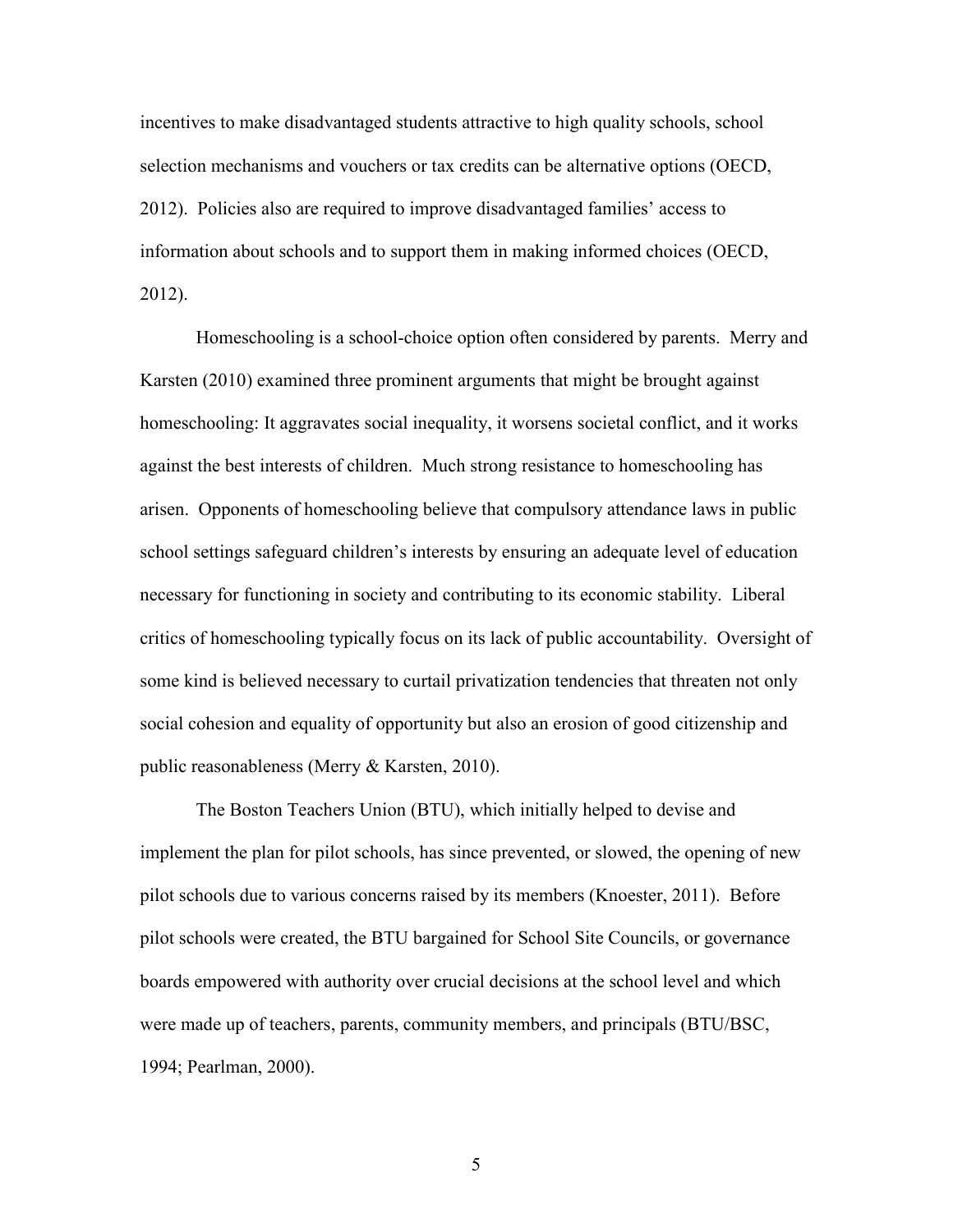Teacher unions nationwide are especially fierce in their opposition to measures that would alter the bargaining environment by introducing authentic competition among schools and districts or promoting a focus on efficiency (Hess & West, 2006). New financial reporting documents available from the U.S. Department of Labor show that in 2004 the AFT contributed \$550,000 and the NEA \$45,000 to the Economic Policy Institute, a Washington think tank that regularly issues reports and policy briefs critical of charter schools and vouchers (Hess & West, 2006).

Out of many different deregulated schools, charter schools are the least supportive in providing teachers with sustainable working conditions and employee rights (Johnson & Landman, 2000). Even though charter schools were founded as places where autonomy and innovation would flourish, the flexibility granted to charter school operators has not automatically been extended to teachers (Johnson & Landman, 2000). Because the power in charter schools goes to the board and the principal, the teachers have no guarantees about the nature of their workplace and whether it would be fair, responsive, and supportive (Johnson & Landman, 2000).

The experiences of teachers in the charter school organization examined by Johnson and Landman (2000) demonstrate that, although teachers bought into the promise of choice, they were unable to gain the privileges associated with that choice. The teachers in the study chose to form a union and faced backlash from their governing board. In the Johnson and Landman (2000) study, when teachers questioned their working conditions, it fueled a suspicion that undermined the teachers' loyalty to the organization.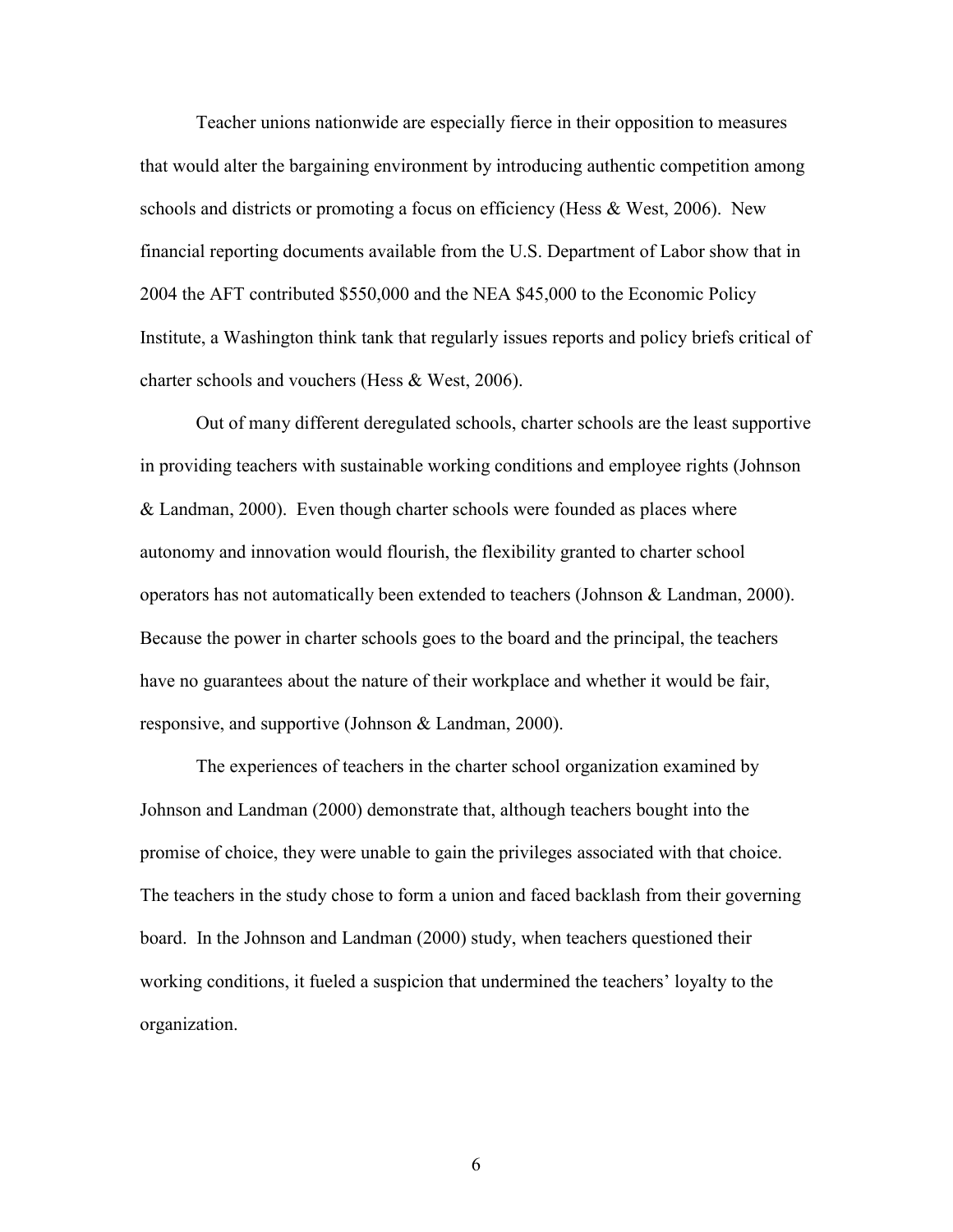Proponents of school choice argue that school-choice policies will improve educational quality for many students, especially those most in need (Heise, 2001). According to Buckley (2007), schools of choice build stronger parent communities. Proponents of homeschooling argue that education routinely occurs outside schools (Merry & Karsten, 2010). Homeschooler advocates frequently remind their critics that schooling and education are not the same; there are many sites of education that facilitate learning, discovery, and growth, including libraries, business sites, and the outdoors (Merry & Karsten, 2010). Schools of choice (such as magnet-based choice) are supported as a way to expand school choice for parents, bring innovation through specialty schools and programs, and promote voluntary forms of racial integration (Archbald, 2004). Some supporters contend that this form of public school choice is especially helpful to lower income parents, who are trapped in inferior inner-city schools; whereas detractors have claimed that magnet schools may worsen stratification in school districts (Archbald, 2004).

School choice has proven to have effects far beyond student outcomes, integrated classrooms, and quality schools. According to Deming (2012), winning the lottery for admission to a preferred school at the high school level reduces the total number of felony arrests and the social cost of crime. Further, among middle school students, winning a school-choice lottery reduces the social cost of crime and the number of days of incarceration. Deming cited four possible explanations for the reduction in crime among high-risk lottery winners. First, incapacitation advances the notion that winning the lottery entails longer bus rides to and from school, thus occupying youth during highcrime hours. Second, contagion indicates that winning the lottery prevents crime by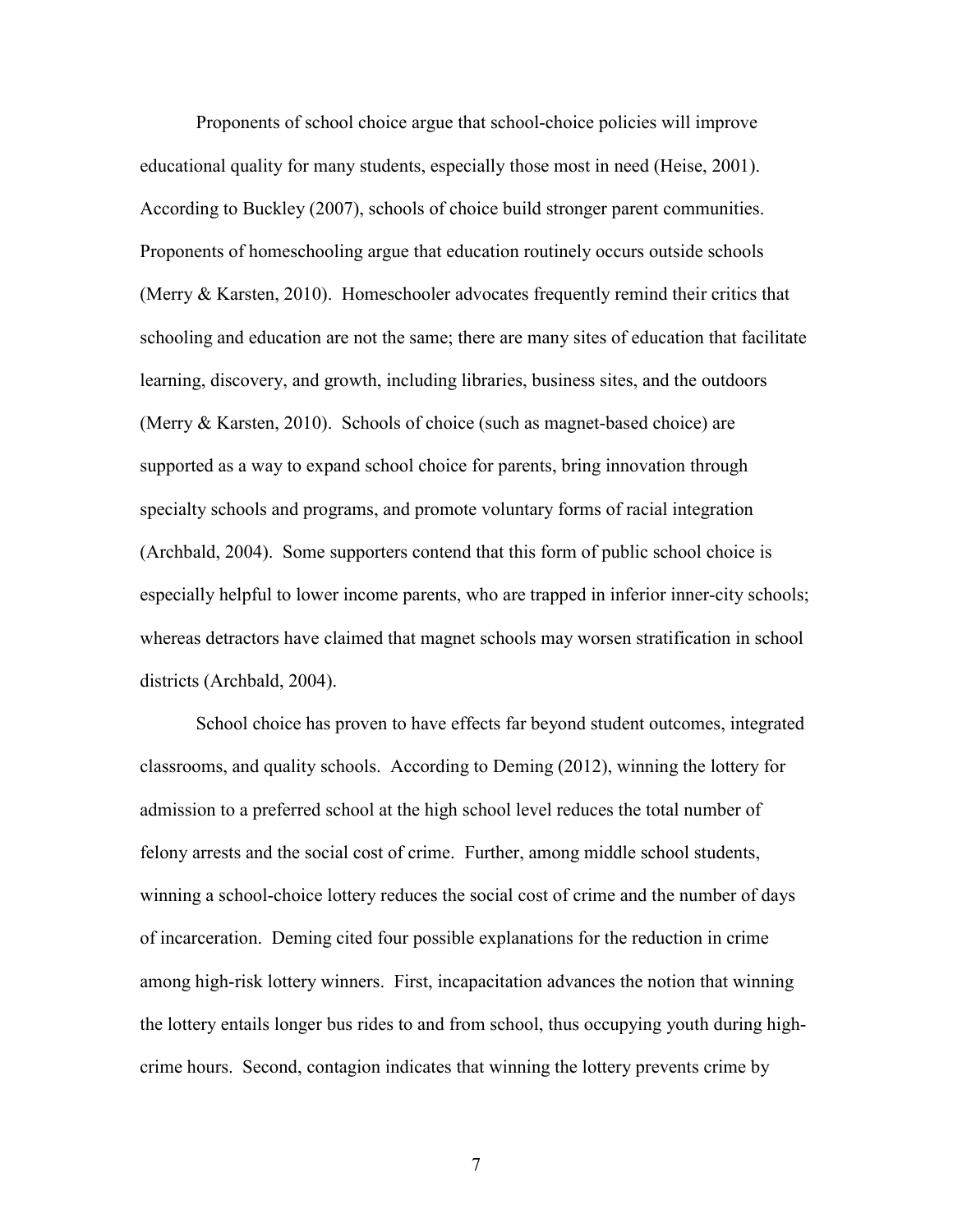removing high-risk youth from crime-prone peers or neighborhoods. Third, the reduction in crime is related to the skills students gain by attending a higher quality school. Fourth, peer networks formed in middle or high school have a persistent influence on adult criminality. Deming asserted that winning a lottery for admission to a school of choice greatly reduces criminal activity and that the greatest reduction occurs among youth at the highest risk for committing crimes.

### **School Choice and Race**

In the middle of the  $20<sup>th</sup>$  century, school choice as an education policy flourished in the South, principally as a tool of White resistance to federal court desegregation efforts (Heise, 2001). During the 1980s and 1990s, choice was a policy lever designed to increase racial integration in schools, through magnet schools and intra-district transfer policies (Heise, 2001).

A comparison of the characteristics of the traditional public schools that choosers leave with the characteristics of the charter schools they choose indicated that race is a good predictor of the choices that choosing households make (Weiher & Tedin, 2002). Although no group of respondents indicated that it was important to them that their children attend schools with children who are predominantly of the same racial or ethnic group, African Americans and Latinos transferred into charter schools in which their groups comprised between 11% and 14% more of the student body than the traditional public schools they were leaving (Weiher & Tedin, 2002).

Wells and Crain (1997) found that higher status groups have greater cultural capital and fewer market constraints, thereby providing an advantage over the poor in a choice system. Despite this social class creaming, there has been relatively strong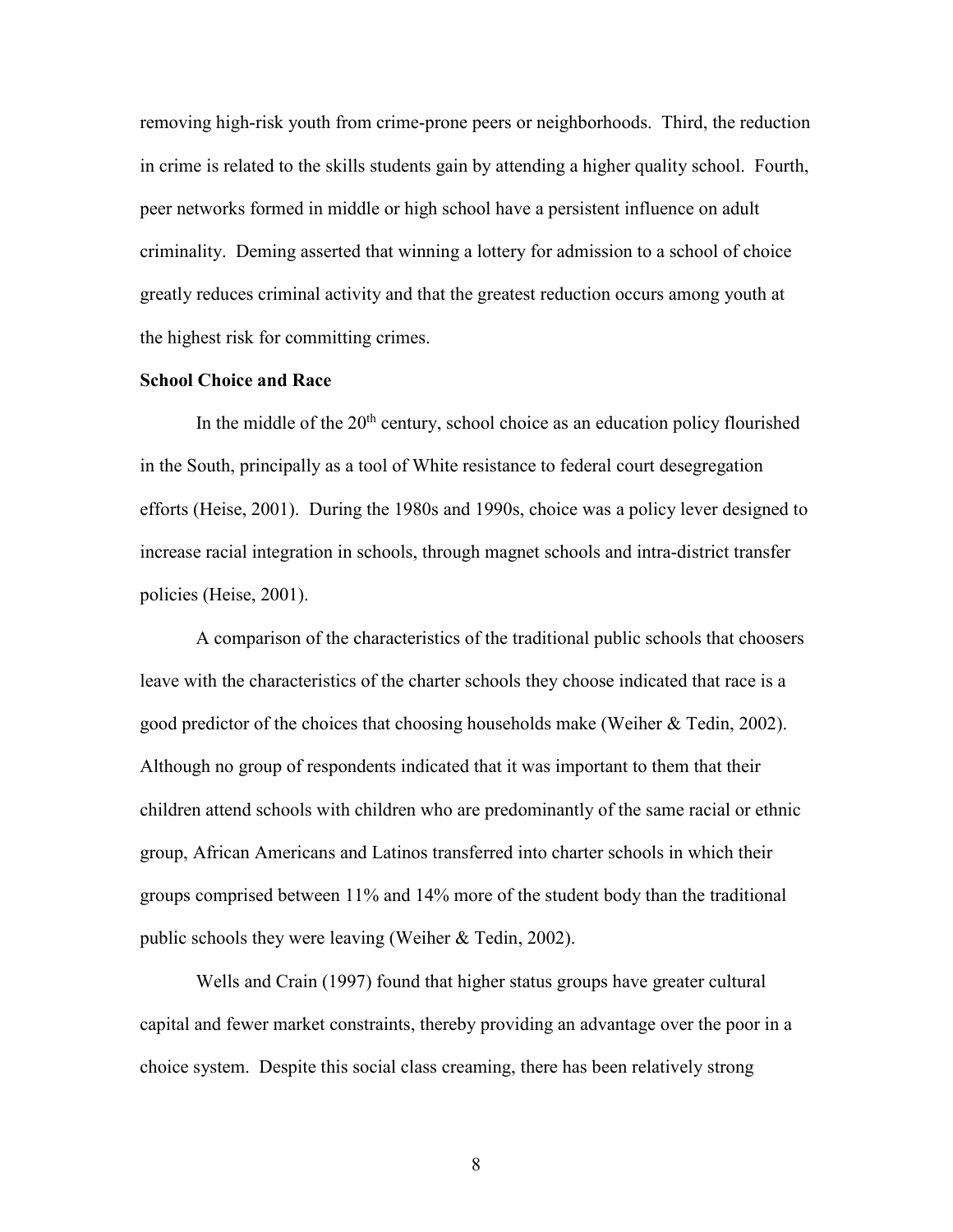evidence supporting choice as an effective tool to achieve racial and ethnic desegregation with some controlled choice plans (Rossell & Clarke, 1988).

#### **Statement of the Problem**

The vast amount of school-choice research has left unheard parents' voices regarding why and how they engage in the educational marketplace. Current schoolchoice literature has not accounted adequately for the decision making, values, or beliefs of parents. Much of the research has presumed that parents make well-informed decisions about schools based on traditional school quality indicators, such as test scores and student achievement (Cooper, 2005). The literature on actual parent choice behavior is sparse and has been limited to surveys of stated parental preferences and other empirical studies (DeArmond, Jochim, & Lake, 2014; Elacqua et al., 2006; Goldring & Rowley, 2006; Kleitz, Weiher, Tedin, & Matland, 2000). According to Elacqua et al., parents say they choose schools for academic reasons and few admit to being concerned about the racial or class composition with studies of the student body. Research on school choice has examined the racial differences in the overall student body composition of schools of choice versus the assigned district–boundary schools (Garcia, 2007).

Parents consider specific factors when making school choices for their children (Cooper, 2005). Most educational systems require that parents send their children to a school within the district of residence and within home boundaries, sometimes with an elite private system coexisting alongside (Sliwka  $\&$  Istance, 2006). In an attempt to promote diversity and establish room for exercise of parental choice, many changes have taken place with parental demand as an important factor (Bell, 2009a, 2009b; Sliwka  $\&$ Istance, 2006). Most recent proposals on school reform have sought to shift power to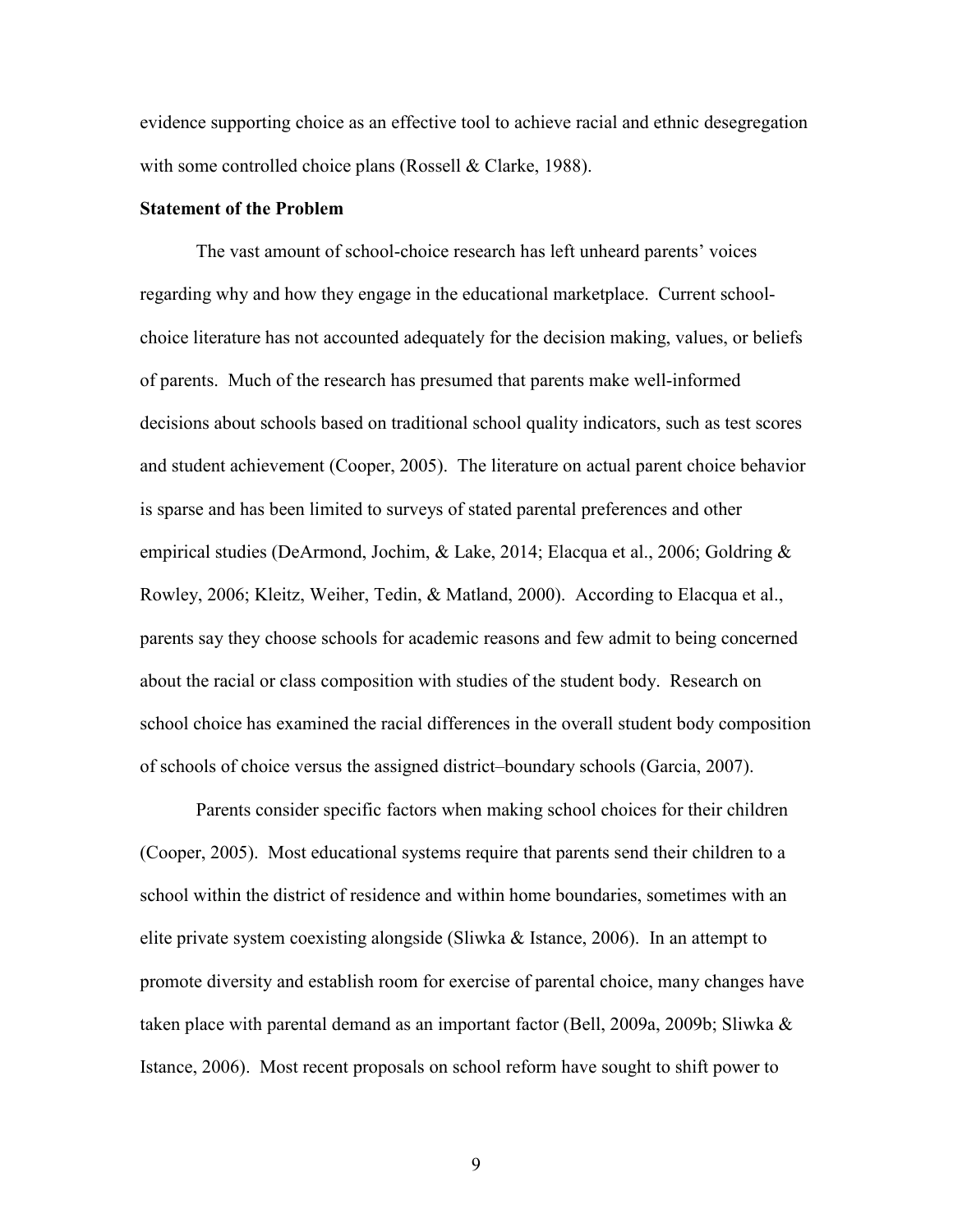parents, thereby bringing new actors into the educational decision process (Schneider, Marschall, Teske, & Roch, 1998). As these reforms have proceeded, concern has been growing that different types of parents' values about education will lead to stratification and segregation in the schools (Koedel, Betts, Rice & Zau, 2009; Schneider et al., 1998). Critics insist that policies promoting choice imply acceptance that some students will enjoy a better education than others and that market principles have made their way into the public enterprise of schooling (Koedel et al., 2009; Sliwka & Istance, 2006). Advocates regard school choice as a route to higher quality through the injection of enhanced competition, healthy reflection of the principles of sensitivity to demand, and diversity into the uniformity of education systems (Burke, 2014; Koedel et al., 2009; Green & Winters, 2008; Sliwka & Istance, 2006).

Although there is extensive research on school choice, these studies fall short of providing insight into how parents negotiate the school-choice process for their children. The current body of research on parents and school choice tends to be limited with regard to policy and does not consider that parents' decision making can be subjective, emotional, and culturally specific. Researchers have not considered the impact of the experiences parents have had with school choice and how they navigate their decision making. This study addressed the lack of consideration given to parents' voice with regard to how they negotiate the school-choice process.

#### **Purpose of the Study**

The purpose of this qualitative study was to examine how parents engage in the educational marketplace to make school choices for their children. This study sought to identify the factors parents consider as they make choices and how they engage in the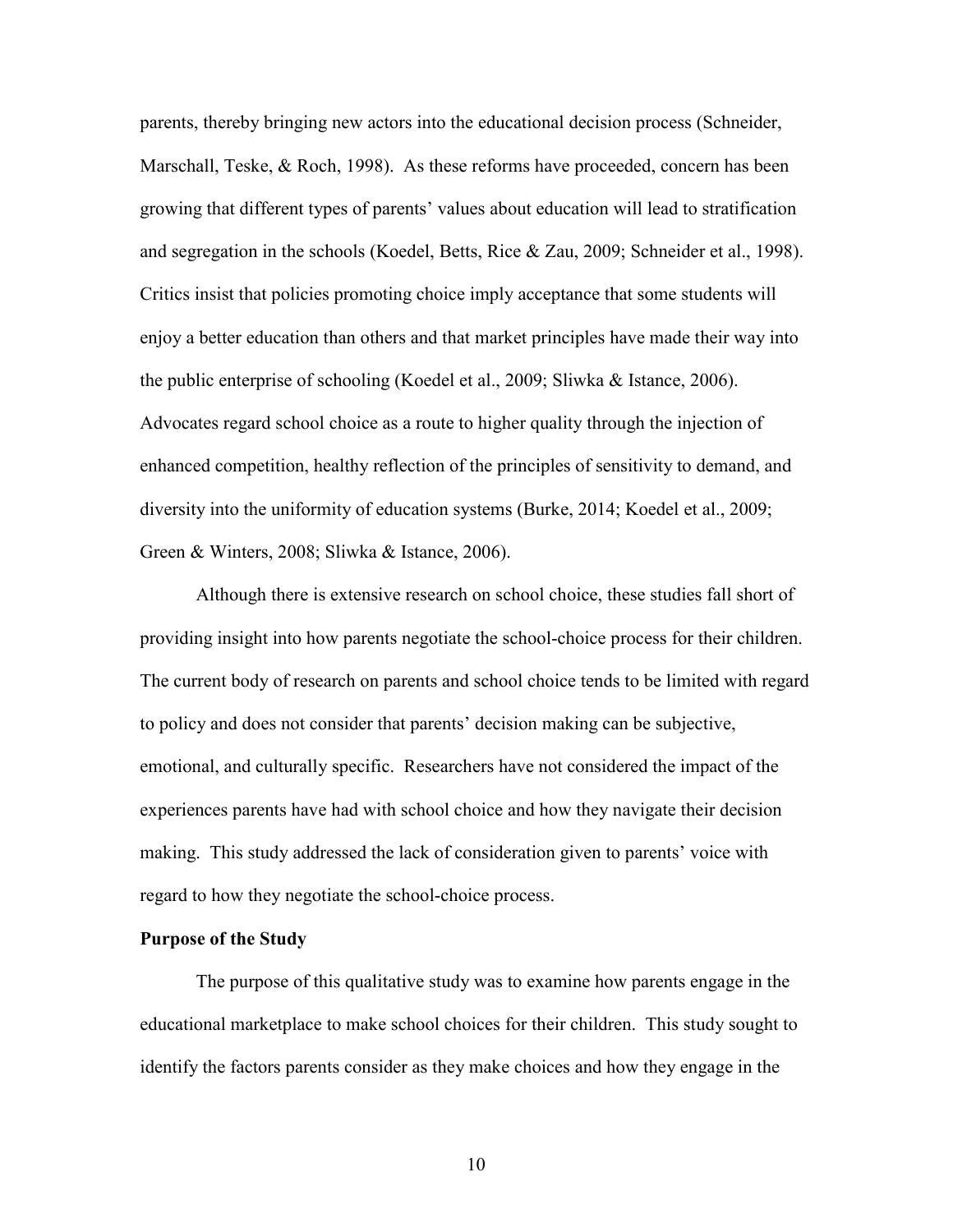decision-making process to determine the best choices for their children. I sought to understand how parents make sense of and construct their school choices. I wanted educators and administrators to value parents as consumers in the educational marketplace because the competitive nature of the educational marketplace contributes to its being divisive and oppressive, and in turn, fails to empower marginalized parent groups (Henig, 1994; Levin, 1991; Parker & Margonis, 1996).

There is a lack of literature on the decision-making process that parents undertake to make school choices for their children. Literature that is available generally focuses on the educational factors that influence parents' decisions (Bell, 2009a, 2009b; Cooper, 2005, 2007; Wilkins, 2011) or its methodology is quantitative. Little research has focused on how parents make school-choice decisions for their children.

I explored how parents from a diverse Mid-Atlantic urban–suburban county make decisions regarding school choice for their children. The goal was to better understand a parent's perspective of school-choice making. This study intended to place necessary pressure on educational administrators, teachers, and staff to be more "consumer friendly" (Buckley, 2007). Hassel (1999) suggested that educational systems cannot take their "customers" for granted. The educational systems' survival depends on the degree to which families believe the schools are responding to family preferences and working hard to provide the education they demand.

## **Research Question**

The following research question guided this study: How do parents from a diverse Mid-Atlantic urban–suburban county make school-choice decisions for their children? There were three subquestions related to the main research question: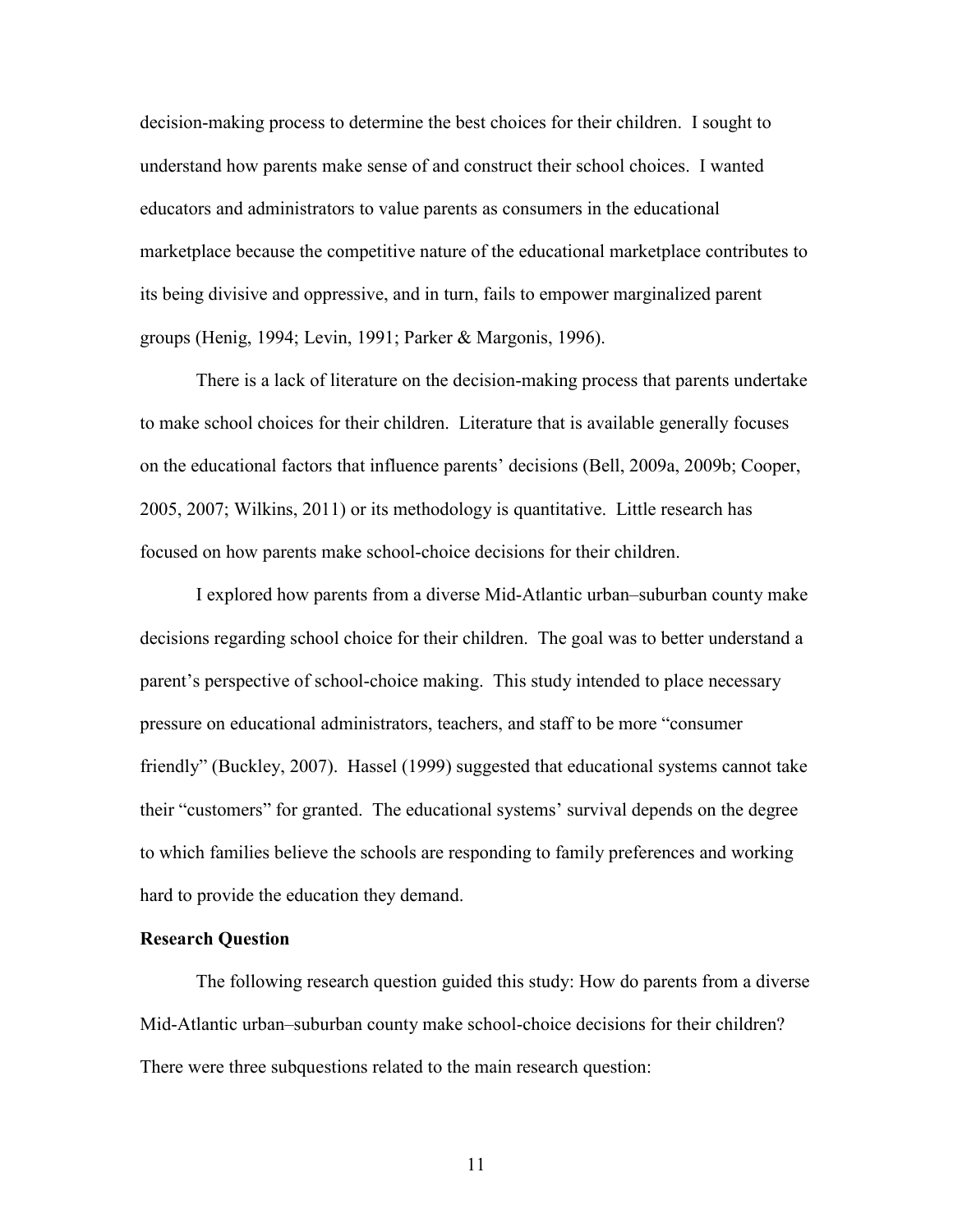- 1. What factors do parents consider when choosing a school for their children?
- 2. How do parents gather information about the schools available to their children?
- 3. How do parents choose the school that best fits their preferences?

Other studies have approached this question by focusing only on parents who have already engaged in the educational marketplace. This study focused on both parents who had not yet made the decision to engage in the educational marketplace as well as those who were active participants. Further, other studies have tended to describe the factors that influence a parent's decision, whereas this study focused on how parents reflect upon and consider school-choice options that help them attain the desired educational experiences for their children.

#### **Statement of Potential Significance**

Parents make decisions about school choice for different reasons (Cooper, 2005; Elacqua et al., 2006; Lacireno-Paquet & Brantley, 2008; Michel & Rothstein, 2002; Viadero, 2001). A few factors that some parents consider include race, special programs, and geographical location as factors of school choice (Cooper, 2005; Elacqua et al., 2006; Lacireno-Paquet & Brantley, 2008; Michel & Rothstein, 2002; Viadero, 2001).

Parents' demand for certain types of schooling characteristics influences what schools supply (Cooper, 2005). Schools compete to attract parent consumers because they need the parents to choose them to remain open and viable (Cooper, 2005). Promarket advocates further insist that the competitive nature of the market, which results from supply and demand forces, benefits consumers by providing a range of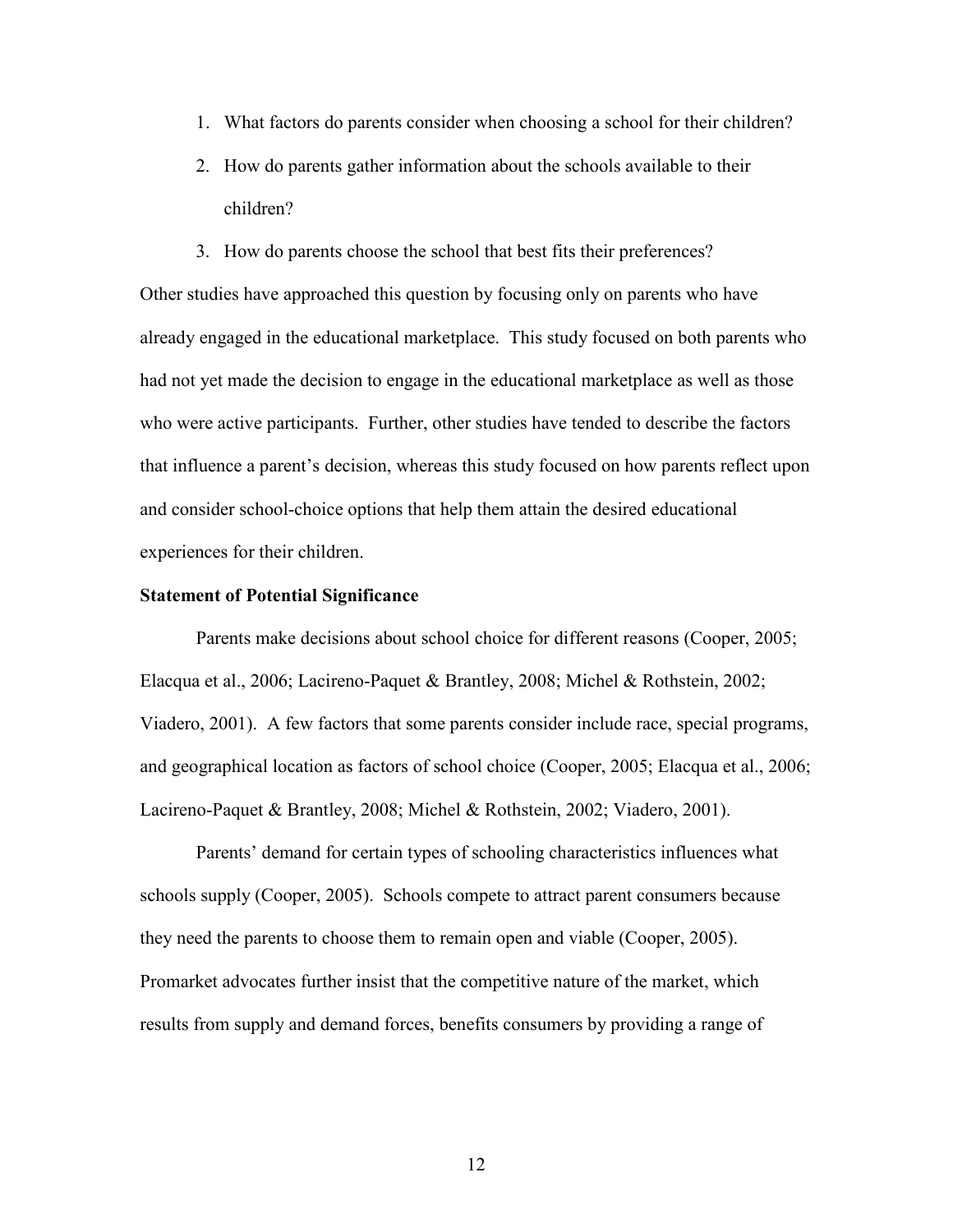quality schools from which to choose, including those that suit their children's needs (Chubb & Moe, 1990; Levin, 1991; Vitteritti, 1999).

A growing body of empirical evidence demonstrates the many positive benefits of providing choice in education (Burke, 2014). Instead of policies to increase spending on the public education system, states and local school districts would better serve students by empowering parents with control over their share of education funding (Burke, 2014).

If leaders want to make school choice work for all families, they need more than just studies of whether charter or voucher programs are outperforming district schools; they need to know whether their city's overall supply of schools is getting better quickly, and whether parents are happy with their choices and can navigate them easily. Leaders need a broader understanding of what's actually happening where school choice has moved from the margins to the mainstream, including the opportunities and challenges choice brings and under what conditions. (DeArmond et al., 2014, p. 1)

The ability of educators to understand the perspectives of parents could promote discussion about parents' school choices and how they navigate the educational marketplace to identify parents' needs while helping them find the resources to meet those needs and understanding what parents want for their children. One putative outcome of school choice is the transformation of parents from passive clients of a government service to active partners entitled to a say in how schools are run and how students are taught (Buckley, 2007). The researcher anticipates that as a result of her being able to better explain parents' interactions with schools of choice, educators will gain a greater understanding of how to provide parents with what they want: quality and diverse schools. Knowing the characteristics of choosers and their response to various design features is essential for policymakers to be able to design programs to ensure equity and access (Lacireno-Paquet & Brantley, 2008).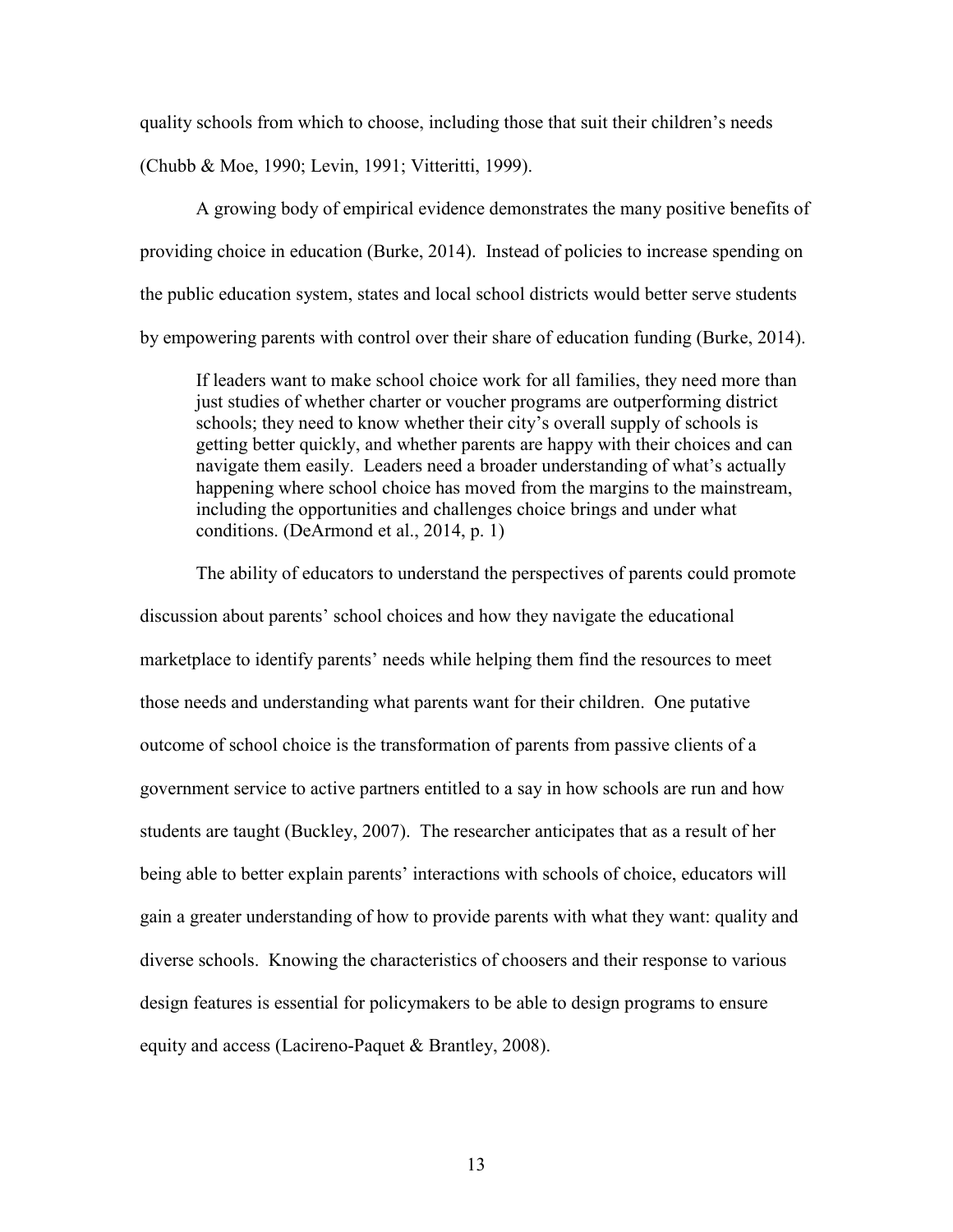### **Theoretical Framework**

In this study, I examined how parents navigate through school-choice decision making. I used three theories as an interpretive lens to guide the study: parental role construction, which describes how parents make decisions to become involved in their children's education; parental self-efficacy, which refers to parents' perceived capabilities for learning or performing actions at designated levels (Bandura, 1977); and, rational choice theory, a decision-making mechanism that takes into account all of the considerations available and determines the best solution given these factors, one that works the same way in all circumstances (Schulz, 2011).

**Parental role construction theory.** Parents' ideas about their roles in children's education are important to understanding their thinking and decisions about involvement (Chavkin & Williams, 1993; Eccles & Harold, l993; Hoover-Dempsey & Sandler, 1995, 1997; Lareau, 1989). Hoover-Dempsey, Wilkins, Sandler, & O'Connor (2004) described parental role construction as one of the constructs critical to parents' decisions about involvement in their children's education. Parental role construction for involvement may best be defined as parental beliefs about what one is supposed to do, as a parent, in relation to the child's education and the behaviors characteristically enacted in service of these beliefs (Hoover-Dempsey et al., 2004).

The literature on parental involvement in children's education suggests that parental role construction frames what parents believe they are supposed to do with regard to their children's education (Hoover-Dempsey & Jones, 1997; Levine, 2000; Mahler, 1997). In a 1997 case study, Mahler explored parents' perceptions of their role in education and how these perceptions translate into specific parent involvement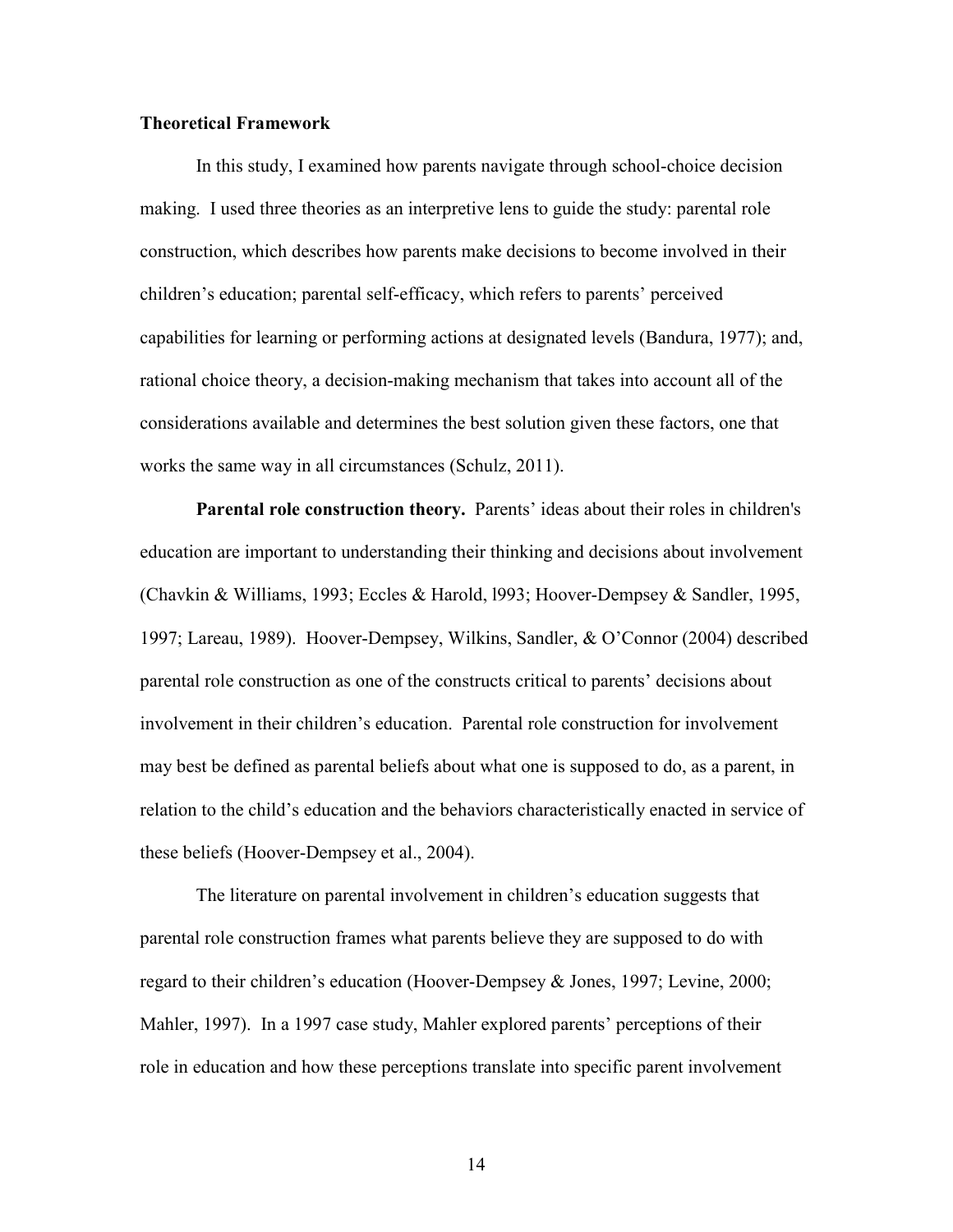practices at home and school. Through focus group discussions and individual indepth interviews of 12 parents of African American students, Mahler found parents to be more effective when able to distinguish between the educational responsibilities of families and schools.

Parents' personal ideas as well as ideas of important others about the goals of children's education influence parental role beliefs and behaviors (Hoover-Dempsey et al., 2004; Hoover-Dempsey & Jones, 1997; Levine, 2000; Mahler, 1997). Parental role beliefs also are influenced by personal observations of, and interactions with, others who hold responsibilities related to children's educational outcomes (Hoover-Dempsey et al., 2004). The works of these authors support the model suggesting that parental role construction fills specific functions in the parental decision-making process.

**Parental self-efficacy.** Parents become involved because they have a sense of personal efficacy for helping their children succeed in school (Hoover-Dempsey & Sandler, 1995). The researchers defined parent efficacy as "parents' beliefs about their general ability to influence their child's developmental and educational outcomes, about their own influence relative to that of peers and the child's teacher" (Hoover-Dempsey  $\&$ Sandler, 1997, p. 19). Bandura (1997) suggested that an efficacy expectation is the belief that one can successfully execute a behavior required to produce desired outcomes. Efficacy expectations are major determinants of the activities people choose, the effort they expend, and how long they sustain effort when faced with stressful situations (Bandura, 1977).

Parental self-efficacy beliefs refer to parents' expectations of whether they are able to competently and effectively perform as parents (Lupiani, 2004). For parents to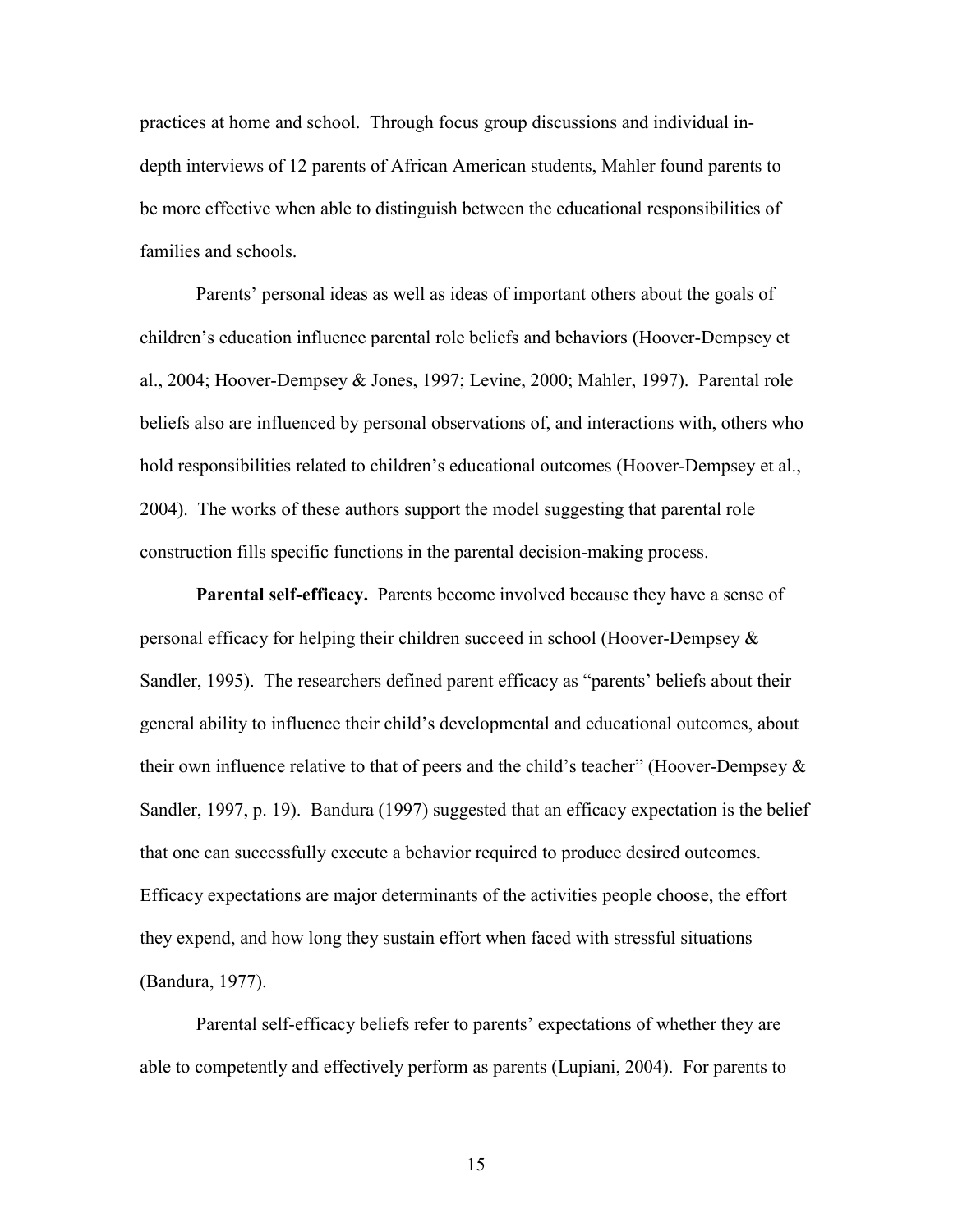feel efficacious, they must view themselves as possessing knowledge of appropriate child care responsibilities, feel confident in their abilities to carry out such tasks, and hold the belief that their children will respond contingently and that others will be supportive of their efforts (Coleman & Karraker, 1997). A sense of efficacy for helping children succeed in school enables parents to believe that their involvement will be positively associated with children's learning and school performance and, ultimately, to act in relation to their children's schooling (Bandura, 1977; Hoover-Dempsey & Sandler, 1995, 1997).

**Rational choice theory.** Rational choice theory (RCT) is the idea that individuals make choices to maximize benefit while minimizing cost (Martinas  $\&$ Reguly, 2013). RCT is about what activity to choose (Martinas & Reguly, 2013). The best choice is selected based upon the expected result of the activity, taking into consideration the form of action and its details (Martinas & Reguly, 2013). When making a decision, individuals first weigh the expected positive benefits against the expected negative consequences, and then they base their choice on what they think will ultimately benefit them the most (Martinas & Reguly, 2012).

Schulz (2011) described three major interpretations of RCT: normative interpretations—in which the theory is seen to express necessary conditions concerning how people ought to choose; predictive interpretations—in which the theory is seen to provide an instrumentally useful set of claims for the prediction of the actions of individuals or groups; and, descriptive interpretations—in which the theory is seen to describe the psychological processes that are actually going on when people make decisions. For the purposes of this study, the descriptive interpretation will be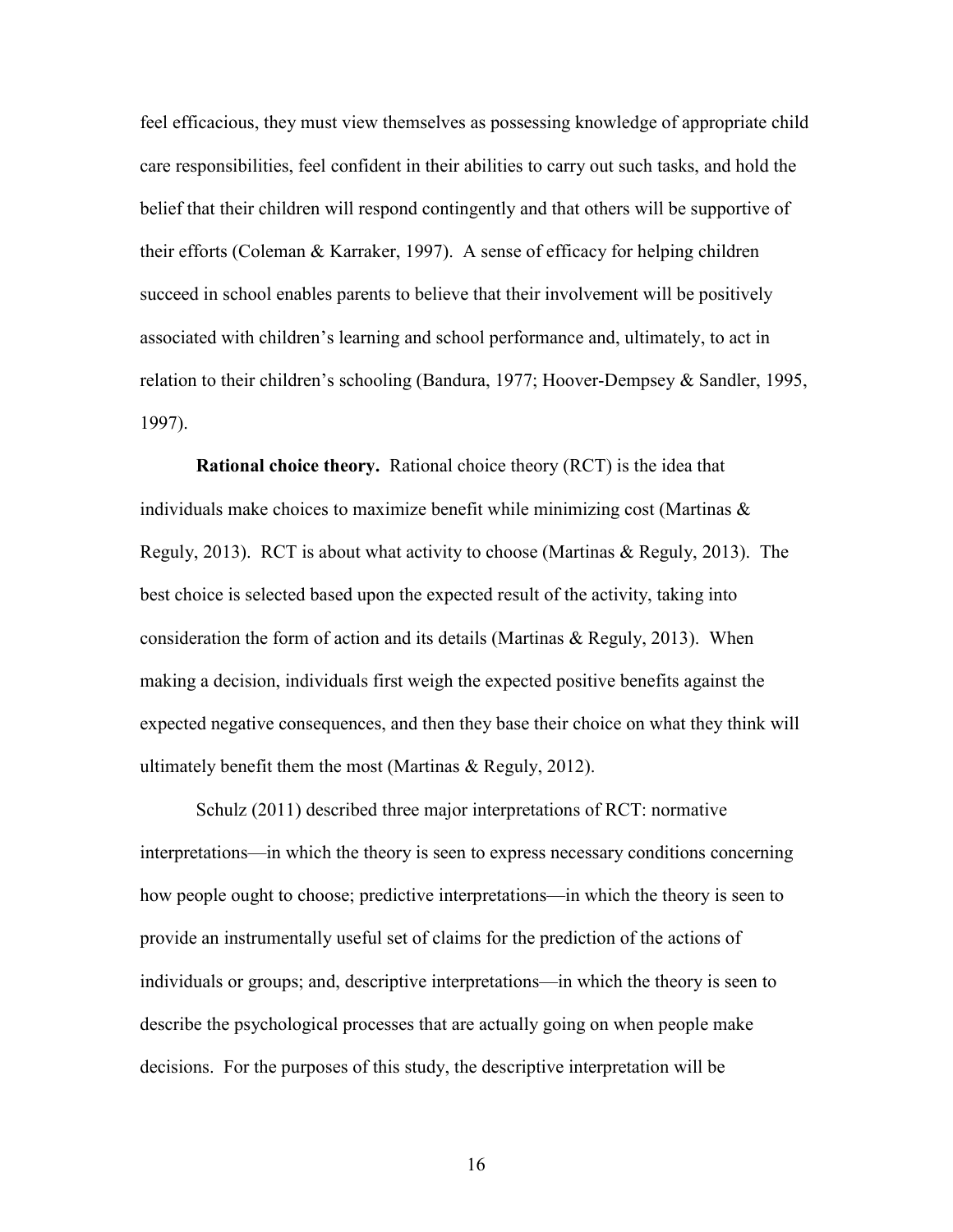highlighted, focusing on the considerations parents take into account when making school-choice decisions.

Schulz (2011) explained that decision making is based on a psychological mechanism that takes into account all of the considerations available to the agent, tries to determine the best solution, given these considerations, and works the same way in all circumstances. An earlier writer stated,

Conscious decision-making is a demanding process; deciding to decide, gathering the necessary information, weighing the information and making a choice are all burdensome even when all that is at stake is laundry detergent. A serious decision, like the choice of medical care or education for one's child, demands much more of a person. (De Jarnatt, 2007, p. 12)

I used parental role construction, parental self-efficacy, and rational choice theory as a theoretical lens to examine how parents engage in the educational marketplace. Through interviews with parents, the researcher sought to understand how parents from a diverse Mid-Atlantic urban–suburban county make decisions regarding school choice for their children.

## **Summary of Methodology**

According to Silverman (2000), qualitative research is concerned with exploring people's life history and everyday behavior. Merriam (2002) concurred with this line of thinking and noted that qualitative research designs seek to understand the perceptions people have about their world, their experiences, and the way they make sense of their experiences. To develop a deeper understanding of parents' experiences and decision making regarding school choice, I used a basic interpretive qualitative study as outlined by Merriam to collect and analyze data. "A basic interpretive and descriptive qualitative study exemplifies all the characteristics of qualitative research… the researcher is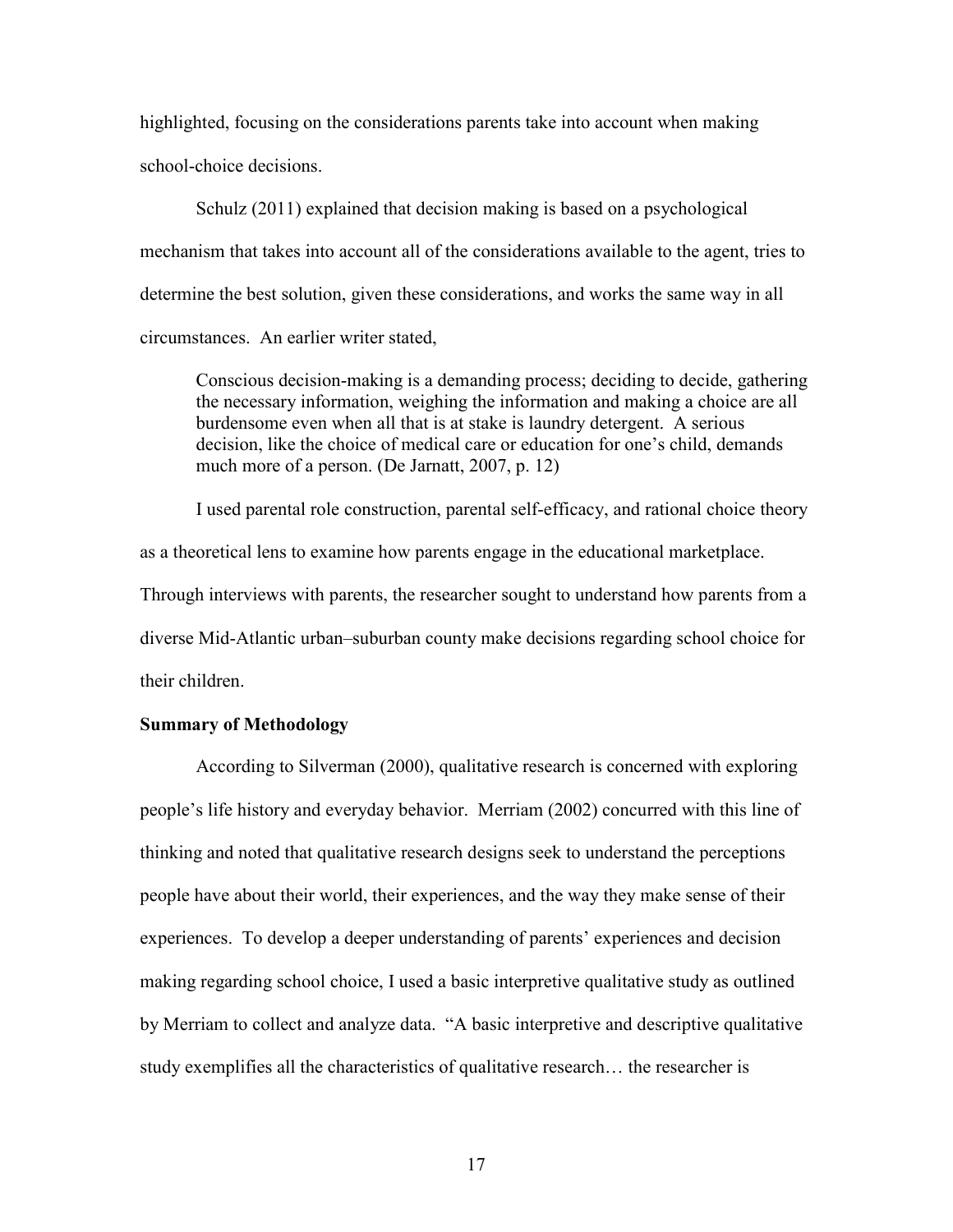interested in understanding how participants make meaning of a situation or phenomenon, this meaning is mediated through the researcher instrument, the strategy is inductive, and the outcome is descriptive" (Merriam, 2002, p. 37). Interviews of parent participants about their experiences with school choice were the primary method of data collection during this qualitative inquiry. Qualitative research allows the researcher to use the experiences of the participants to explain a particular phenomenon. For the purpose of this study, I used criterion purposeful sampling of a socioeconomically and racially diverse population. I collected participants' demographic data, including age, gender, race, education level, employment status, marital status, number of children, and grade band of each child.

**Delimitations.** This research study has delimitations due to the following criterion:

- 1. All participants were parents or primary caregivers of school-aged children, who were responsible for making decisions regarding the students' schoolchoice options.
- 2. Participants were presently considering entering the educational marketplace or had considered doing so in the past.
- 3. Parents voluntarily shared their experiences related to school-choice decision making.

4. I chose participants through the filter of a local church and attached preschool. By setting parameters, I provided a framework for an open accounting of the participants' experiences with school-choice decision making, adding additional insight to the schoolchoice decision-making process.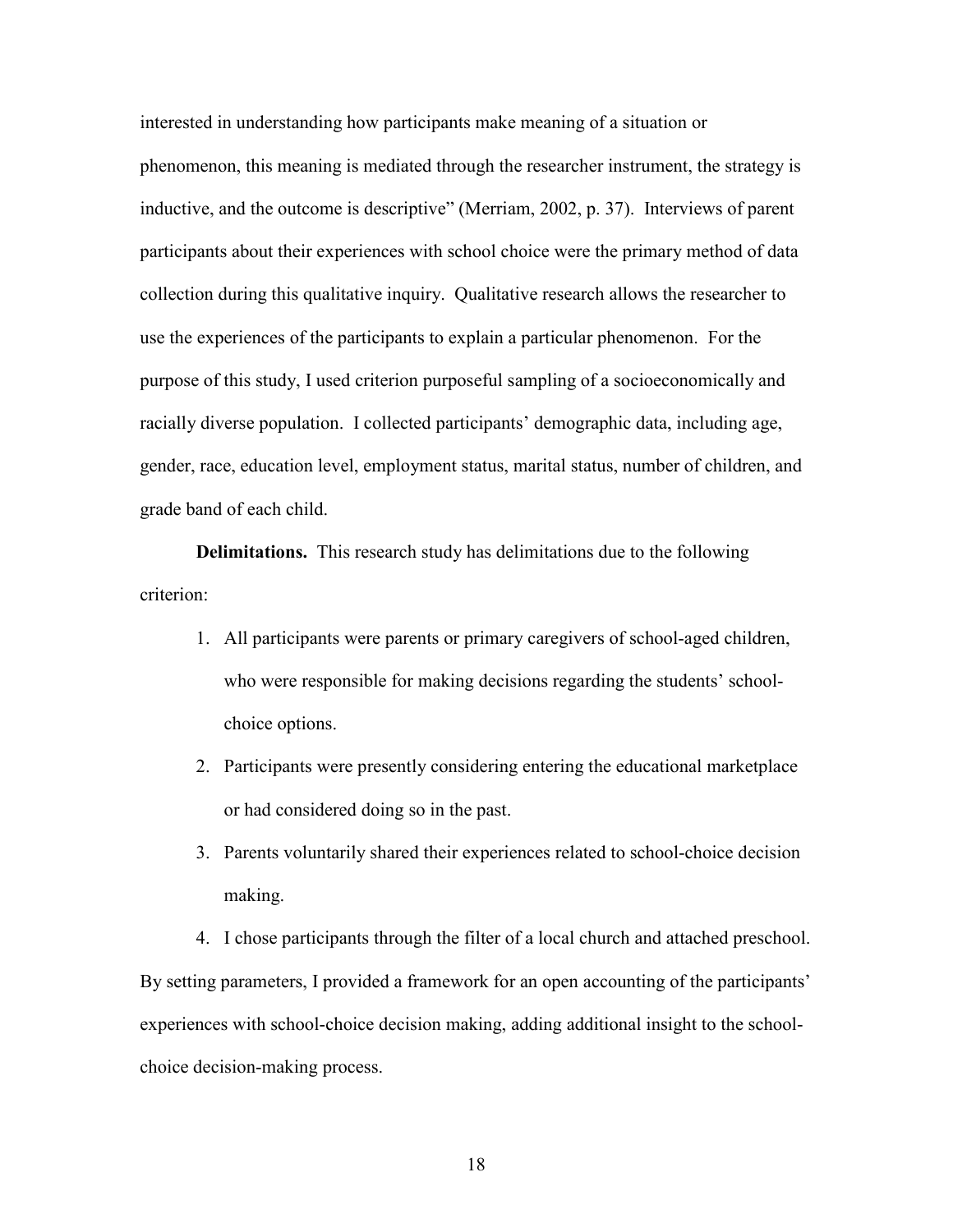**Limitations.** This study was subject to the following limitations:

- 1. I am a parent of two students.
- 2. I am employed as an assistant principal.
- 3. I participate on panels to review applications for charter schools.
- 4. I am a member of an education task force that seeks to retain the students that the public school system has lost to schools outside the public school system.
- 5. I have engaged in making school-choice decisions for my children.
- 6. I am very familiar with the school district in which the study takes place.

Qualitative researchers recognize that their constructions influence their understandings of participants' experiences and reflect upon their constructions to guide their research (Heppner, Kivlighan & Wampold, 1999). A limitation of this study was the researcher's ability to separate personal experiences and positionalities from the experiences of the participants. The researcher's goal was to objectively collect data from participants through interviews and to objectively analyze all data collected and report findings reasonably without bias or influence.

There was the potential for researcher bias; however, the use of epoché and bracketing (Marshall & Rossman, 1995; Moustakas, 1994) controlled for potential bias. More details regarding epoché and bracketing are disclosed in Chapter 3. Qualitative research primarily relies on interviews for the collection of data (Heppner et al., 1999; Merriam, 1998, 2002; Morse & Richards, 2002; Silverman, 2000; Strauss & Corbin, 1998; Yin, 2003). Another limitation of this study was that qualitative research relies on participants' reporting their experiences truthfully during interviews.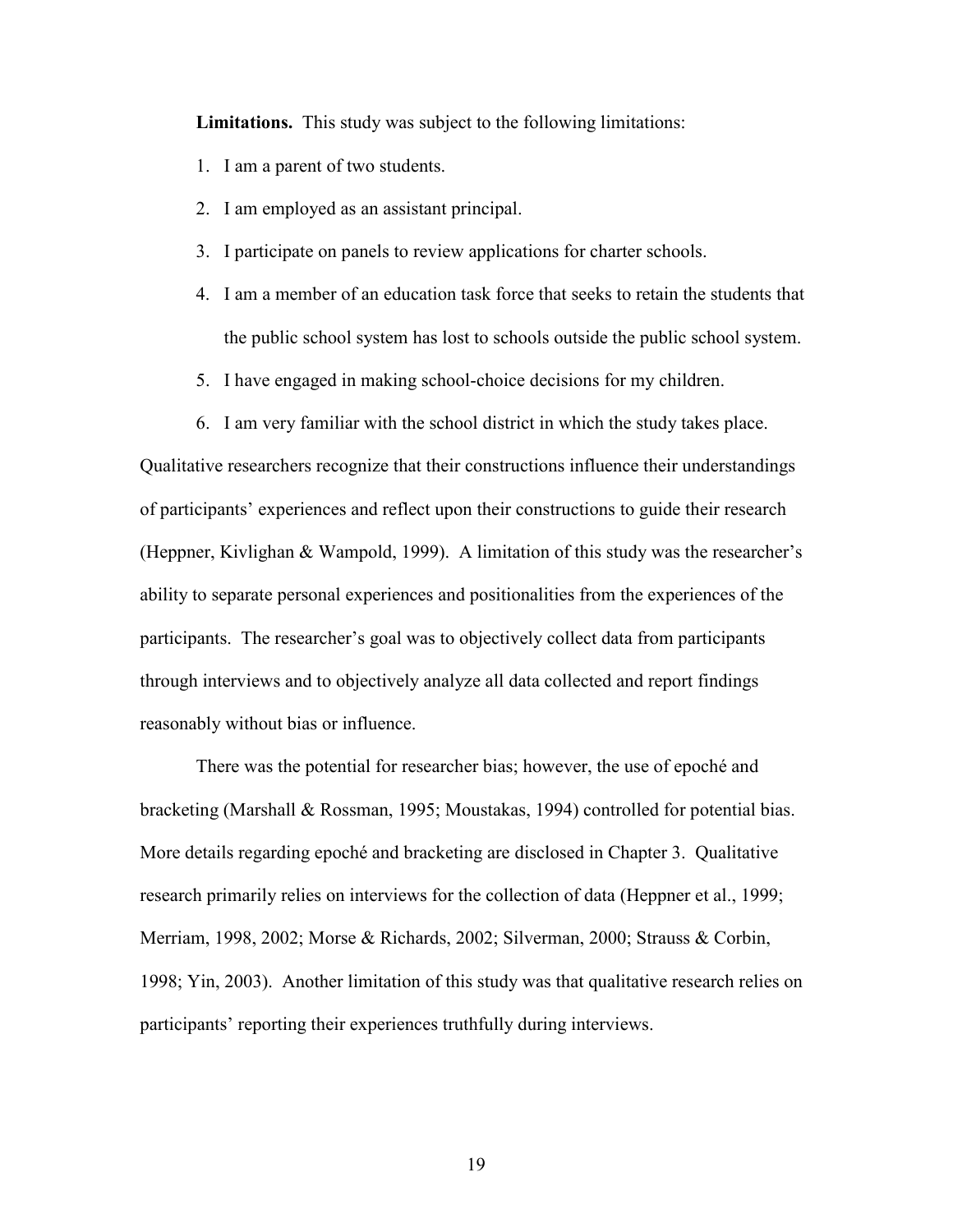The final limitation for this study was the necessity for the researcher to rely solely on the reconstructed memory of parents whose children were currently in schools of choice; despite their current experiences with the educational marketplace they should have been able to explain the experiences they had when they first began negotiating the school-choice process. This phenomenon was problematic because reconstructed memory and the ability to distort are contributing factors in research.

## **Definition of Concepts and Key Terms**

The following terms are used in this study:

**Education marketplace** – a figurative term used to describe a place where parents go to gather resources to identify the best school-choice options for their children.

**School choice** – label given to a wide array of programs offering students and their families alternatives to traditional publicly provided schools, to which students are generally assigned according to the location of their family residence.

**School-choice process** – the act of entering an enrollment lottery, completing applications, sitting for entrance exams, interviewing, et cetera for the school of choice.

**Schools of choice** – charter schools (public and nonpublic), home school, specialty programs (academies, International Baccalaureate, language immersion, middle college, Montessori, science and technology, single-sex, performing arts, private schools (religious and secular).

**Self-Efficacy** – one's belief in one's ability to succeed in specific situations or to accomplish a task.

**Social Networks** - a network of social interactions and personal relationships.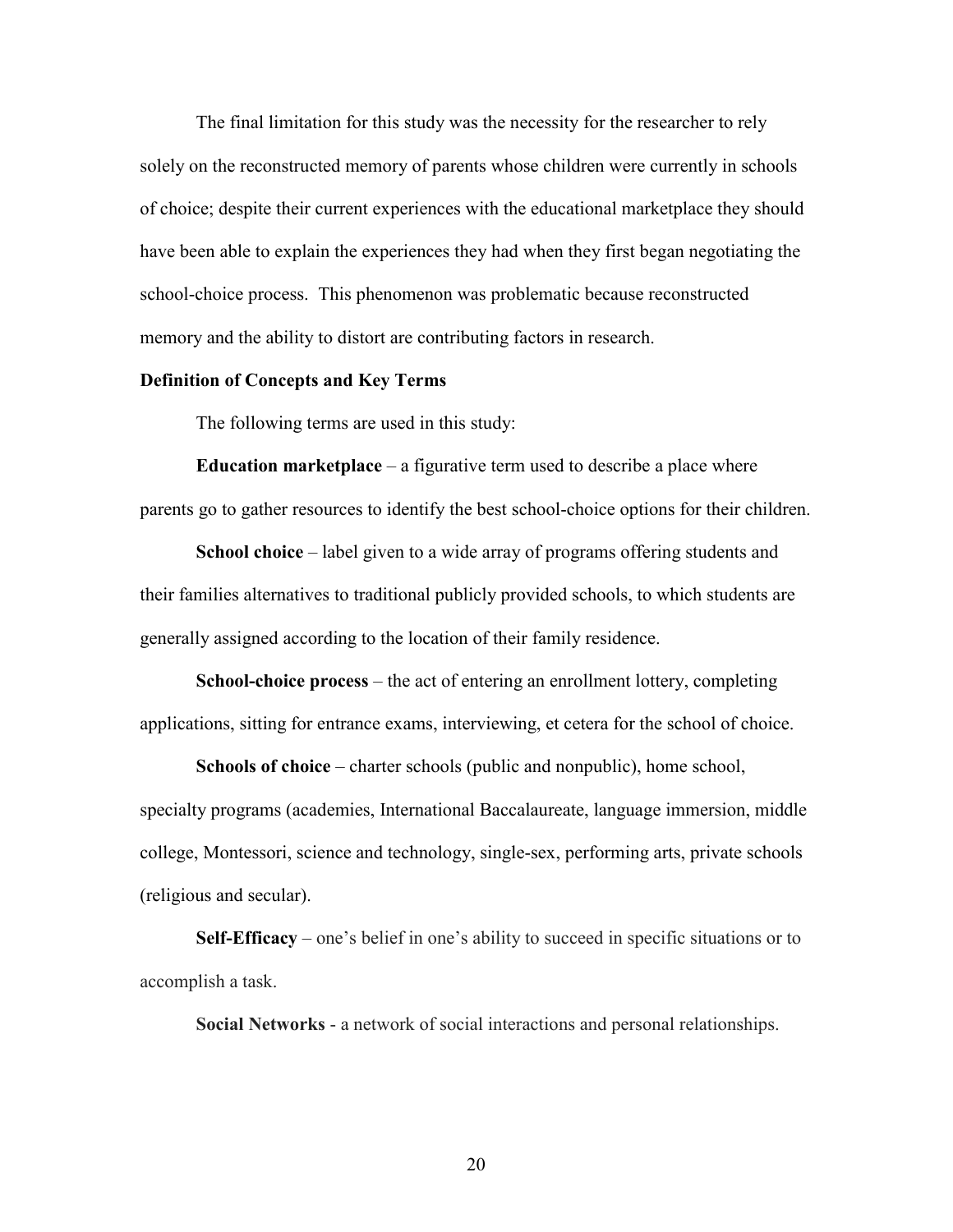## **Chapter Summary**

This study of how parents engage in the educational marketplace and construct their school choices comprises five chapters. Chapter 1 provides an overview of current arguments regarding school choice and the role these arguments have played in schoolchoice policy. Chapter 2 presents a literature review examining the factors that influence school choice, barriers to school choice, and misconceptions of school choice making. Chapter 3 includes information regarding the research approach, the theoretical perspective, the research design, credibility, and research ethics. Chapter 4 presents the findings of the study as revealed through the analysis of the data collected, and Chapter 5 presents a summary of the findings related to recent research literature and implications for practice and research on how parents navigate the school-choice process.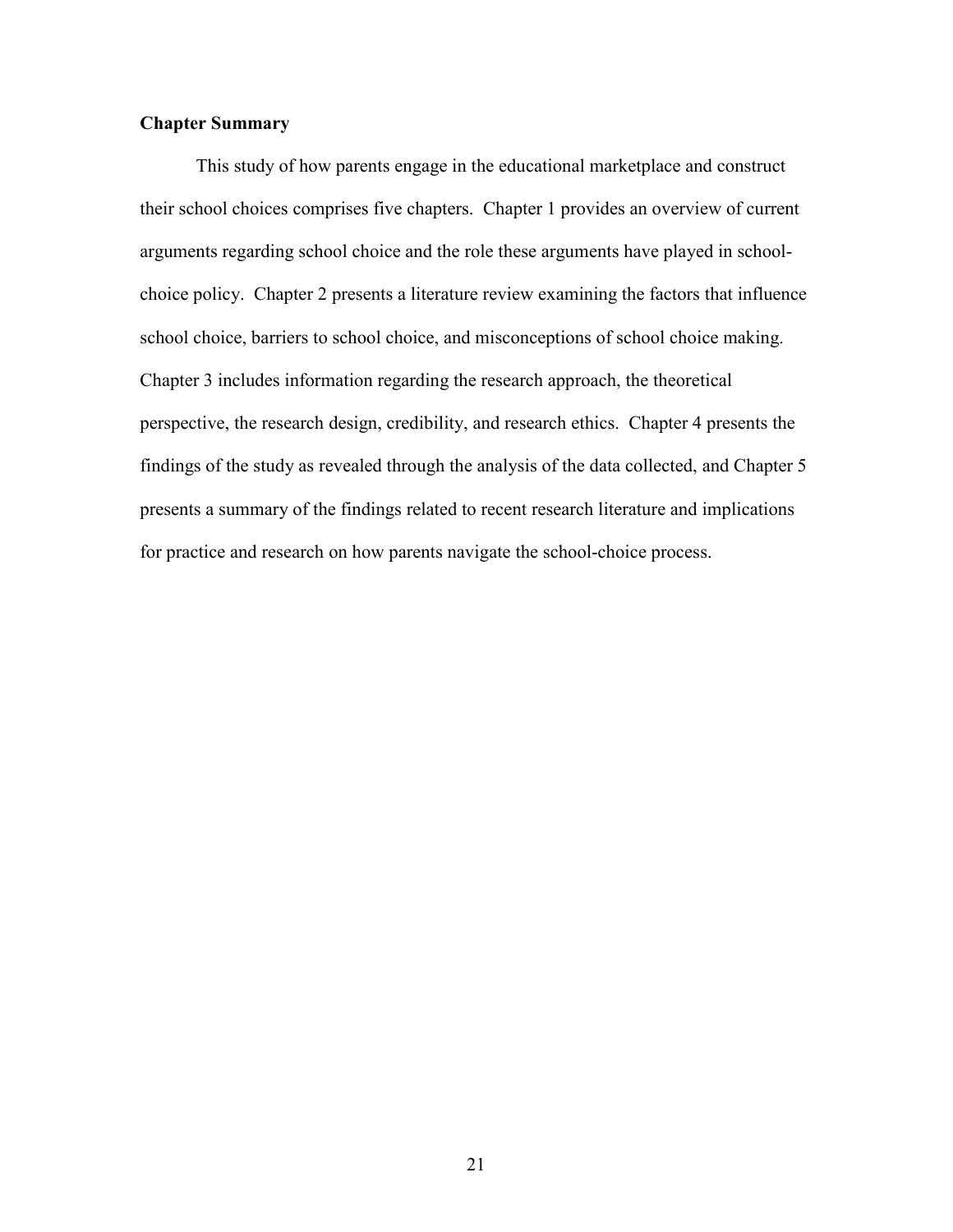#### **Chapter 2: Literature Review**

## **Introduction**

Offering parents more freedom and the potential to improve public school quality, school choice has been a popular reform approach since the 1980s (Cooper, 2005; Elacqua et al., 2006; Zhang & Cowen, 2009). What parents prefer regarding the education of their children is likely more than good test scores, although that is part of a set of preferences (Bell, 2009a, 2009b; Buckley, 2007; Fossey, 1994; Lacireno-Paquet & Brantley, 2008; Schneider & Buckley, 2002). Because choices about education do not occur in a vacuum, families make tradeoffs between preferences and constraints (Anderson & Minke, 2007; Holme, 2002; Lacireno-Paquet & Brantley, 2008). The supply of available schools likely influences parental preferences and their ability to act on them (Lacireno-Paquet & Brantley, 2008).

This chapter presents a critical review of research and theoretical literature pertinent to this study of school choice and how parents make school-choice decisions. The chapter begins with a brief review of the literature examining factors that influence choice. Second, the study considers barriers to school choice. Last, misconceptions of school choice are identified in the research literature.

#### **Methods of Literature Review**

The literature review includes sources from 2000 to 2015. I used keywords such as school choice, enrollment, lotteries, parent(al) involvement, parent participation, education reform, charter schools, magnet schools, boundary schools, student achievement, academic achievement, student success, student outcomes, teacher unions, and decision making to search for literature. To provide a narrower search, I combined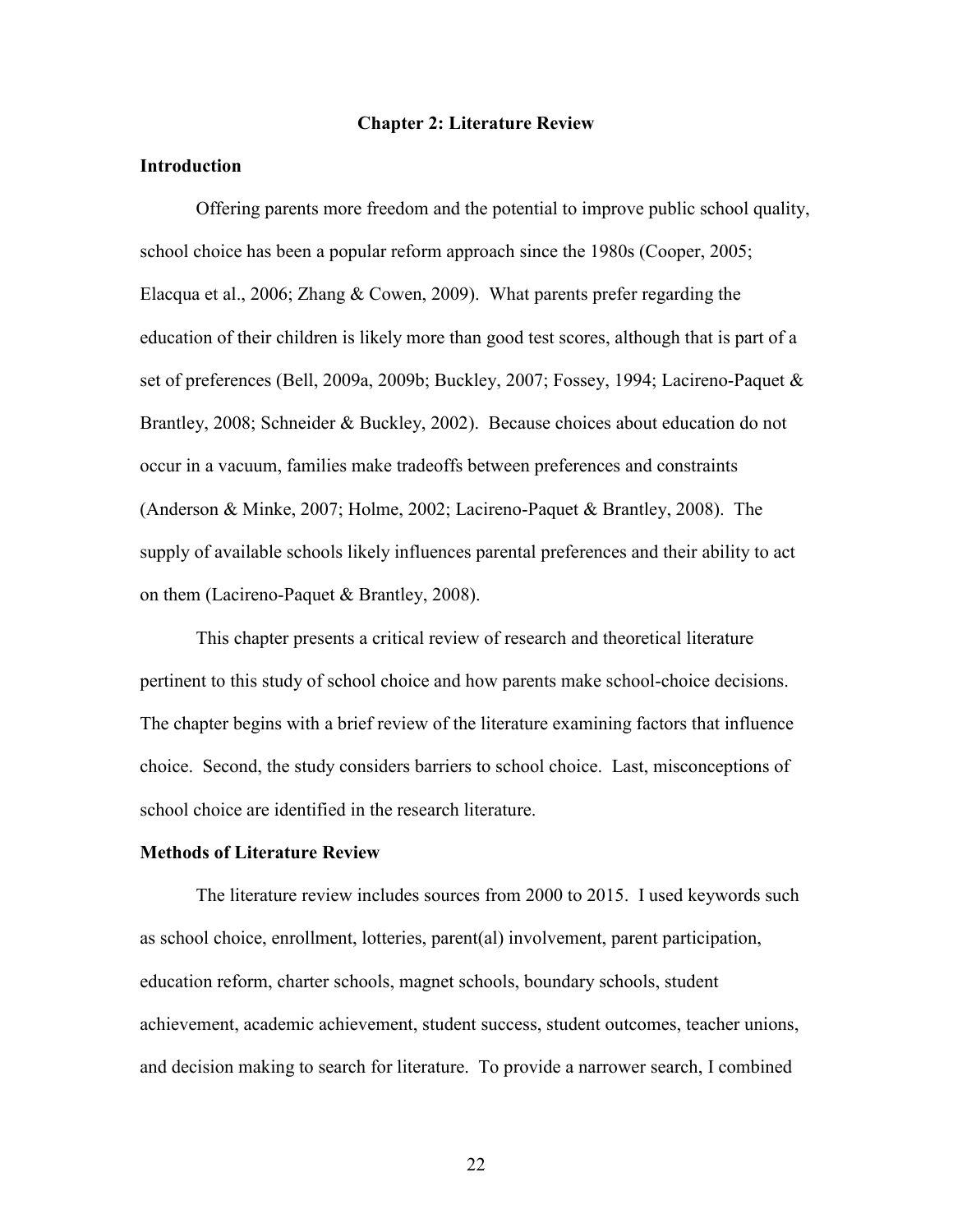words such as school choice and parental involvement, perceptions and school choice, education reform and parents, and arguments and school choice. I also searched many authors whose names were often found in literature on school choice, and collected literature related to this topic between February 2013 and August 2014.

A search for the literature on parent involvement included frequent Internet searches. I used Google as an informal Internet search engine. Formal in-depth searches used educational and scientific databases. This study combines literature from empirical studies, opinion papers, conference papers, policy papers, and editorial articles. The body of knowledge that contributed to this literature review was taken from several references and sources, including ALADIN, Dissertation Abstracts International, EBSCO Host, Education Research Information Clearinghouse (ERIC), Ovid, ProQuest, annotated bibliographies, and reference lists from dissertations, master's theses, journal articles, and recently published books by researchers in the fields of education, sociology, and psychology.

### **Theoretical Foundation**

The theoretical foundation for this study emerged from the research literature on parents and school choice. From traditional boundary schools to magnet programs and charter schools, the prolific research on school choice has described an evolution in the roles of parents.

Parental role construction, parental self-efficacy, and rational choice theory provide explanations behind school-choice decision making and the purpose for engaging in school-choice decision making. Hoover-Dempsey and Sandler's (1995) model of the parental involvement process suggests that parental role construction frames what parents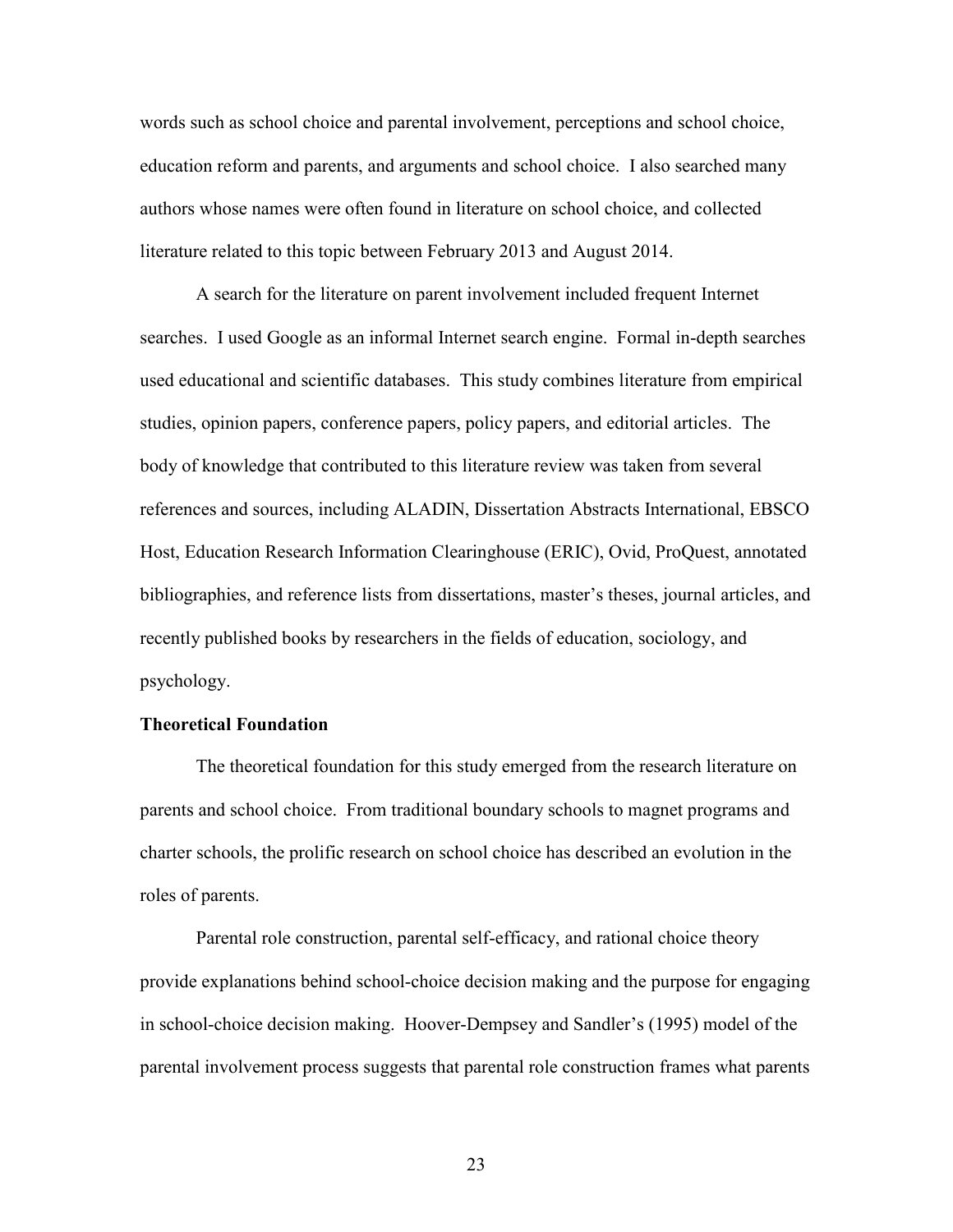believe they are supposed to do with regard to their children's education. In essence, it is their job description from their viewpoint. Theorists, researchers, and practitioners have suggested for some time that parents' ideas about their roles in children's education are important to understanding their thinking and decisions about involvement (Chavkin  $\&$ Williams, 1993; Eccles & Harold, 1993; Lareau, 1989).

Self-efficacy for helping their children succeed in school refers to parents' beliefs about whether or not their involvement is likely to have a positive influence on their children's education. Parents' sense of self-efficacy shapes what they do. Parents become involved because they have a sense of personal efficacy for influencing their child's developmental and educational outcomes. It is this sense of efficacy for helping children succeed in school that enables parents to believe that their involvement will positively affect their children's learning and school performance.

Rational choice theory (RCT) relies on the premise that when making a decision, individuals first weigh the expected positive benefits against the expected negative consequences, and then base their choice on what they think will ultimately benefit them the most. Advocates of choice sometimes suggest that choosing increases the level of control that individuals, agents, consumers, and citizens in general have over the outcomes (Ben-Porath, 2009). Ben-Porath wrote,

The question of how the process of choosing occurs should be considered for the purpose of informing policies that respond to the normative demand for choice. Clearly choice is bound by the context in which it occurs, and limited by the forms of rationality that the individual can utilize. Empirical research on choice exemplifies how a variety of elements, not commonly taken into account by liberal theories of autonomy and freedom, shape the way individuals make decisions and choices. Most prominently, the way choices are presented or framed; assumptions the individual makes about risk and potential gain; and marginal channel factors that make some options more accessible than others, have a decisive impact on the decision made. The heuristics of judgment (as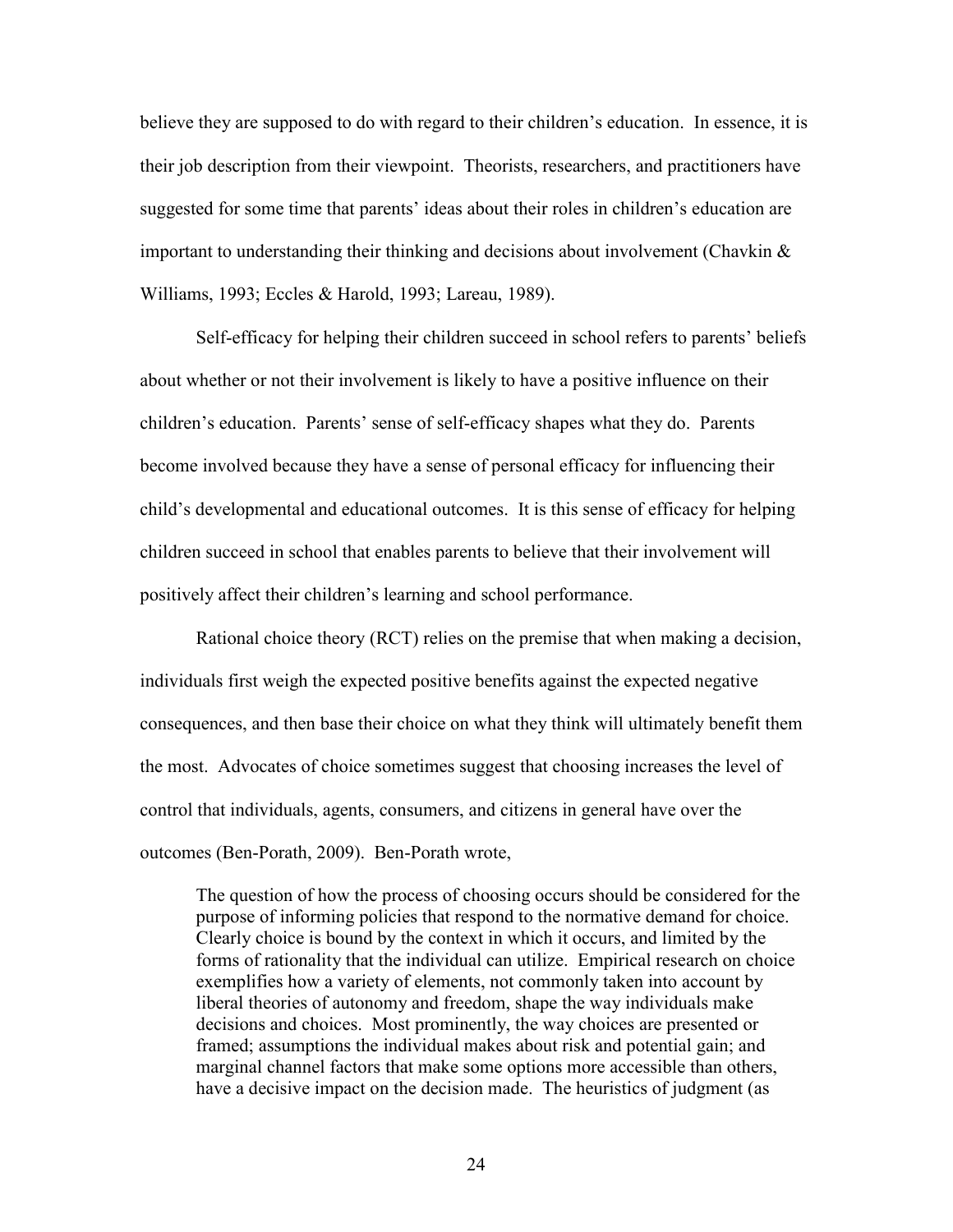suggested by Kahneman and Tversky and developed since through numerous studies) demonstrate how choice acts rely primarily on intuition and other factors beyond a strict model of rational calculations. (Ben-Porath, 2009, p. 532)

School-choice advocates tend to ignore or downplay the complexities of the act of choice in its social context, including the strong impact of how choices are presented officially and unofficially on the decision individuals make (Ben-Porath, 2009).

Through the review of the research literature on parents and school choice, I asserted that parental role construction, parental self-efficacy, and RCT fill specific functions in the decision-making process necessary to engage in school choice. Through parent interviews, I examined the relationships, resources, and experiences that parents draw upon to make decisions about school-choice options. As the researcher, it is my claim that when parents make school-choice decisions, their rational choices are based on how they construct their role as parents which is based on how efficacious they feel as parents.

**Factors that influence choice.** The research literature has documented well the various factors that influence parents' decisions to engage in school-choice decision making (Bell, 2009a, 2009b; Cooper, 2005, 2007; Wilkins, 2011). The Goldwater Institute (2013) noted that with regard to education parents want more school choices for their children and that navigating these choices can be overwhelming. Parents understand that their children learn in different ways and at different paces: Some love to read whereas others are great at math and technology; some require extra help from their teachers; and some prefer to learn on their own. The idea that the exact same school and classroom setup will work for every child does not concur with the idea that every child is unique.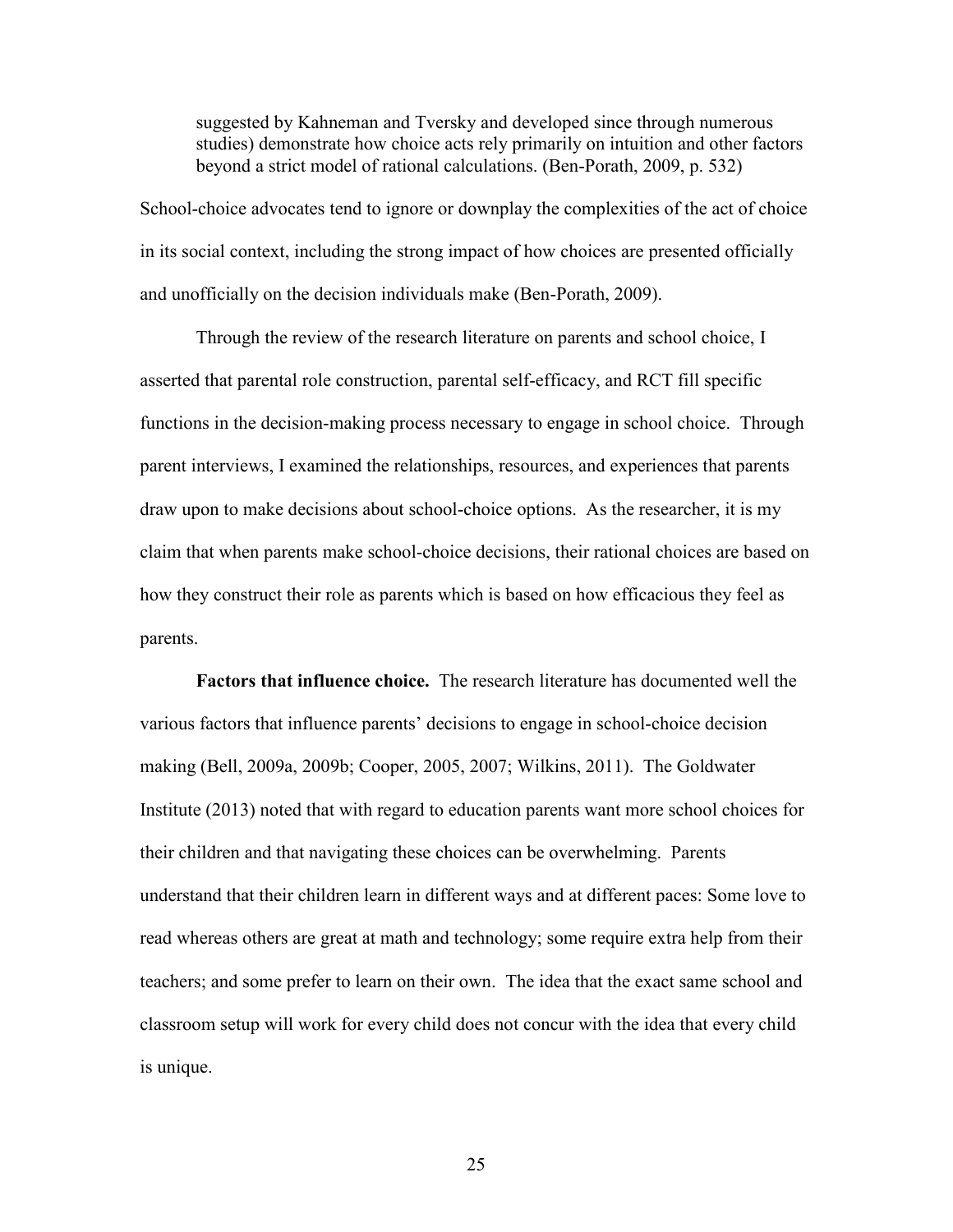Some school districts allow parents to handpick the schools that best meet their children's needs—schools they believe will challenge their children and prepare them for the future (Goldwater Institute, 2013). Some school districts have more available choices today than ever before, including private schools and homeschooling options as well as charter schools that offer online classes and Montessori schools that allow children to learn at their own pace (Goldwater Institute, 2013).

In 2012, Walsh used qualitative and quantitative data sets to understand why Hartford Community School (HCS) parents chose the school they did. Walsh interviewed six mothers, each of whom had at least one child enrolled in a HCS. Walsh asked the parents about their experiences going through the choice process: how they selected the school their child currently was attending, how they participated at the school, and how they understood the role of the HCS in the community (Walsh, 2012). The researcher analyzed preexisting data collected by the Parent and Family Involvement in Education – National Household Education Survey (PFI-NHES) conducted in 2007 (Walsh, 2012). The qualitative data from Walsh's study indicate that choice preferences for low-income minority parents vary significantly from those of White middle-class parents. The quantitative data analyzed in this research also suggest that local prefernces of low-income minority parents are a factor of income, not race (Walsh, 2012). This study has many limitations. The population sampled was small and consisted of women only. The interview protocol was leading and did not leave room for those being interviewed to openly describe their experiences with the HCS choice process. The researcher interviewed the parents studied regarding their choice of a Hartford Community School and did not consider other choice options.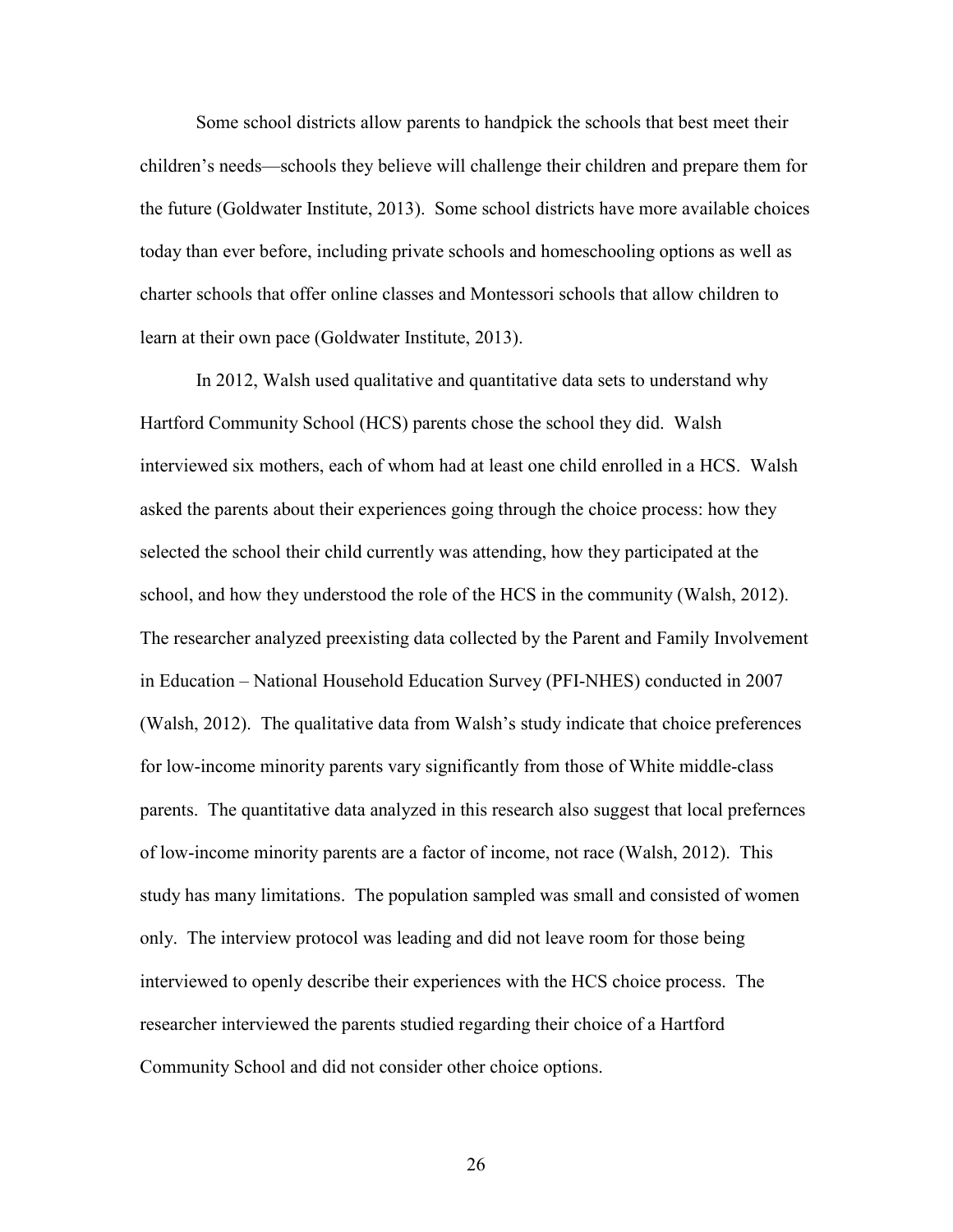The researcher used the rational choice theory (RCT) to interpret his findings; however, he found fault in the theory, stating, "Rationalizing the choice process of lowincome minority parents through a white middle-class centric understanding of schooling preferences ignores the impact of socioeconomic class and historical perspectives on the choice process" (Walsh, 2012, p. 16). It should be noted, however, that, RCT does not require a researcher to choose a lens through which to rationalize an individual's choice process.

Wilkins's (2011) qualitative study futher explored how some mothers engage with the meaning and practice of school choice. The research drew upon evidence from indepth interviews conducted with 11 mothers of different social classes and racial backgrounds living in an area of north London (Wilkins, 2011). To capture some of the emotional strain experienced by parents in their role as choosers, the researcher wrote to parents with children in the last year of primary school; typically it is around this time that parents are summoned to take on the role of consumer in choosing a secondary school for their child (Wilkins, 2011). Wilkins highlighted the discursive role of emotion in these contexts as a form of social action geared toward achieving certain ends. Similar to Walsh (2012), Wilkins's study sampled only mothers focusing only on the emotions experienced by mothers from London as they navigated the educational marketplace. Wilkins did not make connections to the mothers' decision-making process that ensued as their experiences with the educational marketplace evolved.

Consistent with the previous studies, Cooper (2007) sampled mothers, though only those identified as low income or working class. Cooper's (2007) qualitative study of the school-choice standpoint of 14 urban, low-income or working-class African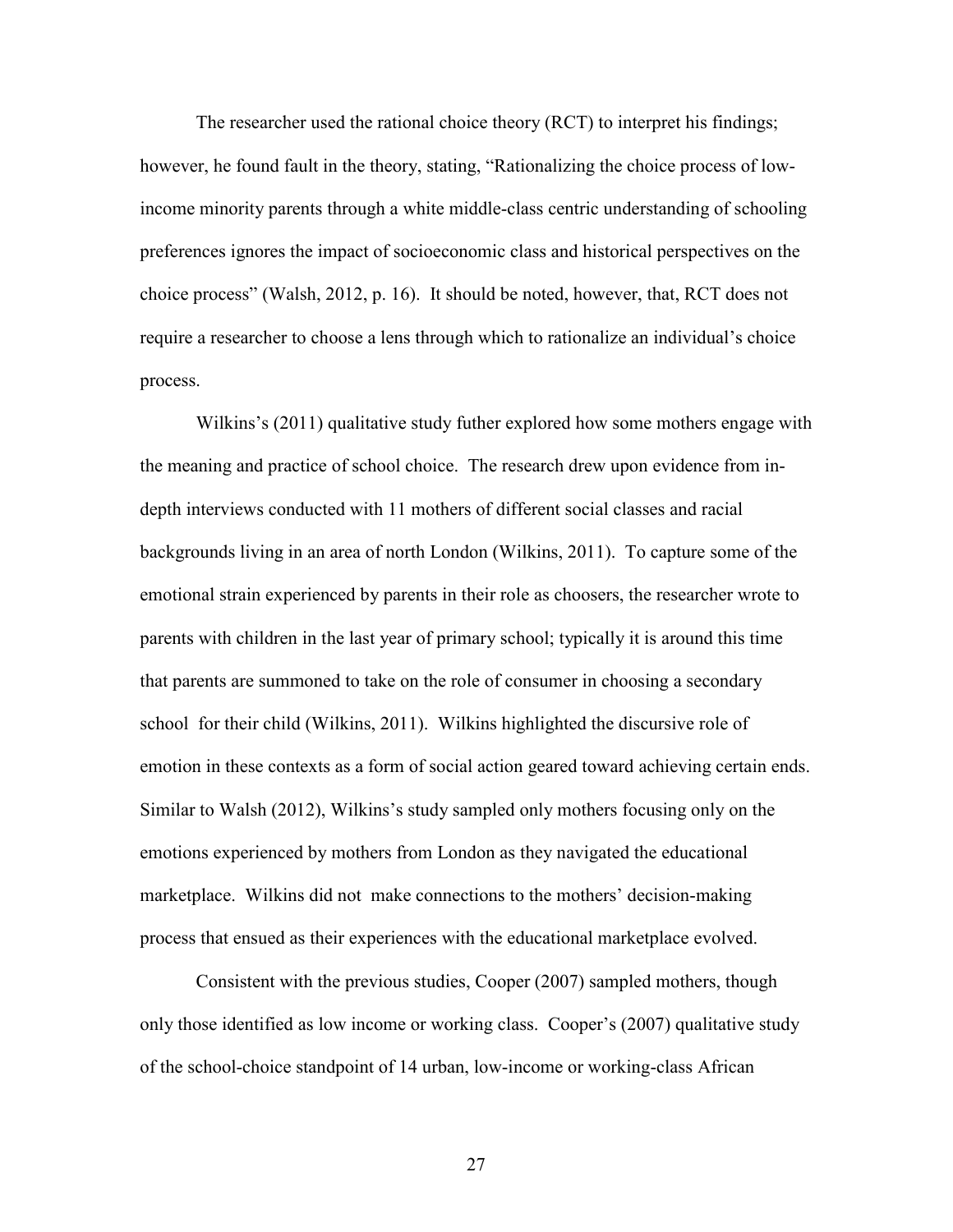American mothers used in-depth interview data to examine their school choices and educational advocacy roles. The mothers enrolled their middle school children in four types of schools, including traditional public, charter, private Afrocentric, and private Catholic schools (Cooper, 2007). At the time of this study, all of the mothers resided in the the Los Angeles, CA metropolitan area of the United States. The narratives showed how race, class, and gender influenced their school-choice decision making and their value of education. Cooper suggested that the study's findings called for additional theoretical and empirical work viewing school choice and parental involvement as socially constructed practices that are gendered and culturally relevant.

In a similar qualitative study, Cooper (2005) used in-depth interview data from low-income and working-class African American mothers to describe how they engaged in the educational marketplace and constructed their school choices. The mothers' data shed light on the potential of charter schools and school vouchers to offer parents equal educational opportunity for their children (Cooper, 2005). Cooper used purposeful sampling methods to enlist the 14 mothers who participated in the study. The sampling criteria required the participants to be low-income or working-class African American mothers with children who had previously attended traditional elementary public schools but were currently enrolled in different types of middle schools.

Results from the Cooper (2005) study revealed that the 14 mothers stressed the value of education and linked educational attainment to their children's chances for socioeconomic advancement; thus, the prospect of their children's attaining a quality education carried high stakes. The mothers' motivations and goals directly reflected their roles, particularly the hardships, that they attributed to race, class, and gender factors. A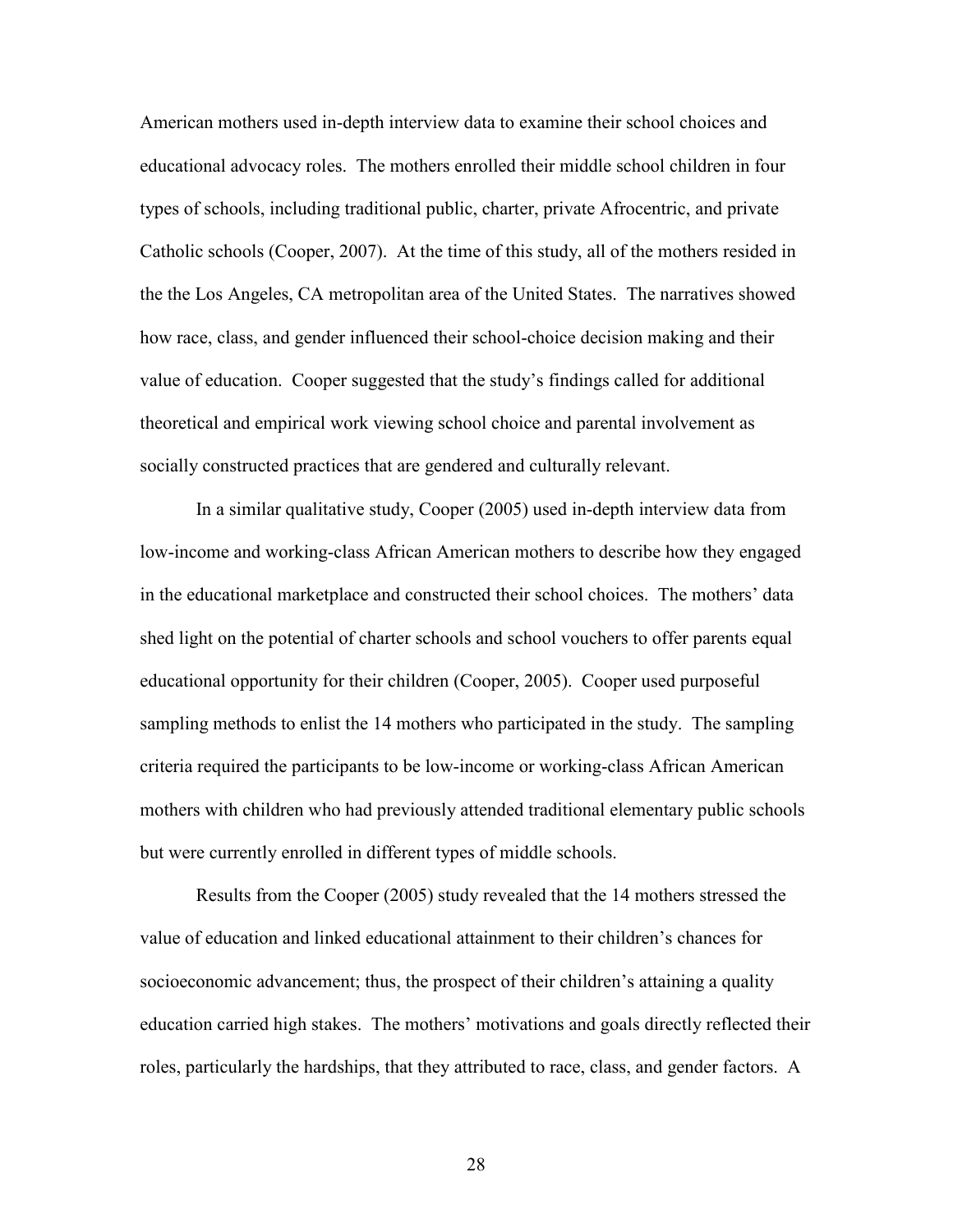mother from the Afrocentric academy expressed concern about the treatment of African American boys in the public school system. Another mother recounted numerous negative encounters they and their cildren had experienced within such schools, particularly those involving public school teachers they characterized as unqualified, uncommitted, uncaring, or biased toward their children (Cooper, 2005).

Cooper (2005) concluded that the educational market's competitve forces did not drive the educational decision making of the mothers in this study as much as their quest for equal educational opportunity, something that both the majority of urban public schools and market-based school-choice options failed to offer therm. All but three of the 14 mothers withdrew their children from the traditional public school system by the end of the study (Cooper, 2005). Cooper asserted that their choice to exit the public school system reflected their frustration and unwillingness to have their individual children miss out on educational opportunities while reformers and policymakers debated about how to improve the system. The mothers indicated that improving public schools to meet their children's needs meant providing better school facilities and creating safe and tolerant educational enviroments (Cooper, 2005). Effective reform also requires that public school educators reject deficit thinking by believing in the potential of all children to achieve high standards and providing children with the instruction and resources they need to excel (Cooper, 2005). These two qualitative studies by Cooper are limited in that they surveyed a small sample size of African American mothers only; however, very similar findings were revealed in both studies.

Cooper (2007) and Wilkins (2011) recognized that it is principally mothers who hold responsibility for linking and coordinating children's and other family members'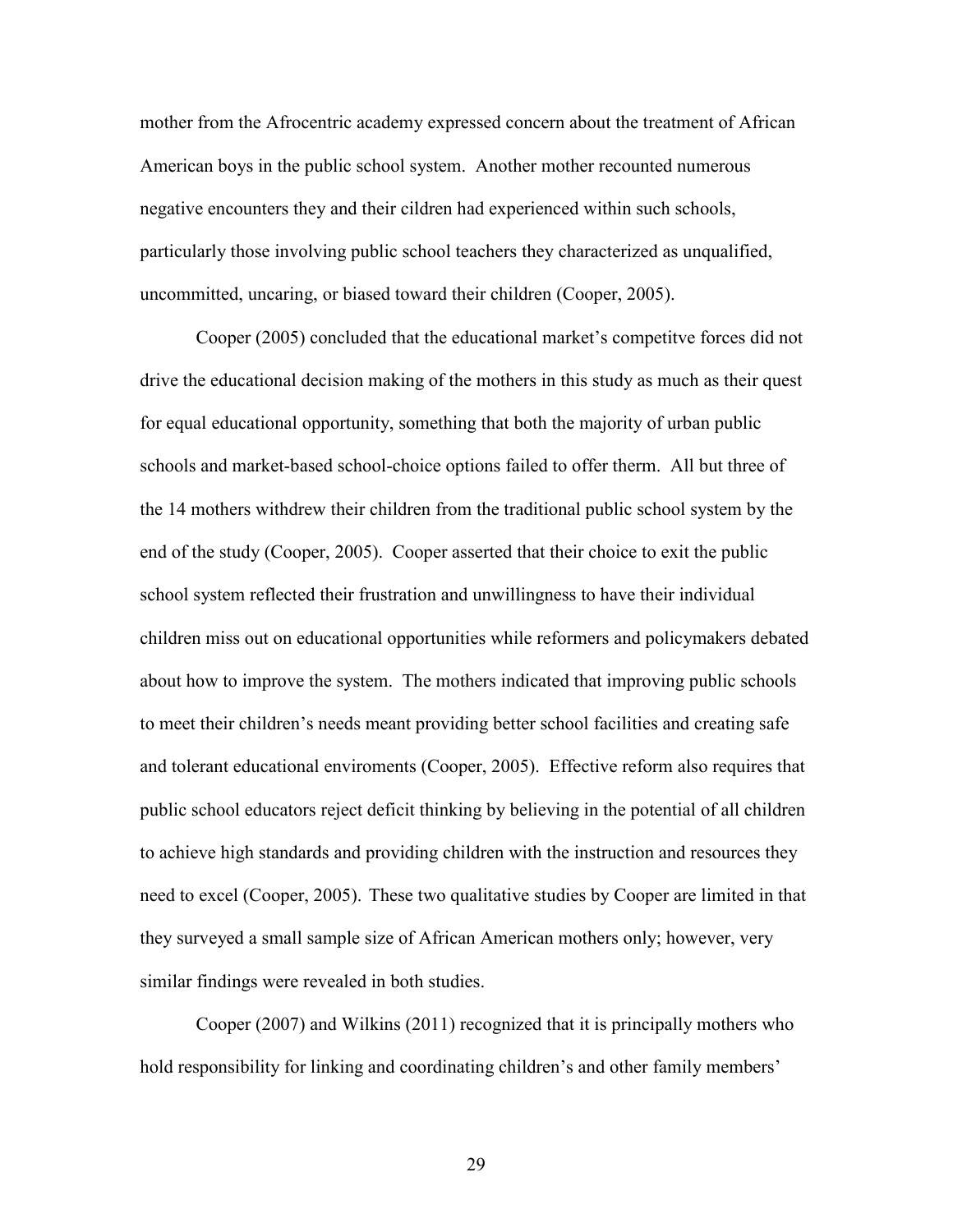needs with services' and agencies' provisions and requirements (Wilkins, 2011). Wilkins identified the dynamic interplay of logic and emotion in the way some middle-class parents formulate their school choices and focused on the emotional laboring that often underpins mothers' rationalizations of choice. Cooper (2007) asserted that the mothers' school-choice decision making constitutes an important act of cultural resistance and empowerment she called *motherwork*. Cooper (2005) identified the mothers as educational advocates for their children. She described a sense of empowerment in them and noted that they are able to explain what they want for their children. These studies are limited by their consistently small sample size and population of women only. Furthermore, feminist methodological principles guided Cooper's (2005) research approach. Nevertheless, these studies can be used to prove that mothers are capable of making school-choice decisions based on what they want for their children

Bell (2009a) completed a longitudinal comparative case study of 48 parents' thinking prior to their children's attending sixth or ninth grade. Bell followed parents from January to November 2003, interviewing them multiple times over the 9 months before, during, and after their selection of a new school. The sample included parents whose children had a wide range of schooling experiences. Parents in the sample had previously sent their children to both failing and nonfailing schools across six types of schools: neighborhood public, magnet public, charter, secular private, nonsecular private, and homeschool. Bell used three interviews, which spanned the 9 months preceding and immediately following the selection of a new school and which were designed to capture and track parents' choice processes and choice sets. Bell found that parents of varying social class backgrounds had different choice sets that were not explained by the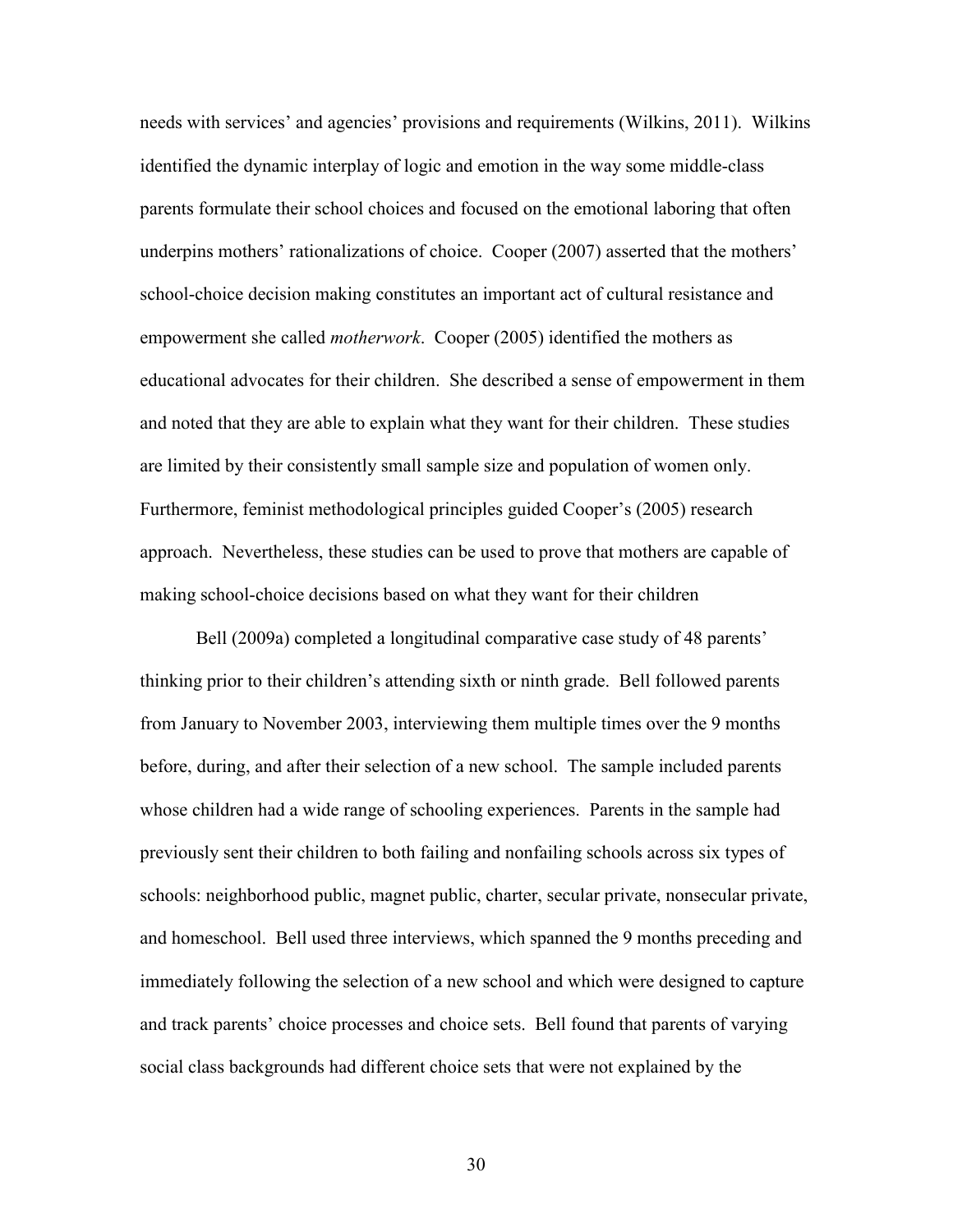processes or reasoning they used to construct their choice sets. Instead, the resources parents used to construct their choice sets constrained the schools they were willing to consider along existing boundaries of social inequality. Bell asserted that although it remains important to scrutinize the number of high-quality schools available to parents, these findings suggest one must also scutinize the constraining influence of the choice set so that all parents consider the options available.

Bell (2009b) also investigated how and when geography factored into parents' thinking. Using a longitudinal, prospective, comparative case study the researcher studied 48 families living in Detroit and the inner ring of suburbs surrounding Detroit. Bell's goal was to understand the range of ways parents think about choice over time. The researcher investigated parents' geographic preferences using two research questions: How do parents' geographic preferences shape their choices? and When do geographic preferences matter in the choice process? (Bell, 2009b). For this geographic analysis, Bell focused on a subset of the 48 families: 36 families who lived within Detroit's city limits. These parents were selecting sixth or ninth grade for their children. Bell interviewed parents three times between January and November of 2003, collecting and analyzing data collected from each interview. The interviews captured parents' thinking before, during, and after their selection of a new school. Bell used a purposeful sampling strategy to focus on school type (neighborhood public, magnet public, charter, secular private, nonsecular private, or homeschool). The researcher found that the parents in her study preferred convenient schools as well as schools that were places they could trust and in which they could envision their children growing. Space- and place-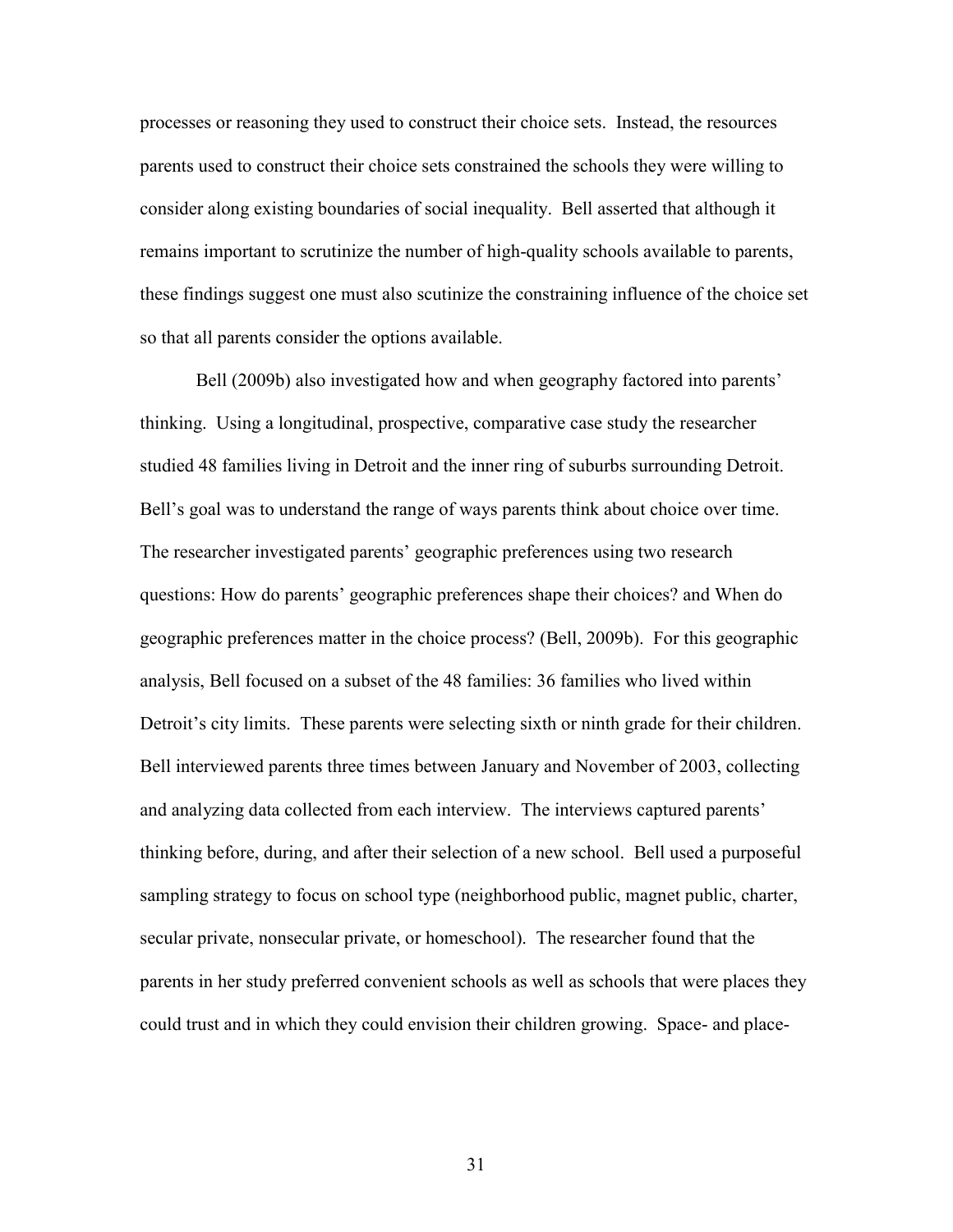based preferences shaped and bound the set of schools parents were willing to consider (Bell, 2009b).

Bell's (2009b) sample did not include parents who had not currently entered the school-choice process. The studied parents are very important to the educational marketplace because their experiences with acquiring information about choice options from "the outside" are valuable to the existing body of research on school choice. The methodological limitations are in both of Bell's (2009a, 2009b) studies. Although the two investigations focused on different inquiries, they sampled the same population. Both investigations focused on the presented factors that influence parents' decisions .

A 2007 study by de Brabander and Rozendaal explored the relationships among epistemological beliefs, social status of parents, and school preferences. They measured epistemological beliefs by 20 bipolar statements; they derived school preferences from paired comparisons of educational quality of available primary schools; and they measured social status in two dimensions, status level and status type, derived from parents' responses regarding life style (de Brabander & Rozendaal, 2007). De Brabander and Rozendaal conducted their study in a small urban town in the western part of the Netherlands; they used a questionnaire to inventory preferences for the six available primary schools among all parents who needed to choose a school for their child within the period of a year. The researchers received responses from 262 of 430 questionnaire recipients (60.9%), including 216 women and 46 men, reflecting the fact that children's education is still largely a woman's job (de Brabander & Rozendaal, 2007). Parents separated the schools into three groups: modern, old fashioned, or in between.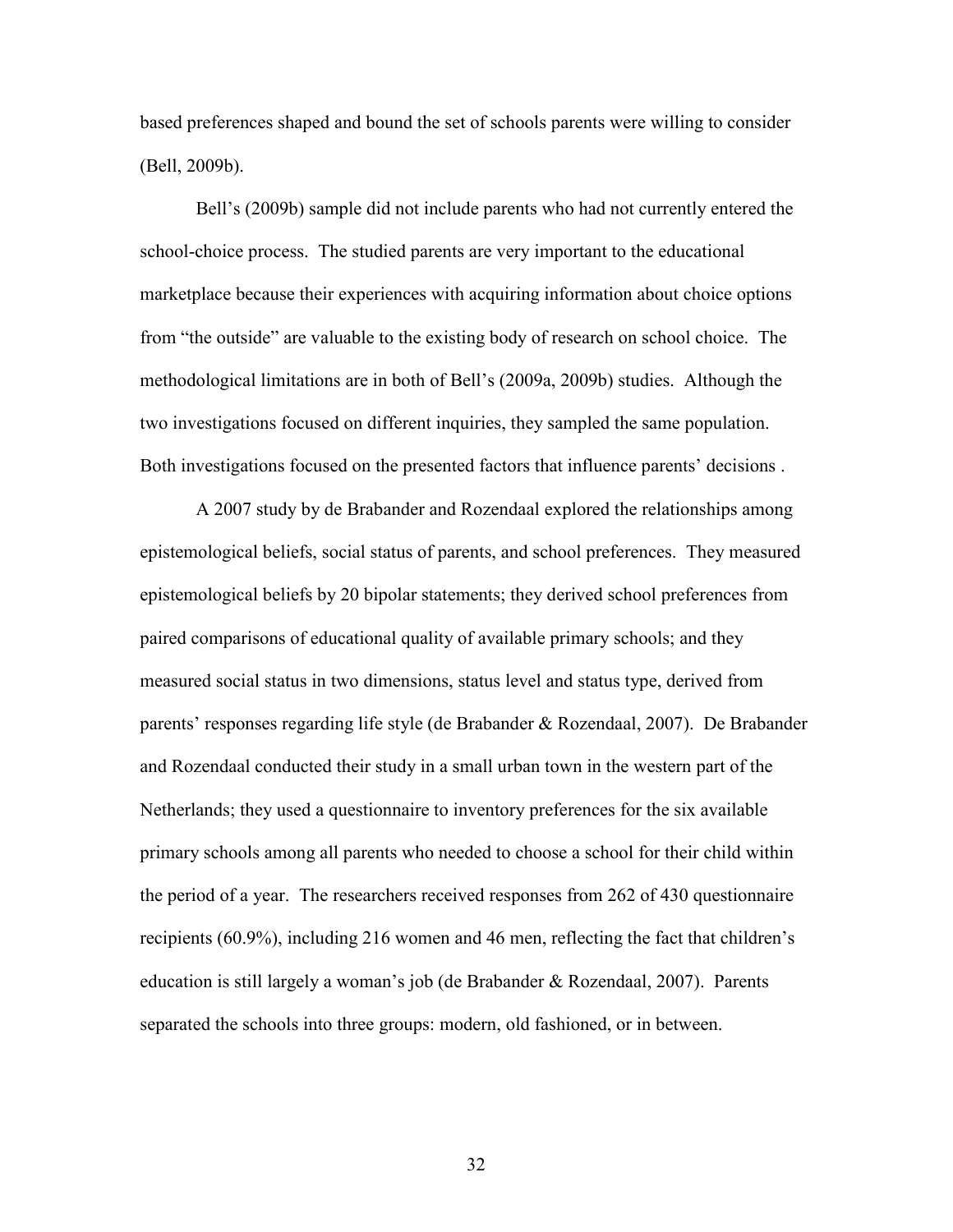De Brabander and Rozendaal (2007) found that the difference between old fashioned and modern was associated with several characteristics, such as predominantly whole-class instruction versus independent (group) work, emphasis on basic skills versus attention for cultural activities, unigrade versus multigrade grouping, a simple advancement system versus an elaborate guidance system, and absence versus presence of a special services coordinator. The researchers noted that, to a large extent, the denomination of the school determined educational quality in the minds of the parents. Parents tried to find a school that fit their epistemological beliefs, which appeared to be influenced more strongly by education than income (de Brabander  $\&$  Rozendaal, 2007). Parents at higher status levels tended to prefer schools different from those preferred by parents at lower status levels (de Brabander & Rozendaal, 2007).

The results of de Brabander and Rozendaal's (2007) study suggest that parents' educational background influences their school-choice decisions more than income does. Their study involved a very large sample; although not representative of the United States, the study's large sample size allowed for variation in ideas and beliefs regarding school choice.

In a 2006 qualitative study, Finn, Caldwell, and Raub used open-ended structured interviews to investigate the perceptions of seven parents of students with disabilities regarding charter schools as well as the reasons they chose charter schools to educate their children. Each of the study participants had one child who was receiving special education services at the charter school. The charter school, located in a rural area served by five public schools and four parochial schools, had a college preparation focus (Finn et al., 2006). The children of the seven parents ranged in age from 7 to 14, and the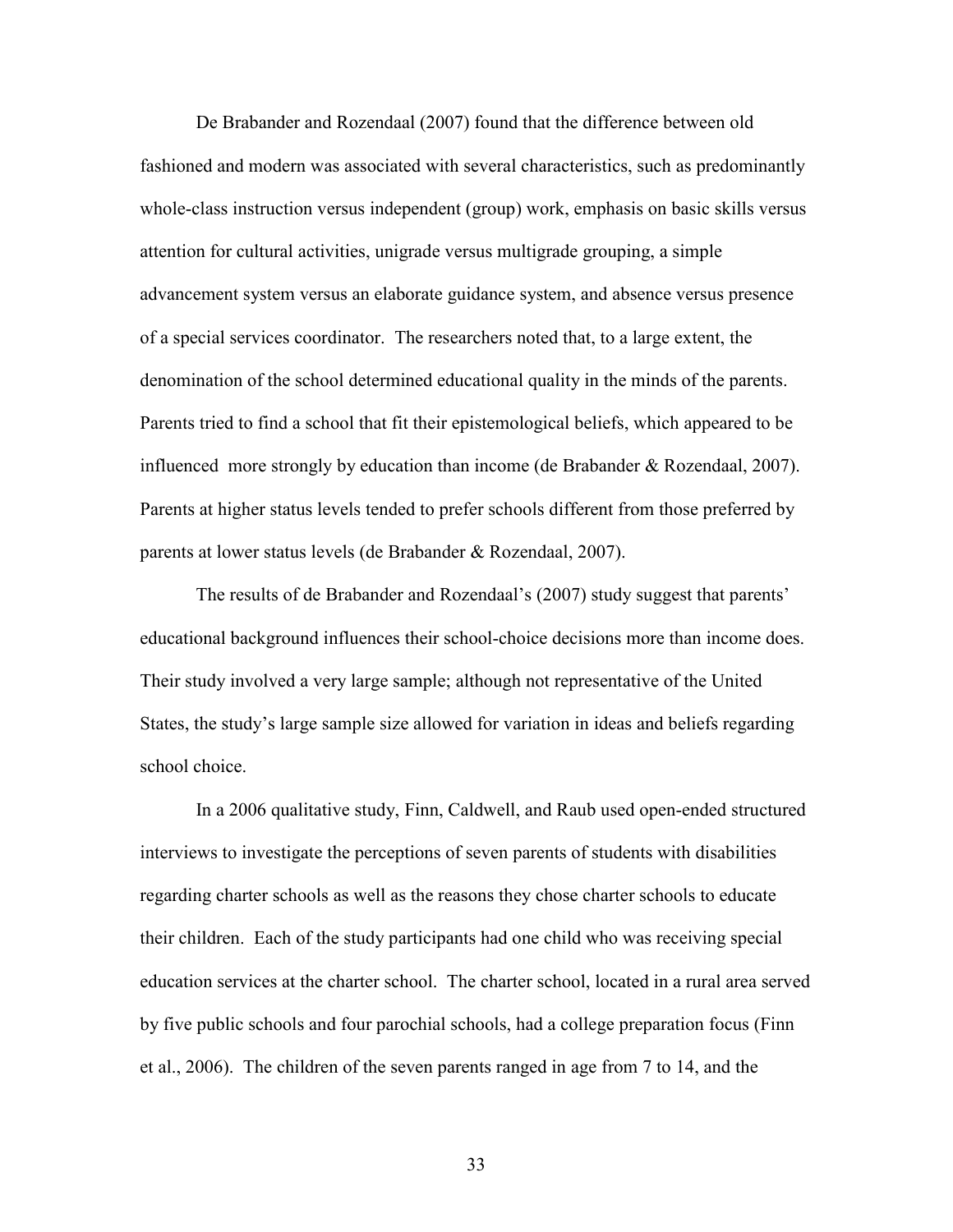majority were boys; three students were reported to have speech impairments, one student was diagnosed with Asperger's syndrome, one student with a behavior disorder, two students with learning disabilities, and one student with both a learning disability and attention deficit hyperactivity disorder (Finn et al., 2006). The same interviewer asked all the interviewees the same questions in the same order to eliminate as much bias as possible.

Analysis of the interview transcripts revealed the reasons the participating parents transferred their children to a charter school, what they perceived as the strengths and limitations of the charter school's special education services, and comparisons of the services of the previously attended school and the charter school (Finn et al., 2006). The following themes emerged from the interview data: relatively small school size allowing students to receive more individualized attention; perceived academic excellence (parents believed the charter school had better academics and higher standards than the traditional public schools); willingness to provide services and addressing disability areas (parents were pleased with the charter school's immediacy in responding to their children's needs); responsiveness of the staff (staff exerted extra effort in building relationships); clear communication between school and home (school communication was more prevalent and ongoing at the charter school); faculty turnover (interviewees were concerned that children were not getting the best education possible); and change of focus in the school (as administration changed, the school focus became more traditional, a focus parents had intended to leave behind) (Finn et al., 2006).

Finn et al. (2006) found there was a general consensus among the parents that the traditional area public school did not meet their children's needs in terms of size,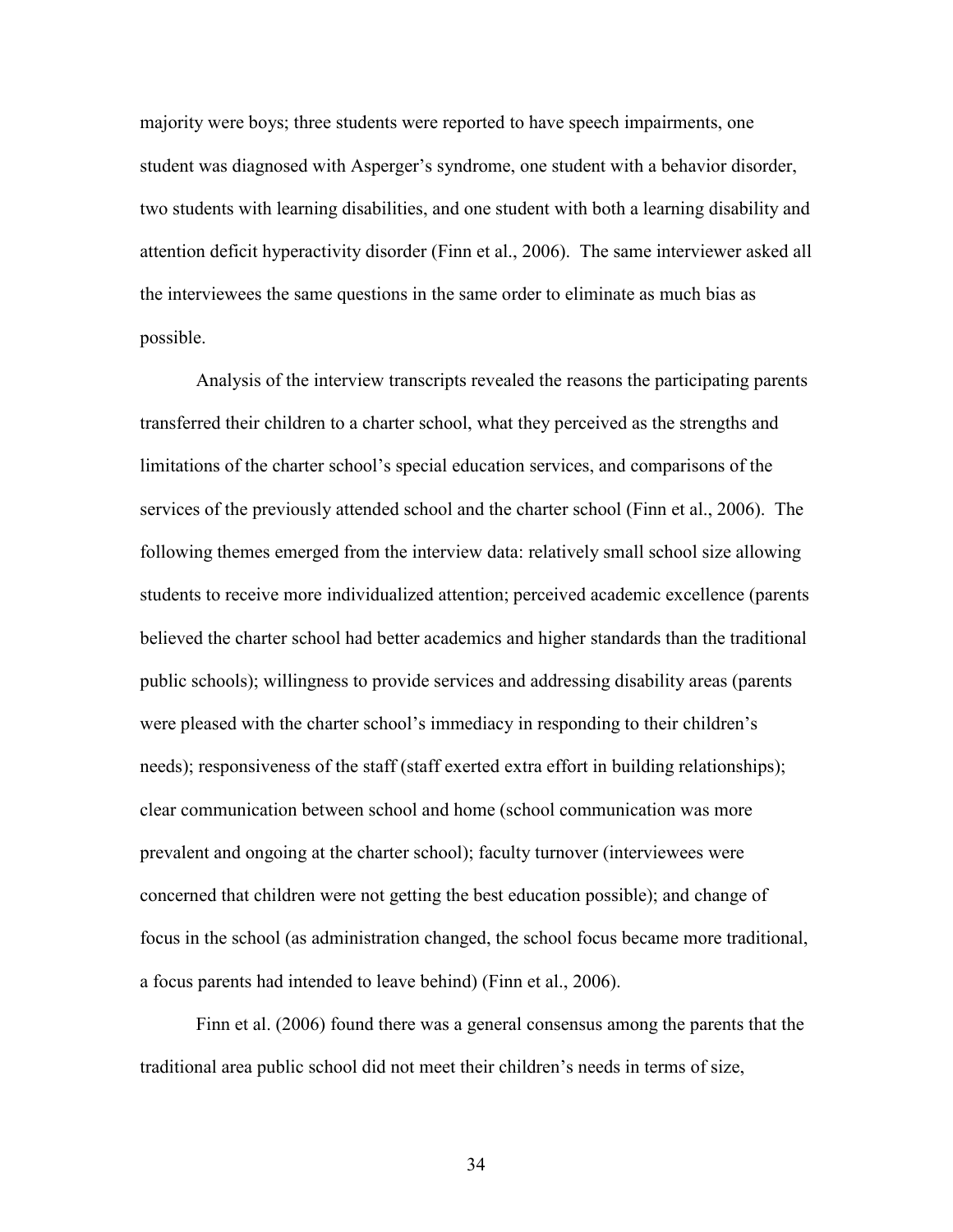academics, and addressing each student's unique educational needs. Parents noted the charter school's willingness to address student disabilities and its strong communication with families. The researchers noted that parents also reported having concerns about staff turnover and academic changes in short periods of time. When comparing the special education services provided by the charter school to the child's previous public school, the participants noted differences in staff flexibility, teacher assessibility and attentiveness, and school size favoring the charter school program (Finn et al., 2006). This study involved a very small sample size for interview; with only one charter school to study, the researchers' data lose validity with the lack of diversity of school choices (Finn et al., 2006). The results of this qualitative study, although limited by the sample size and generalizability, reveal the importance of school officials' understanding what parents want in a school for their children.

Goldring and Rowley (2006) completed a quantitative study to determine why parents choose a nontraditional school, how they make school choices, and what the dynamics of the choice process are, with an emphasis on applicants to public schools of choice, specifically parents who apply to magnet schools and consider private schools. The researchers drew the sample from parent applicants from one school district who submitted magnet school applications for at least one of their children for the 2002-2003 school year (Goldring & Rowley, 2006). They administered a survey on school choice and parental involvement via telephone interview using the computer-assisted telephone interview method (CATI); only parents who knew the most about their children's schooling were interviewed (Goldring & Rowley, 2006). The researchers interviewed respondents toward the end of the 2002-2003 school year, prompting them to answer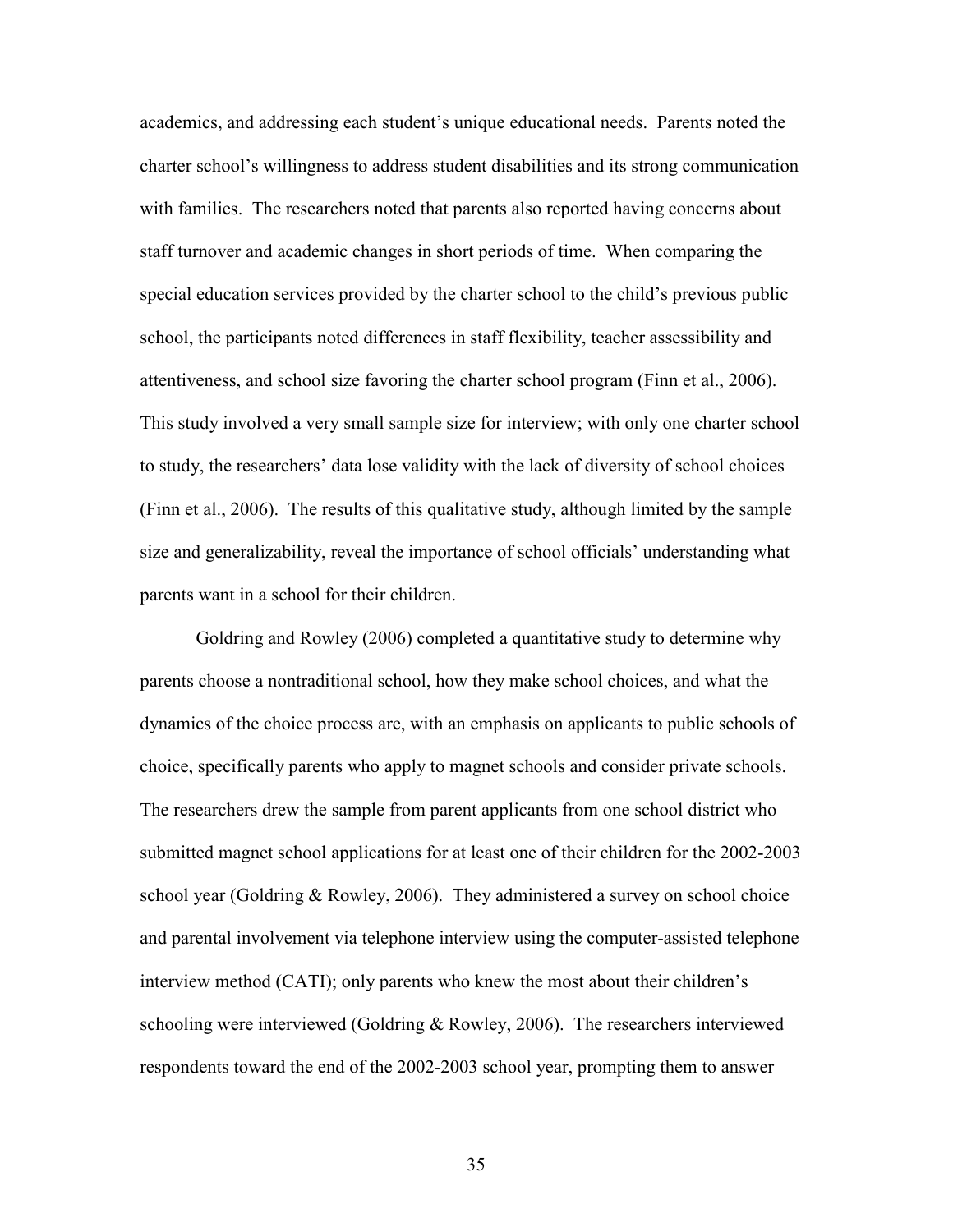questions only for their oldest child in preschool, kindergarten, fifth grade, seventh grade, or ninth grade (Goldring & Rowley, 2006). The researchers reported a total sample for magnet school applicants of 748; the response rate for the sample of magnet school applicants was 56.7%.

Goldring and Rowley (2006) found that parents who considered private schools among their school-choice options were likely to earn higher family incomes and have more education. Without holding income and education constant, parents of Black children were no less likely to consider sending their children to private schools than parents of White children. In this sample of active choosers, Black parents did not seem to experience more constraints on choice—either economic or social—than White parents (Goldring & Rowley, 2006). The researchers reported that parents who considered sending their children to private schools were slightly more likely to be satisfied with their children's previous schools than parents who did not consider private schools. Parents who considered private schools were more likely to give assistance to their children at home, participate in their children's schools, communicate with their children about school, and believe that their participation in the children's education was meaningful and helpful to their academic success (Goldring & Rowley, 2006). Parents' educational priorities were slightly different for those who considered private schools and those who did not. Parents who considered sending their children to private schools also tended to have slightly more interpersonal social networks than parents who did not consider sending their children to private school (Goldring & Rowley, 2006). This quantitative study has limitations with regard to the sample population. The sample was drawn from magnet school applicants only and did not include parents who had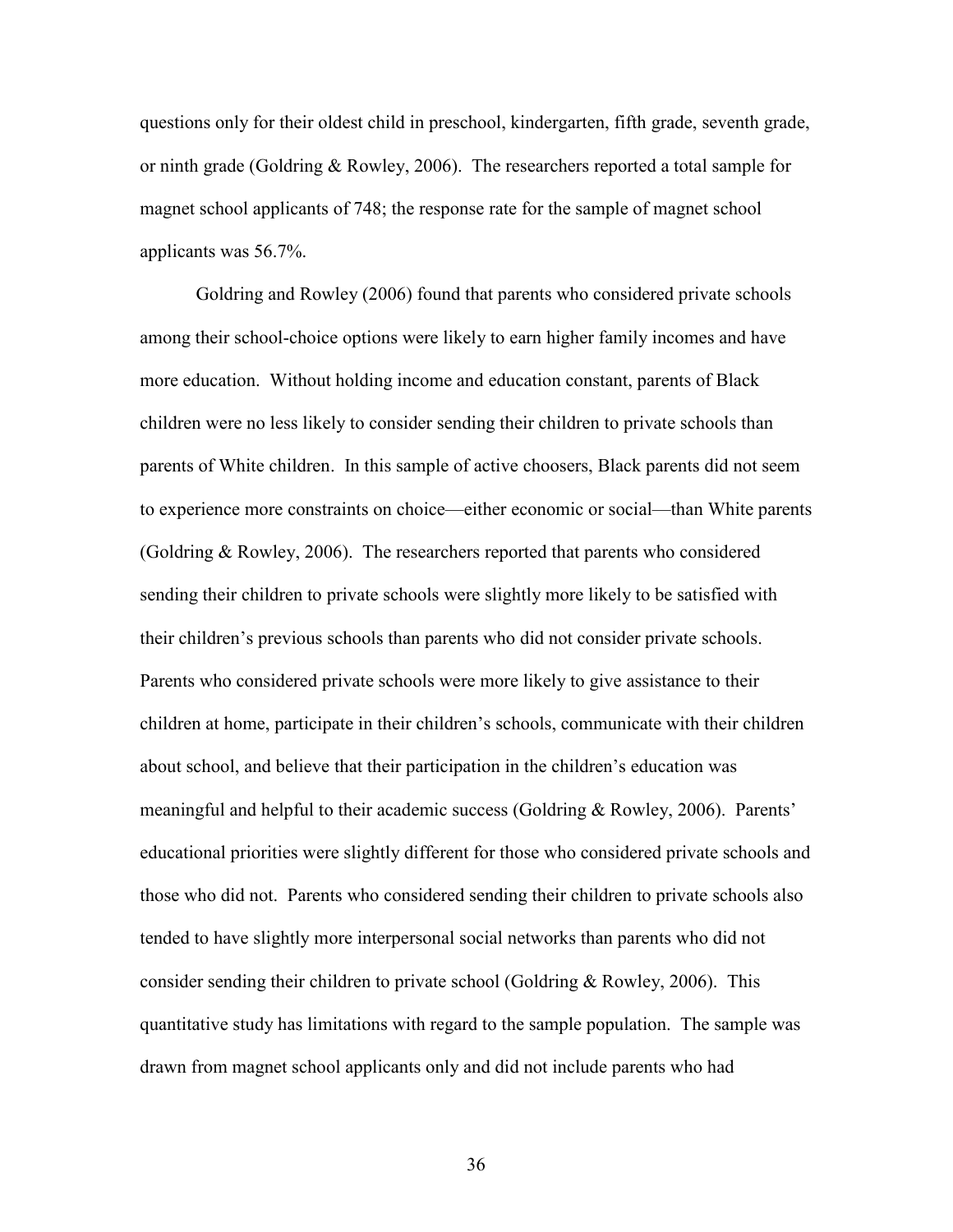considered public schools but were at that time sending their children to private school. The study did not identify differences between parents who participated in magnet school choice versus public choice. This study did not include the contingency of parents who chose to educate their children at home using home school programs.

One school-choice option that parents are gravitating to is parent-led home-based education, which most call homeschooling. "Homeschooling is a form of private education that is parent led and home based," and "homeschooling does not rely on either state-run public schooling or institutional private schooling for a child's education" (Ray, 2013, p. 324). Most parents and youth decide to homeschool for more than one reason, and their reasons often change over time (Resetar, 1990). The following are the most common reasons that parents or youth give for homeschooling: (a) to customize or individualize the child's education, (b) to accomplish more academically, (c) to use pedagogical approaches other than those typical in institutional schools, (d) to enhance family relationships, (e) to provide guided and reasoned social interactions with peers and adults, (f) to provide a safer learning environment, (g) to avoid negative experiences parents had in institutional schools, and (h) to fulfill the parents' job to teach and impart a particular set of values, beliefs, and worldview to their children and not delegate such to schools (Murphy, 2012; Noel, Stark, & Redford, 2013; Stevens, 2001). Several academics (e.g., Murphy, 2012; Ray, 2013) have cautioned, however, about the methodological limitations of many studies on homeschooling so that readers do not conclude that homeschooling necessarily causes high (or low) academic achievement. Most of the studies involve serious sampling challenges and have been descriptive and cross-sectional, and not causal-comparative, in design (Johnson, 2001; Murphy, 2012).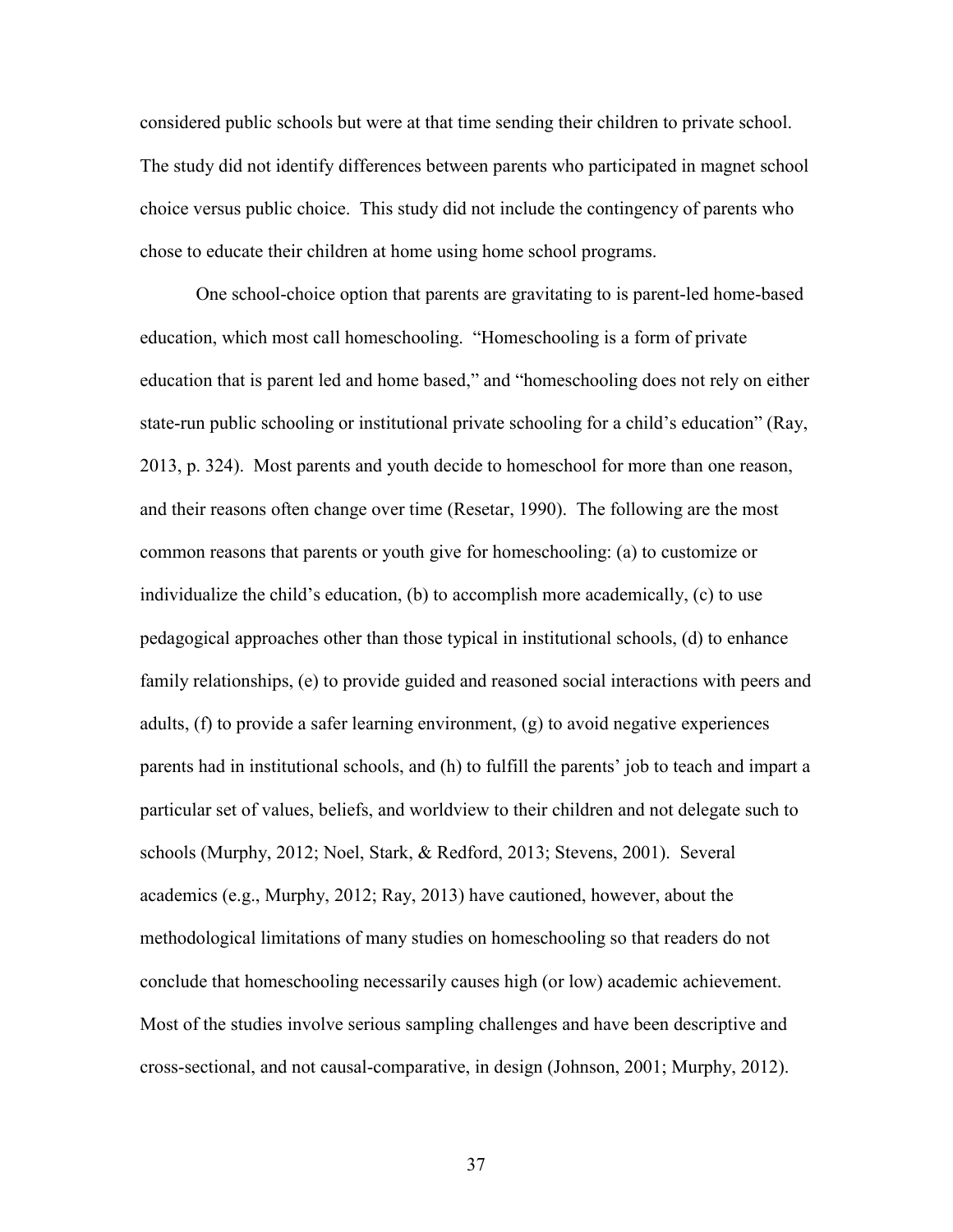Researchers have had considerable difficulty in getting guaranteed representative samples.

Ray (2015) completed a cross-sectional, explanatory nonexperimental study or causal-comparative study. Data were collected from homeschool parents and students at only a single point in time. The dependent variable of concern was academic achievement as measured by a nationally normed standardized academic achievement test (i.e., ITBS). The independent variables were types of education/schooling (i.e., public schooling, homeschooling), gender of student, and socioeconomic status. The homeschool target population was primarily middle-class Black homeschool families with students in grade levels 4 to 8 (roughly ages 9 to14) who had been home educated at least half of their K-12 grade-level school years. Ray accessed families mainly through a nationwide support organization serving perdominantly African American homeschoolers. NBH promoted the study to approximately 140 of their members and families, and to a larger list that included anyone who wanted to be on it. Any child in a member household or who was on the list that the parents might consider Black and met the other requirements of the study qualified for the Ray study. Ray also promoted the study to all Black homeschool support groups that could be identified as such and sent out an announcement about the study to statewide homeschool support organizations listed by The Teaching Home (2014) and the Homeschool Protection Group. The researcher also promoted the study to African American families via word of mouth, contacting various support organizations who assisted in contacting Black homeschool families who might be willing to participate in the study. These organizations encouraged all Black families to participate, regardless of their reasons for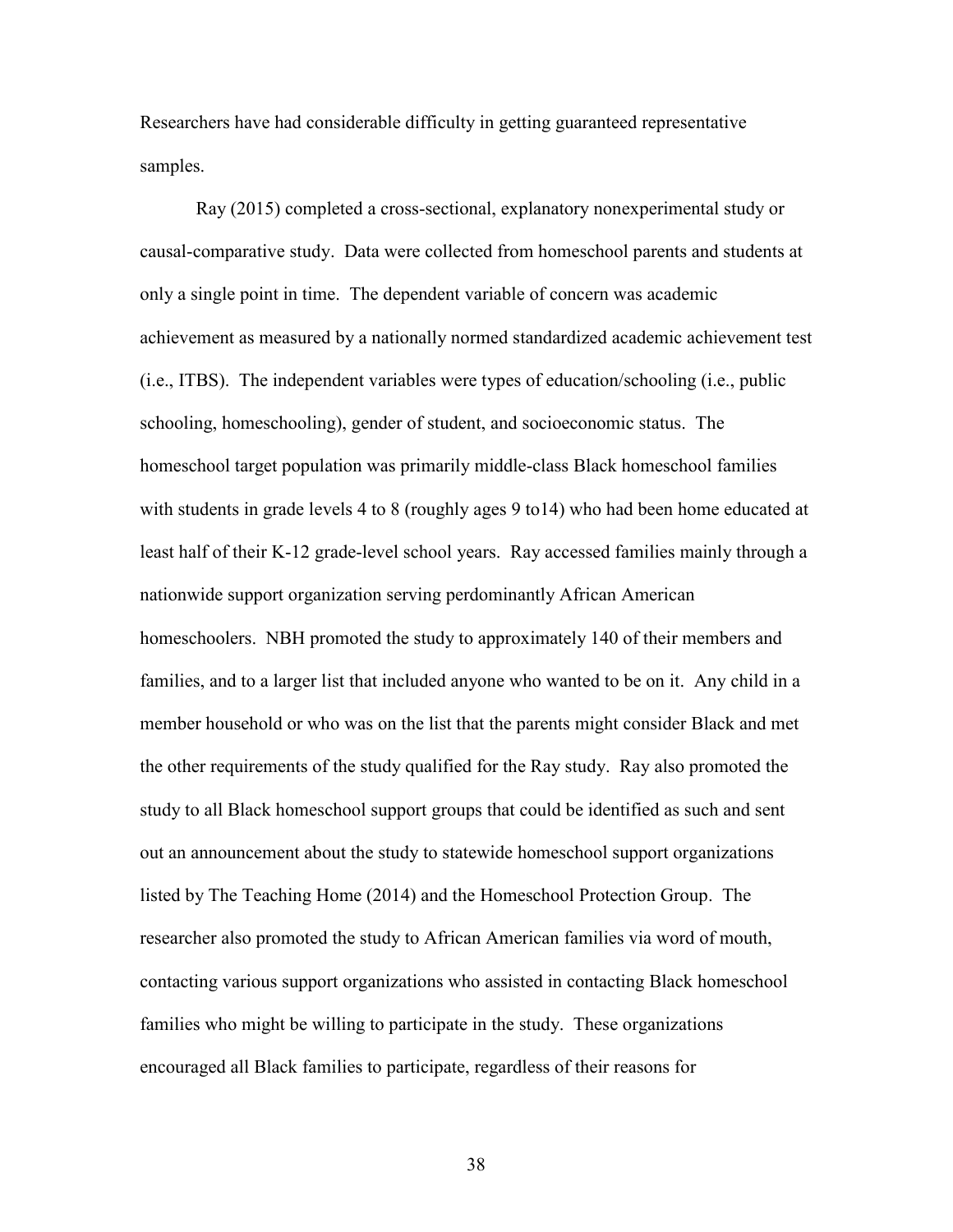homeschooling, socioeconomic status, or prediction of how their children might score on a standardized academic achievement test.

The Black homeschool students in Ray's (2015) study lived in 15 states and the District of Columbia. The 81 students were from all four regions of the United States, as follows: Northeast  $(8)$ , Midwest  $(14)$ , South  $(52)$ , and West  $(7)$ ; 39.5% of the students sampled were male. Their mean age was 11.62 and the mean grade level was 5.96. The mean number of children in the home, ages 21 and under, was 4.15. There were 5 or more children in 39.5% of the families. The mother was the main home-education teacher for 79 of the students. Some 11.1% of the mothers had been certified to teach in any state. Of the fathers, 12.7% had ever been certified to teach in any state.

Ray (2015) administered to homeschool parents a 39-item, paper-and-pencil survey that was comprised of items on topics such as parent and family demographics, students' demographics and schooling history, approach to homeschooling, and parents' motivations or reasons for homeschooling their children. Ray reported the six reasons most commonly selected for homeschooling by the Black parents sampled were (a) the parents "prefer to teach the child at home so that you [parent] can provide religious or moral instruction" (chosen by 96.3% of parents); (b) "for the parents to transmit values, beliefs, and worldview to the child" (95.1%); (c) "develop stronger family relationships between children and parents and among brothers and sisters" (87.7%); (d) "to customize or individualize the education of each child" (80.2%); (e) "accomplish more academically than in conventional schools" (76.5%); and (f) "want to provide religious or moral instruction different from that taught in public schools" (76.5%). This research study described homeschooling experiences only through the lens of the African American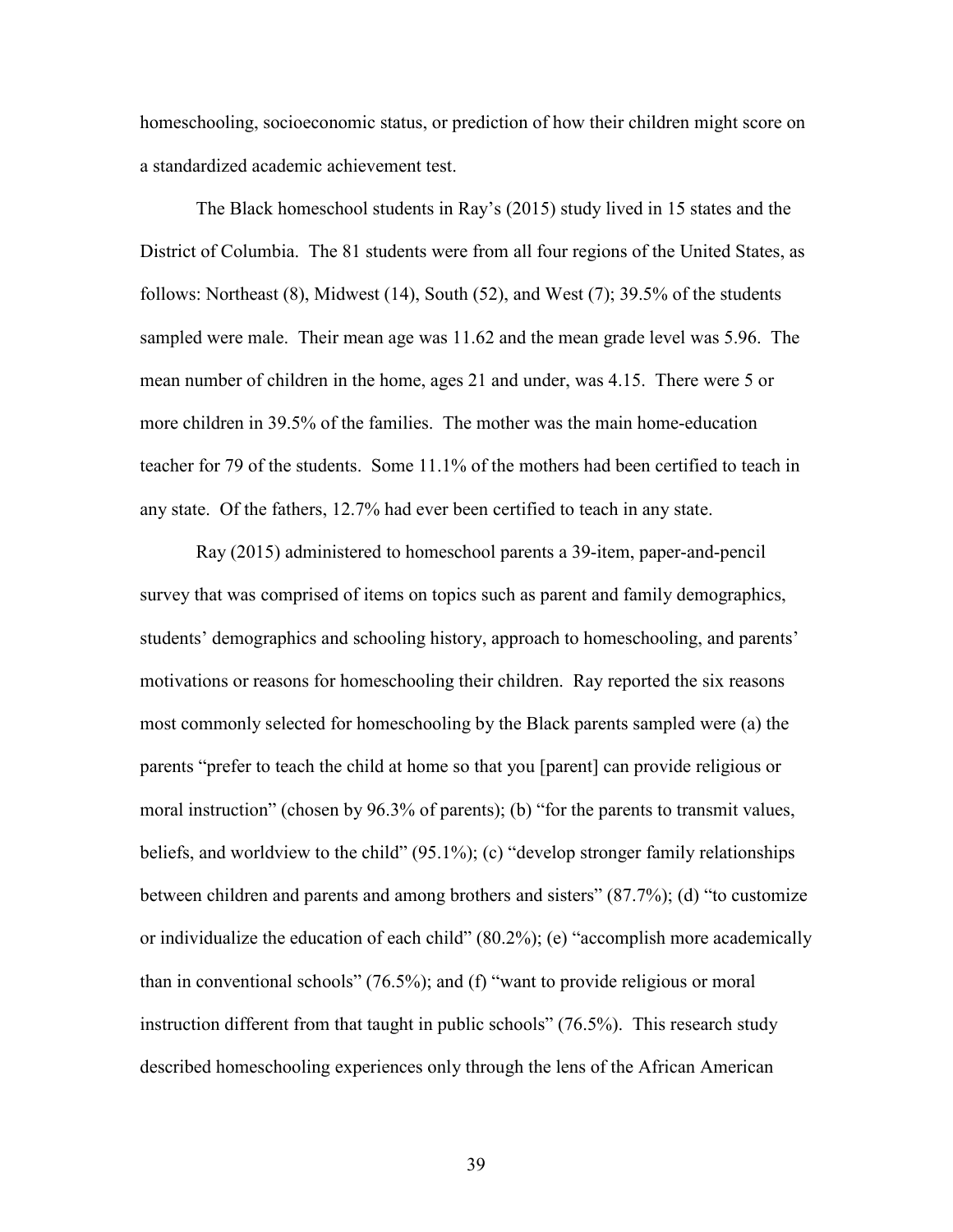community. The researcher had access to a large population sample by accessing a variety of homeschool networks; however, Ray did not include parents who accessed homeschooling options through the public school system in the population sample.

Much earlier Houston and Toma (2003) conducted a study regarding homeschool as a choice option; the study empirically examined the decision to educate children at home. The researchers used two sets of data that were constructed with input from state departments of education and matched to data from the National Center of Education Statistics. The first set was a panel of enrollment and school-finance data for the 176 school districts in the State of Kentucky over the 5 academic years from 1991-1996. The second set consisted of 1395 school districts. The researchers matched the school enrollment data in Kentucky and across the states to demographic data from the National Center of Education Statistics, financial data obtained from state departments of education, and data from *Churches and Church Membership in the United States*, a report prepared by the Roper Center for Public Opinion (Houston & Toma, 2003). Houston and Toma reported that the results of this quantitative study suggest that the attributes of households and the public school district influence the decision to educate children at home. Further, income differences within a district significantly influence the home school decision. This body of research on the American education system did not address homeschooling as a school-choice option; however, it is important to note that increasing numbers of parents are considering homeschooling as a choice option to educate their children (USDOE, 2007).

A 2002 study by researchers Schneider and Buckley used Internet-based methodological tools to study parental preferences revealed through information search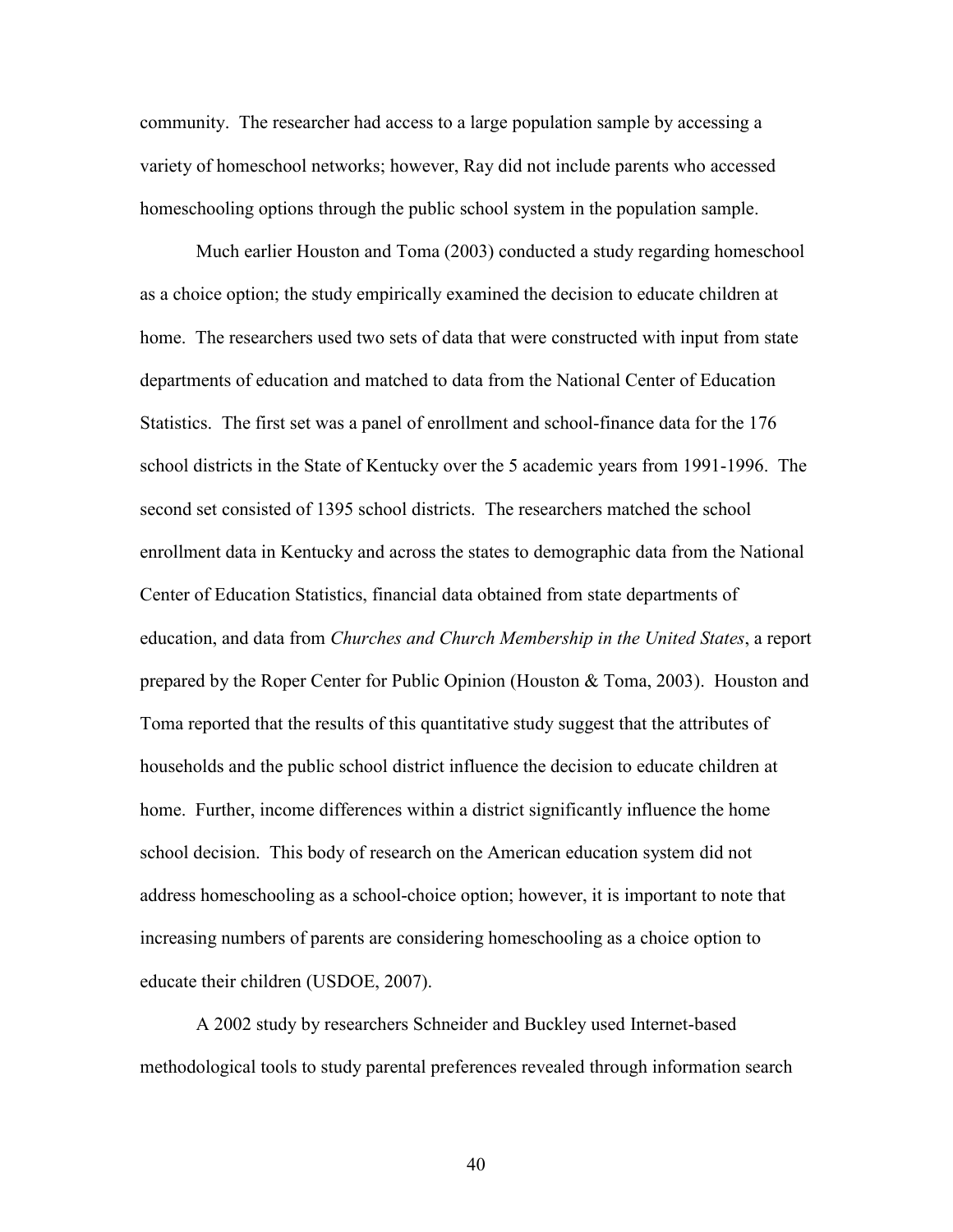patterns; the researchers compared these findings to the standard ones in the literature, which had been based largely on telephone interviews. The researchers chose to monitor an Internet resource that provided information about all the public schools (charter and traditional) to parents in Washington, DC (Schneider & Buckley, 2002). The site provided information on school location, test scores, student demographics, mission statements, and academic programs (Schneider & Buckley, 2002).

The researchers gathered information about visitors to the site; they required everyone wishing access to the site to respond to a short set of questions to generate a user profile including visitor status (parent, student, other), education level, frequency of Internet use, and indication of whether the person was signing on from home, work, or school. Between November 1999 and June 2000, more than 2,300 different individuals visited the site: 60% were parents, 10% were students, and the remaining visitors were in the *other* category, which included school district officials, curious city residents, and education researchers (Schneider & Buckley, 2002).

For the purposes of this analysis, the researchers focused on parent search behavior as an indicator of preferences. They reported the percentage distribution of school attributes viewed by all parents within the first five "steps/moves" they made during their visits to the Internet resource. The researchers identified a strong bias toward accessing the demographic characteristics of the student population; this finding was in constrast to earlier verbal reports about the importance of race (Schneider  $\&$ Buckley, 2002). In a 1998 study of expressed preferences by Schneider et al., less than 5% of the parents who were surveyed said that the race and economic background of the students in a school were among the most important characteristics of schools (Schneider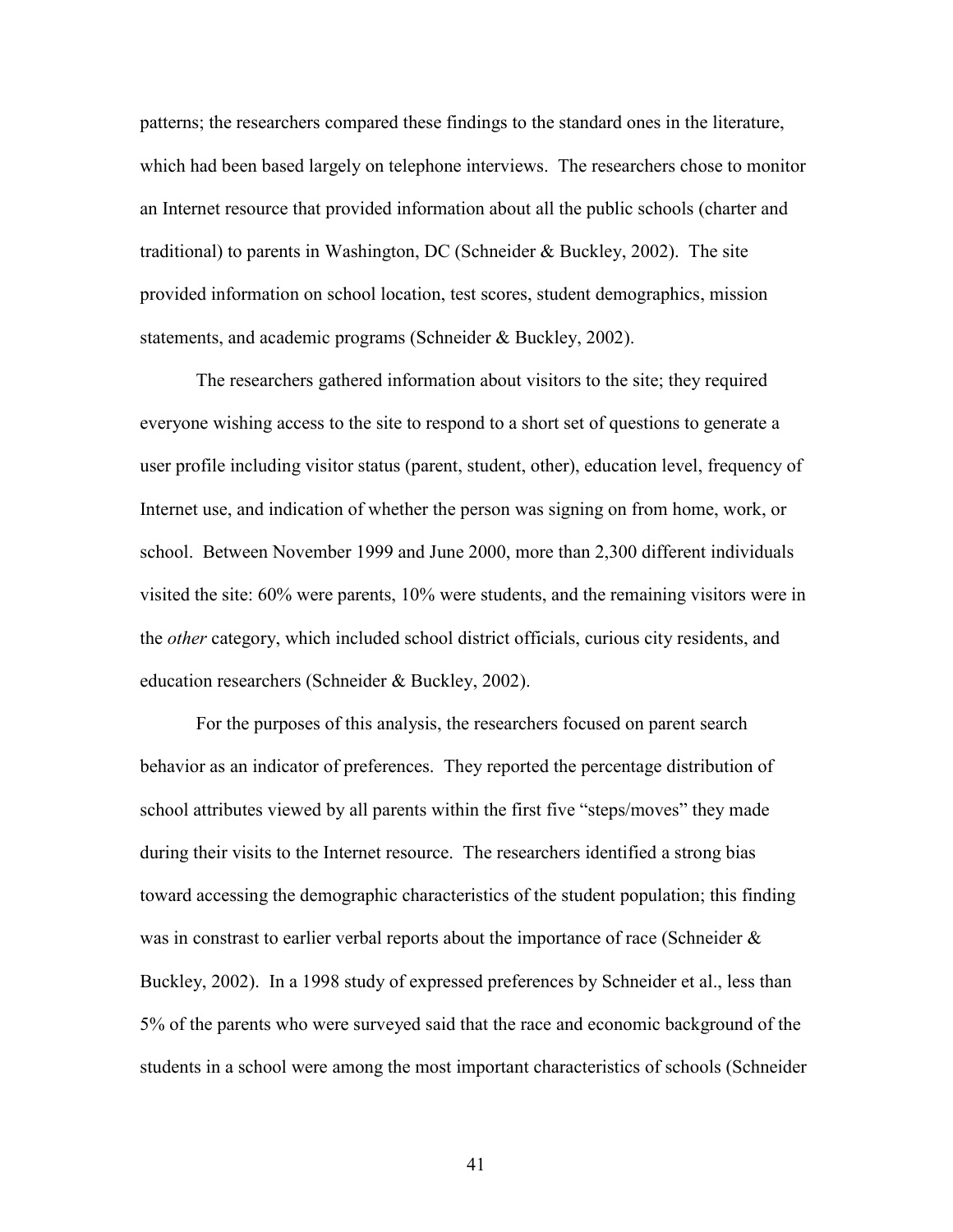& Buckley, 2002). Aside from the demographic information, parents were most likely to view a map showing the location of the school (Schneider & Buckley, 2002). The researchers suggested that in a highly stratified and segregated city such as Washington, DC, school location also conveys a considerable amount of information about the student body. Although many parents said they were concerned about high-quality teachers, very few parents, in their search behavior, actually visited the part of the school profiles that provided that information; however, parents did access test score data and academic program data in fairly high numbers, though not in comparison with verbal reports of preferences (Schneider & Buckley, 2002).

Schneider and Buckley (2002) also compared Internet data from Washington DC with survey data from the New York metropolitan area. The methodological limitations can be found in the accuracy with which parents correctly selected their preferences and the persistence they exercised to navigate through the Internet resources available to them. Although limited methodologically, this study is significant in that it identified parents' interests in location, not in terms of geographical references to their home, but as a predictor of the student body profile.

Similar to Schneider and Buckley (2002), Kleitz et al. (2000) studied a large sample and analyzed new data generated through 1,100 interviews of choosing parents. Respondents to the survey that generated the data had made a choice to send their children to an alternative to the conventional public schools (Kleitz et al., 2000). The researchers asked parents five questions that targeted specific factors such as educational quality, class size, safety, location, and children's friends. Although the researchers found differences among racial, ethnic, and income groups in terms of preferences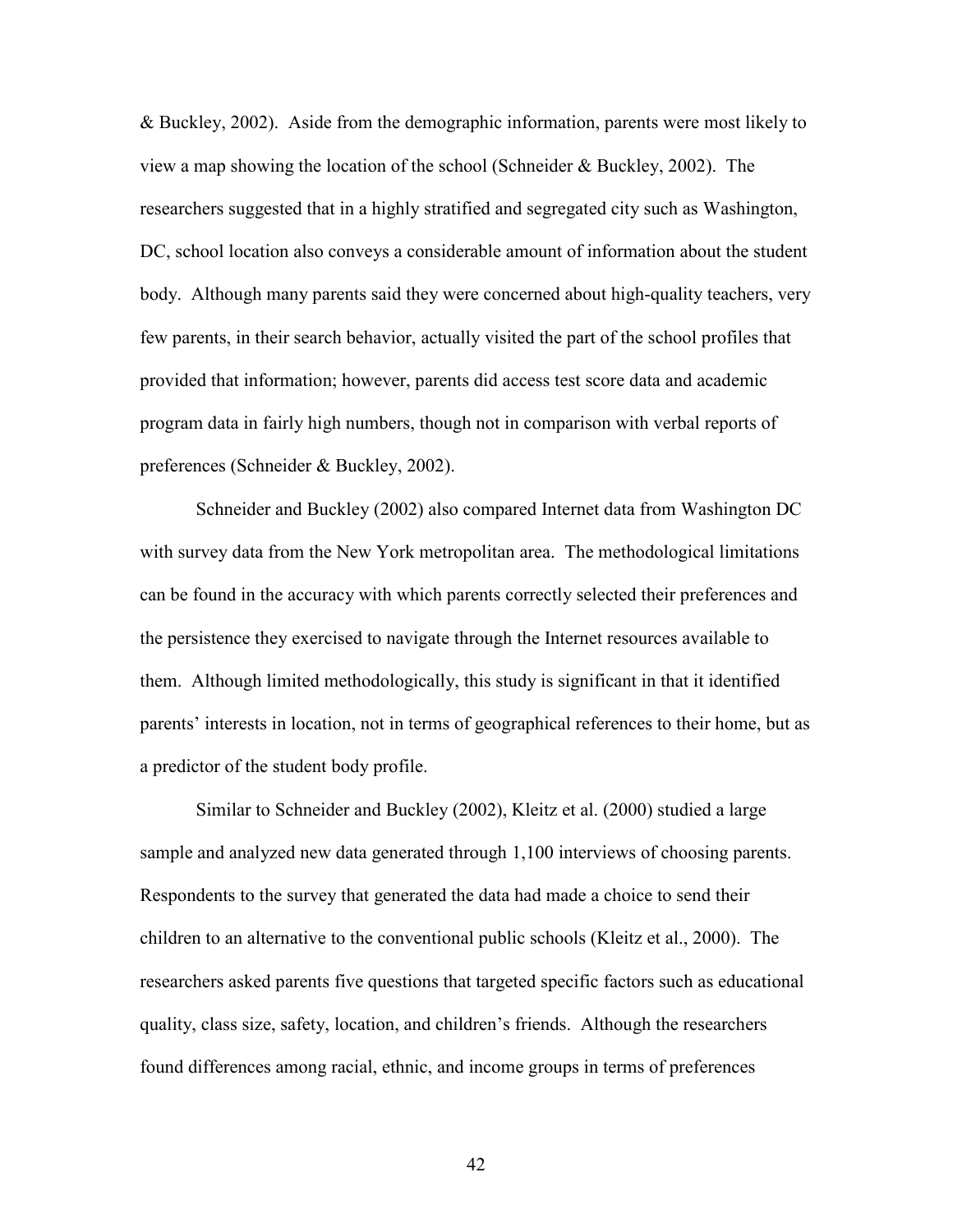regarding their children's schools, the differences did not extend to the parents' common concern for academic excellence. The data analyzed in this research study did not address the racial composition of the schools parents chose. This information would be helpful to determine if there were evidence of racial aversions in school choices made by different racial groups. A qualitative study with in-depth interviews would have afforded the opportunity for this type of information to emerge as a theme.

In 1998, Schneider et al. used survey data from two suburban and two inner-city school districts to investigate parents' preferences for different aspects of education. The researchers contracted with the Polimetrics Laboratory for Political and Social Research to interview 400 residents in each of four school districts in the New York metropolitan area. The sample population was limited to parents or decision makers with children in Grades K-8. They conducted the survey in the spring of 1995 and included parents of children in both private and public schools. The researchers examined how parents differed in their evaluation of four fundamental dimensions of schools: academic quality of the school, racial composition of its student body, school's values, and school's disciplinary code. They examined the degree to which parental evaluations of each of these dimensions was a function of race and class, holding constant the parents' geographic location (city or suburb) and whether the parent chose a public or private school for his or her child. Results showed that parents of different socioeconomic and racial backgrounds did find different school attributes important, but these differences were not those emphasized by most literature of the time (Schneider et al., 1998). Parents of lower socioeconomic status (SES) and parents who identified themselves as racial minorities were more likely to value schools that provided a safe environment in which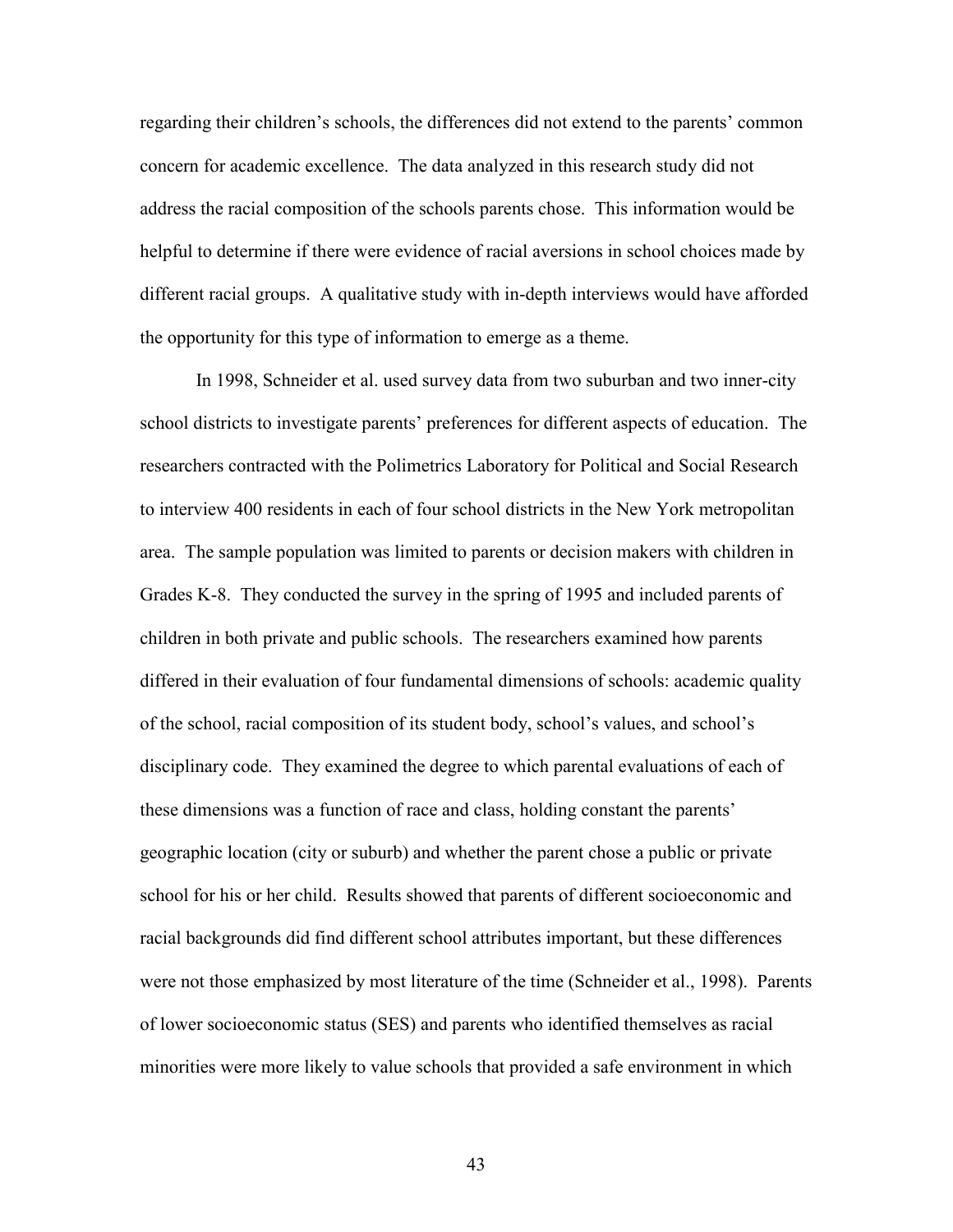the fundamentals of education were delivered (Schneider et al., 1998). The researchers suggested that an emphasis on values and diversity might be luxuries that middle-class and White parents were more in a position to emphasize than were less educated parents or parents who were racial minorities.

This study was limited by the number of choice options considered by parents. Unlike some of the other studies critiqued, this mixed-methods study did not offer school geographic location or parents' cultural values and beliefs as a dimension of schools. The study sampled only parents with students in Grades K-8. Some districts offer choice options only at the middle and high school levels. Despite the limitations, this study was consistent with the 2007 research of de Brabander and Rozendaal, describing parents' SES and race as factors in what they valued most when choosing a school.

Van Dunk, Messiner, and Browne (1998) explored the factors that parents seek in a school from the perspectives of those individuals immediately affected by private school-choice programs. The researchers relied on data obtained through interviews with 270 parents and educators and a public opinion survey conducted in September 1997 with taxpayers in Ohio and Wisconsin. The data for their research were part of a larger project investigating choice school accountability (Van Dunk et al., 1998). The researchers first chose a sample of five public schools and five private schools from each city, in which the majority of the parents interviewed were affiliated with one of the 10 schools (Van Dunk et al., 1998). They asked parents the following question: "Assuming you could have all the information you wanted about a school, what would you want to know about schools in order to make a decision about where to send your own child?" The researcher followed this question with a series of probing questions for specific responses toward a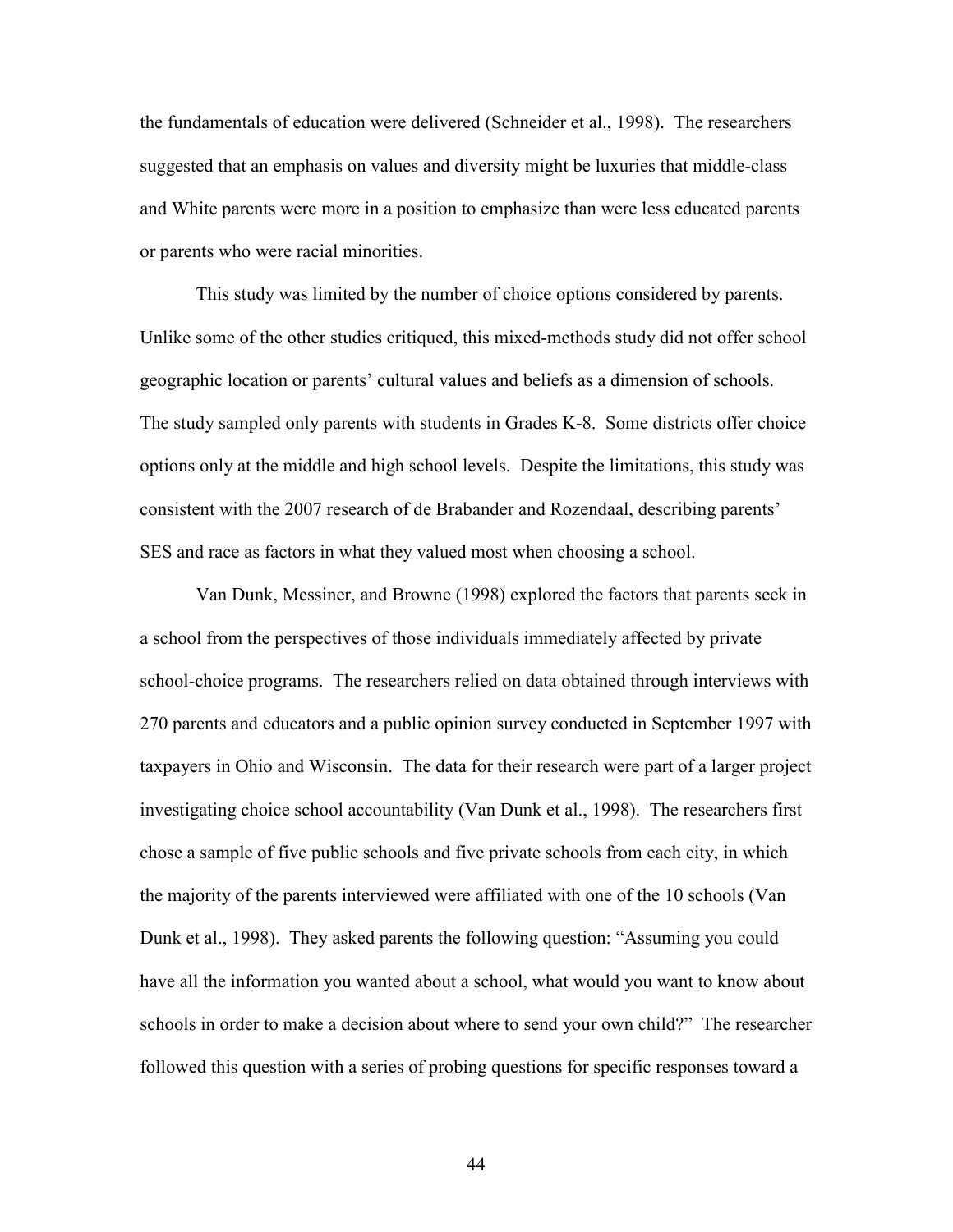number of factors they hypothesized parents might look for in a school (Van Dunk et al., 1998).

In response to their first question, the researchers found that parents overwhelmingly wanted to know what was being taught at the school as well as the method of teaching. Although one of the older studies regarding parents and school choice, consistent with more recent studies, this qualitative study asserted that parents know what they want for their children's education. To make decisions regarding their children's education, parents will rely on their personal values and subjective desired goals of education, as well as others within their social and professional networks, to collect information.

Parents whose networks do not provide access to relevant and valuable information regarding options of school choice are limited in their capacity to make informed choices (Smrekar & Goldring, 1999); lack of access presents barriers to navigating the school-choice process. Social creaming begins when parents with wider social networks and more access to information are more likely to participate in the choice process (Goldring & Rowley, 2006).

**Barriers to school choice.** For parents to make choices among school options, they first need to know what is available to them. Under the No Child Left Behind Act, various states and school districts have followed the lead of the U.S. Department of Education (USDOE) and produced parent guides to school choice (USDOE, 2007). The guides include very detailed information on how school districts should reach and inform parents. Some guides include steps for selecting a school that is right for the child, enrollment options, and scholarships that are offered (USDOE, 2007). Although the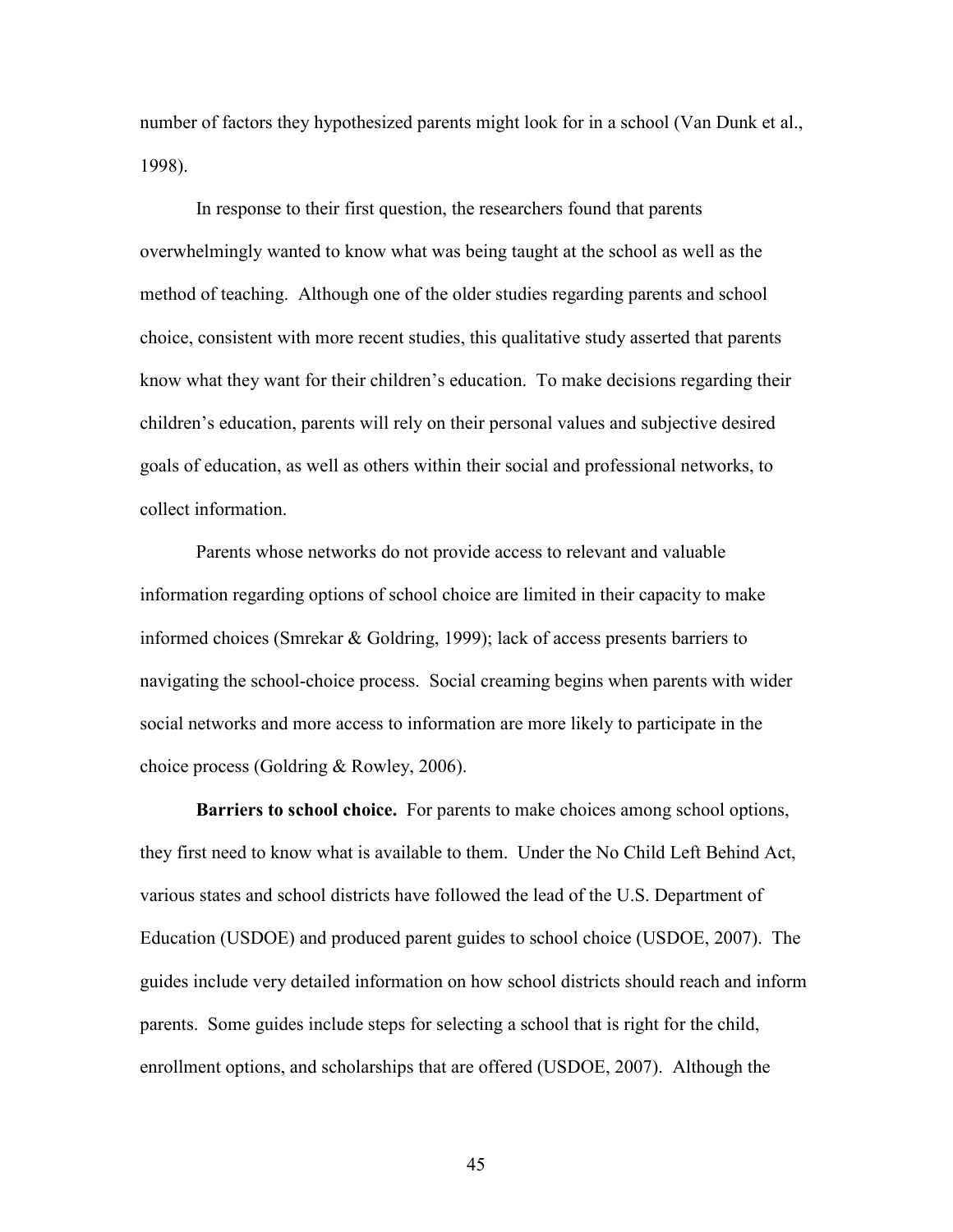information is plentiful, there is no accountability system in place to ensure all parents receive the same information in the time needed to make informed decisions (USDOE, 2007).

DeArmond et al. (2014) completed a quantitative study with 4,000 public school parents from eight cities: Baltimore, Cleveland, Denver, Detroit, Indianapolis, New Orleans, Philadelphia, and Washington, DC. Using a combination of landline and cell phone numbers, the researcher randomly selected 500 public school parents in each city participate in a survey (DeArmond et al., 2014). The survey questionnaire covered a range of topics, including whether parents were assigned or chose a school, how satisfied they were with their school, what they thought of their options, and what got in the way of finding a good choice for their child (DeArmond et al., 2014). DeArmond et al. found that parents most often cited the following barriers to choosing: understanding which schools their child was eligible to attend (33%), getting transportation to and from school (26%), and getting information about schools (25%). The researchers noted that compared to their college-educated peers, parents with less than a high school diploma were significantly more likely to cite all of the barriers to choosing a school for their children, including challenges with the enrollment process, confusing paperwork, different applications, and different application deadlines.

These findings suggest that many parents are choosing a school for their child, but many also have limited options and struggle to find the information and transportation they need to choose with confidence (DeArmond et al., 2014). This quantitative study did not completely describe a parent's experience with navigating the school-choice process or the decisions involved in the process of choosing a school for their child. The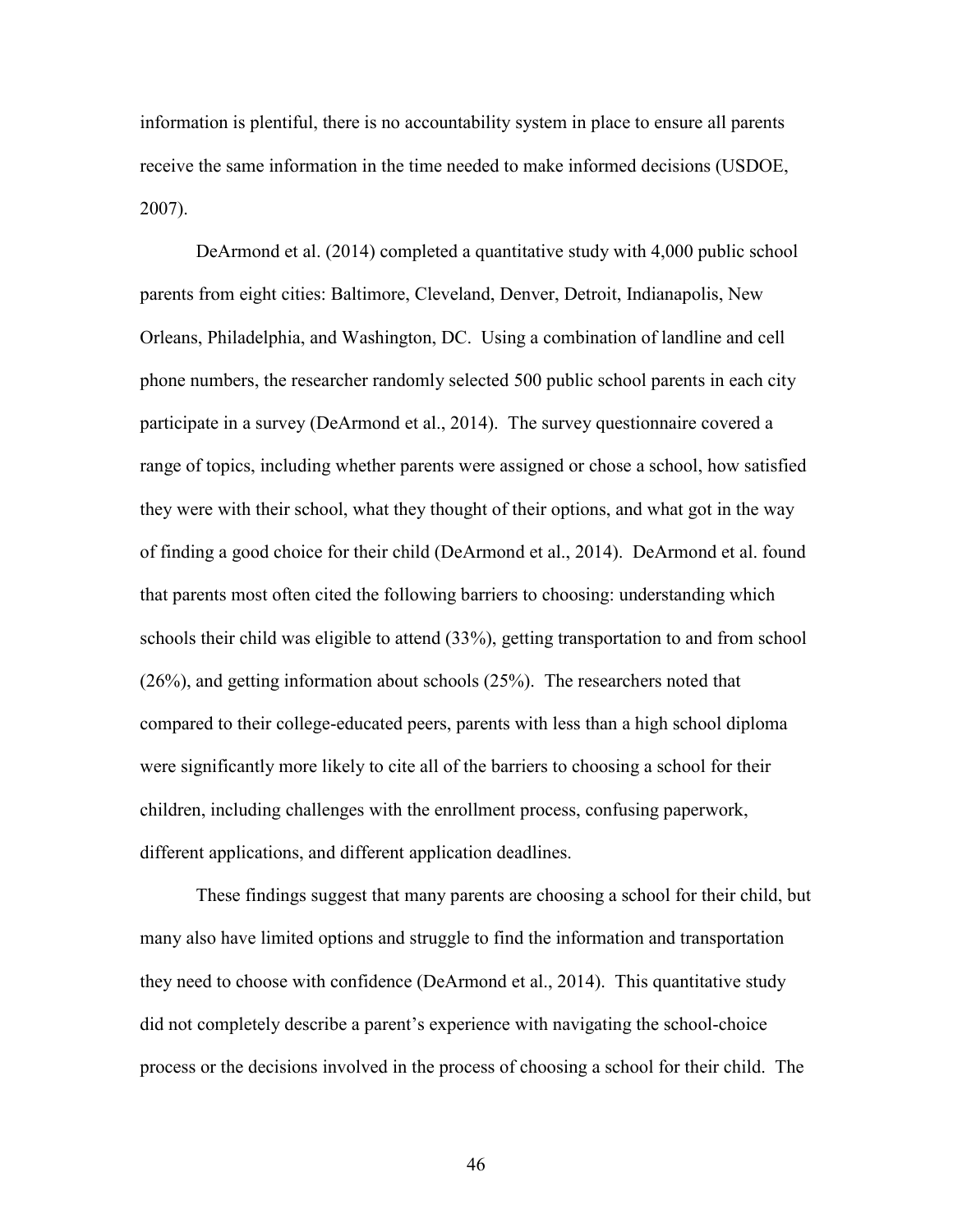researchers did not describe any commonalities in the participants of the cities that were chosen to be part of this research study. Demographic information about the participants is helpful in framing the context in which a study has taken place.

Howell (2006) provided an early assessment of parental knowledge of and interests in new educational opportunities as well as the challenges faced by advocates of choice and accountability who aim to boost parental control over and involvement in children's education. The researcher administered the telephone survey via randomdigital dialing during the summer of 2003 to 1,000 public school parents in the 10 largest school districts in Massachusetts. The surveys, conducted in English or Spanish, required 15-20 minutes to complete. To participate, households needed to have at least one child in a public school; the researcher directed questions to parents or guardians only. The breakdown of respondents was as follows: 72% mothers, 22% fathers, 3% grandparents, and 3% other relatives (Howell, 2006). Due to the findings, the researcher questioned why so few parents transferred schools under NCLB. Howell reported that the general awareness of NCLB did not appear to be a problem. Large margins of parents generally, as well as parents with children in underperforming schools specifically, claimed to have heard of the act and its choice provisions (Howell, 2006).

The researcher found that knowledge about how the law works and who qualifies for new educational opportunities might represent a contributing factor. Only one of every four parents with children in underperforming Massachusetts public schools successfully identified the school's status and hence grasped the most basic information required to take advantage of NCLB's choice and supplemental services provisions (Howell, 2006). Although the results of this study illuminated parents' knowledge of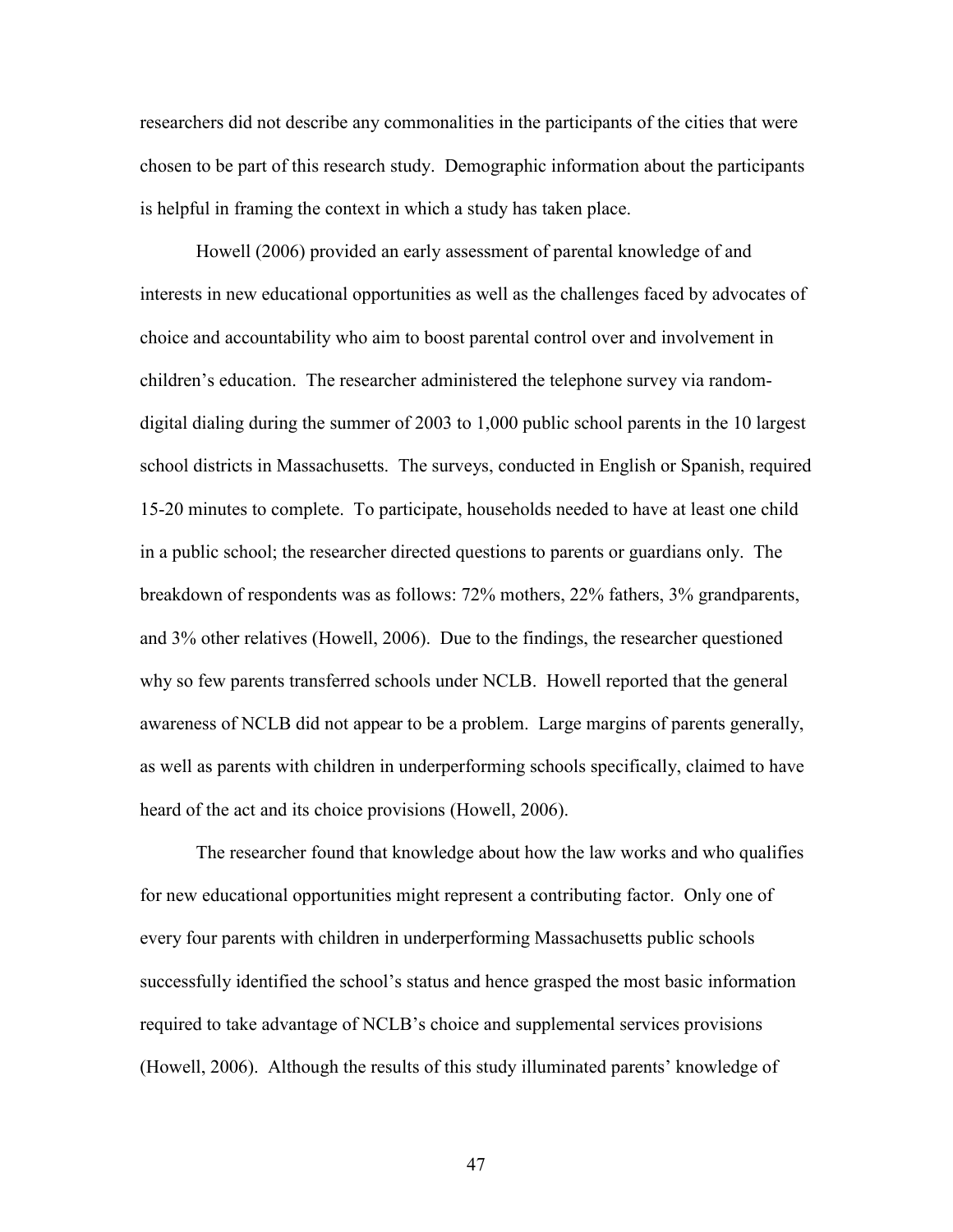provisions under NCLB, the results did not discuss parents' knowledge of choice provisions specific to their district. This quantitative study failed to describe the demographics of parents who had knowledge and took advantage of the districts' choice provisions. The validity of the data is questionable because there is no way to verify the parameters set forth by the researchers to determine if the respondents were parents or guardians of school-aged children.

Cost and information influence the school-choice decision. Information about school alternatives is of concern to many critics of consumer choice in education (Glazerman, 1998). According to Glazerman, the Carnegie Foundation noted that parents differ in how well informed they are about school differnces. Glazerman argued that low-income or non-English speaking families are at a disadvantage, citing Bridge and Blackman's (1978) documentation of lower levels of awareness of the current policy and school alternatives among low-SES households. Glazerman insisted that information is costly to obtain. In the case of school choice, obtaining information can mean spending time visiting schools, reading official publications and newspapers, talking to friends and neighbors, and researching school achievement data and profiles (Glazerman, 1998). Because these activities can be costly, Glazerman asserted that households gather information up to the point where the marginal costs of doing so outweigh the marginal benefit, a point that varies for different families. This research asserted that access to information affects school-choice decision making. Those who can acquire the information are in a better positon to make school-choice decisions. This study supports findings by Bell (2009) in that it found that parents do prefer schools that are closer to their homes.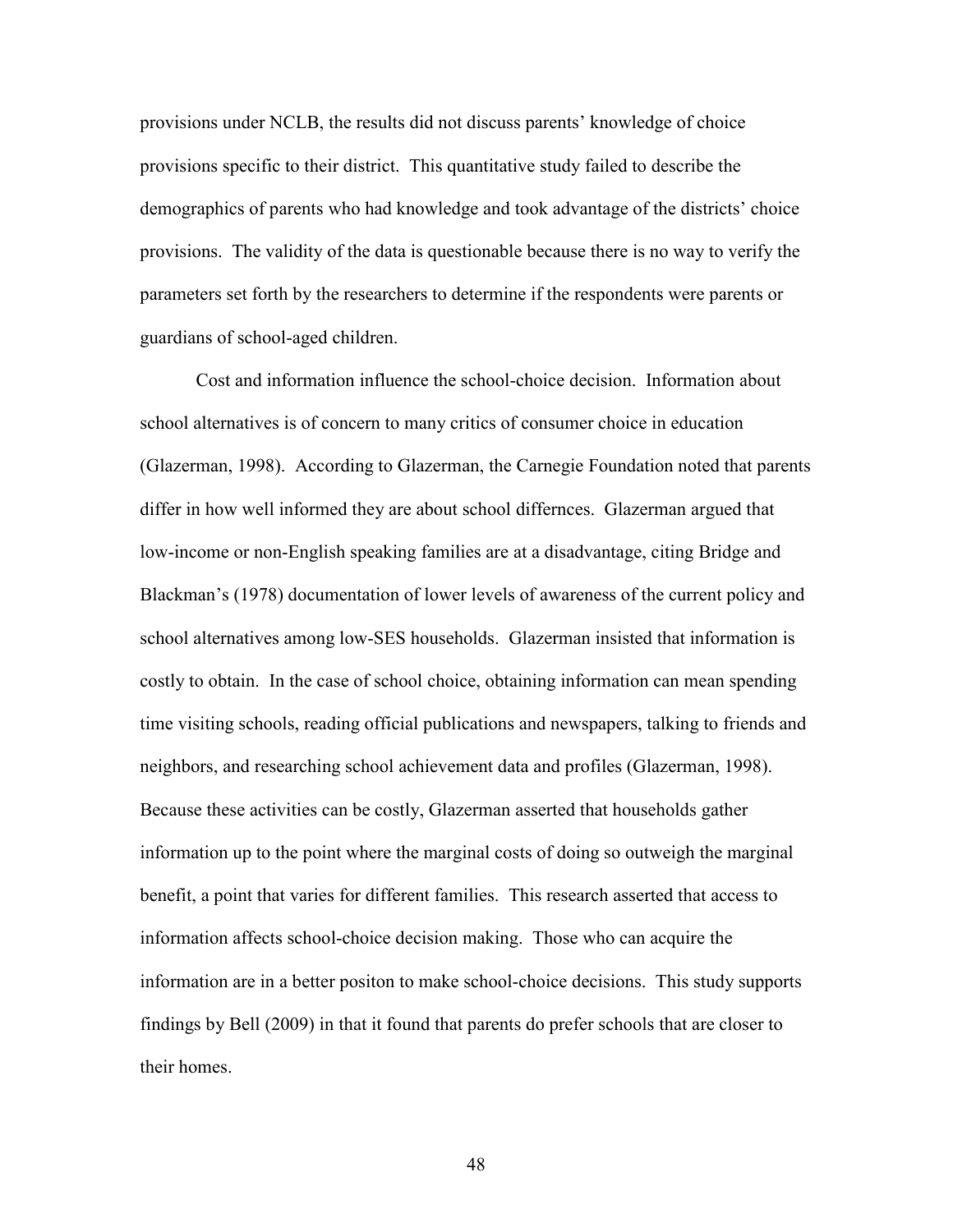**Misconceptions of school choice.** Rabovsky (2011) used a mixed-methods approach to examine how performance relative to other schools within the district influenced the decision to exercise transfer options. Rabovsky sought to present evidence that exercising choice is a two-stage process involving one set of criteria that shape the decision to exit a particular school and a different set of criteria that parents or students use when evaluating alternative schools. The researcher used a qualitative approach to interview school administrators to understand their reaction to school choice. The interviews revealed that administrators were nonchalant about transfers because the district's transfer policy did not allow principals to accept or deny individual applicants (Rabovsky, 2011). When asked why students transferred, adminstrators believed many students sought to enter one of the district's two merit-based magnet programs, based on the academic advantages offered at those schools, with which the neighborhood nonmagnet schools could not compete; in addition, a large group of students transferred for reasons tied to disciplinary issues or personal conflicts with staff or other students (Rabovsky, 2011). Rabovsky used a quantitative approach to analyze school performance and transfer data to better understand the factors that drive parent or student decisions to exercise choice options. The researcher used the Academic Performance Index (API) test scores because they were widely used within the community, both by parents and school adminstrators, to assess school quality. Through the quantitative analysis, Rabovsky found that academic performance mattered in transfer decisions and, more importantly, had a positive effect on net transfers, even within the open-transfer process among neighborhood schools. Rabovsky's quantitative study is the only study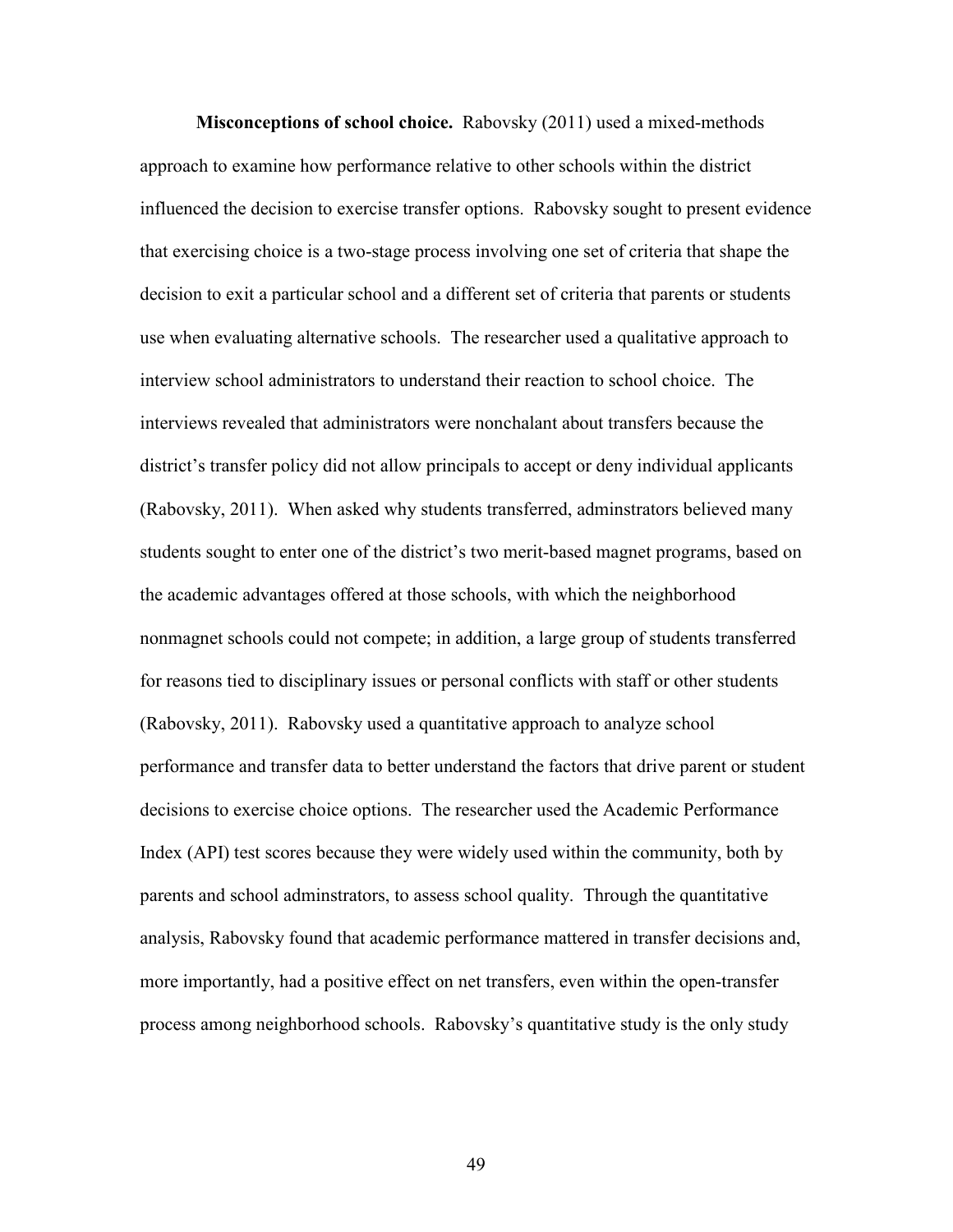that cited school academic performance as a motivator for parents to enter the educational marketplace.

Bifulco, Cobb, and Bell (2009) found that attendance at an interdistrict magnet high school had positive effects on the math and reading achievement of central city students and that interdistrict magnet middle schools had positive effects on reading achievement. The interdistrict magnet schools, on average, succeeded in providing their students more integrated, higher achieving peer enviroments, and they also, on average, had positive effects on achievement (Bifulco et al., 2009). Parents have misconceptions about school choice and student achievment, state assesments, school expectations, etc. Whatever salutary benefits magnet schools may have, according to Archbald and Kaplan (2004), there is no reason to expect that magnet or choice districts are systemically very different from districts without magnet schools and with student assignment policies linked more to zoned attendance areas

Betebenner, Howe, and Foster (2005) also identified a misconception regarding school choice and state assessments. Betebenner et al. (2005) studied a large western school district with an approximate enrollment of 27,500 students. Based upon previous school-choice research in the district, Betebenner et al. identified two groups of parents participating in choice in the district: parents whose children were exercising choice between school levels and parents whose children were exercising choice within a school level. These two groups of parents indicated fundamentally different motivations for participating in the district choice program (Betebenner et al., 2005). The researchers used data from three sources to explore the ways in which school choice and test-based accountability drew on each other: state assessment data of children in the district,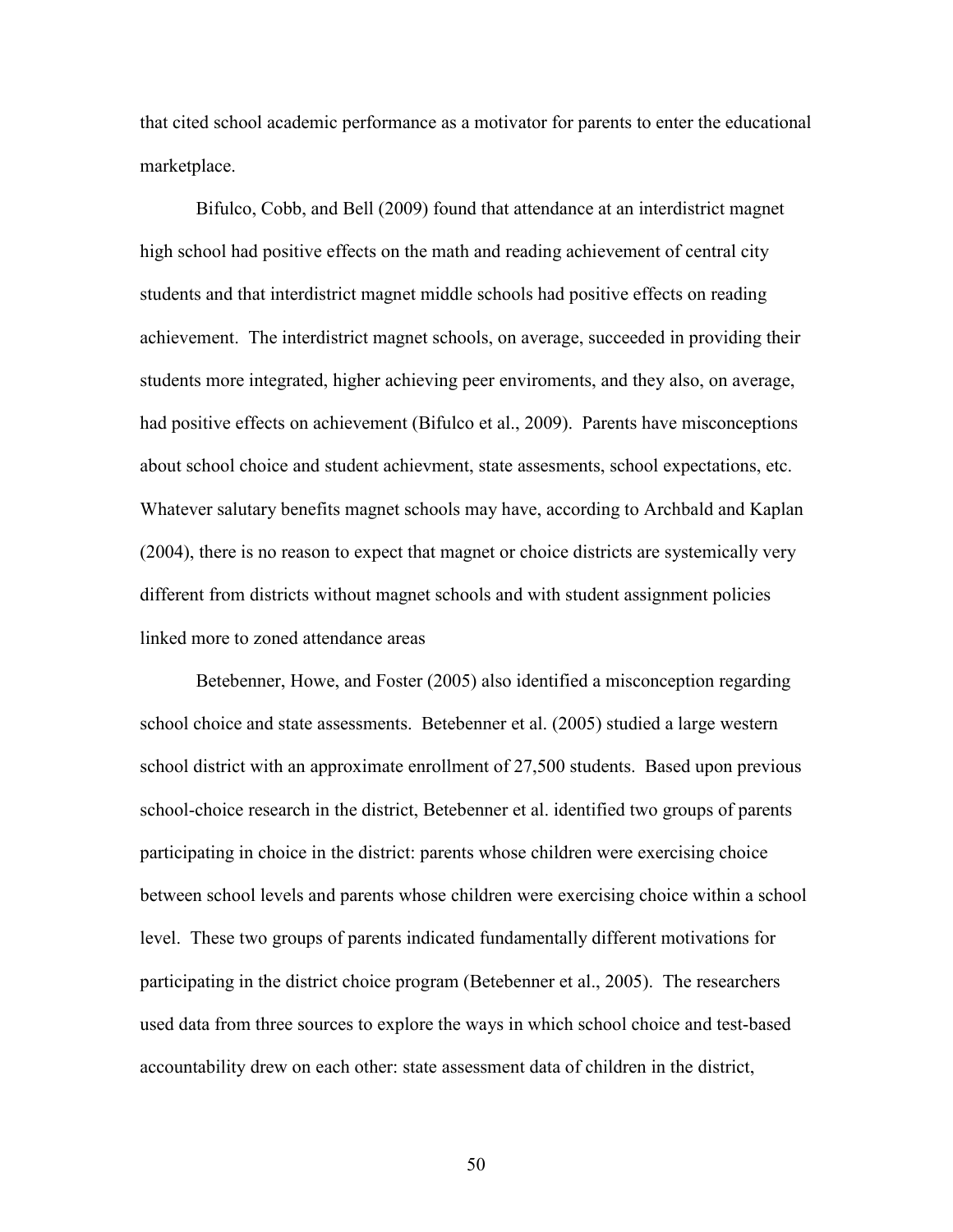school-choice data for every participating student in the district choice program, and a parental survey of both participants and nonparticipants of choice (Betebenner et al., 2005). The merged assessment and choice data were used to examine questions regarding students' achievement as well as patterns of choice-based enrollment. Betebenner et al. used survey data to assess parent atititudes toward school report cards in the district.

The researchers found there was no uniform benefit on student test scores for those students participating in choice; they suggested that schools with a high degree of choice appeared to do well because the pool of students from which they drew was highly able, leading some to wrongly believe that the school was responsible for those children's scores (Betebenner et al., 2005). This study's findings are limited because it is the only study that made a connection between test-based accountablity and motivations for entering the educational marktetplace.

#### **Chapter Summary**

This critical review of the research literature revealed multiple factors that influence parents' decisions to enter the educational marketplace. Logic and emotion play a major role for some parents when formulating school choices (Wilkins, 2011). Studies of parents who are economically disadvantaged and of a variety of social class backgrounds have identified different factors that influence the parents' school-choice decisions (Bell, 2009a, 2009b). Other research revealed that parents prefer convenient schools as well as schools they can trust and in which they can envision their children growing (Bell, 2009a, 2009b). Parents try to find a school that fits their epistemological beliefs, that appears to be influenced more strongly by education than by income (de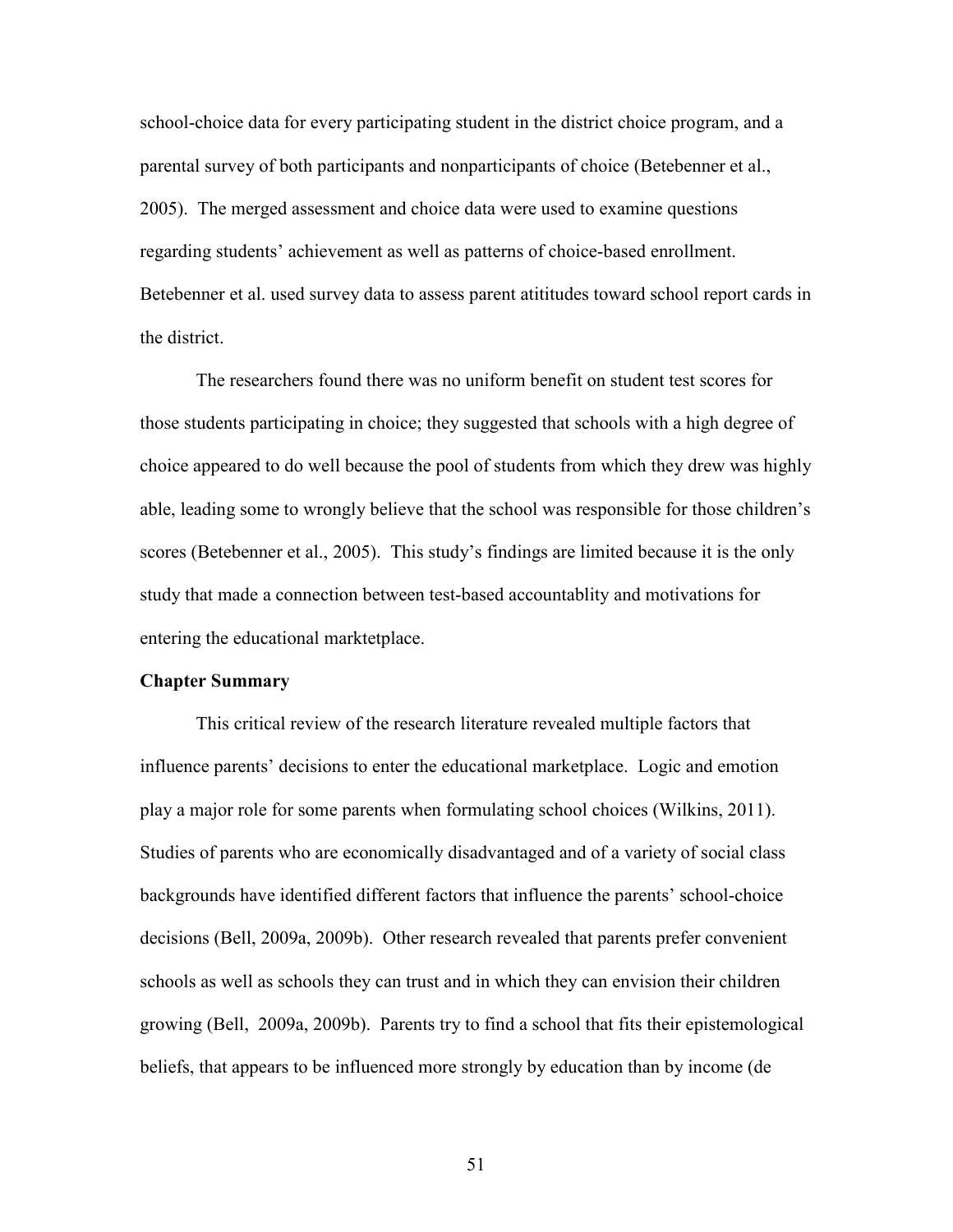Brabander & Rozendaal, 2007). Studies of parents who had enrolled their children in schools of choice revealed how race, class, and gender factors influenced their schoolchoice making and their value of education (Cooper, 2007). Some parents believe that traditional public schools do not meet their child's needs in terms of size, academics, and addressing the student's unique educational needs (Finn, 2006). Researchers have suggested that attributes of the household and the public school district influence the decision to educate at home (Houston & Toma, 2003). A study of parents' school search profiles suggested that parents' interest in school location is not related to geographical proximity to their home but to the location's being a predictor of the student body profile (Schneider & Buckley, 2002). Parents of lower SES and parents who identify themselves as racial minorities are more likely to value schools that provide a safe enviroment in which the fundamentals of education are delivered (Schneider et al., 1998). Some parents want information about what is being taught at the school as well as the method of teaching (Van Dunk et al., 1998).

Barriers that impede a parent's decision to engage in the school-choice process are well documented in the research literature. A quarter of parents with children in underperforming public schools were able to successfully identify the school's status and grasp the most basic information required to take advantage of NCLB's choice and supplemental services provisions (Howell, 2006). Researchers agreed that parents differ in how well informed they are about school differences (Glazerman, 1998).

Misconceptions exist about parents who enter the educational marketplace and schools of choice. Research has revealed that school officials believe that parents enter the educational martketplace based on the academic advantages offered at schools other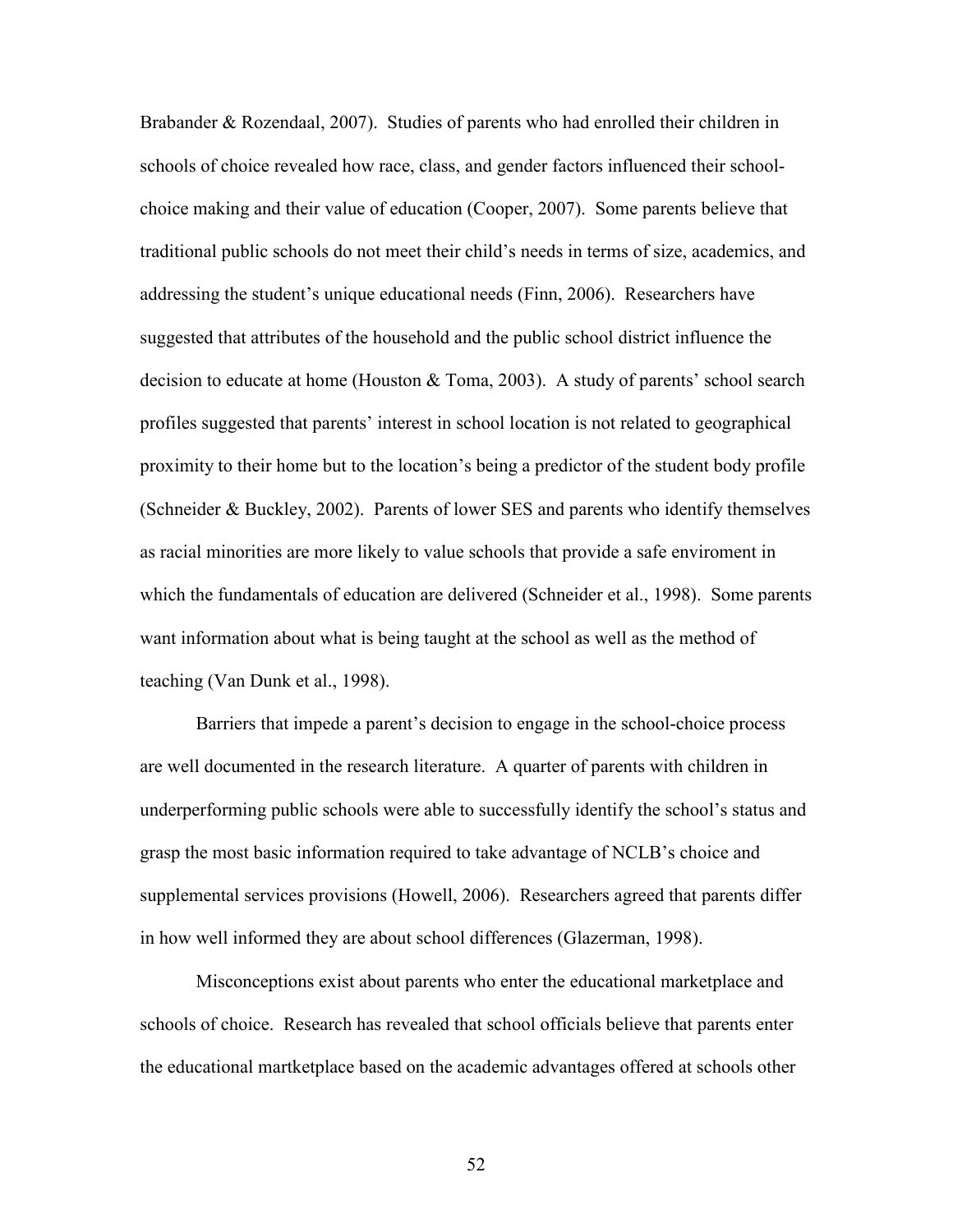than those within their boundaries (Rabovsky, 2011). Some school officials believe that students transfer due to disciplinary issues or personal conflicts with staff or other students (Rabovsky, 2011). Researchers suggested that schools with a high degree of choice appear to do well because the pool of students from which they draw is highly able, leading some to wrongly believe the school is responsible for the children's scores (Betebenner et al., 2005).

It is not enough to simply expand school choice as a model for education reform (Elacqua et al., 2006) without fully understanding how parents make school-choice decisions for their children. Parents' demand for schools that suit their needs influences what school systems supply (Cooper, 2005). Many proposals for reform now seek to rewrite the relationship between stakeholders, building on a widely shared vision emphasizing small, autonomous schools, unburdened by a large administrative structure, and fueled by a desire to bring parents, students, teachers, and administrators into cooperative, supportive relationships (Buckley, 2007). Parents are essential to school governance and the creation of effective schools (Buckley, 2007). Parents must have the power to choose schools for their children based on the factors they consider to be important. Until more is known specifically about how parents make school-choice decisions for their children, a gap remains in the research literature.

This review of the literature has highlighted studies revealing the factors that influence parents' decisions to enter the educational marketplace, the barriers that impede parents' success in making school-choice decisions, and misconceptions about schools of choice and why parents engage in the school-choice process. The missing link, however, is the lack of knowledge of how parents engage in the decision-making process. Thus,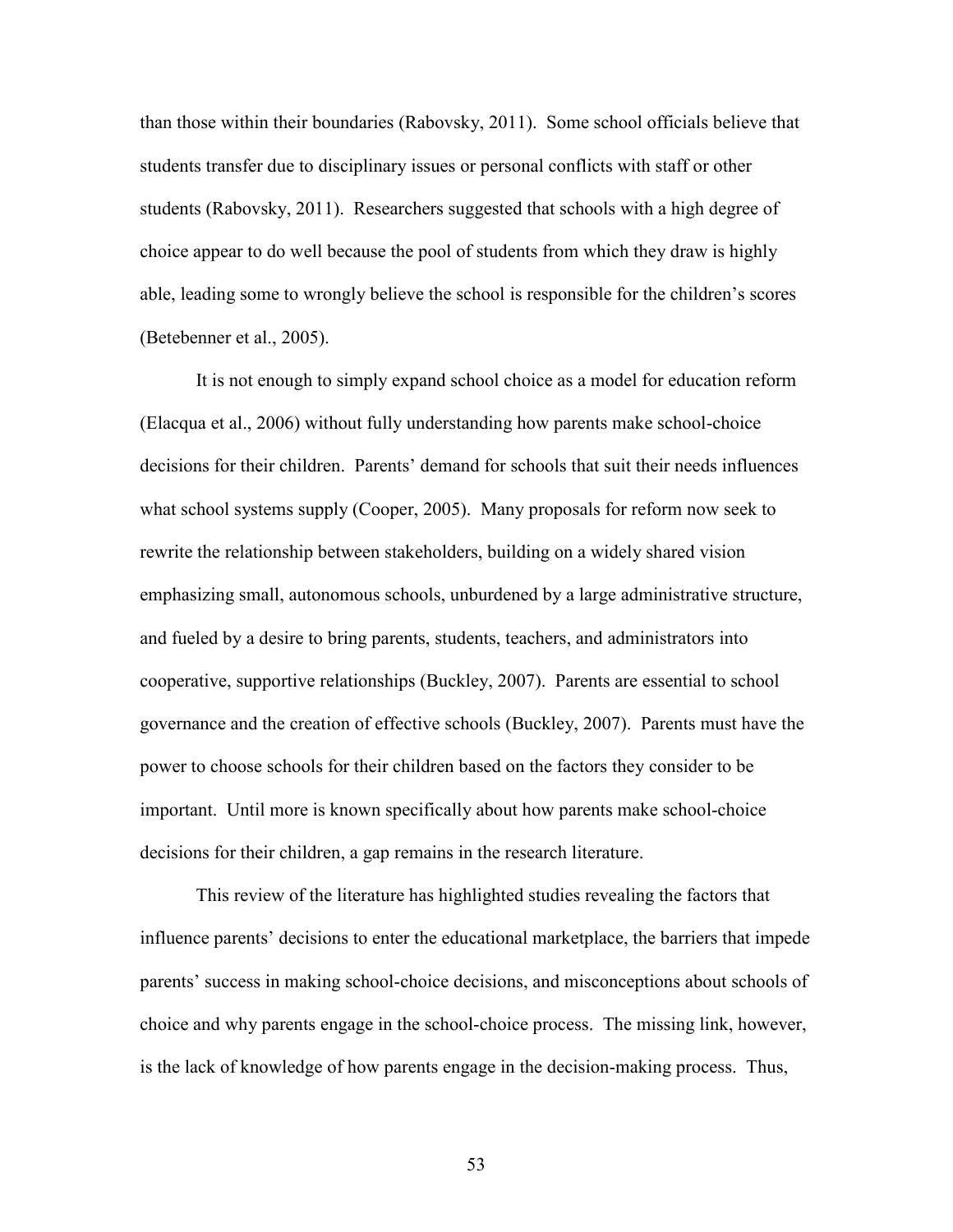the purpose of this qualitative study was to examine how parents from a diverse Mid-Atlantic urban–suburban county make school-choice decisions for their children. The next chapter describes the research methodology.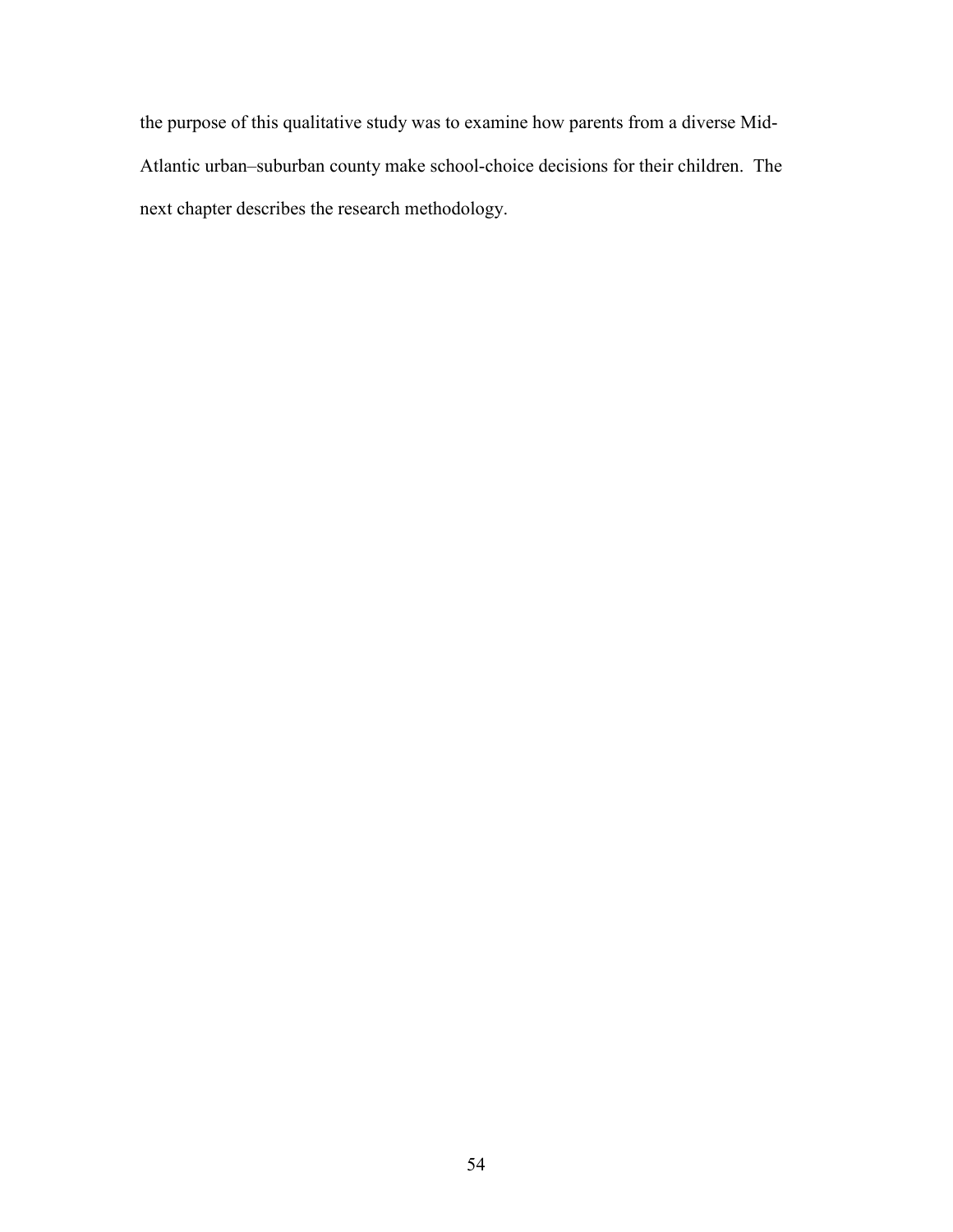#### **Chapter 3: Methodology**

## **Overview**

The purpose of this qualitative study was to explore how parents make school choices. Particularly, I sought to examine how parents from a diverse Mid-Atlantic urban–suburban county make school-choice decisions for their children. I also explored what factors parents consider when choosing a school for their children, how parents gather information about the schools available to their children, and how parents choose the school that best fits their preferences. To develop a deeper understanding of parents' experiences and decision making regarding school choice, I conducted a basic interpretive qualitative study as outlined by Merriam (2009) to collect and analyze data. Participant interviews of parents regarding their experiences with school choice were the primary source of data collection during this qualitative inquiry. Qualitative research allowed me to use the experiences of the participants to explain a particular phenomenon. Merriam wrote,

Qualitative researchers conducting a basic qualitative study would be interested in (1) how people interpret their experiences, (2) how they construct their worlds and (3) what meaning they attribute to their experiences. The overall purpose is to understand how people make sense of their lives and their experiences. (Merriam, 2009, p. 23)

Understanding human action and the meaning behind the action is successfully achieved by using qualitative research (Denzin & Lincoln, 2005; Merriam, 2002). Denzin and Lincoln noted that qualitative researchers "study things in their natural settings, attempting to make sense of, or interpret, phenomena in terms of the meanings people bring to them" (Denzin & Lincoln, 2005, p. 3). Merriam stated in part that qualitative researchers in education "simply seek to discover and understand a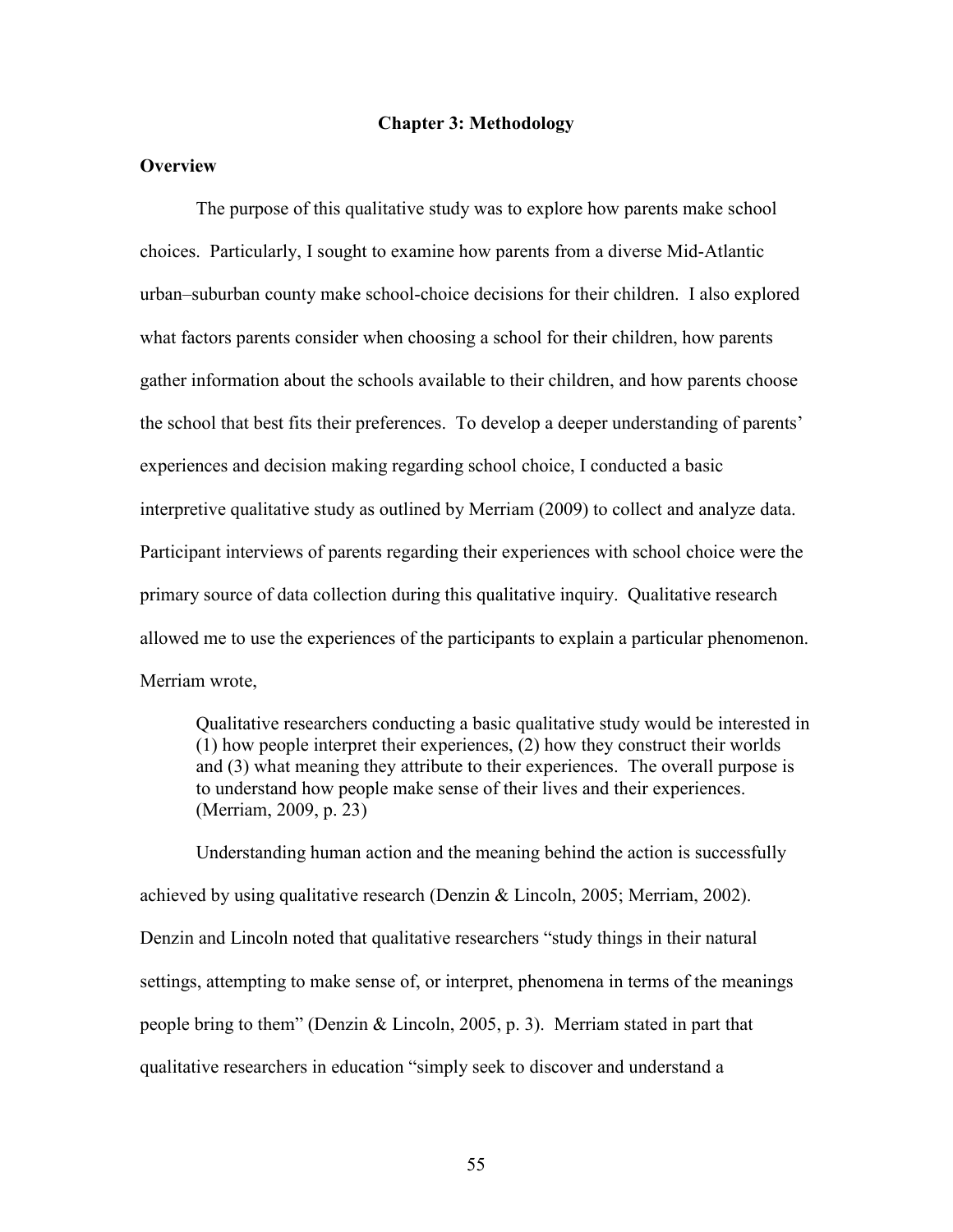phenomenon, a process, or the perspectives and worldviews of the people involved" (Merriam, 2002, p. 11). According to Creswell, qualitative research starts with unstructured data, then through data analysis interprets meaning in verbal form to achieve a rich understanding of people or a phenomenon (as cited in Atkinson & Hammersley, 1994).

I chose a basic interpretive qualitative method for this study because I sought to gather the personal accounts of parents as they made decisions with regard to school choices for their children. Qualitative research is concerned with exploring people's life history and everyday behavior (Silverman, 2000). According to Maxwell (2005), the strengths of qualitative research are as follows: It allows the researcher to identify processes rather than outcomes, and it focuses on situations and people, with an emphasis on words rather than numbers.

Creswell described eight reasons for undertaking a qualitative study:

- 1. Select a qualitative study because of the nature of the research question. In a qualitative study, the research question often starts with how or what so that initial forays into the topic describe what is going on.
- 2. Choose a qualitative study because the topic needs to be explored.
- 3. Use a qualitative study because of the need to present a detailed view of the topic
- 4. Choose a qualitative approach to study individuals in their natural setting.
- 5. Select a qualitative approach because of interest in writing in a literary style in which the writer brings himself or herself into the study.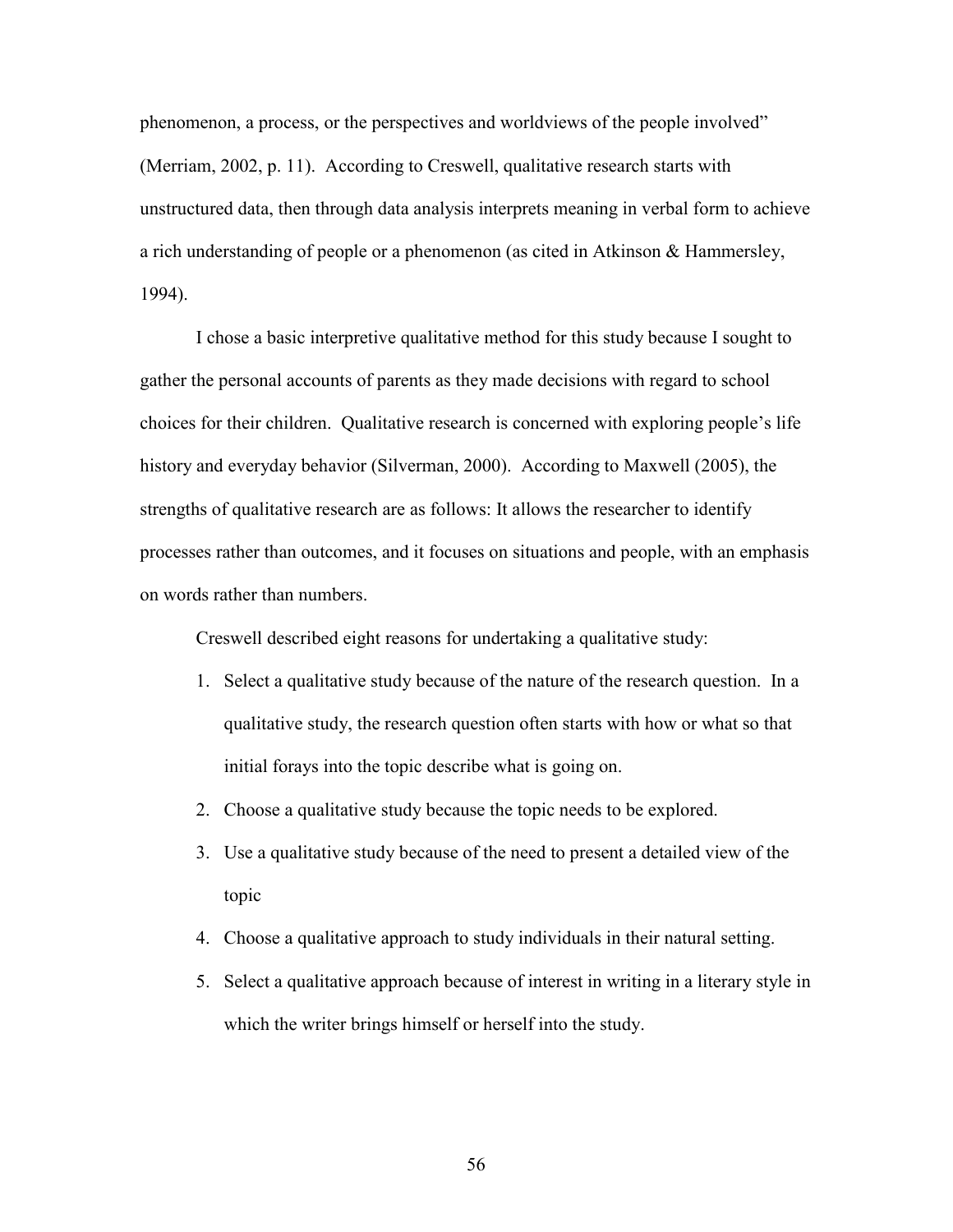- 6. Employ a qualitative study because of sufficient time and resources to spend on extensive data collection in the field and detailed data analysis of "text" information.
- 7. Select qualitative research because your audience may be receptive to qualitative research.
- 8. Employ a qualitative approach to emphasize the researcher's role as an active learner who can tell the story from a participant's view rather than an expert who passes judgment on participants. (Creswell, 1997, p. 17)

This chapter addresses (a) the research questions; (b) the theoretical framework; (c) the research design; (d) the site, population, and sample; (e) the data management technique; (f) the protocols; (g) and the risks, benefits, and ethical considerations of this study.

## **Research Questions**

The main research question guiding this study was the following: How do parents from a diverse Mid-Atlantic urban–suburban county make school-choice decisions for their children? There were three questions related to the main research question:

- 1. What factors do parents consider when choosing a school for their children?
- 2. How do parents gather information about the schools available to their children?
- 3. How do parents choose the school that best fits their preferences?

# **Epistemology and Control for Bias**

According to Creswell (1998), five philosophical assumptions or paradigms exist from which qualitative researchers approach their studies. The ontological assumption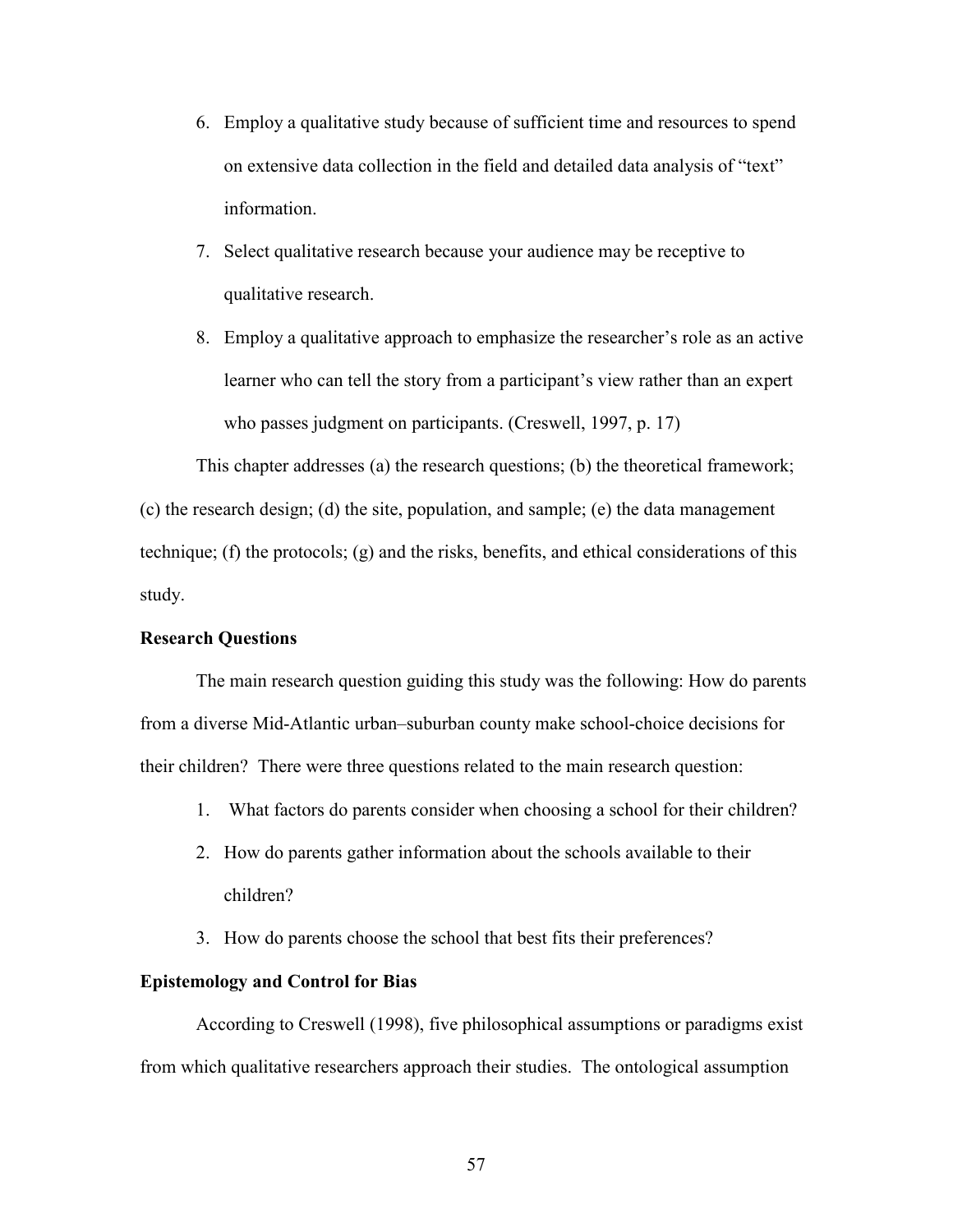relates to the nature of reality, the epistemological assumption rests upon the relationship of the researcher to that being studied, the axiological assumption refers to the role of values within a study, the rhetorical assumption deals with the language of research, and the methodological assumption relates to the research process (Creswell, 1998, p. 74). Further ideological perspectives or "knowledge claims," as discussed by Creswell, enter into research design (Creswell, 2003, p. 6).

In the design for the current research study, the research paradigm that guided the inquiry was constructivism. According to Crotty, "constructivism describes the individual human subject engaging with objects in the world and making sense of them" (Crotty, 2003, p. 79). "To uphold the integrity of qualitative inquiry and control for bias prior to entering the natural setting, the researcher is duty bound to share any background, experiences, and personal relationship to the topic being researched that may possibly impact the study" (Creswell, 1998, p. 74).

For most of my career as an educator, I have often inquired about the mass exodus of parents and students from the public school system causing schools to become under enrolled and later close. Years later, however, the same parents would return to the public school system, but without evidence or data to explain why. Over the years, I have had the opportunity to work with families whose children attend a variety of schoolchoice options. These families have been very diverse socioeconomically, educationally, and racially and yet appeared to be searching for the same thing with regard to educating their children.

Initially, I had reservations about interjecting my own motivations, feelings, positions, and beliefs about why/how parents make school-choice decisions into my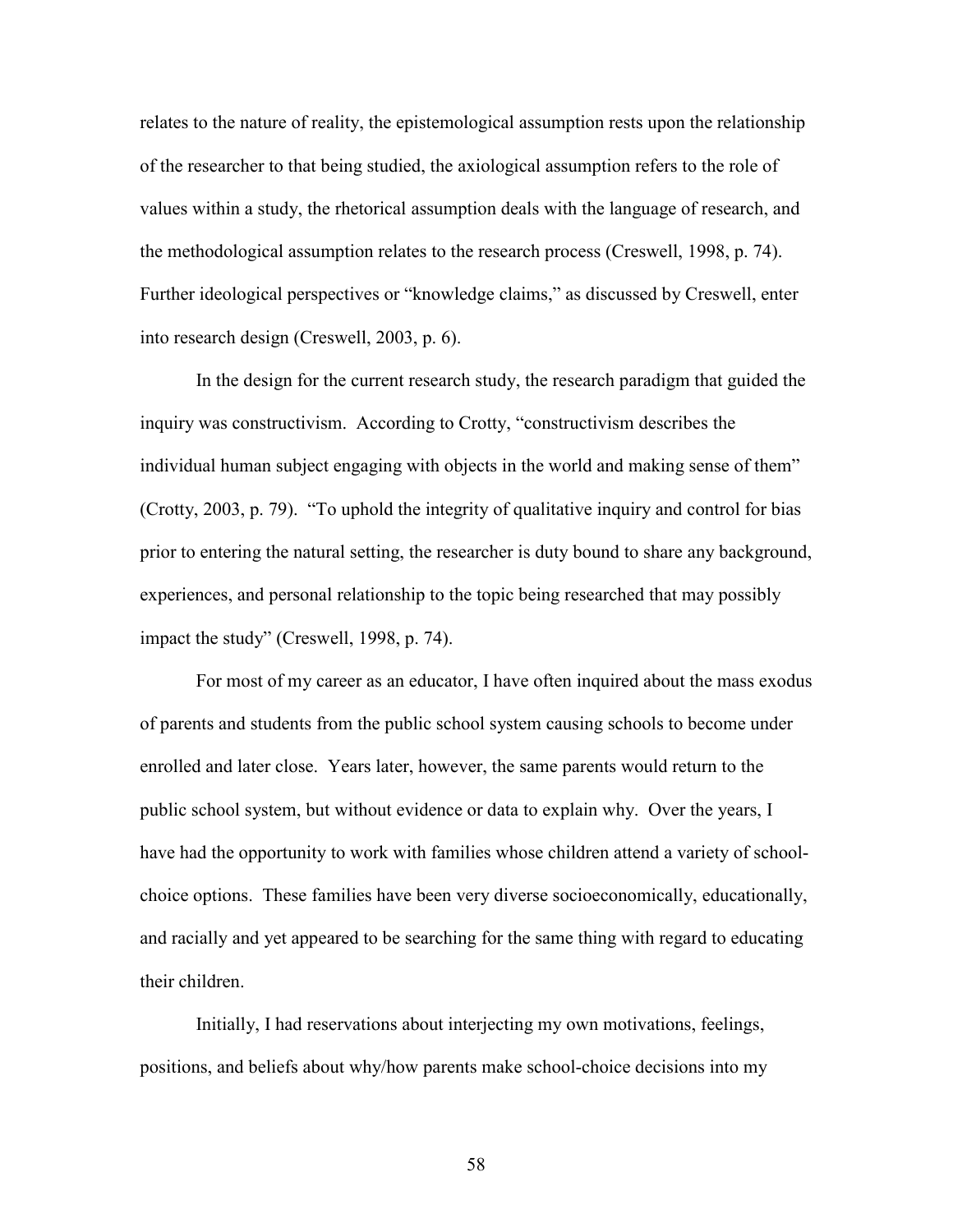research efforts. Concomitantly, I believe that this "experiential knowledge" (a term coined by Maxwell [2005, p. 37]) was the impetus to carry me through the work as I reached out to hear the voices and stories of parents involved in the school choice process.

My caution to myself was not to allow my experiential knowledge to interfere with the analysis of outcomes. Maxwell (2005) recommended extensive note taking and memo writing by the researcher throughout the research to facilitate the analytic process. I took notes during each interview session to document body language, facial gestures, tone, and other notable features.

Stemming from my personal reflections on the school-choice process, the question kept arising: How do parents make school-choice decisions for their children? The gap in the literature concerning parents who are making the decision to engage in the educational marketplace and how parents reflect upon and consider school-choice options that help them attain the desired educational experiences for their children strongly demonstrated the need for this study.

The theoretical foundation for this study emerged from the literature on school choice and parents' decision making. The perspective of rational choice theory, parental role construction, and parental self-efficacy informed this study. These theories served as a lens through which to explore and understand the experiences parents described in making school-choice decisions for their children.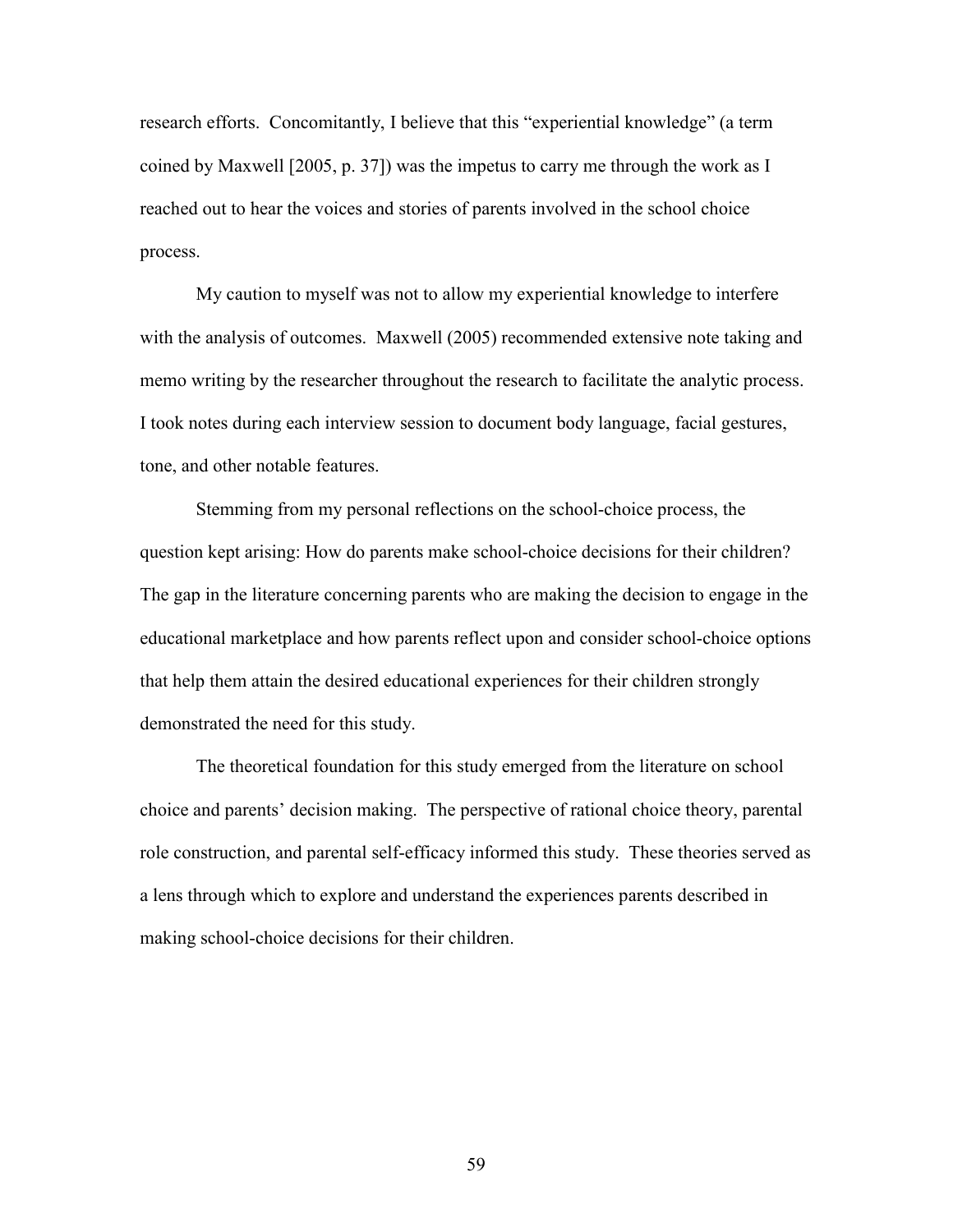## **Research Design**

I selected the basic interpretive qualitative method of research for this study to provide an opportunity to interview parents in their neighborhoods and at their children's schools to obtain their points of view. Creswell wrote,

Qualitative research is an inquiry process of understanding based on distinct methodological traditions of inquiry that explore a social or human problem. The research builds a complex, holistic picture, analyzes words, reports detailed views of informants, and conducts the study in a natural setting. (Creswell, 1998, p. 15)

In this basic interpretive qualitative research study, I strove to determine how the experiences and decision making of the parents affected their experiences in school

choice.

I used an interpretive approach to examine how parents make school-choice decisions for their children. The primary source of data collection was semistructured

interviews with parents. Merriam wrote the following about interviews:

Either all of the questions are more flexibly worded or the interview is a mix of more and less structured questions. Usually specific information is desired from all the respondents, in which case there is a more structured section to the interview. But the largest part of the interview is guided by a list of questions or issues to be explored, and neither the exact wording nor the order of the questions is determined ahead of time. This format allows the researcher to respond to the situation at hand, to the emerging worldview of the respondent, and to new ideas on the topic. (Merriam, 2009, p. 90)

I analyzed the data inductively to identify recurring patterns or common themes that cut across the data (Merriam, 2002). I present and discuss a rich, descriptive account of the findings using references to the literature that initially framed the study (Merriam, 2002).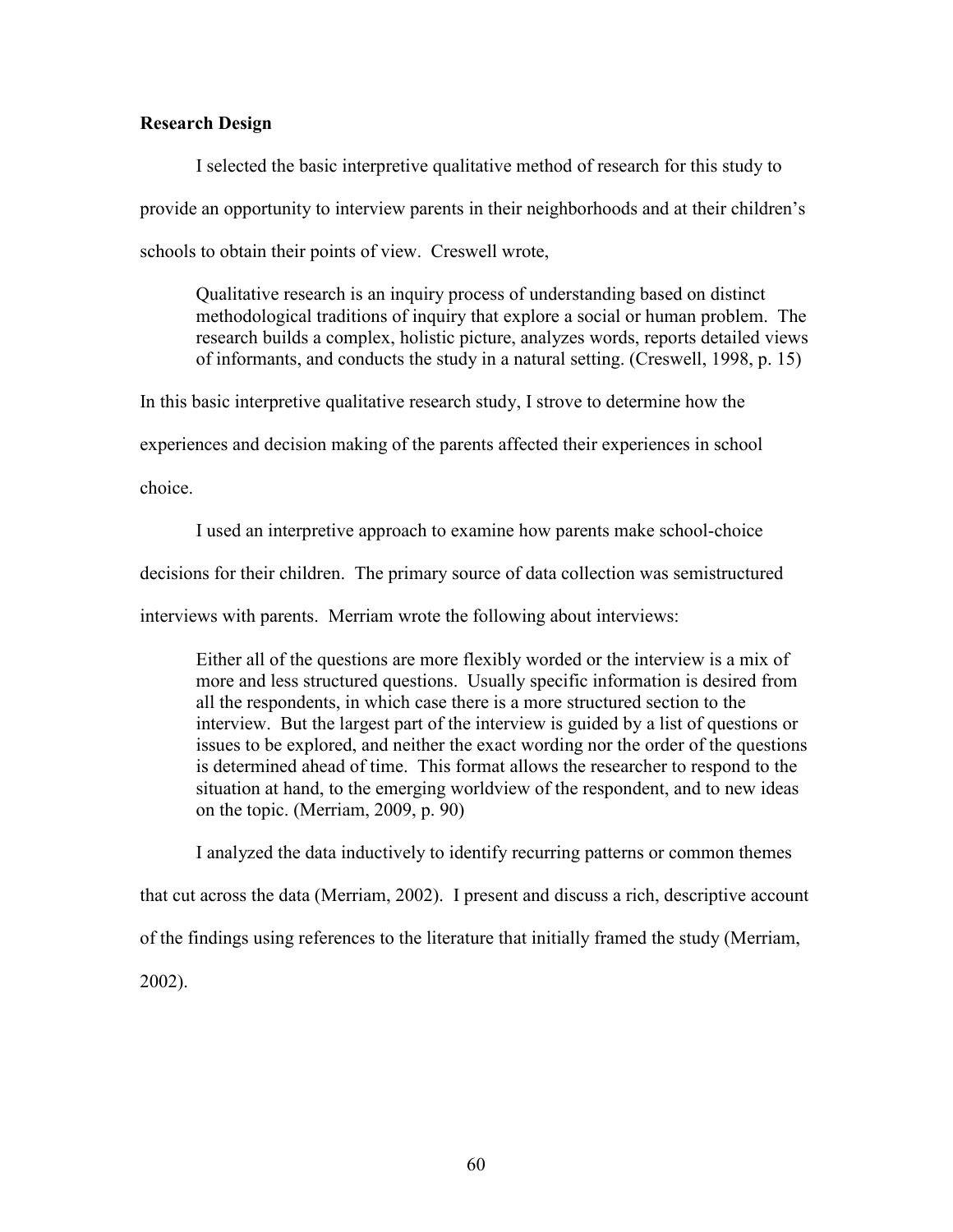Merriam (1998) noted that in qualitative research, the researcher is the instrument used to collect data in an effort to understand the meaning people have constructed to make sense of their experiences in the world. Researcher Patton contended,

Qualitative research is an effort to understand situations in their uniqueness as part of a particular context and the interactions there. This understanding is an end in itself, so that it is not attempting to predict what may happen in the future necessarily but to understand the nature of that setting, what their lives are like, what's going on for them, what their meanings are, what the world looks like in that particular setting—and in the analysis to be able to communicate that faithfully to others who are interested in that setting…. The analysis strives for depth of understanding. (Patton, as cited in Merriam, 1998, p. 6)

Merriam (2009) identified important characteristics that the researcher must understand about the participant's perspective when conducting a qualitative study. Merriam noted the first concern as an understanding of the participant's perceptions from the *emic* or insider's perspective as opposed to the *etic* or outsider's perspective or view. Second, as the primary instrument for data collection, the researcher must be responsive to the context, adapt techniques to circumstances, process data immediately by responding to the nonverbal aspect of the context, and clarify and summarize data as they unfold and as the study evolves. A third characteristic significant to qualitative research is the involvement of fieldwork. The researcher must be available to go physically to the participants at the site, setting, or institution to observe the behavior occurring in its natural setting. Merriam maintained that qualitative research involves employing inductive reasoning strategies that build abstractions, concepts, hypotheses, or theories rather than test existing theory. Finally, the product of a qualitative study involves the use of richly descriptive words rather than pictures to explain what has been learned about a phenomenon, focusing on process, meaning, and understanding.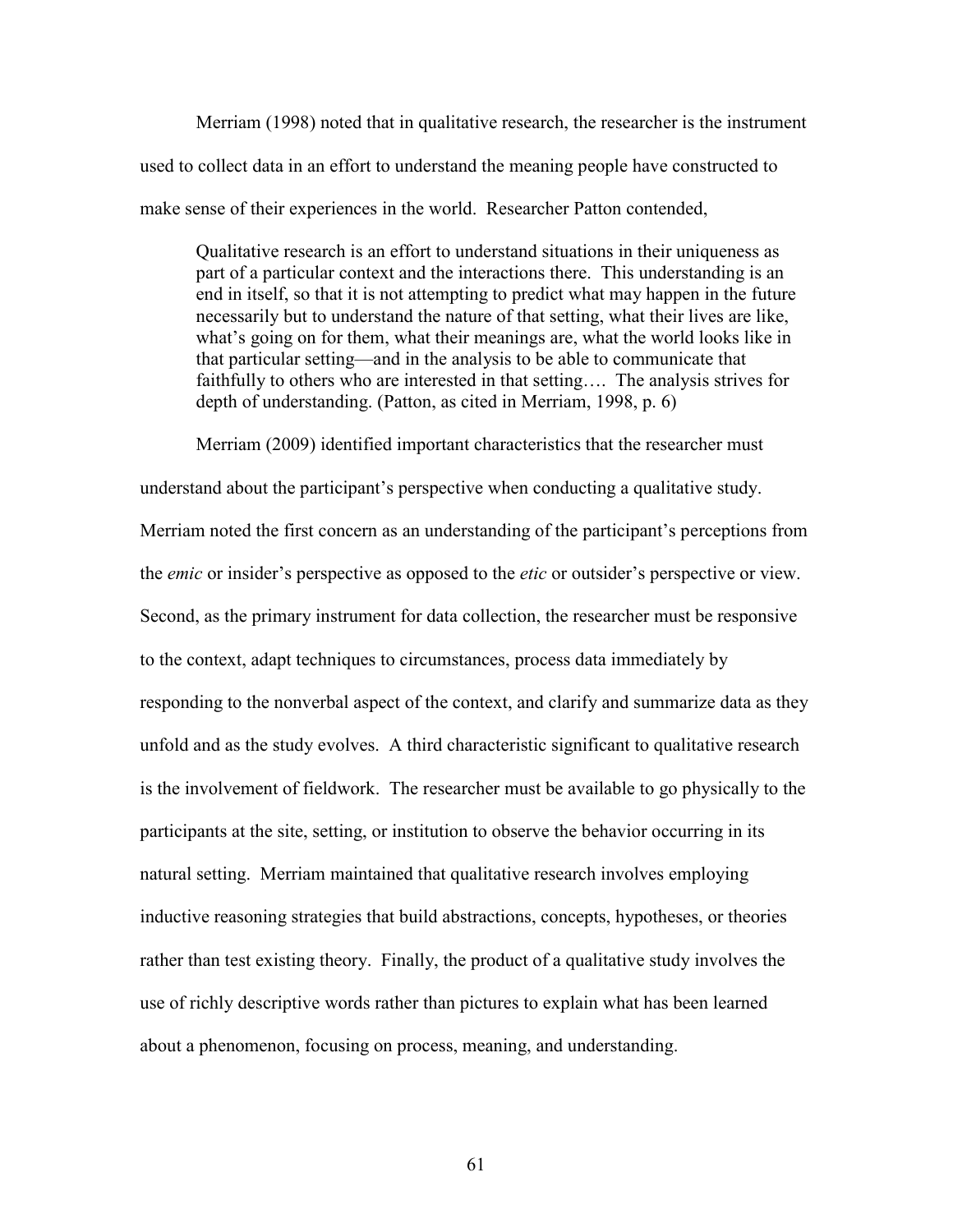#### **Site, Population, and Sample Selection**

Merriam wrote, "Purposeful sampling is based on the assumption that the investigator wants to discover, understand, and gain insight and therefore must select a sample from which the most can be learned" (Merriam, 2009, p. 77). Since qualitative inquiry seeks to understand the meaning of a phenomenon from the perspectives of the participants, it is important to select a sample from which the most can be learned (Merriam, 2002). To begin purposeful sampling, one first determines what criteria are essential in choosing who is to be interviewed or what sites are to be observed (Merriam, 2002). I used criterion purposeful sampling to determine participants who met the criteria for this study. Maxwell recommended purposeful sampling when "particular settings, persons, or activities are selected deliberately in order to provide information that can't be gotten as well from other choices" (Maxwell, 2005, p. 88). I held informal conversations to explore topics of school choice and experiences with decision making regarding school choice. I purposefully selected parents to participate in this study from a socioeconomically and racially diverse United Methodist congregation and an attached preschool/kindergarten. I selected the sample to understand how parents from a diverse Mid-Atlantic urban–suburban county make decisions regarding school choice for their children.

Qualitative samples must be large enough to assure that most or all of the perceptions that might be important are uncovered; on the other hand, if the sample is too large, data become repetitive and, eventually, superfluous (Mason, 2010). Merriam conceded that the sample size

depends on the questions being asked, the data being gathered, the analysis in progress, and the resources you have to support the study…. What is needed is an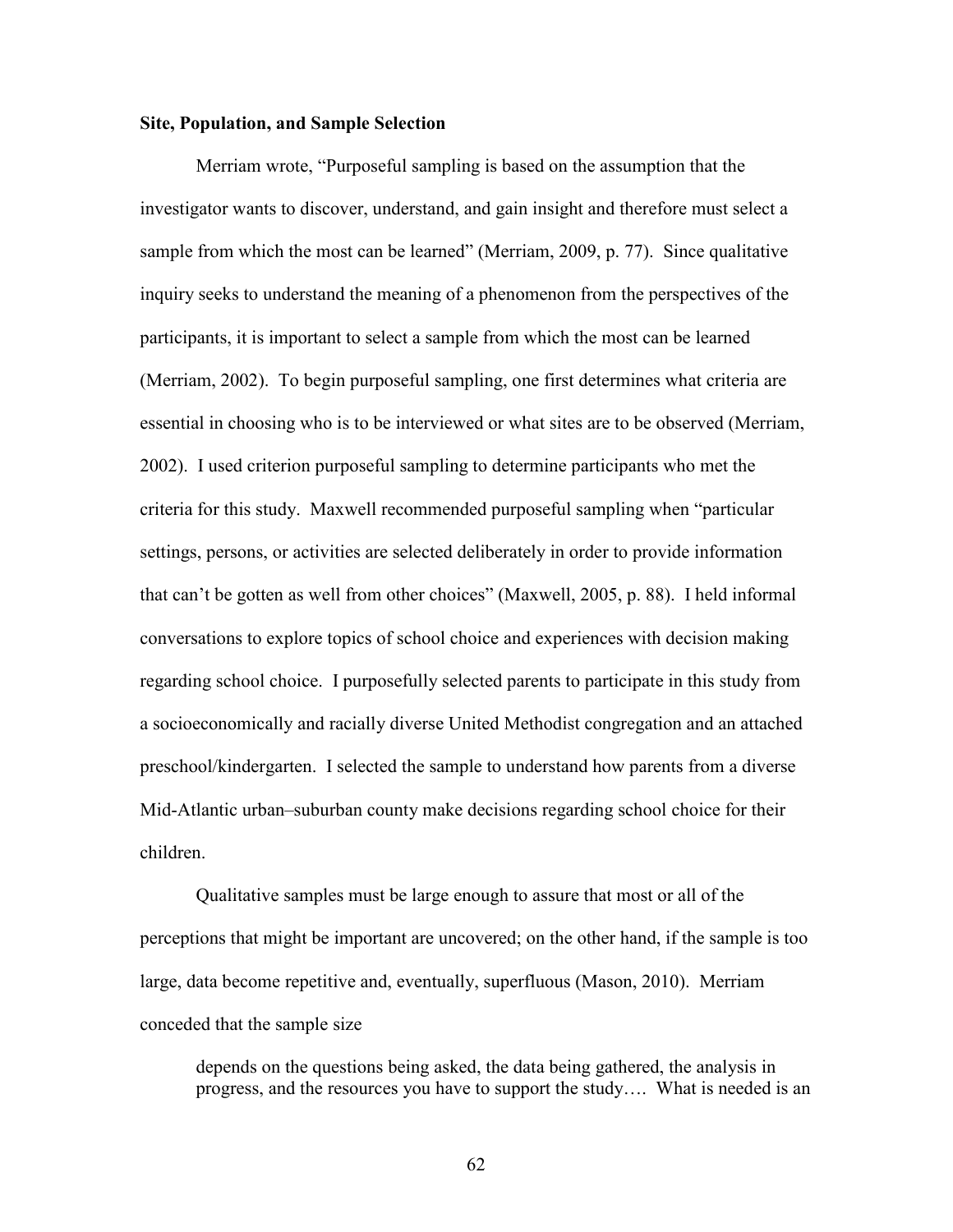adequate number of participants, sites, or activities to answer the questions posed at the beginning of the study. (Merriam, 2009, p. 80)

Lincoln and Guba stated, "If the purpose is to maximize the information, the sampling is terminated when no new information is forthcoming from new sampled units; thus *redundancy* is the primary criterion" (Lincoln & Guba, as cited in Merriam, 2009, p. 80). I conducted 20 interviews with parents who currently had students at schools of choice or those who were entering the educational marketplace for the first time.

For the purpose of this study, I sampled a socioeconomically and racially diverse United Methodist congregation and an attached preschool/kindergarten in an urban– suburban school district, located in a Mid-Atlantic state. I collected demographic data for participants, including age, gender, race, education level, employment status, marital status, number of children, and grade band of each child.

# **Research Procedures**

I conducted this study in four phases: bracketing, negotiating entry, data collection, and data analysis.

**Phase one – Bracketing.** I bracketed the personal experiences that led to my interest in this particular research study. Creswell (1998) noted that in a phenomenological study, the researcher must use the bracketing process to set aside all prejudgments. The researcher must bracket all personal experiences and rely completely on the data presented through interviews, observations, and document analysis to reach the essence of the phenomena. According to Morse and Richards (2002), the researcher should consistently examine and question his or her personal beliefs, values, culture, and physical limitations to determine the following: (a) What role should the researcher have with those studied, and (b) what role should the experiences of the researcher have in the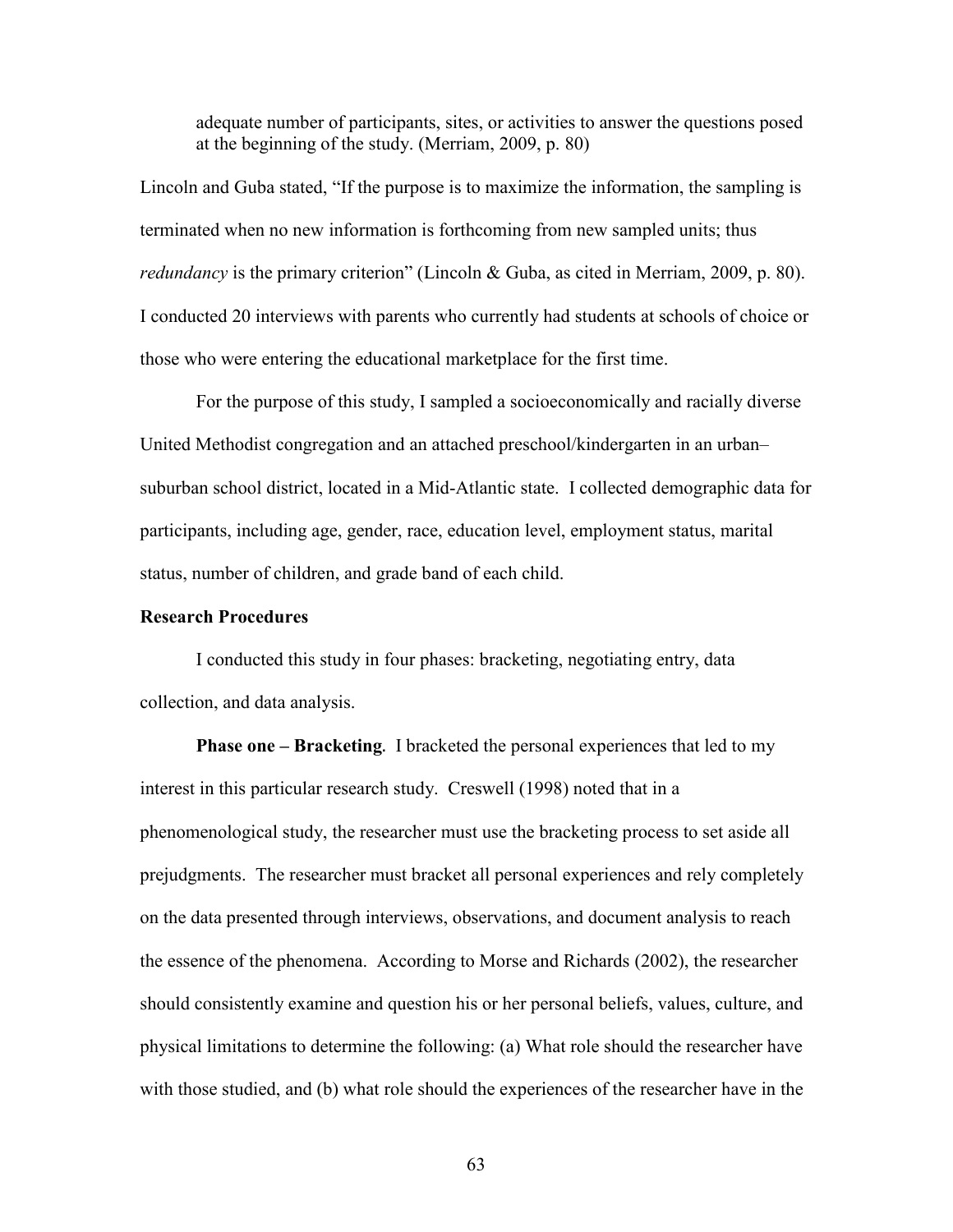study? Maxwell (2005) recommended writing a "Researcher Identity Memo" to identify the goals, experiences, beliefs, and emotions that connect to the planned research and reflecting on how these have informed and influenced the research (Appendix A).

**Phase two – Negotiating entry.** Maxwell (2005) stated that negotiating relationships with participants is a key design decision and an essential part of qualitative research methods. Maxwell asserted that the researcher is a formal part of the setting being studied. Consequently, ongoing contact with participants continuously restructures the researcher and participant relationship. According to Maxwell, the relationships are viewed as "negotiating entry." Maxwell emphasized that the goal of the relationship is to ethically gain from participants the information that can successfully answer the research questions.

To negotiate entry with parents, I asked the pastor of the church initially to recruit parents by distributing a recruitment flyer. I also distributed the flyer in the building attached to the church that housed the preschool/kindergarten program. The flier included a brief outline of the purpose of the study and the intended methodology. I asked the pastor to identify parents who lived in the school district and had school-aged children (Appendix B). I provided contact information to parents interested in participating in the study; I gave those parents who willingly expressed interest in the study an Informed Consent Form that outlined information relevant to the purpose of the study and the intended methodology. I established with the parent a mutually agreeable time, date, and place to conduct the interview. I used telephone calls and e-mails to follow up with the selected parent participants. Before scheduling an interview, I reviewed a copy of the Informed Consent Form with the parent.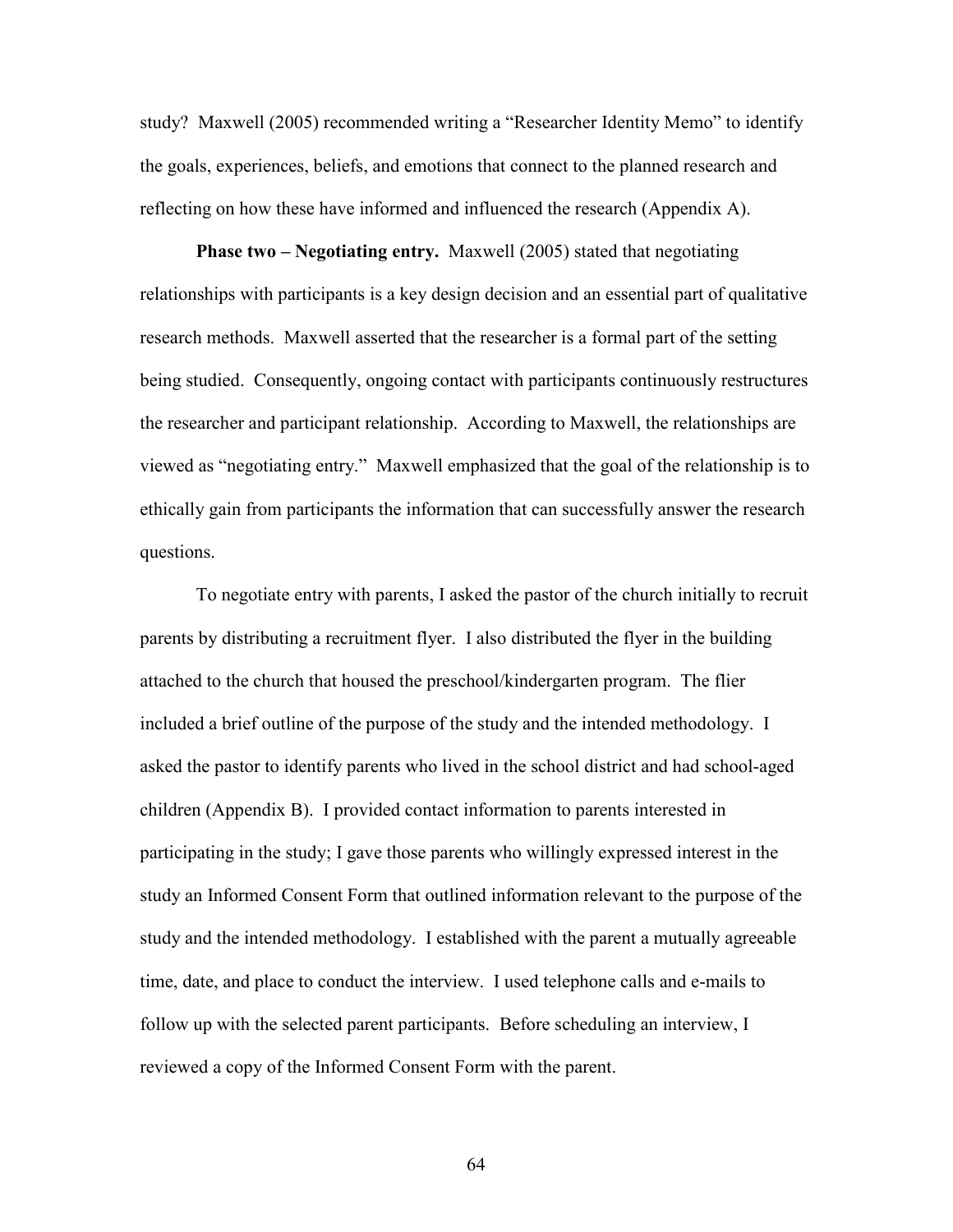**Phase three – Data collection.** The processes of data collection and data analysis occur simultaneously in grounded theory research (Strauss & Corbin, 1998) and basic qualitative research (Merriam, 2002). I began data collection with initial interview questions based on the literature, experience, and previous fieldwork. Once I began collecting data from participants, I considered all previous ideas about the research topic to be provisional and they were discarded. Interview questions were open ended and allowed the participants ample room to disclose what was important to them. I conducted interviews with participants to the point of data saturation and until I gathered enough information to develop the theoretical model grounded in the interview data.

*Interviews.* The primary mode of data collection was semistructured interviews with parents. According to Morse and Richards, "the use of semistructured interviews is appropriate when the researcher knows enough about the study topic to frame the needed discussion in advance" (Morse & Richards, 2002, p. 94). The researchers characterized semistructured interviews as "open-ended questions…developed in advance, along with prepared probes. Unplanned, unanticipated probes may also be used" (Morse  $\&$ Richards, 2002, p. 91).

I conducted interviews at a mutually agreeable date, time, and site convenient to the participant and me. I digitally recorded interviews with the informed consent of the participant. Parent interviews took place on different dates, at different times, and at different locations. I recorded interviews on a small digital voice recorder, with the expectation of later transcribing the interview on a personal computer. To protect the identity of the participant, I assigned each parent a number. I did not ask parents if they were members of the church congregation or if their children attended the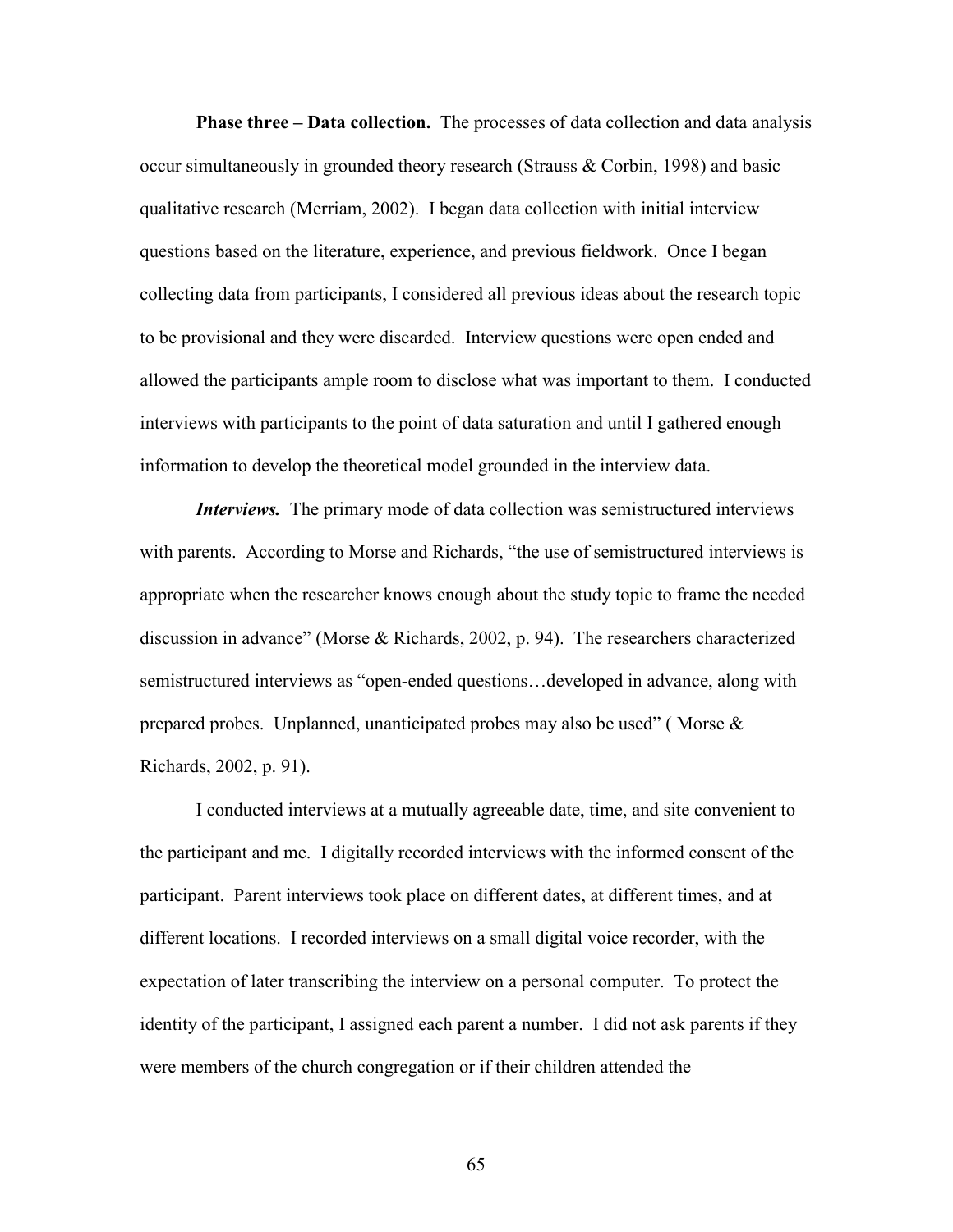preschool/kindergarten program in the building attached to the church where I had posted and distributed the flier. I conducted each interview using the following procedure:

- 1. At the onset of each interview, I read the Prepared Pre-Interview Statement that introduced me, explained the purpose of the interview, and addressed any concerns with confidentiality.
- 2. I read the Informed Consent Form to the participant and received verbal consent from the participant.
- 3. I asked the parent to complete the Parent Demographic Data Sheet.
- 4. I followed the Interview Protocol and conducted an interview that followed a list of open-ended questions aligned with the research purpose.

**Phase four – Data analysis***.* Morse and Richards (2002) stated that qualitative research is always about discovery. Creswell noted that data analysis "involves preparing data for analysis, conducting different analyses, moving deeper and deeper into understanding the data, representing the data, and making an interpretation of the larger meaning of the data" (Creswell, 2003, p. 190). Creswell (2007) suggested the following steps to effectively analyze data in a qualitative study:

- 1. Open coding The researcher examines the transcript for categories of information supported by the text. The researcher constantly compares and contrasts the categories while continuing to interview and examine the transcripts until categories and subcategories emerge that focus on the "core phenomenon."
- 2. Self-reflective memos To document and enhance the analytic process, to make implicit thoughts explicit, and to expand the data, Creswell suggested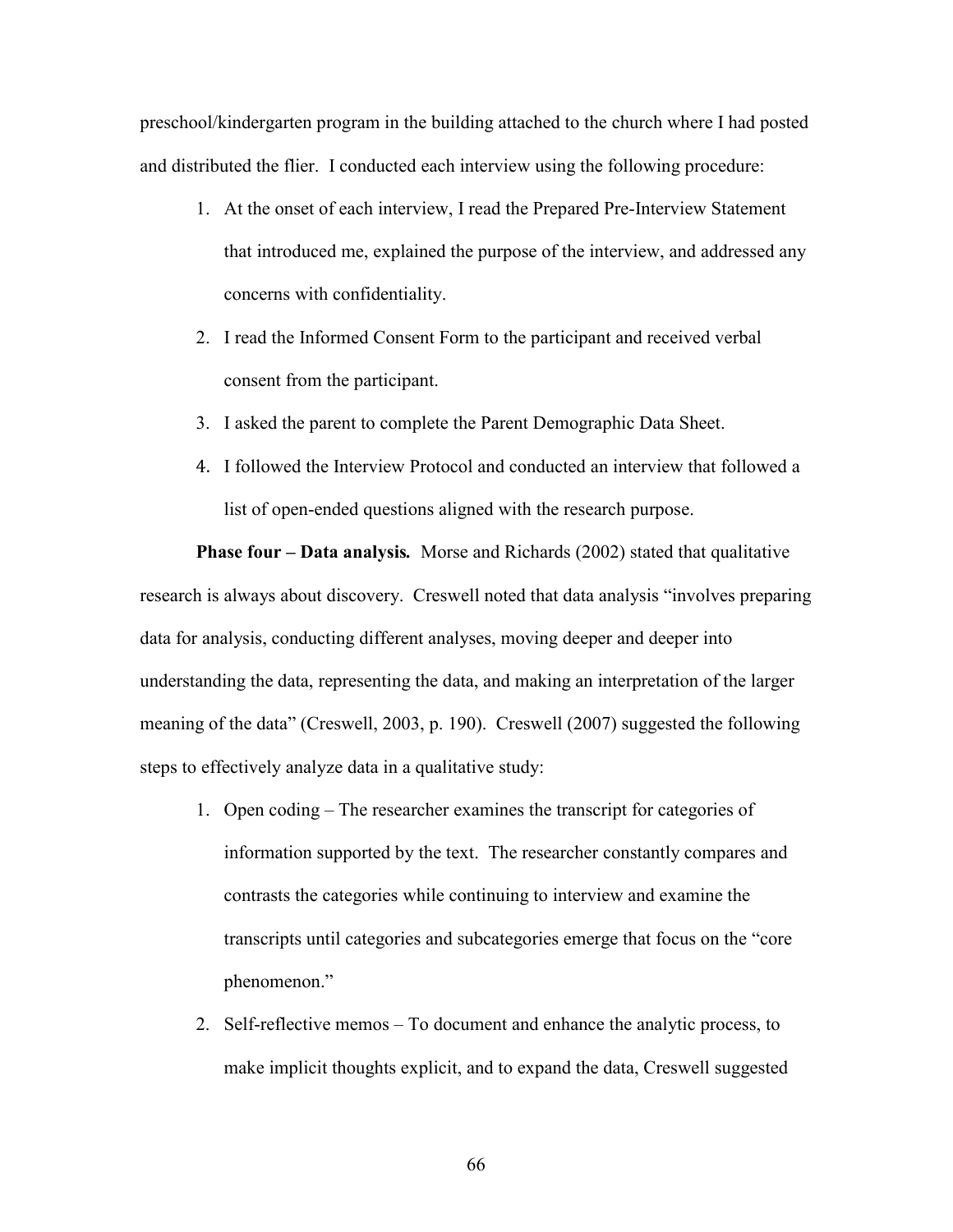completing analytic memos that consist of questions, musings, and speculations about the data and the emerging theory.

- 3. Axial coding The researcher uses the coding process to put the data back together in new ways by making connections between a category and its subcategories. During this phase of the coding process, the researcher will look for common themes among parents and then analyze them for interconnections among the parents studied.
- 4. Selective coding This type of coding involves interpreting and searching for statements or phrases that seem essential or that establish relationships among participants' experiences. Codes and categories are sorted, compared, and contrasted until saturation occurs. Saturation occurs when no new codes or categories emerge and all of the data are accounted for in the core categories.
- 5. Peer debriefing A peer debriefer reviews and asks questions about the findings of this study "so that the account will resonate with people other than the researcher" (Creswell, 2003, p. 196).
- 6. Representing the data The researcher makes decisions about ways to present the essence of the participant experiences. The most popular approach in qualitative studies is the use of narrative passage (Creswell, 2003).

Morse and Richards reported that "all coding techniques have the purpose of allowing the researcher to simplify and focus on some specific characteristics of the data and all of them assist the researcher in abstracting or 'thinking up' from the data" (Morse & Richards, 2002, p. 111). The purpose of coding is linking rather than labeling and allows the researcher to think analytically about relationships between the data and the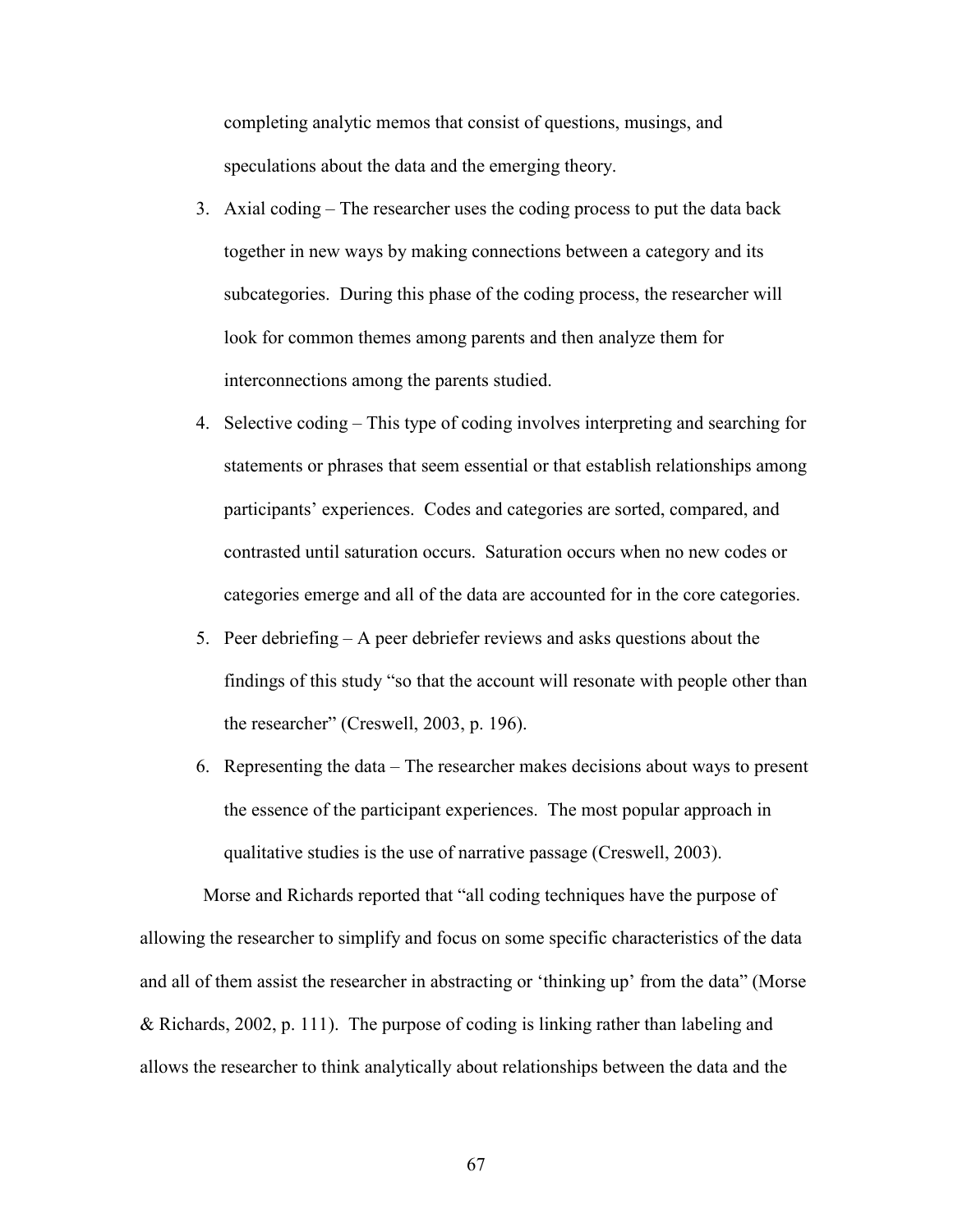ideas. Coding requires the researcher to reflect on the data and interpret the meaning of the data. The researcher first systematically collects the data using research protocols and then codes the data to see what patterns and themes emerge.

The researcher has an obligation to be methodical in reporting sufficient details of data collection and the process of analysis to permit others to judge the quality of the resulting product (Patton, 1999). Patton suggested that integrity in analysis requires testing rival explanations:

Once the researcher has described the patterns, linkages, and plausible explanations through inductive analysis, it is important to look for rival or competing themes and explanations. This can be done both inductively and logically. Inductively it involves looking for other ways of organizing the data that might lead to different findings. Logically it means thinking about other logical possibilities and then seeing if those possibilities can be supported by the data. When considering rival organizing schemes and competing explanations the mind-set is not one of attempting to disprove the alternatives; rather, the analyst looks for data that support alternative explanations. Failure to find strong supporting evidence for alternative ways of presenting the data or contrary explanations helps increase confidence in the original, principal explanation generated by the analyst. It is likely that comparing alternative explanations or looking for data in support of alternative patterns will not lead to clear-cut "yes, there is support" versus "no, there is not support" kinds of conclusions. It is a matter of considering the weight of evidence and looking for the best fit between data and analysis. It is important to report what alternative classification systems, themes, and explanations are considered and "tested" during data analysis. This demonstrated intellectual integrity and lends considerable credibility to the final set of findings offered by the evaluator. (Patton, 1999, p. 1191)

#### **Protocols**

The interview protocol was a guide, and I varied the protocol as needed to delve into or further clarify participant responses. The participants did not receive the interview questions prior to the interview to extinguish the possibility of their arriving at the interview with prepared answers. I recorded the interview digitally with the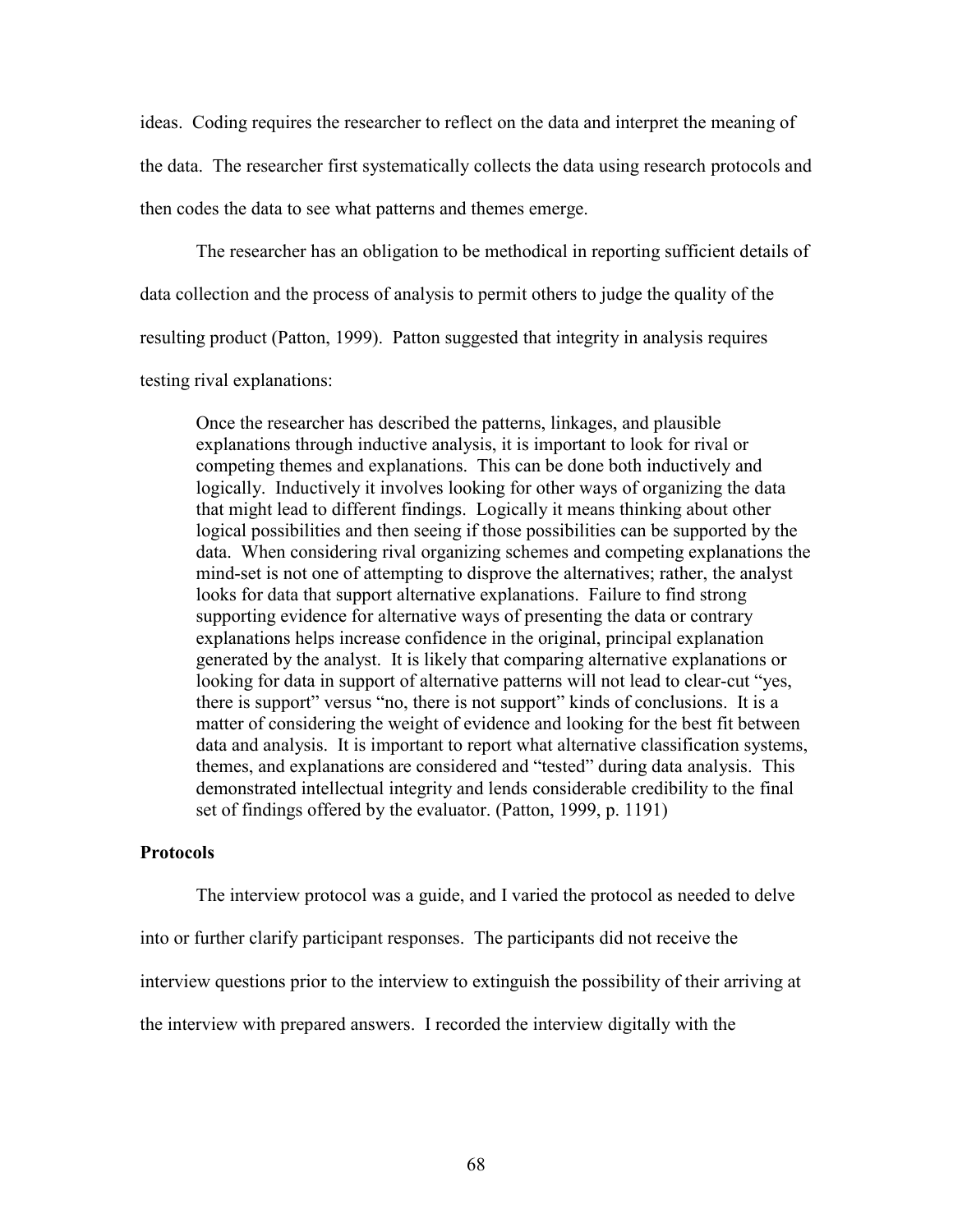permission of the participant, and I also took notes during the interview. I transcribed all semistructured parent interviews using a personal computer.

I used a semistructured interview protocol to examine the experiences of parents. I designed the protocol to align with the purpose of this study. Merriam noted, "The key to getting good data from interviewing is asking good questions" (Merriam, 2009, p. 95). Merriam (1998) noted that interview questions should serve as a guide that allows the interviewer to collect new data. The researcher suggested moving from requesting relatively neutral, descriptive information at the beginning of the interview to asking more open-ended questions during the interview. Merriam contended that although most interviewers are heavily reliant on the interview protocol during the first few interviews, they eventually can "unhook" themselves from the interview protocol to go with the natural flow of the interview.

Merriam (2009) recommended a pilot interview to try out questions developed in the research protocol. I completed a field test using the draft interview protocol with a parent prior to finalizing the protocol. The field test allowed me to further develop interviewing skills, measure time needed to complete the interview protocol, measure time to complete transcription and coding, and gain feedback on the research design. I designed the field test to examine how parents make school-choice decisions.

For this study, I asked the participants open-ended questions to allow patterns and themes to emerge. I was interested only in the experiences and decision-making processes regarding school choice for this study; therefore, I included only these details in the study.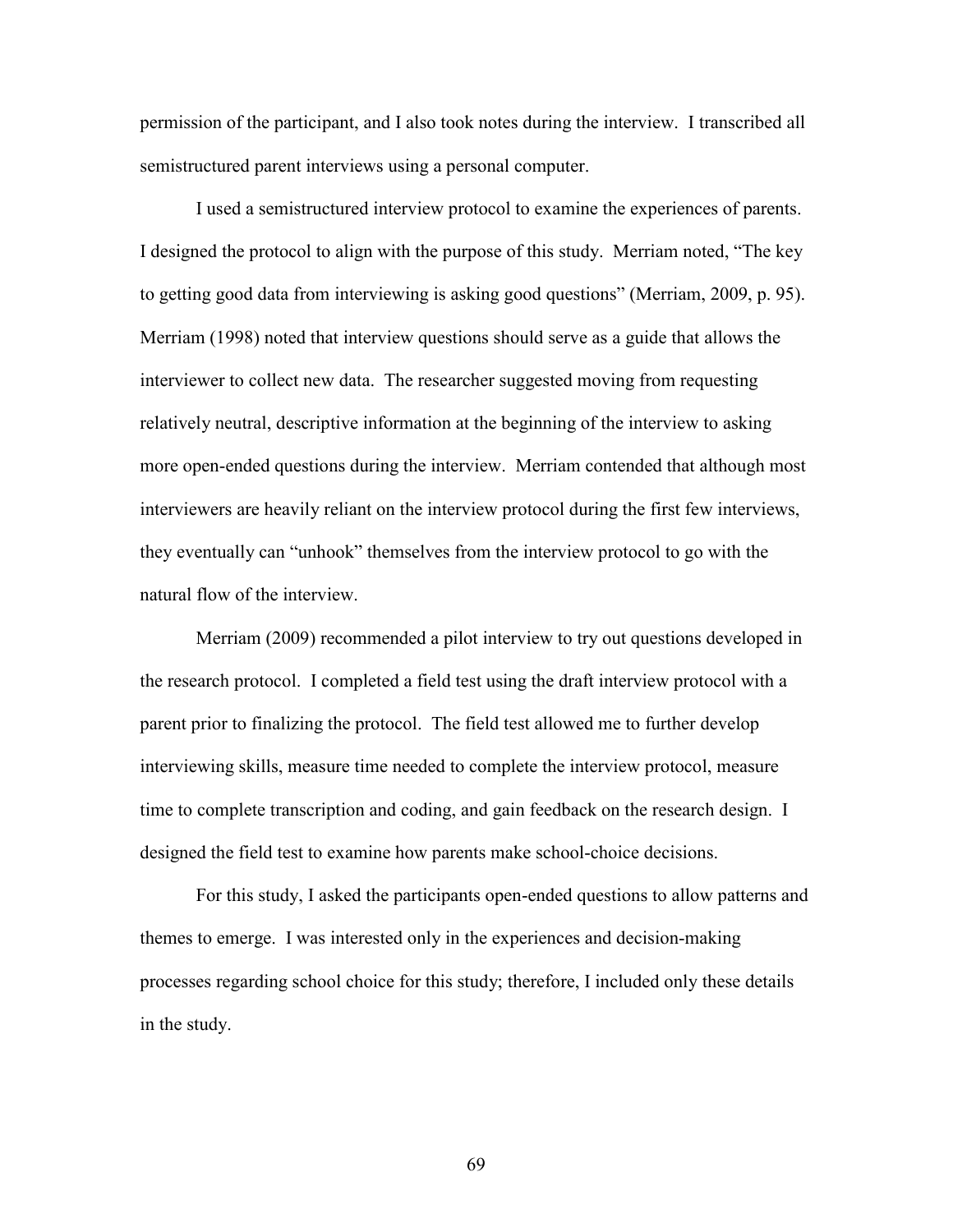I conducted the field test to allow me to further develop interviewing skills, measure time needed to complete the interview protocol, and measure time to complete transcription and coding to gain feedback on the research design. The previous field test consisted of 14 questions; the interview lasted approximately 45 minutes and I conducted it at a place, time, and location mutually agreed upon by the participant and me.

I followed the interview protocol exactly and asked only a few clarifying questions of the participant. As a result of the field test, I revised the interview protocol. To avoid redundancy, I moved a few questions to probing questions. I rephrased most questions to make them more open-ended. Merriam suggested moving from asking relatively neutral, descriptive information at the beginning of the interview to more openended questions during the interview. I designed the previous and current protocols to examine how parents make school-choice decisions for their children.

Merriam (1998) noted that interview questions should serve as a guide that allows the interviewer to collect new data. Merriam contended that most interviewers are heavily reliant on the interview protocol during the first few interviews but can eventually "unhook" themselves from the interview protocol to go with the natural flow of the interview. During this study, I asked open-ended questions that allowed each participant ample opportunity to share his or her experiences with school-choice decision making as well as to answer any follow-up questions that allowed patterns and themes to emerge. I was interested only in the school choices and decision making of parents for this research study; therefore, I included only the experiences of parents in this study.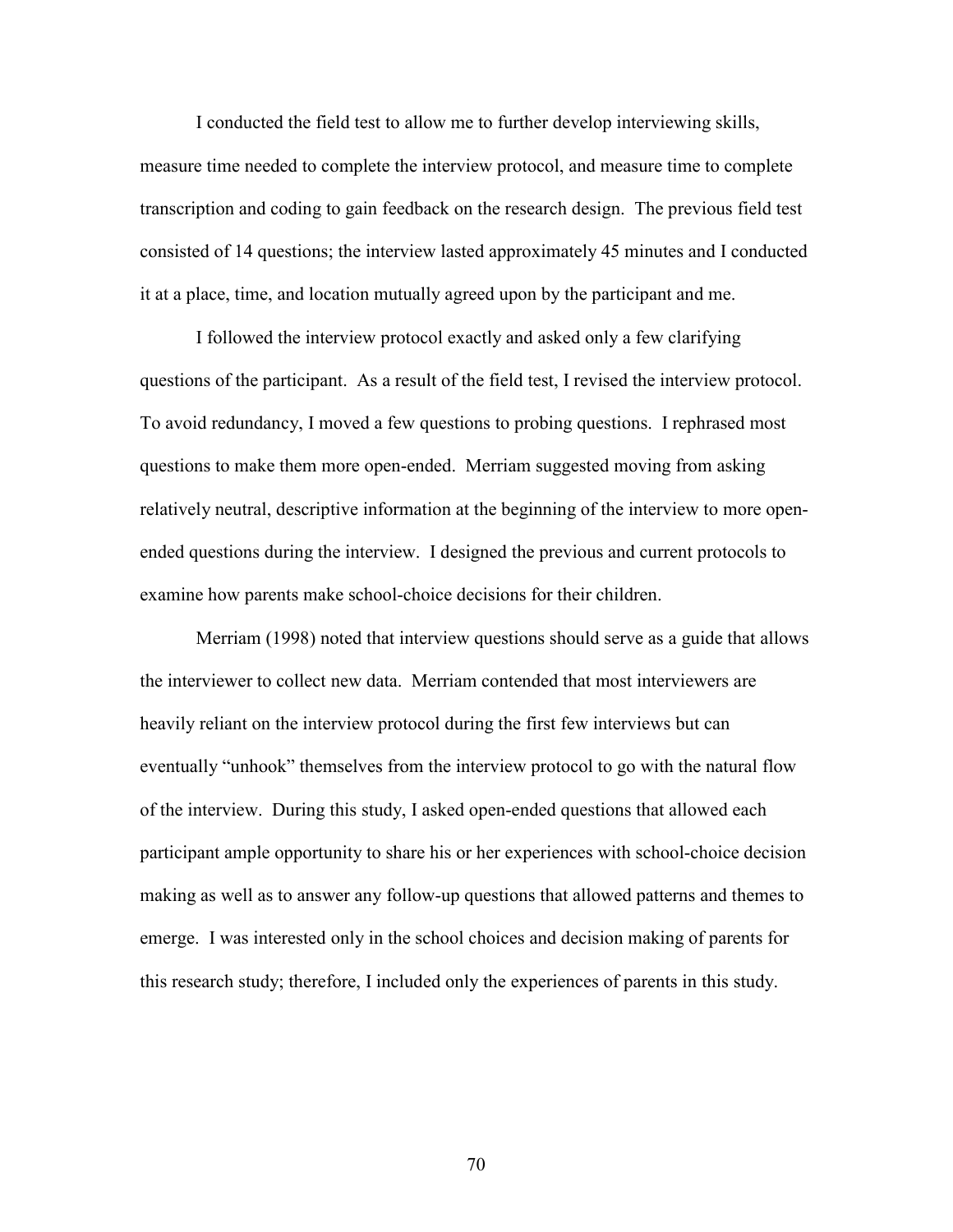## **Credibility and Trustworthiness**

The researcher is the instrument through which data are collected and analyzed; the investigator, as a human being, is limited (Merriam, 2009). Subsequently, the researcher's limitations related to being human might include the interference of personal biases, honest mistakes, and missed opportunities during the research process (Merriam, 2009).

It is important for qualitative researchers to employ methods such as peer debriefing and identification of the researcher's bias to establish credibility and trustworthiness of the study (Merriam, 2009). Merriam added that the research findings must be congruent with reality; the findings must capture what is really there. I used peer debriefing and bracketing to establish credibility and trustworthiness in this study. I accomplished peer debriefing by providing written transcripts of the interviews and interpretations to a peer to be sure they accurately reflected the perspective of the participants and to allow for further comments and feedback. I set aside all prejudgments with regard to parent decision making in school choice and bracketed personal experiences involving school choice and the decision-making process (See Appendix A). I relied on data collected through interviews to analyze fairly and objectively the essence of the decision-making process of parents (Creswell, 1998).

## **Ethical Considerations and Safeguards**

Although there was a great deal of research focusing on the motivations of parents to engage in school choice, there was very little research explaining the processes in which parents engage to make school-choice decisions. Threats to internal and external validity existed. Validity, which refers to the trustworthiness of the research and the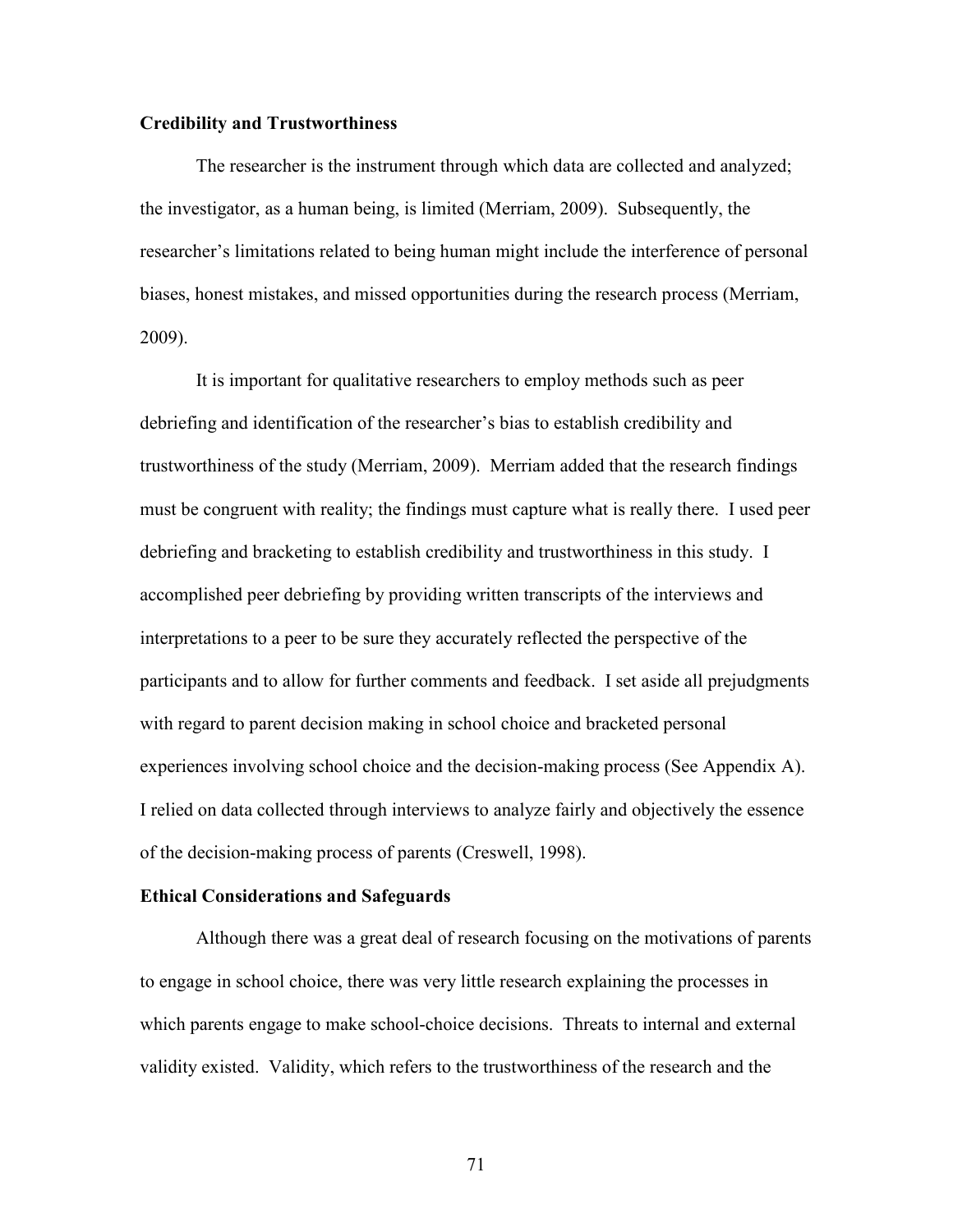research findings, is critical to the design and implementation of a study (Jackson, 2010). Threats of experimental mortality may exist if families decide to discontinue their participation in the study. Threats to external validity are possible because parents are aware of their participation in this investigation; this awareness can have an effect on their responses. I ensured participants of their anonymity. I never asked participants to write their names or any personal information that would reveal their identity.

# **Chapter Summary**

The purpose of this chapter was to outline the methodology and research procedures used to conduct an interpretive qualitative research study on how parents from a diverse Mid-Atlantic urban–suburban county make school-choice decisions for their children. Additionally, this chapter includes my subjectivity statement as well as descriptions of the study participants. The proceeding chapters discuss the findings of the study, conclusions, and recommendations for further research.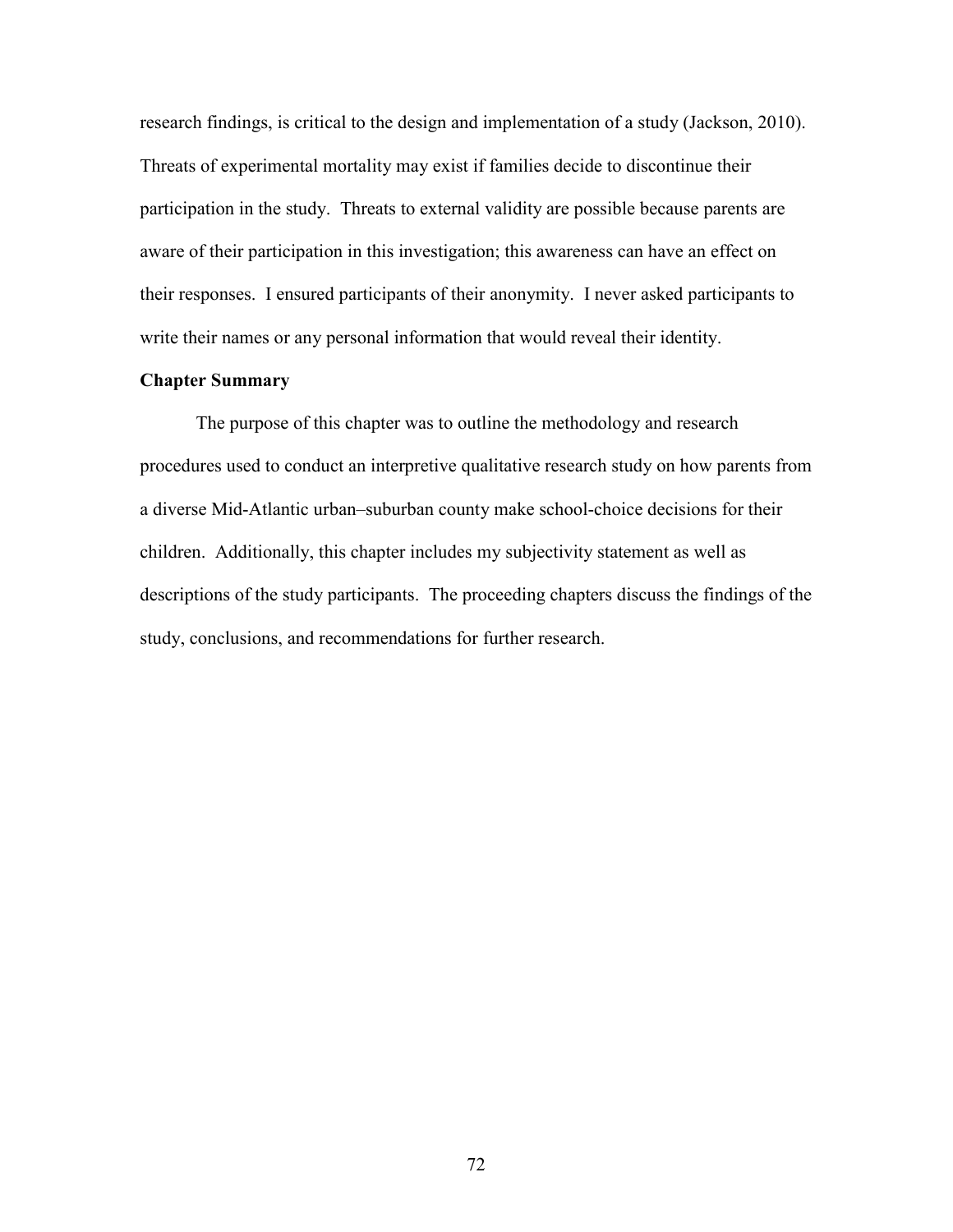#### **Chapter 4: Results**

# **Overview**

The participants in this research study were from a socioeconomically and racially diverse United Methodist church congregation and attached preschool/kindergarten program in an urban–suburban school district, located in a Mid-Atlantic state. This qualitative study utilized a semistructured interview approach to uncover emerging themes from the shared experiences of parents who (a) lived in the urban–suburban school district in a specific Mid-Atlantic state in which the study took place, (b) currently had one or more children at schools of choice or who were entering the educational marketplace for the first time, and (c) volunteered to participate in this research study.

Merriam's (2009) basic interpretative qualitative study research design guided the work of the study, with the research goals of (a) gaining a better understanding of a parent's perspective of school-choice decision making and (b) minimizing an existing gap in the literature on the decision making process that parents undertake to make school-choice decisions for their children. The goals directly related to the primary research question: How do parents from a diverse Mid-Atlantic urban–suburban county make school-choice decisions for their children? The subsequent questions that followed were the following: What factors do parents consider when choosing a school for their children? How do parents gather information about the schools that are available to their children? How do parents choose the schools that best fit their children? The goals, along with the theoretical framework—rational choice theory, parental role construction, and parent self-efficacy—and the methodology, frame and relate to the research questions inextricably throughout this basic interpretive qualitative study (Table 1).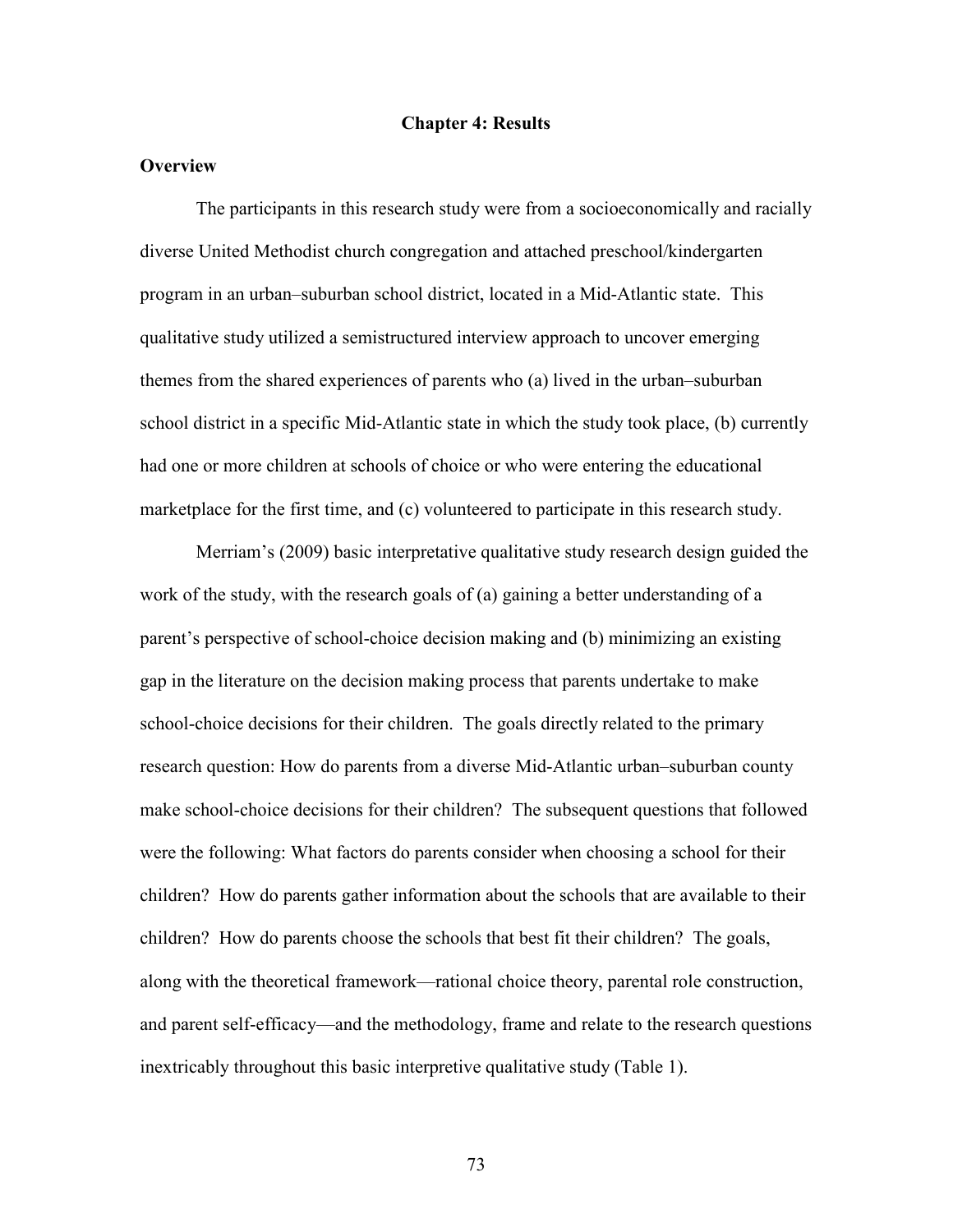# Table 1. *Research Question Alignment to Theoretical Framework and Interview Questions*

| Research questions                                                                                                         | Theoretical<br>Framework                | Interview questions                                                           |
|----------------------------------------------------------------------------------------------------------------------------|-----------------------------------------|-------------------------------------------------------------------------------|
| How do parents from a diverse<br>Mid-Atlantic urban-suburban<br>county make school-choice<br>decisions for their children? | Rational<br>choice theory               |                                                                               |
| What factors do parents consider<br>when choosing a school for their                                                       | Parental role<br>construction           | What type of school does your child currently attend?                         |
| children?                                                                                                                  | theory and<br>rational<br>choice theory | Did you choose this school among others, or were you assigned to this school? |
|                                                                                                                            |                                         | What schools were available to you?                                           |
|                                                                                                                            |                                         | What are the most important things you want in a school?                      |
|                                                                                                                            |                                         | What factors did you consider when choosing your child's school?              |
|                                                                                                                            |                                         | Were these factors given equal weight?                                        |
| How do parents gather information<br>about the schools available to their                                                  | Parental self-<br>efficacy              | How did you gather information about the schools available to your child?     |
| children?                                                                                                                  |                                         | What sources were used to gather information?                                 |
|                                                                                                                            |                                         | How accessible was the information about the school?                          |
|                                                                                                                            |                                         | To what extent did you feel your resources were reliable?                     |
|                                                                                                                            |                                         |                                                                               |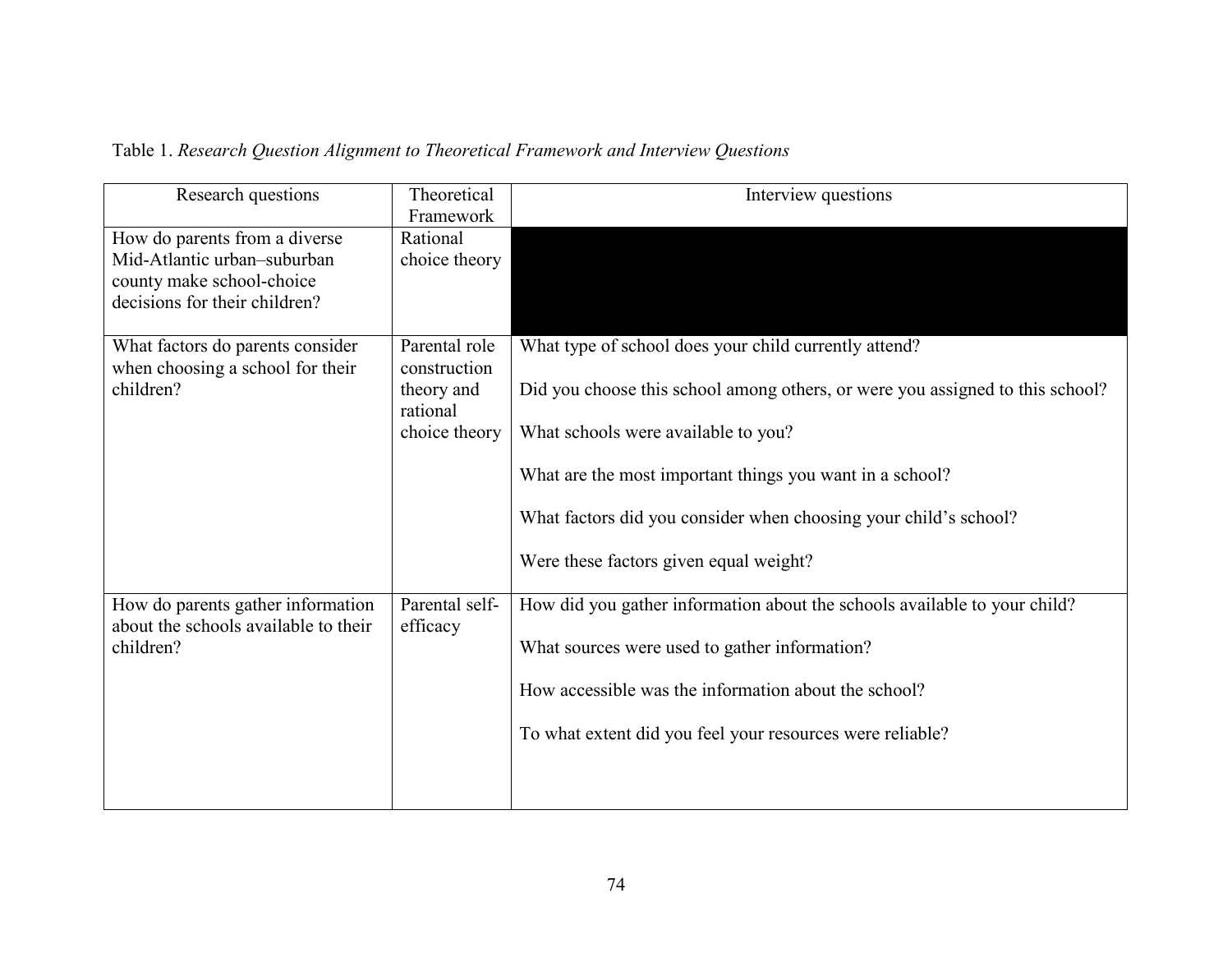| Rational       | How did you make a decision about the school that best fit your preferences?                                                                                  |
|----------------|---------------------------------------------------------------------------------------------------------------------------------------------------------------|
| choice         |                                                                                                                                                               |
| theory,        |                                                                                                                                                               |
| parental self- |                                                                                                                                                               |
| efficacy, and  |                                                                                                                                                               |
|                |                                                                                                                                                               |
|                |                                                                                                                                                               |
|                |                                                                                                                                                               |
|                | What characteristics about your child aid in your decision making?                                                                                            |
| choice theory  |                                                                                                                                                               |
|                |                                                                                                                                                               |
|                |                                                                                                                                                               |
|                | To what extent do you feel comfortable making decisions about your child's                                                                                    |
| and parental   | school?                                                                                                                                                       |
| self-efficacy  |                                                                                                                                                               |
|                | To what extent do you feel you made the right decision?                                                                                                       |
|                |                                                                                                                                                               |
|                | Are you satisfied with the variety of school choices available to you?                                                                                        |
|                | What types of schools or programs would you suggest for your school district?                                                                                 |
|                |                                                                                                                                                               |
|                |                                                                                                                                                               |
|                | parental role<br>construction<br>theory<br>Rational<br>Rational<br>choice theory<br>Parental role<br>construction<br>theory and<br>parental self-<br>efficacy |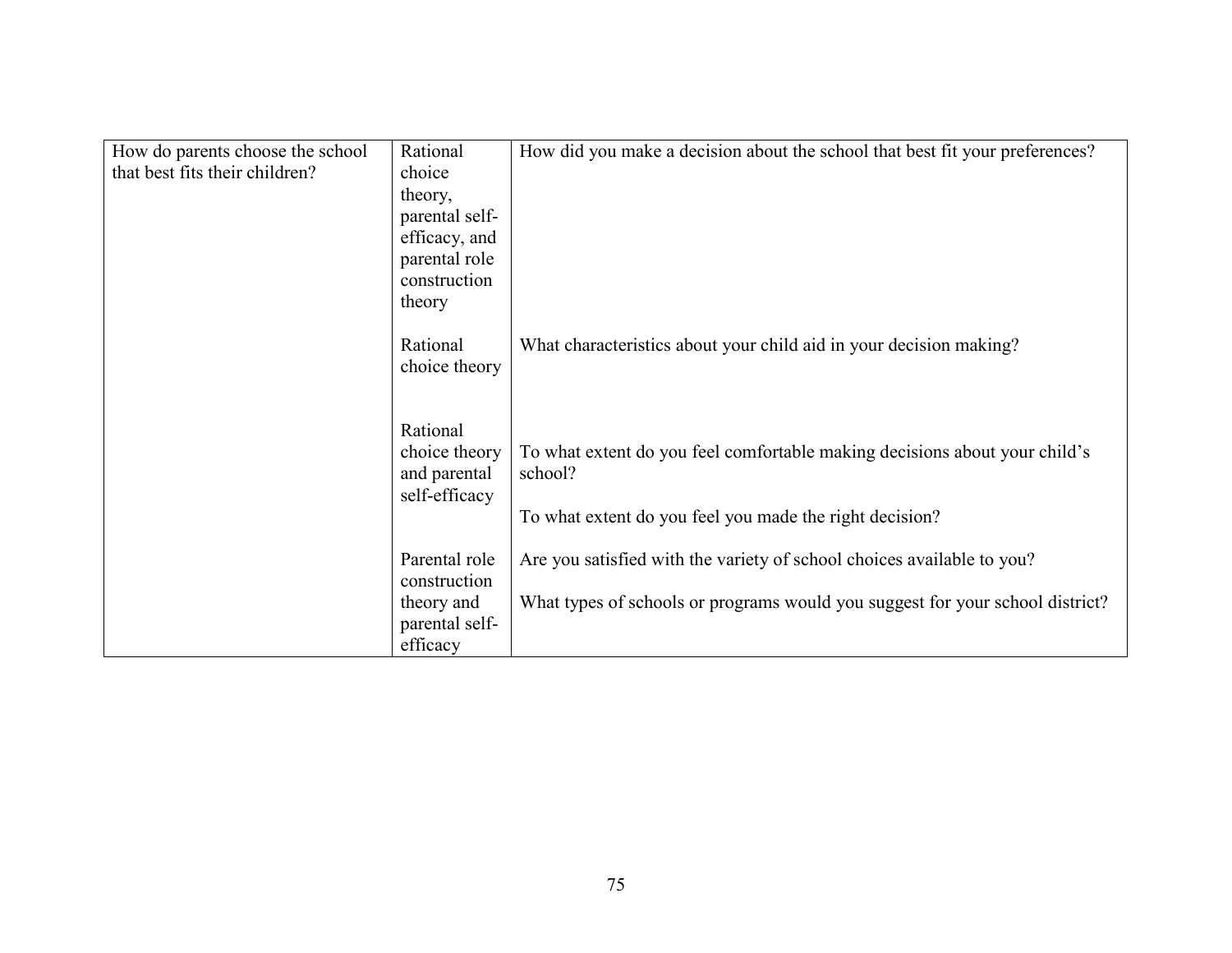The theoretical framework emanated from the literature: parental role construction—how parents decide to become involved in their children's education and participate in the educational market place; parental self-efficacy—how equipped parents feel to make decisions on school choice; and, rational choice theory—how parents make the best decisions considering their options.

I used criterion purposeful sampling to determine participants for the study. According to Maxwell, purposeful selection deliberately engages particular individuals who are able to supply information that may not be available from others (Maxwell, 2005, p. 88). Triangulation of theories, the use of an outside transcriber, respondent validation during occasional second-round interviews, and peer review of coding procedures reduced threats to validity and credibility of the data.

Within the context of parents' decision making and school choice, parental role construction, parental self-efficacy, and rational choice theory, the spirit of how parents make school-choice decisions is presented through the experiences of those who have chosen to engage in the educational market place. I reduced the interview data through a coding process to prepare the data for analysis. Therefore, themes emerged as parents described their experiences and provided their perspectives of the school-choice process in which they engaged. Multiple component themes emerged that related to the major themes as the interview data were further reduced. Coding of the qualitative data allowed the researcher to work through the data analysis process and begin to share the experiences of these parents.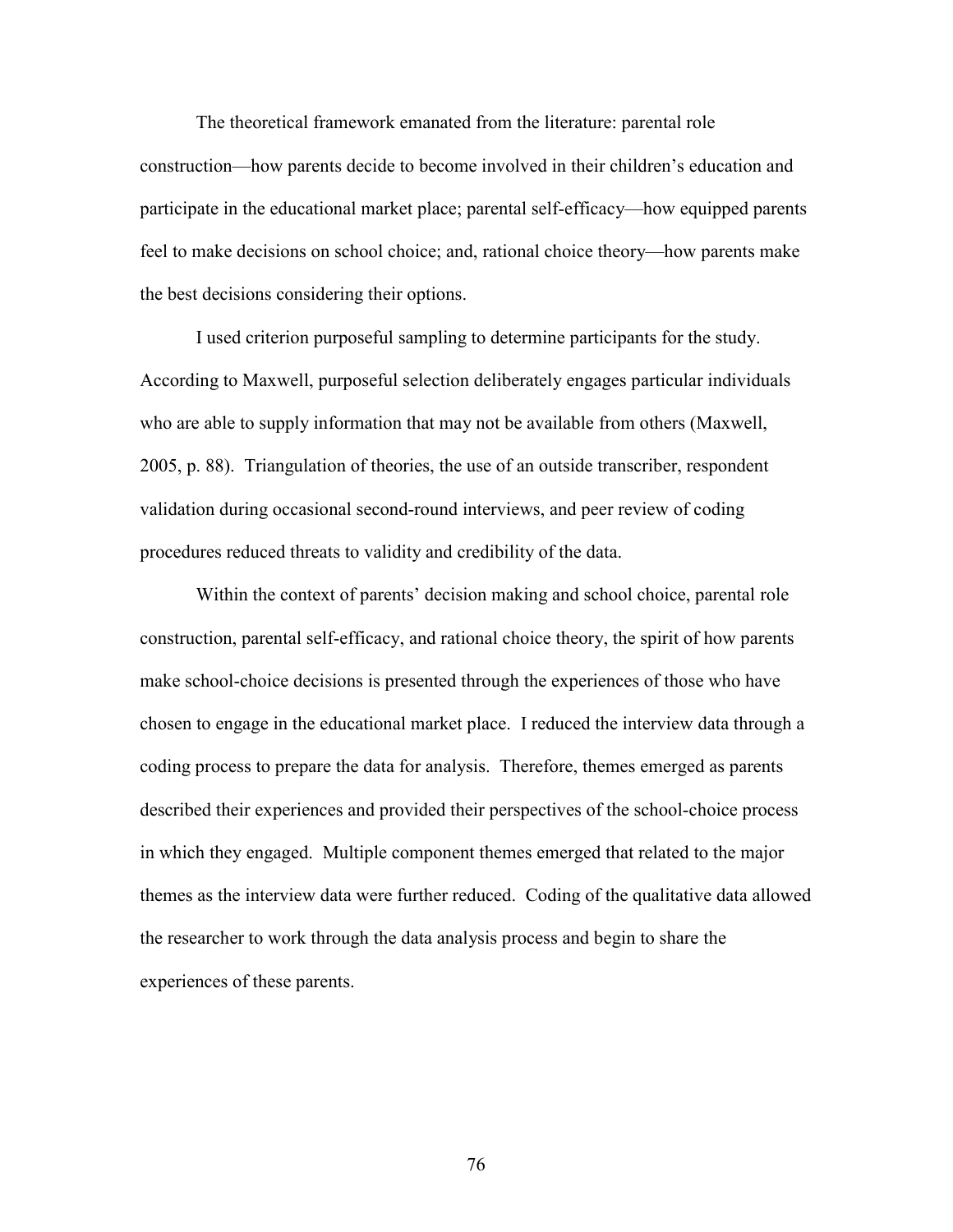# **Organization of Interview Process**

This study of how parents make school-choice decisions involved semistructured, face-to-face interviews using an open-ended interview protocol. To generate a diverse sample of potential participants who met the criteria of the study, I employed criterion purposeful sampling of a diverse United Methodist church congregation and attached preschool/kindergarten program in a Mid-Atlantic state.

# Merriam wrote,

In criterion-based selection you first decide what attributes of your sample are crucial to your study and then find people or sites that meet those criteria. The criteria you establish for purposeful sampling directly reflect the purpose of the study and guide in the identification of information-rich cases. You not only spell out the criterion that you use, but you also say why the criteria are important. (Merriam, 2015, p. 98)

In November 2014, the week before Thanksgiving, I placed a recruitment flyer (Appendix B) throughout the church fellowship hall, offices, Sunday school classrooms, restrooms, and the preschool/kindergarten classrooms attached to the church. There were no respondents throughout the months of November and early December of 2014. The first potential participant communicated her interest in mid-December 2014 and scheduled her interview for early January 2015; Participant 01 followed through with her interview as scheduled in early January 2015. There were no other interviews scheduled until late March 2015. When completing the respondent validation with Participant 01, I inquired about the best way to gain entry into the church and school community. Participant 01 agreed to share her experience with her church peers. She also agreed to share the letter with parents (Appendix C). A total of 35 participants were given parent letters inviting them to participate in the study, including Participant 01. Initially, 30 positive respondents replied, indicating their willingness to participate. A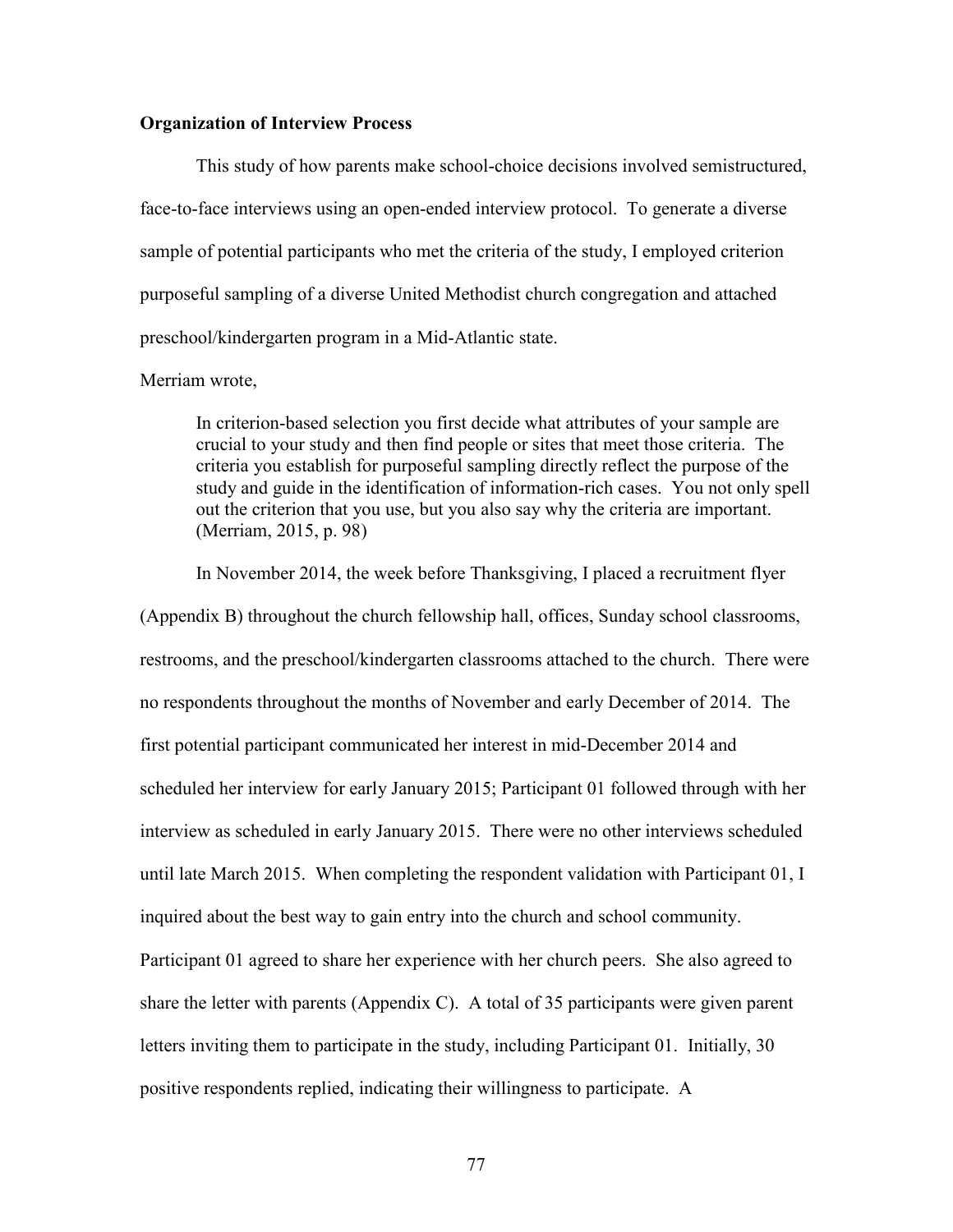communication was sent to the positive respondents in the form of a follow-up e-mail describing the study and soliciting possible dates, times, and locations for scheduling interviews and seeking telephone contact information for a follow-up planning discussion.

I sent a second follow-up e-mail to eight potential participants who did not respond to the follow-up e-mail, again describing the study and soliciting possible dates, times, and locations to schedule interviews, and seeking telephone contact information for a follow-up planning discussion. Four of the initial 30 affirmative respondents in the first group, who received parent letters to participate, never followed through with scheduling an interview and/or final participation even though correspondence via e-mail indicated that the potential participant was interested in being involved in the study. Three of the initial 30 affirmative respondents in the first group, who received parent letters to participate, were not eligible to participate in the study because they did not meet the criteria. Two respondents' children had graduated from high school, and the other respondent did not live in the county. Finally, a total of 20 participants engaged in the interview process, including the initial Participant 01 who volunteered after viewing the recruitment flier and 19 of the 30 participants who received the parent letter via email.

Some respondents referred other respondents to the study, thereby resulting in a snowball sampling technique. Snowball, chain, or network sampling is perhaps the most common form of purposeful sampling (Merriam, 2015, p. 98). The strategy involves locating a few key participants who easily meet the criteria that you have established for participation in the study (Merriam, 2015, p. 98). I did not ask respondents if they were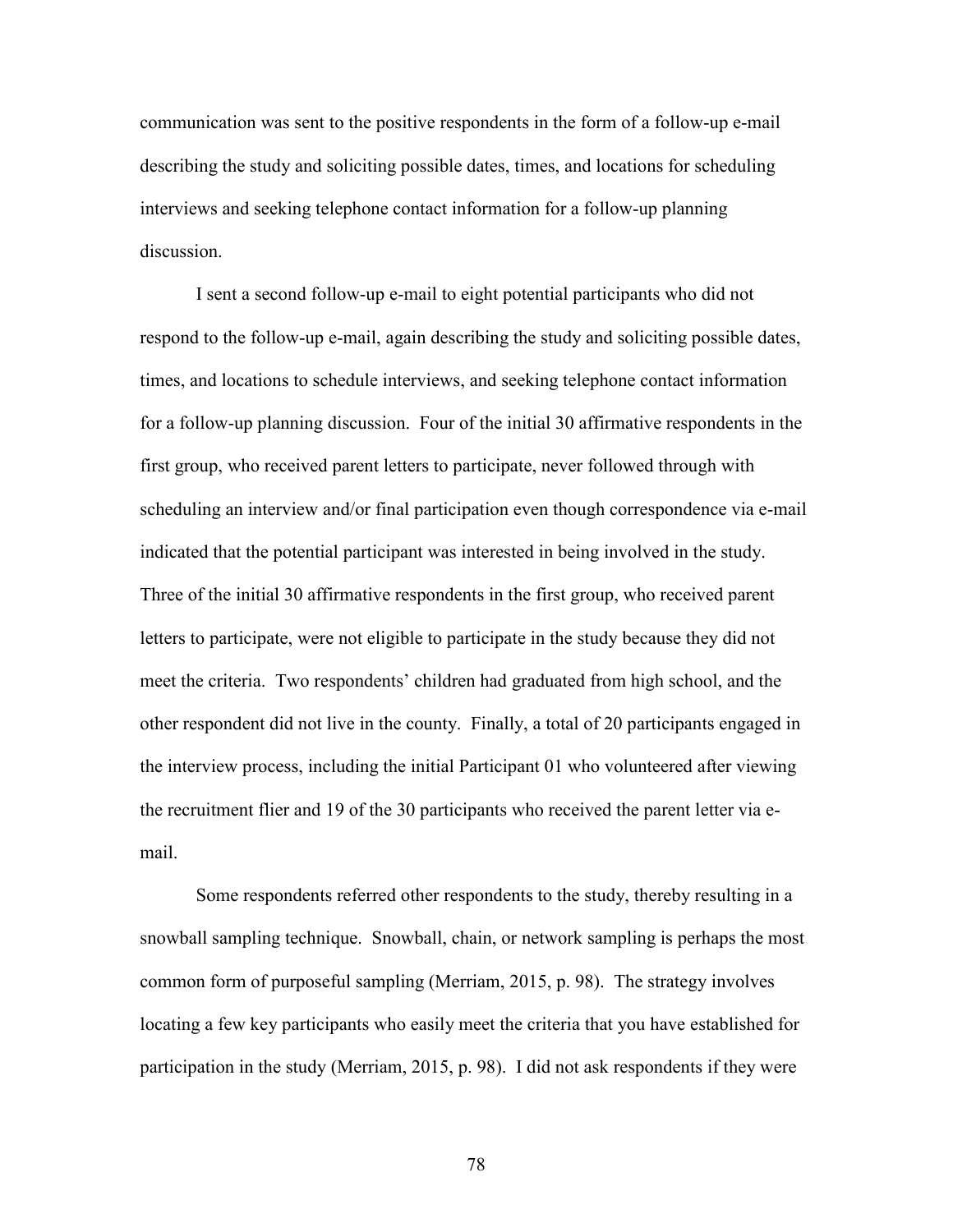members of the church congregation or if they had children who attended the preschool/kindergarten program that was in the building attached to the church; therefore, whether they were members of the church congregation or school community was unknown.

I contacted each interview participant by phone to determine the best date and time to meet as well as a convenient location for the participant. To assure strict confidentiality, interviews took place in coffee shops, libraries, personal offices or places of employment, personal residences, and meeting rooms at their children's schools or extracurricular activities. Participants made the final decision as to where the interviews would take place. Two interviews took place at a coffee shop or restaurant, one at a library near the participant's home, seven interviews at the participants' personal residences, five interviews at the participants' personal offices or places of employment, one interview in my personal office, two interviews each in a meeting room at the participant's child's school, and two interviews each at the child's extracurricular activity location.

After brief introductions, I provided the participant with the pre-interview statement (Appendix E) and asked him or her to read along as it was reviewed. I then gave the participant a written copy of the informed consent form (Appendix G) and reviewed its contents. I addressed any additional questions about the study. I left the original for the participant to keep in the event that the participant wanted to reference the document or contact anyone with further questions. I also gave the participant a parent demographic data sheet (Appendix H) to complete. I filed the parent demographic data sheet for later analysis.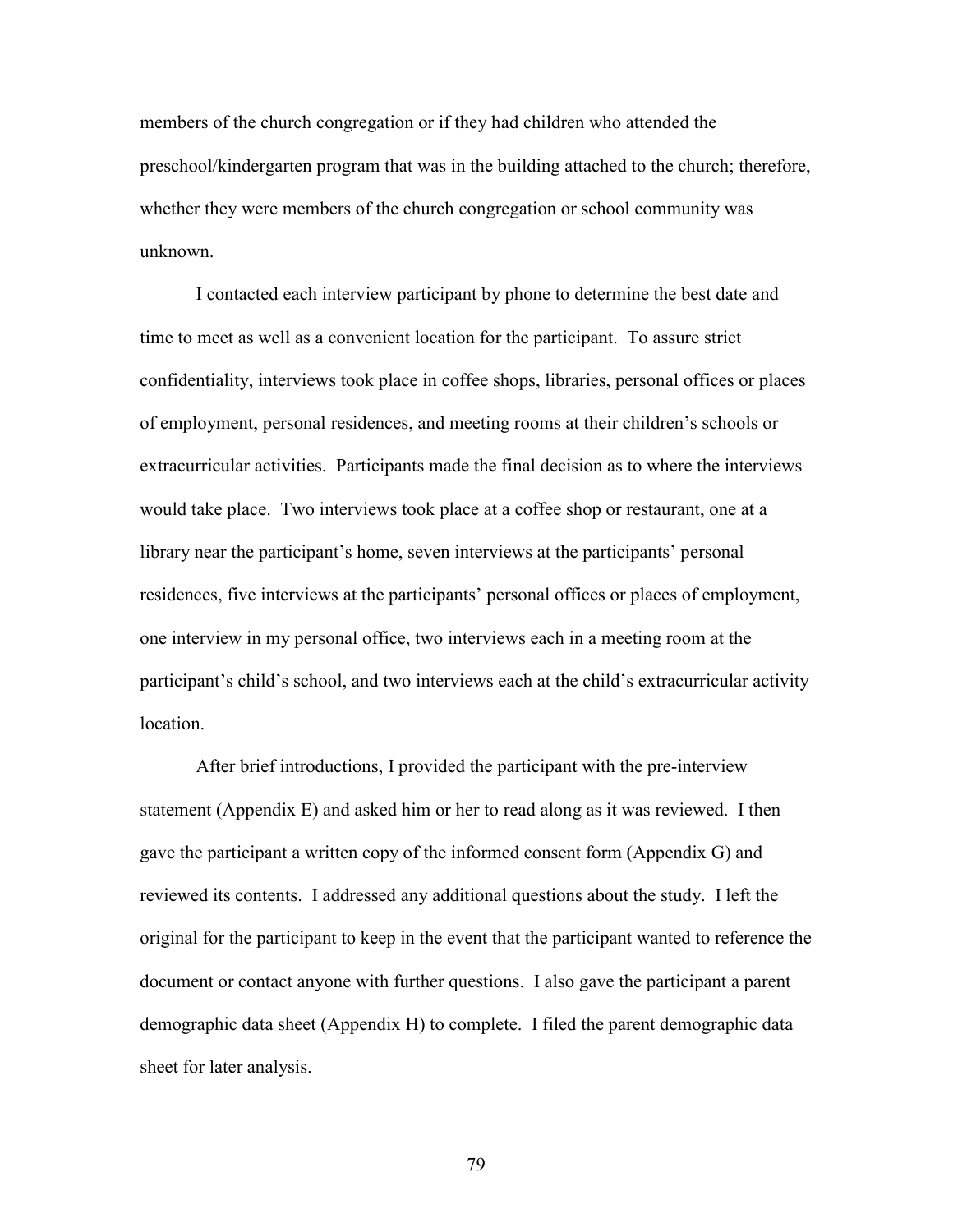I prepared a binder with the consent documents, parent demographic data sheets, interview protocols with handwritten field notes from each participant's interview, and the verbatim transcript of the interview and any changes recommended through the respondent validation or peer debriefing process. I requested permission to audio tape the interviews, and I gave each interviewee a number to protect his or her identity and to assure anonymity. I kept all documents in a secure location according to The George Washington University IRB requirements.

During the interviews, some participants appeared to be nervous or uncomfortable in speaking about their experiences. After they completed the parent demographic data sheet, I gave participants preliminary questions to warm up for the more open-ended interview questions. From this point of entry, each participant recalled his or her experiences with choosing the child's current school. Each participant provided a series of accounts, ranging from when they first engaged in the educational marketplace until the current time. Many participants described future expectations and anticipation as they continued to engage in the educational marketplace. These participants were very proactive in their thinking, discussing plans for their children's next moves in transitioning to middle or high school.

The bracketing of gestures, mannerisms, and body language noted during the interviews revealed some enthusiastic and critical thinking engagement by participants in the reflection of their own experiences and considerations. I noted these observances in the margins of the interview protocol. As necessary, I interjected or repeated questions from the interview protocol, or as my interest was piqued, to continue the dialogue, clarify points already made by the participant, or probe for a deeper understanding.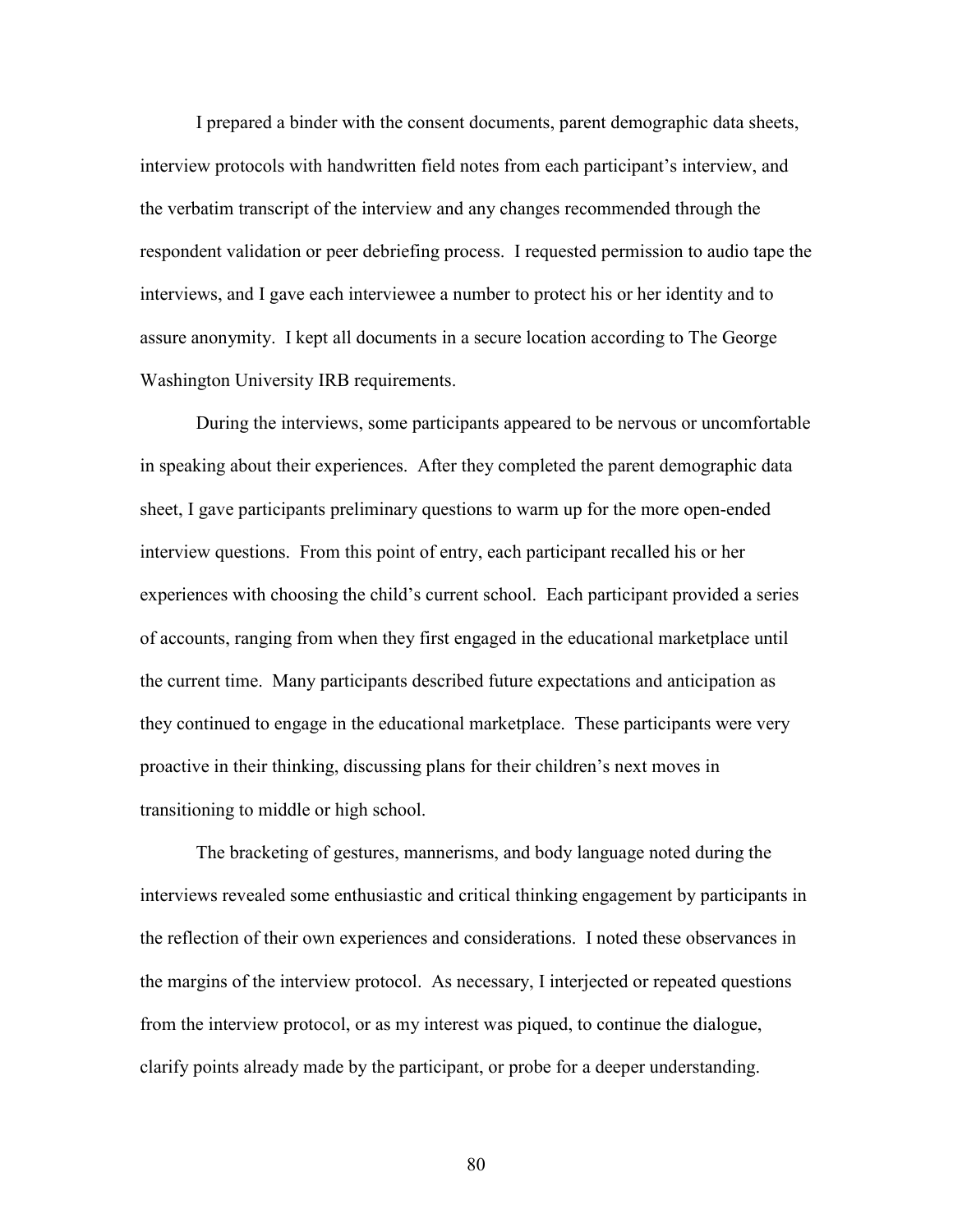Five themes emerged to reveal how parents from a diverse Mid-Atlantic urban– suburban county make school-choice decisions for their children. As a result of the preliminary analysis of codes and topics, 19 topics emerged. Upon further analysis, I reduced these topics to five major themes with component parts identified under each theme. I noted while journaling, "Multiple themes exist after the third interview. Refer back to themes to see if they become a lesser category (mentioned less frequently) grouped under a larger category (mentioned more frequently)."

#### **Participant Demographics**

I used a demographic data sheet to acquire demographic information about each participant, identifying each interviewee throughout the study solely as Participant with an assigned number. I gathered responses to demographic questions with regard to age, gender, race, highest level of education completed, employment status, marital status, number of children, and grade band of each child. The demographic questions revealed a range of number of children and grade bands.

The 20 participants' ages ranged from 32 to 50. Two participants held high school diplomas and two participants held bachelor's degrees. Nine participants had earned graduate degrees, whereas another nine participants held doctoral degrees. Of the two participants who held high school diplomas, one had completed a year and a half of college course work and the other was in his last year of earning a bachelor's degree. Two of the participants with graduate degrees were current doctoral candidates. Of the two participants with doctorates, one was an attorney and the other a physician.

The 20 participants had children in all grade bands from pre-k to high school. One participant was the parent of an infant, one of a child in college, and two participants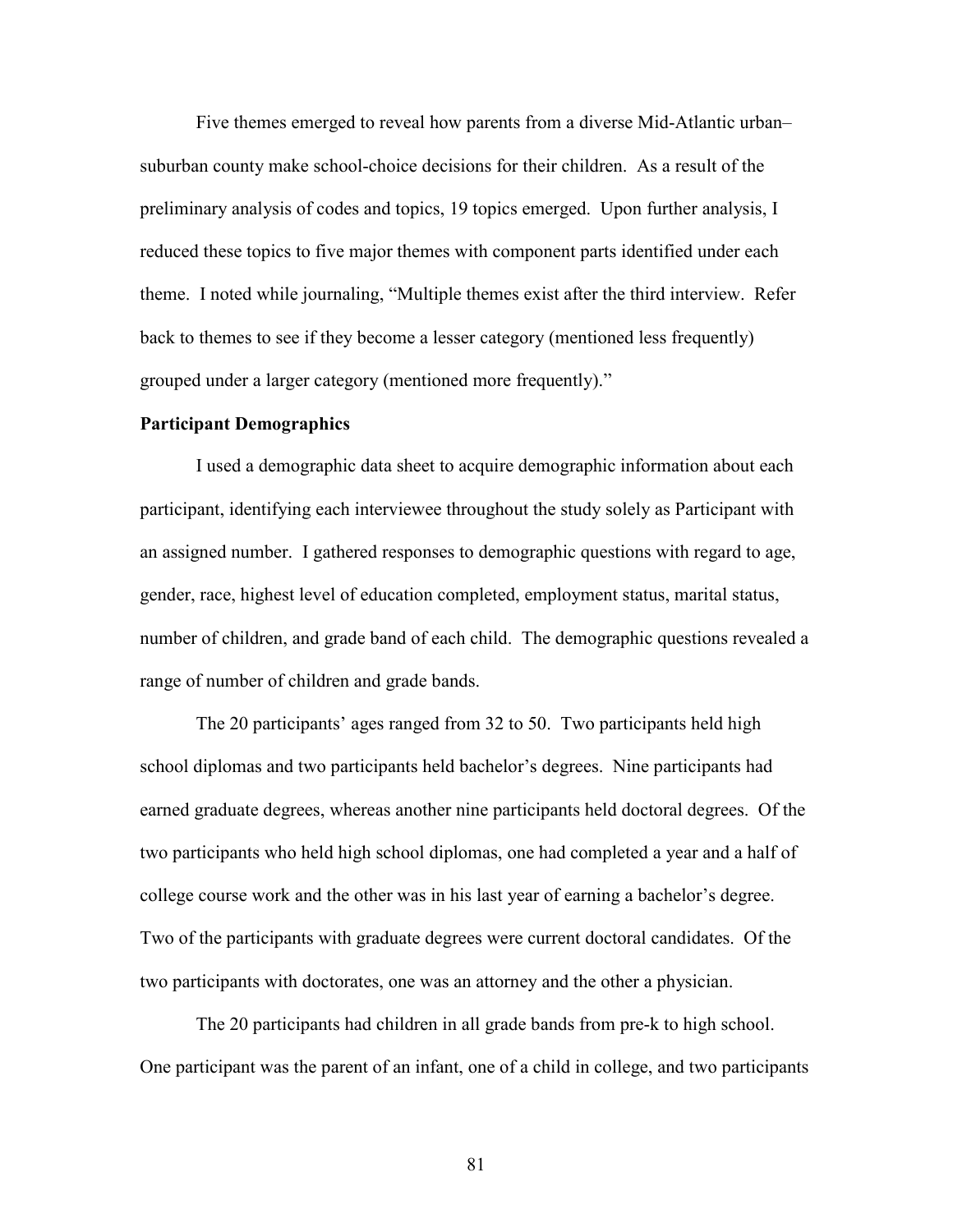were parents of high school graduates. Eight parents each had one child, nine parents each had two children, and three parents had three children each. The maximum number of children for one parent was three.

Of the 20 participants, 15 were married, 4 divorced, and 1 single. All but one participant was employed. One participant was a business owner. There were seven male participants and thirteen female participants. Sixteen participants were African American, three Caucasian, and one Asian.

Demographic information about the participants is presented in Table 2.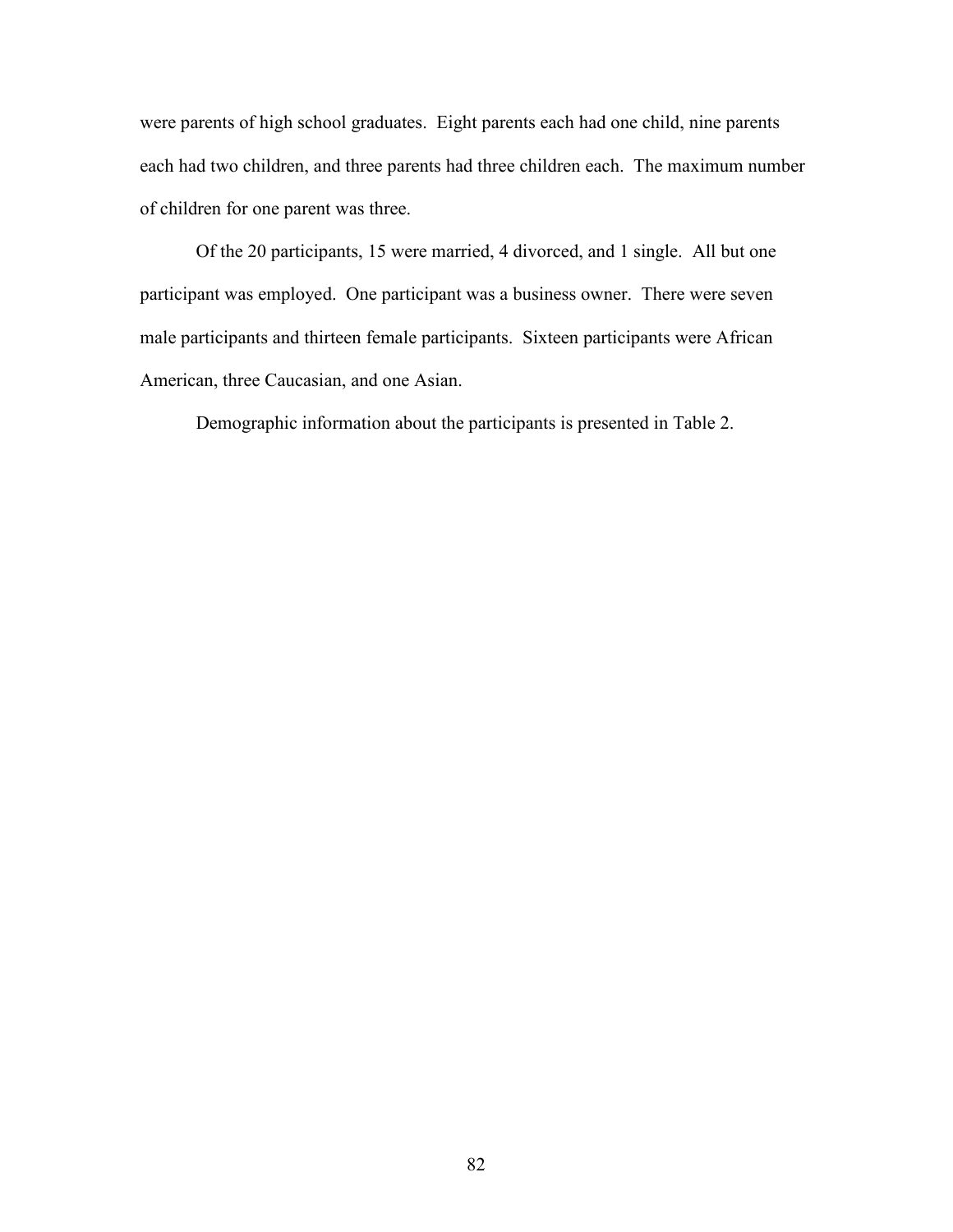|             |     |                           |           | Level of       |            |             |                |                          |
|-------------|-----|---------------------------|-----------|----------------|------------|-------------|----------------|--------------------------|
|             |     |                           |           | highest        | Employment | Marital     | # of           | Grade                    |
| Participant | Age | Gender                    | Race      | degree         | status     | status      | children       | band                     |
| 01          | 47  | $\overline{F}$            | Afr Amer  | Bachelor's     | Employed   | M           | $\overline{3}$ | HS Grad,<br>HS, MS       |
| 02          | 37  | F                         | Afr Amer  | Doctorate      | Employed   | ${\rm D}$   | $\mathbf{1}$   | HS                       |
| 03          | 45  | $\boldsymbol{\mathrm{F}}$ | Afr Amer  | Master's       | Employed   | ${\bf D}$   | $\overline{2}$ | College,<br><b>HS</b>    |
| 04          | 47  | $\boldsymbol{\mathrm{F}}$ | Afr Amer  | 2 Master's     | Employed   | M           | $\mathbf{1}$   | ES                       |
| 05          | 46  | F                         | Afr Amer  | Doctorate      | Employed   | ${\bf S}$   | $\mathbf{1}$   | HS                       |
| 06          | 43  | $\boldsymbol{\mathrm{F}}$ | Afr Amer  | Doctorate      | Employed   | ${\bf D}$   | $\mathbf{1}$   | HS                       |
| 07          | 48  | F                         | Caucasian | Master's       | Employed   | M           | $\overline{c}$ | HS, MS                   |
| ${\bf 08}$  | 43  | $\boldsymbol{\mathrm{F}}$ | Afr Amer  | High<br>School | Employed   | M           | $\overline{2}$ | HS Grad,<br>MS           |
| 09          | 41  | M                         | Afr Amer  | Doctorate      | Employed   | M           | $\mathbf{2}$   | Day<br>Care, ES          |
| $10\,$      | 42  | F                         | Afr Amer  | Doctorate      | Unemployed | M           | $\mathfrak{Z}$ | $ES(2)$ ,<br>PreK        |
| 11          | 37  | $\boldsymbol{\mathrm{F}}$ | Caucasian | Doctorate      | Employed   | M           | $\mathbf{1}$   | ES                       |
| 12          | 36  | $\mathbf M$               | Afr Amer  | Master's       | Employed   | M           | $\mathbf{2}$   | ES                       |
| 13          | 43  | $\boldsymbol{\mathrm{F}}$ | Afr Amer  | Master's       | Employed   | ${\bf D}$   | $\mathbf{1}$   | ES                       |
| 14          | 43  | M                         | Afr Amer  | High<br>School | Employed   | M           | $\mathfrak{Z}$ | HS, ES,<br>PreK          |
| 15          | 33  | M                         | Afr Amer  | Master's       | Employed   | M           | 1              | ES                       |
| 16          | 40  | ${\bf F}$                 | Afr Amer  | Doctorate      | Employed   | $\mathbf M$ | $\overline{2}$ | $\mathop{\hbox{\rm ES}}$ |
| 17          | 44  | $\mathbf M$               | Caucasian | Master's       | Employed   | $\mathbf M$ | $\overline{2}$ | ES                       |
| $18\,$      | 32  | ${\bf F}$                 | Asian     | Master's       | Employed   | M           | $\overline{2}$ | $\mathop{\hbox{\rm ES}}$ |
| 19          | 50  | M                         | Afr Amer  | Bachelor's     | Employed   | $\mathbf M$ | $\mathbf{1}$   | $\mathop{\hbox{\rm ES}}$ |
| $20\,$      | 46  | $\mathbf M$               | Afr Amer  | Master's       | Employed   | M           | $\overline{2}$ | HS, MS                   |

# Table 2. *Demographic Information*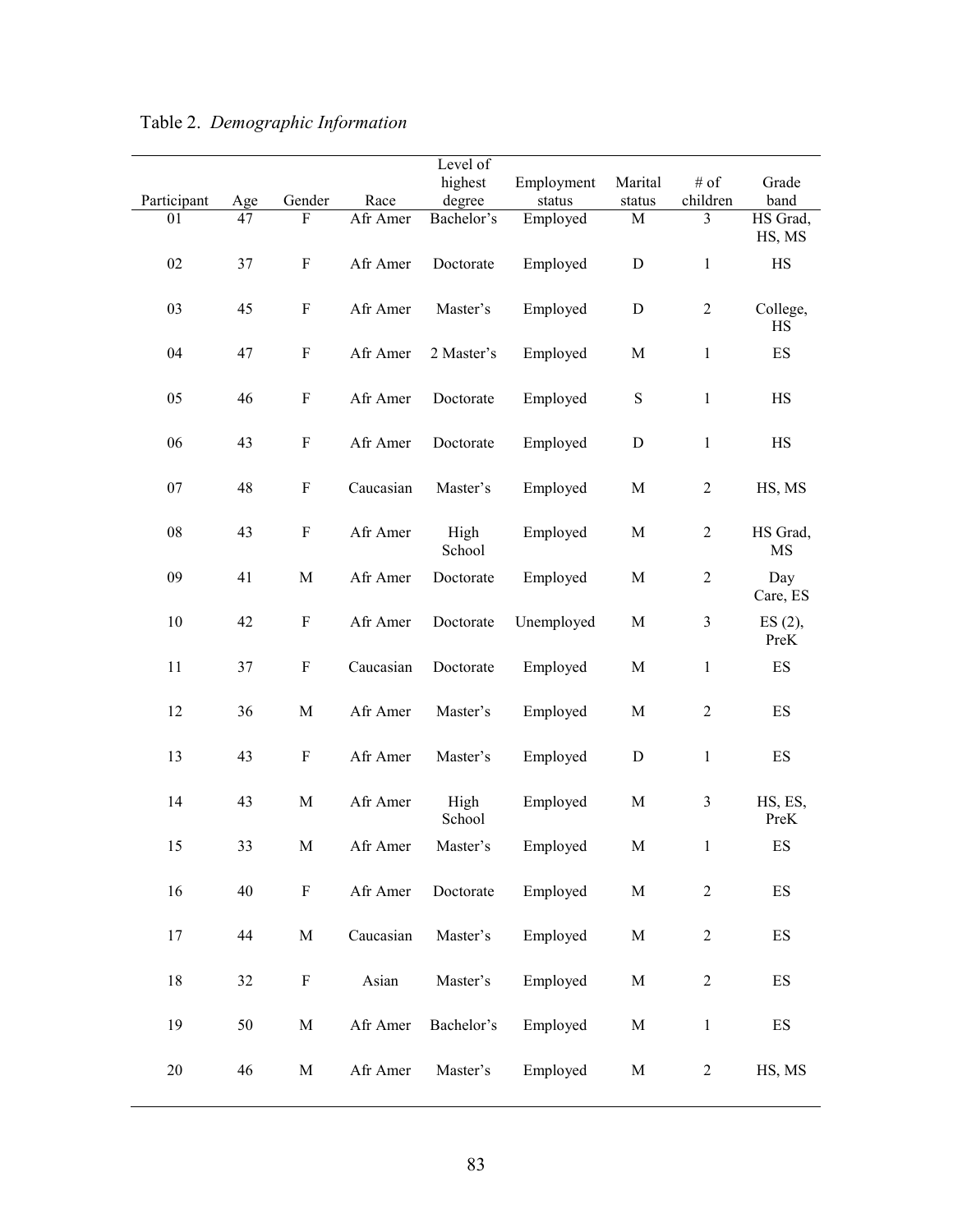# **Interview Process**

Following the completion of the parent demographic sheet and the warm-up questions, the initial question asked each participant to describe the enrollment process or any expectations involved in enrolling in his or her child's school. Many of the probes did not have to be asked specifically, as participants shared this information naturally and comfortably when describing their experiences. I used probes only to solicit additional clarification as needed. I transcribed Participant Interviews 01, 02, 19, and 20. An outside individual who was not associated with this study transcribed Participant Interviews 4-18. I added each transcript document to the binder divided by participant. I also added changes noted during peer debriefing to the transcript when necessary. One interviewee requested to review the transcript because she wanted her spouse to see it. There were no changes; however, the participant wanted to qualify two statements that were made. She thought the statements needed clarity because she was uncomfortable with the tone in which it was stated.

# **Researcher Memos and Bracketing**

I began the data analysis process by providing a full description of my own experience in making decisions for my children within the educational marketplace. This process helped with setting aside prejudgments and allowed me to approach the interviews and the overall research with a receptive presence (Husserl, 1931; Moustakas, 1994). During the epoché process, I recalled my own personal experiences with making school-choice decisions. This bracketing procedure evoked emotions felt when I first made the decision to move my son from his private preschool to his current public school with a specialty (Montessori) program. This caused me to remember the factors (mostly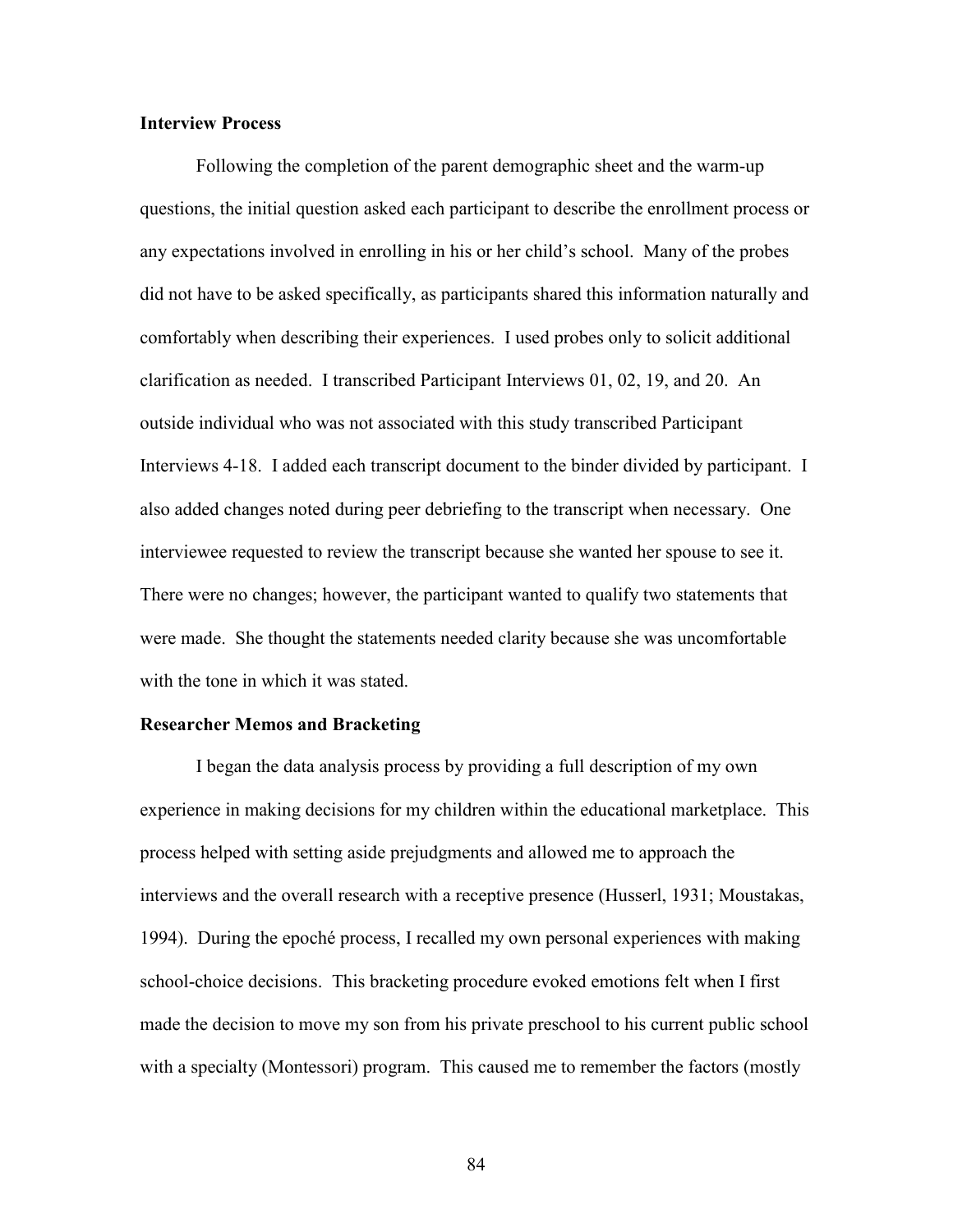financial) my husband and I considered and the options we weighed to come to our final decision. Additionally it caused me to consider those to whom I reached out to gather information to make informed decisions. Using a graphic organizer and narrative journaling, I continuously reflected on and mapped out past experiences and more recent experiences. The process enabled me to move toward openness, and I was able to approach each interview with clarity. With great focus, I listened intently to each participant's story without coloring his or her message with my own thinking, feeling, and seeing (Moerer-Urdahl & Creswell, 2004).

Throughout the interview process, I kept a journal of field notes that did not directly pertain to a particular participant interview. I documented most field notes in the margins of the interview protocol or on a printed copy of Table 1, a document that I used to ensure that I addressed all protocol and probing questions. Saldana (2013) suggested coding as one collects and formats one's data. When writing up field notes, transcribing recorded interviews, or filling out documents gathered from the site, the researcher should jot down any preliminary words or phrases for codes on the notes, transcripts, or documents themselves, or write them as an analytic memo or entry in a research journal for future reference (Saldana, 2013 p. 20).

Notes that were related to the participant interview were written on the interview protocol or on Table 1. The notes during the participant interviews included details about the setting, nonverbal behaviors, and connections identified from one interview to the next. Themes began to emerge even among the first three interviews. After completing the first two verbatim transcriptions, I noted some of my thoughts as I recalled the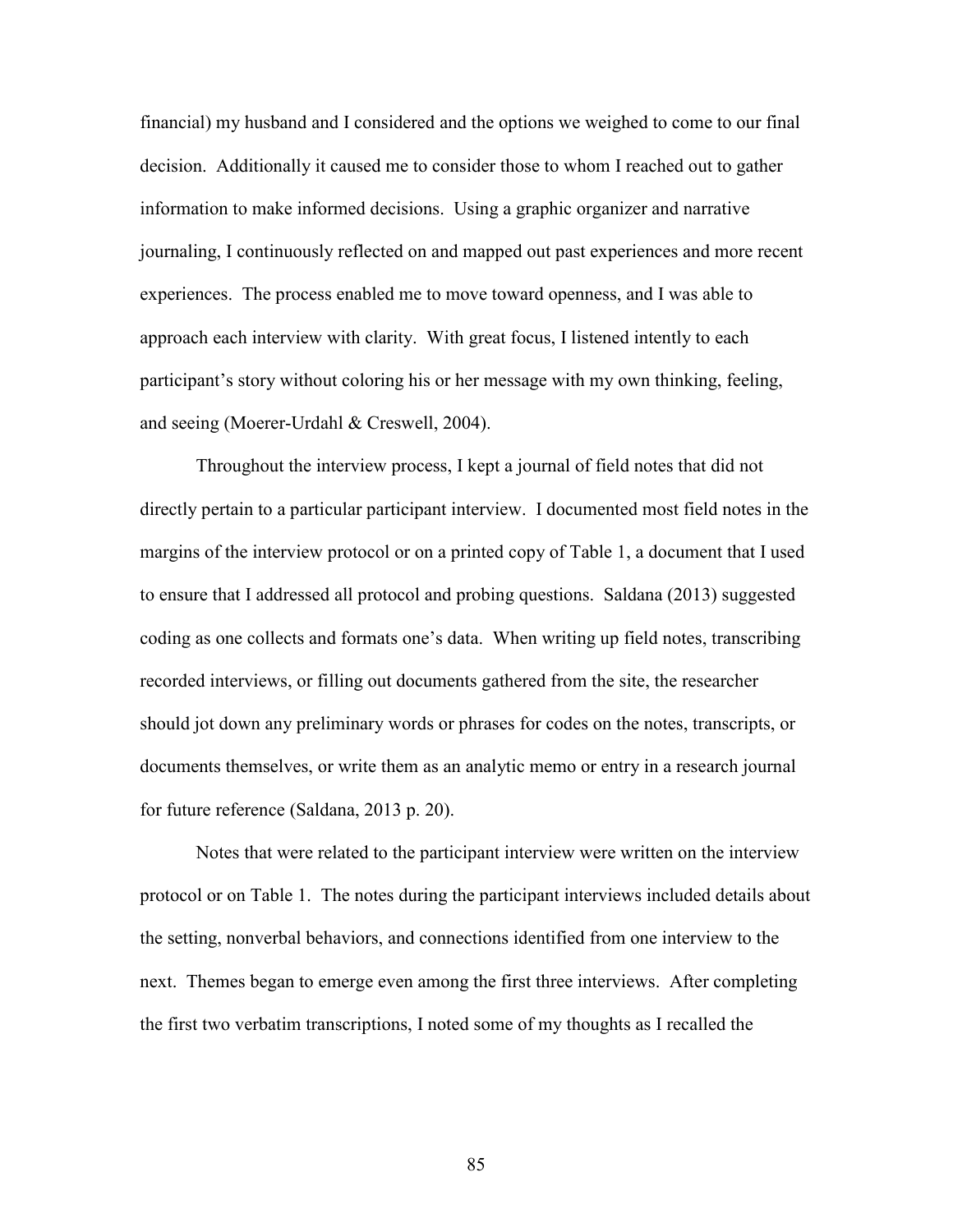specific parts of each interview. While reading and rereading transcripts, I began making connections mentally from one interview to the next as common themes emerged.

### **Theming the Data**

Saldana's (2013) procedures for "theming the data" provided insight into the analytic processes. Several qualitative methodologists have recommended labeling and thus analyzing portions of data with an extended thematic statement rather than a shorter code (Saldana, 2013 p. 175). With this step of the analysis, verbatim statements identified in the transcripts presented a range of perspectives about the parents' experiences that were labeled and analyzed with an extended thematic statement.

Tables 3-7 show samples of significant verbatim statements extracted from the participant interviews for each theme and component theme. The selected statements represent unique examples uncovered during the data reduction process. The samples include individual verbatim statements shared by the parents. These statements represent nonrepetitive, nonoverlapping significant statements from interview questions.

The next step in the analysis included carefully examining the significant verbatim statements and clustering the statements into themes. With this step, I reviewed each transcript individually by participant and reduced the data by deleting statements irrelevant to the topic and statements that were repeated or overlapping. To pull out these significant statements, I read and reread transcripts and listened to recorded interviews several times. The commonalities that I mentally noted from interviews began to form a visual picture across the interview transcripts, as I began this identification of the topics emerging from the interviews. I created a table with topics listed horizontally at the top of the page as they emerged and participant identification numbers along the left side. As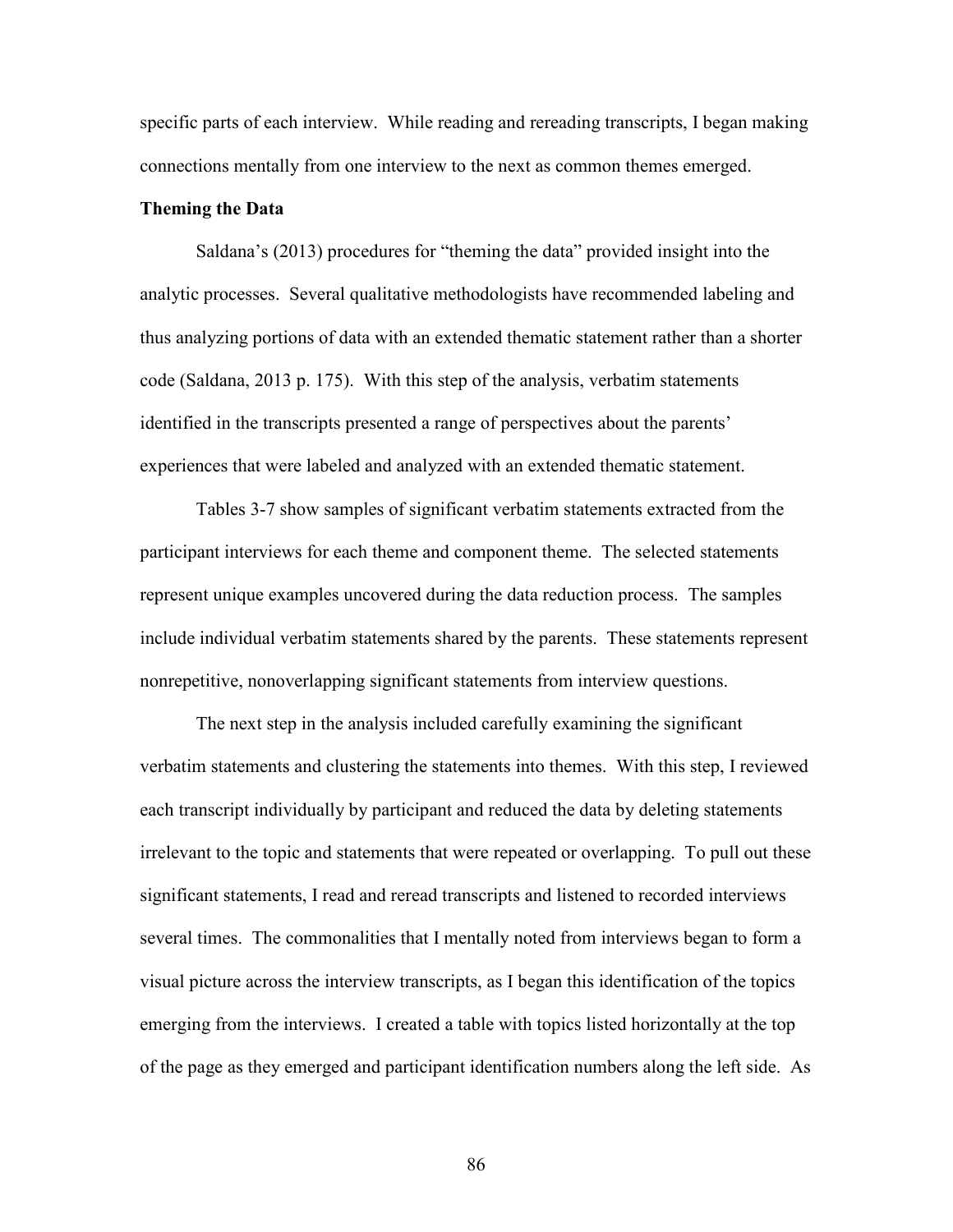I moved through each interview transcript, the list grew to 19 different topics that emerged from the verbatim words or thematic statements from the first interview to the last interview.

During the next stages of the process, I carefully examined the major topics and grouped redundant topics together to form themes. The emergence of the 5 major themes and 14 component themes from the verbatim statements of interview participants triggered an additional analytical question in my thinking. I was interested in the extent to which the themes that emerged were related to the research questions. As a result, I later placed the research questions that were related to the verbatim statements as a heading at the top of each page with each major theme.

After processing the verbatim statements from each participant's interview transcript and aligning the research questions to the participants' responses, it became necessary to determine which themes provided the strongest evidence to answer the research question: How do parents from a diverse Mid-Atlantic urban–suburban county make school-choice decisions for their children—specifically, what factors do parents consider when choosing a school for their children, how do parents gather information about the schools available to their children, and how do parents choose the school that best fits their preferences? Participants provided rich, thick descriptions related to the numerous topics, which were reduced to five themes. After aligning the themes with the respective research questions, I organized the themes based upon the frequency of terms consistently identified in the verbatim responses of the participants.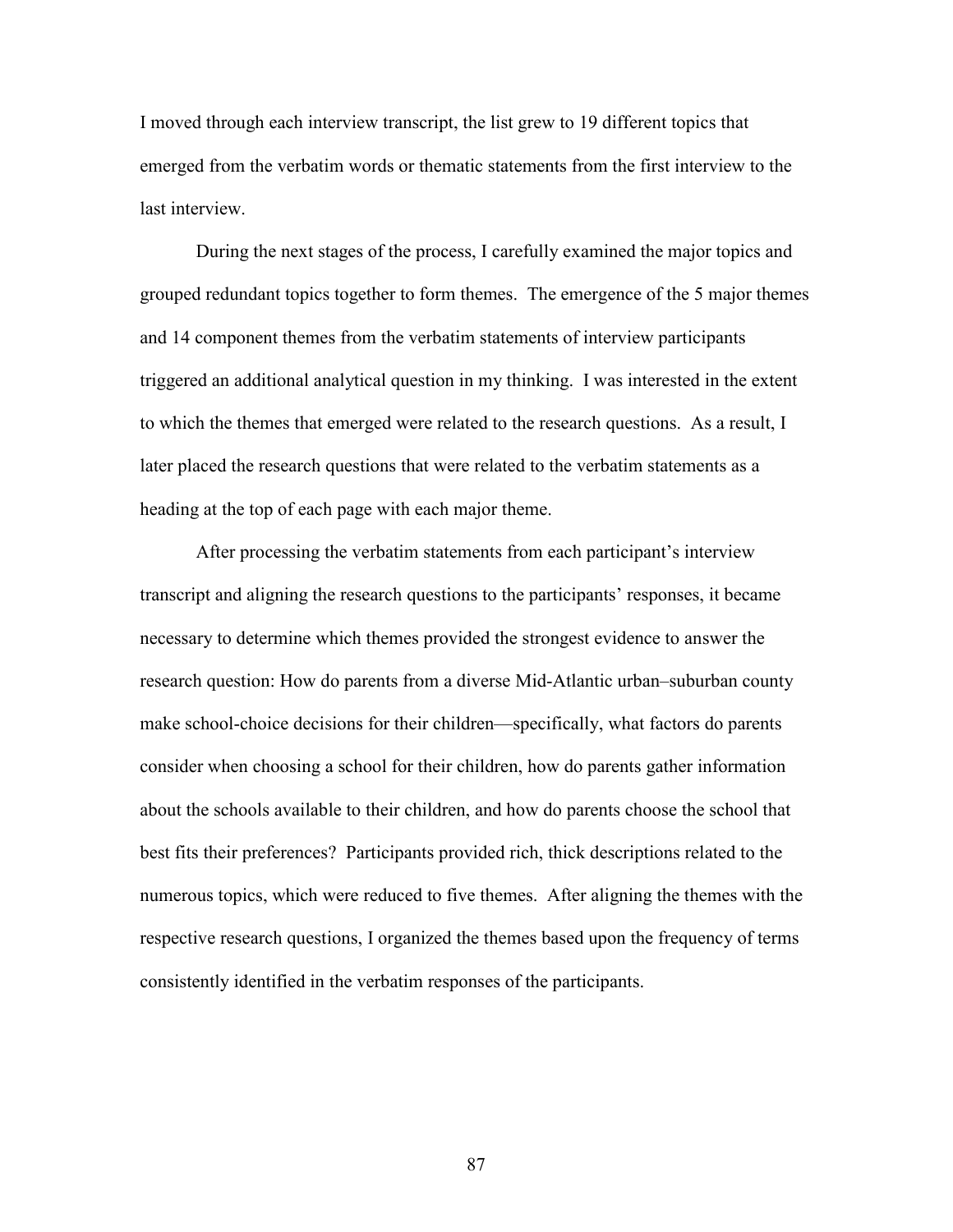# **The Parents' Experiences**

I chronicled the experiences of 20 parents who engaged in making school-choice decisions in the educational marketplace through the use of verbatim transcripts in response to an interview protocol designed to answer the question: How do parents from a diverse Mid-Atlantic urban–suburban county make school-choice decisions for their children—specifically, what factors do parents consider when choosing a school for their children, how do parents gather information about the schools available to their children, and how do parents choose the school that best fits their preferences? Each parent met the following criteria for the study: (a) lived in an urban–suburban school district in a Mid-Atlantic state, (b) currently had one or more children at schools of choice or were entering the educational marketplace for the first time.

The educational marketplace was open to all who chose to access it in the urban– suburban school district in the Mid-Atlantic state chosen for this study. Parents who chose to participate did so for a variety of reasons identified in the verbatim transcripts of this study. As a result, they had experienced successes and failures while identifying what they wanted for their child(ren). The lived experiences described by the participants during interviews were filled with examples in which the parent participated in making school-choice decisions. The parents' responses revealed many layers of experiences with schools, perceptions of schools, and reflections on their own educational experiences as well as the experiences of other children in their families or social and professional networks.

The theme *expectations* emerged from the personal stories of participants as the strongest theme for understanding the main research question: How do parents from a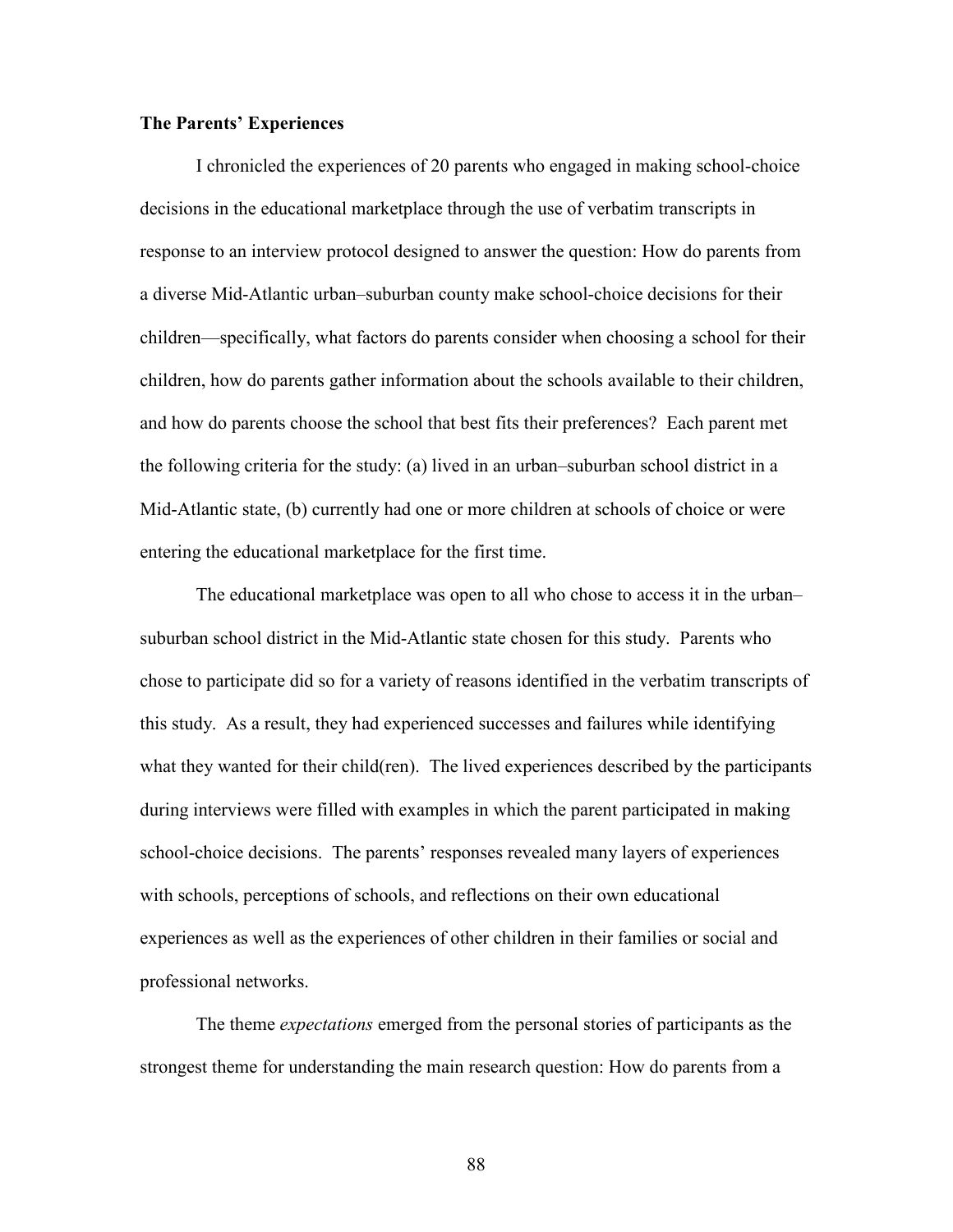diverse Mid-Atlantic urban–suburban county make school-choice decisions for their children? *Experiences* and *responsibility* were the strongest themes for understanding the question: What factors do parents consider when choosing a school for their children? *Access* was the strongest theme for understanding the question: How do parents gather information about the schools available to their children? Finally, *decision making* was the strongest theme that surfaced to shed light upon the research question: How do parents choose the school that best fits their preferences? I revealed these themes in greater detail through the vignettes expressed in participants' own words excerpted from interview transcripts.

# **Expectations**

The theme of *parents' expectations* was the strongest theme for understanding the research question: How do parents from a diverse Mid-Atlantic urban–suburban county make school-choice decisions for their children? *Academics/curriculum*, *culture/safety*, and *school reputation* were component themes that emanated from the verbatim participant responses. Equal access, rigor, targeted programming (STEM, advanced placement, arts, language immersion, etc.), and diversity were specific responses from the 20 participants regarding the component theme *academics/curriculum*. Safe and orderly, social elements, school size, nurturing, welcoming, professional, and faith based were specific responses regarding the component theme *culture/safety*. Finally, graduation rate, test scores, career and college readiness and acceptance, qualified teachers and administrators, and success of special programs were specific responses from 20 participants regarding the component theme *school achievement data*.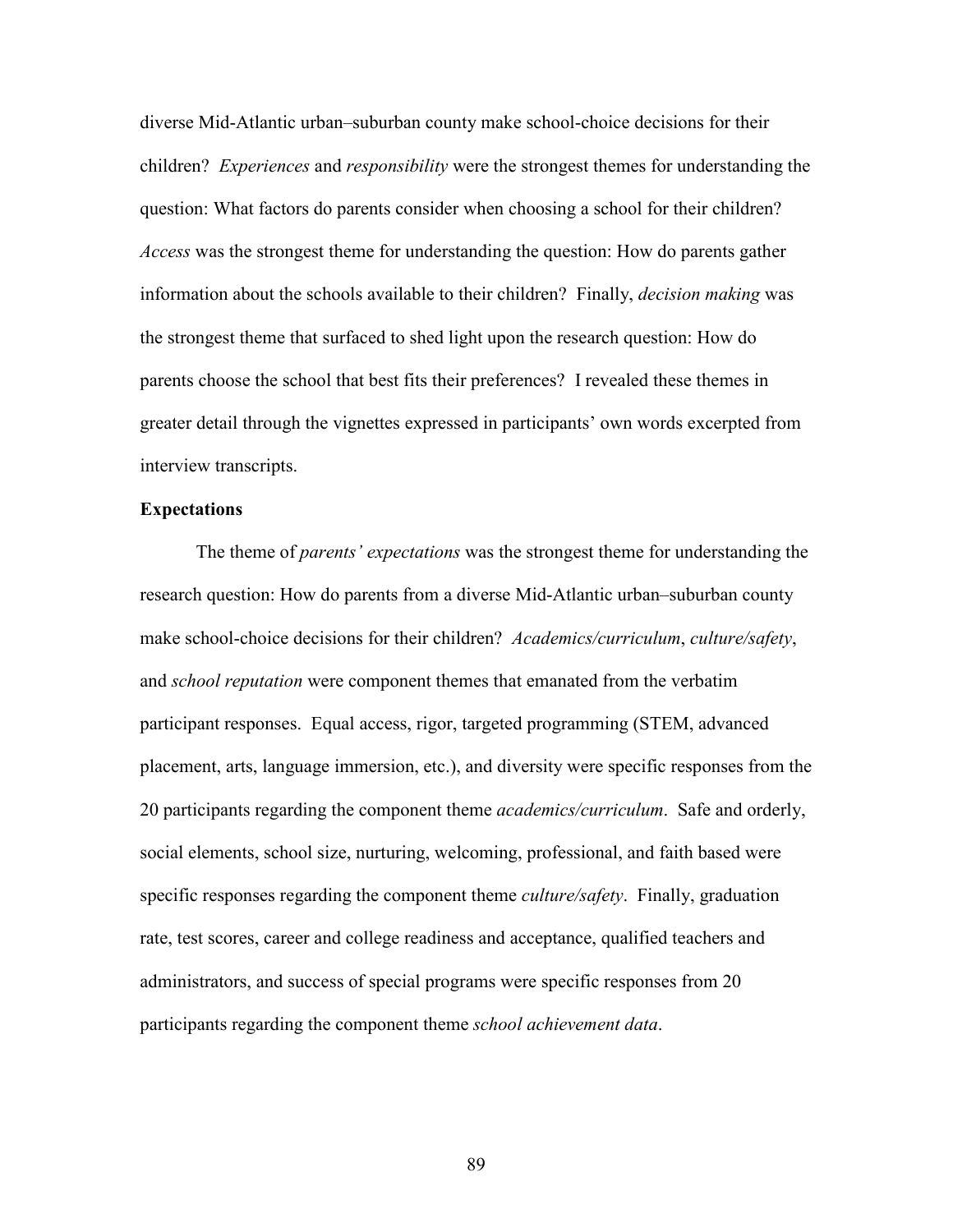Under the component theme *academics/curriculum*, six participants shared that they hoped the school district would provide equal access to academic programs and implementation of the curriculum. Eleven participants expected their schools to provide a rigorous curriculum and instructional programs, and 12 participants preferred programs targeted to a variety of content areas. Although the respondents discussed diversity in seven of the interviews, they did not mention it as a priority throughout the other 14 interview transcripts.

Factors regarding the school's social elements emerged as a component theme for *culture/safety*. Eight participants described the social elements of discipline, respect, behavior, and relationships in their primary responses. Many parents appeared to be confident about the safe and orderly environment of the schools that were available to them, as only five parents described their expectations in this area. Similarly, four parents mentioned school and class size and a nurturing and motivating environment as expectations. Three parents expected a welcoming and professional environment at their children's school. Four participants did not have responses to fit this component theme.

Success in school achievement data fell on the lower end of the component themes because most parents did not identify it as an expectation. A few parents suggested that they had expectations for the success rate of students' being college and career ready and two mentioned the importance of graduation rate. The same parents had expectations for teacher and administrator qualifications.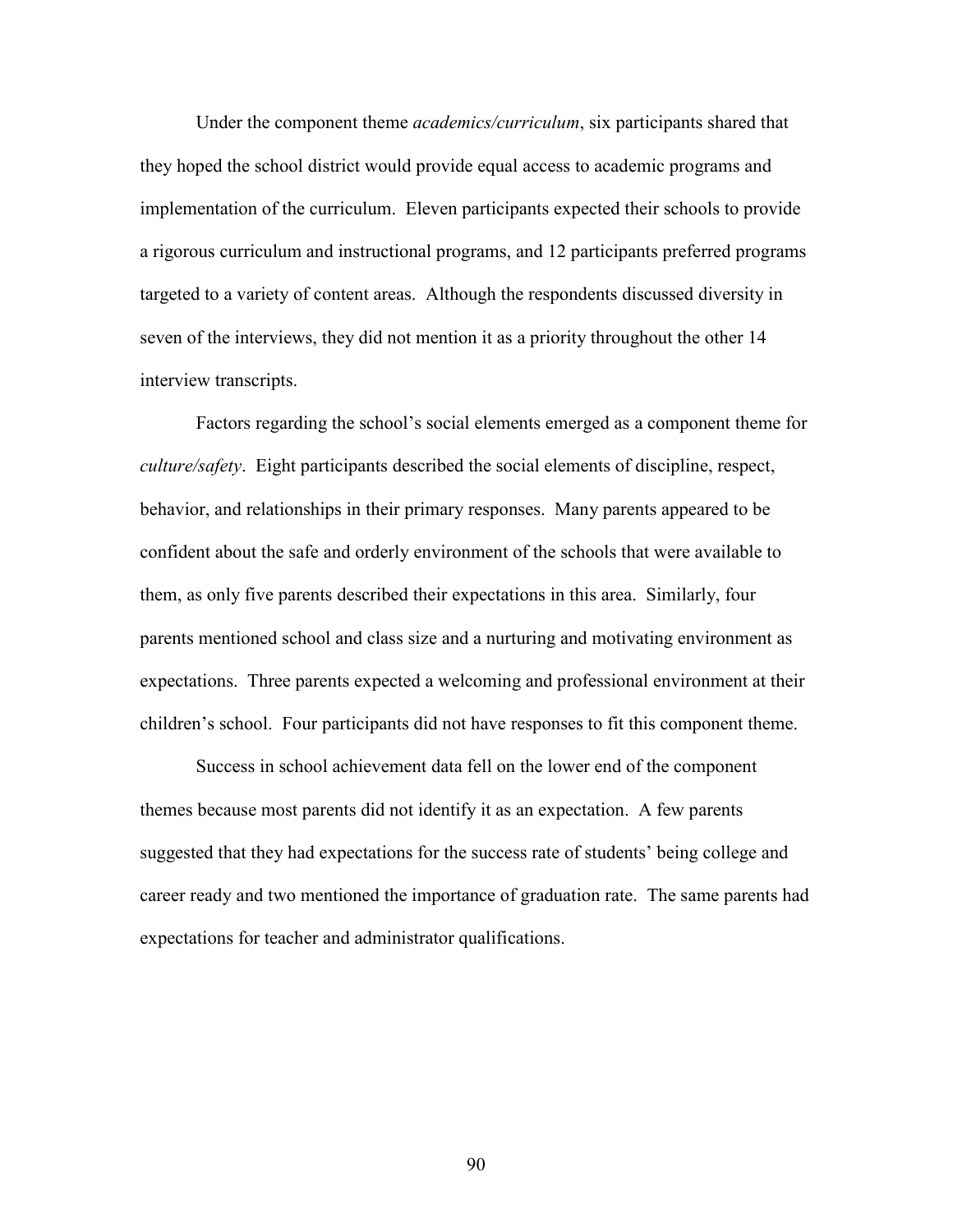Table 3. *Theme and Supporting Statements for Parent Expectations*

| <b>Theme</b>                     | <b>Supporting statements from parents</b>                                                                                                                                                                              |  |  |  |
|----------------------------------|------------------------------------------------------------------------------------------------------------------------------------------------------------------------------------------------------------------------|--|--|--|
| <b>Expectations</b>              | Academic/Curriculum                                                                                                                                                                                                    |  |  |  |
| Parental<br><b>Self-Efficacy</b> | "Equal access to the same programs to all the kids in the county"                                                                                                                                                      |  |  |  |
|                                  | "I just wish that the things that they gave to students at one school, they give to all of the students."                                                                                                              |  |  |  |
|                                  | "I want my daughter to be challenged based on what she knows; I need something that's going to push her<br>from where she is."                                                                                         |  |  |  |
|                                  | "I want equal access for all children, not just a few."                                                                                                                                                                |  |  |  |
|                                  | "A wide variety of opportunities"                                                                                                                                                                                      |  |  |  |
|                                  | "solid academic curriculum, challenging"                                                                                                                                                                               |  |  |  |
|                                  | "Equal access to special programs that provide challenging and engaging curriculum"                                                                                                                                    |  |  |  |
|                                  | "My daughter has a learning disability. My expectation was she receives a quality education that meets<br>her emotional and instructional needs."                                                                      |  |  |  |
|                                  | <b>Culture/Safety</b>                                                                                                                                                                                                  |  |  |  |
|                                  | "A safe and orderly environment is important."                                                                                                                                                                         |  |  |  |
|                                  | "My son has a health impairment. I was very concerned of ensuring he would be at a school where<br>appropriate support would be provided if he were in a health crisis."                                               |  |  |  |
|                                  | "I don't think the private schools on the high school level can offer as much as the high schools can offer,<br>things that you would cherish in high school, like homecoming, football games, more course selection." |  |  |  |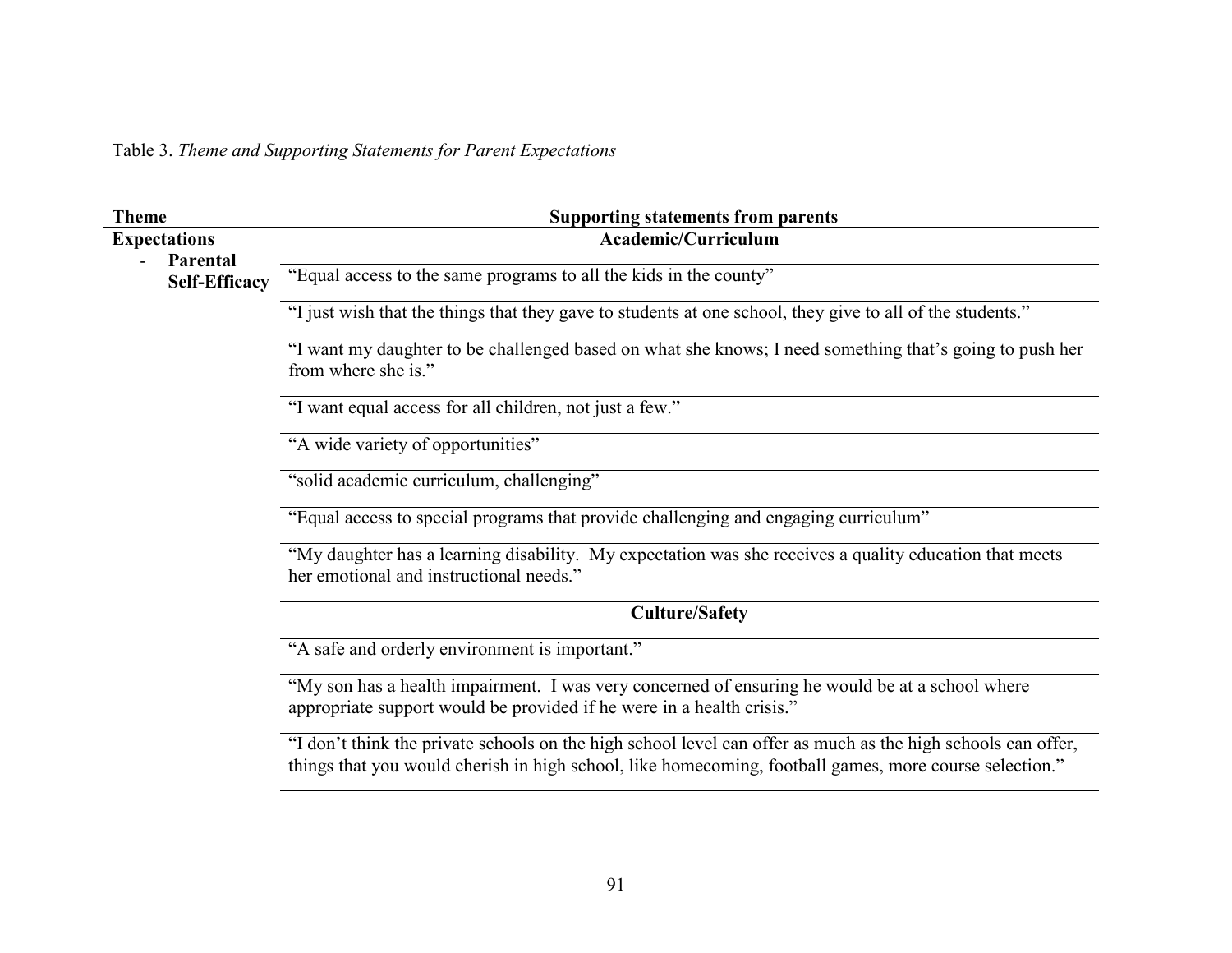"I feel like our school system can't address to the degree that I feel comfortable with some of the social elements. Environment plays a big part; there's quite a challenge facing the school system around 'How do you control the behaviors?' I believe the public school system can educate all children. I do think it faces challenges that smaller or private schools don't face. Public schools can't select. You have to serve everybody. I do a lot to try to protect and bring my child up in a certain environment. I don't want her to go to school and get all the things that I'm trying to protect her from. I want a nurturing environment. I want a protected environment. But I can't go to work if I'm worried about my daughter's safety."

"Size was a huge factor; her school was a little intimidating because she would have been in a high school class of about 70 versus a high school class of 615."

"I wanted him in an environment with kids who are motivated."

"An appropriately nurturing environment; all students can somehow be recognized not just necessarily those who achieve honor roll or perfect attendance."

"The principal was warm and inviting and answered my questions as did the secretary. The staff was very professional and friendly."

"I like that they do things in the classroom. They do things outside the classroom. There's a lot ofmovement that keeps her interested."

"School size was very important. My daughter was in a very small private school. We wanted her to go to something similar. With my sister's help, we were able to find a small middle school that fit the model of her private school."

"Faith is very important to me and my husband. My girls are able to attend school, pray, and know that no one is going to judge them because they are believers."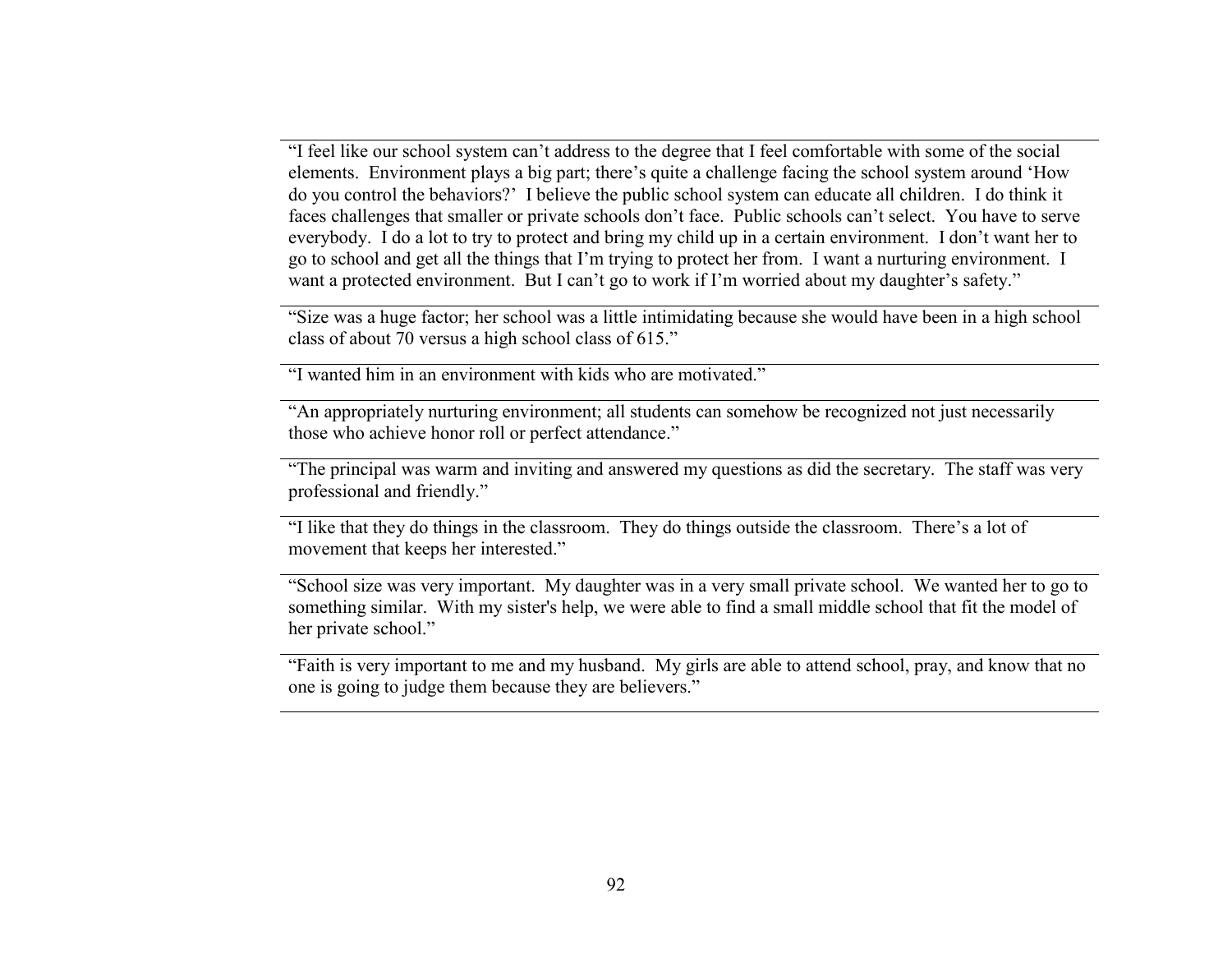# **School achievement data**

"It's obviously the graduation rate, which is a part of the overall success or failure of the school as far as high-stakes testing is concerned; how many kids are getting jobs or going to college? What are they doing after they leave school? What do they actually know? Can they talk about what they know? That's what I think about when I say school performance."

"Qualified teachers and administration"

"I was looking at the success rate in students getting into college. I looked at the history of the school and their success. I did a little bit of looking into the number of teachers who had advanced degrees beyond a bachelor's."

"Reputation of the school was important; one thing that's important to me, it's my son's teachers. What's the level – how long have the teachers been there? You know, what's their level of education? You know, I mean are they fresh out of school, just first-year teachers? Are they seasoned teachers? Are they kind of mid-career teachers? All of it's relevant."

"Very trained and qualified teachers, very strong principal and vice principal"

"The reputation of the school was important."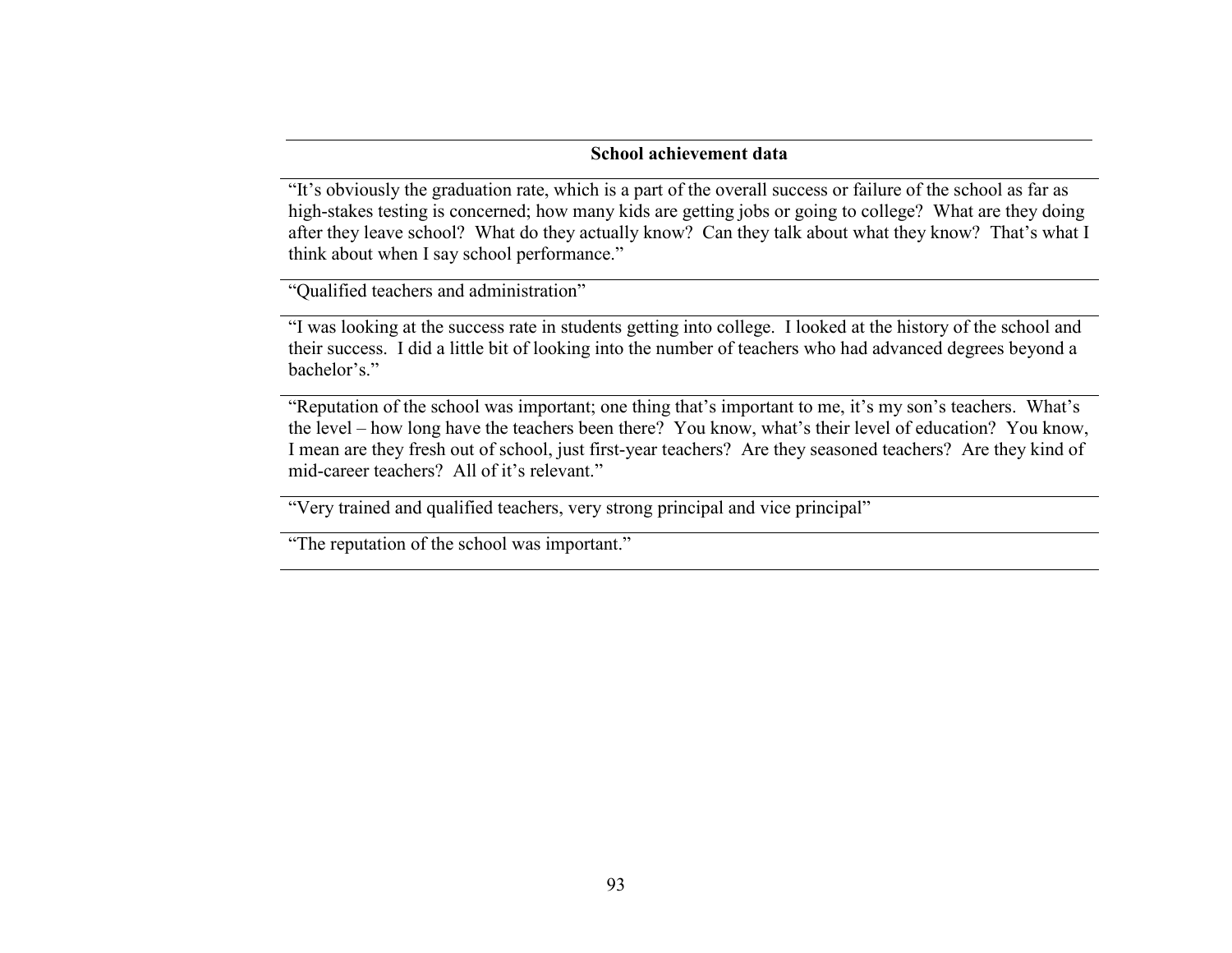## **Access**

*Access* was the second major theme that emerged from the verbatim interview transcripts. The gathered information provided an understanding of the research question: How do parents gather information about the schools available to their children? The component themes identified were *choice*, *specialty school/program*, and *sources of information*. These component themes frequently emerged from the participant responses. All 20 participants made statements regarding their choice process. Many participants mentioned that they had several school options outside of the "neighborhood" or boundary school from which to choose including; local private schools, district charter and specialty programs, and the special transfer to your school of choice if there was space available; however, they expressed concerns that those options were limited due to lottery entrance expectations, entrance exams, school enrollment, financial restraints, transportation, and/or wait lists. Most often, parents suggested that the entrance expectations were a deterrent to the choice process.

Five parents lacked faith in the lottery, having been waitlisted in previous lotteries for the same school system or having heard negative responses about the lottery from their social networks. Seventeen parents never considered their boundary school as an option. After being waitlisted previously, five parents entered or continued with private or parochial programs, all of whom claimed they would continue to enter the lottery until their child either "gets in" or graduates. For most parents, the "neighborhood school" was not an option unless it housed a particular academic program or curriculum that met the parents' expectations. Two parents—one of a high school student, and one preparing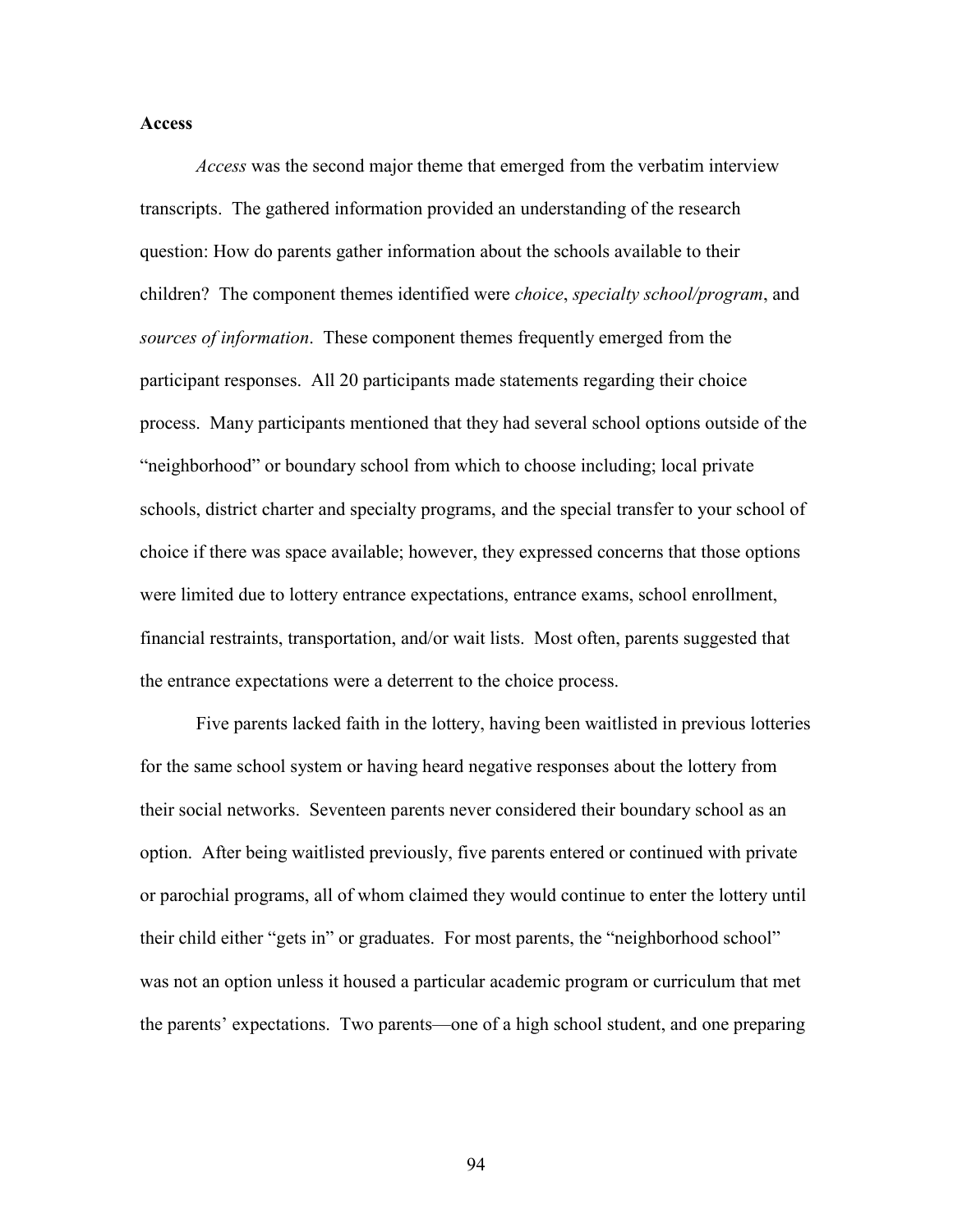for middle school—chose their residence based on the reputation of the school when they were purchasing their home.

The second component theme that emerged from the interview transcripts was *current school program*. All but 1 of the 20 parents interviewed had students in schools of choice. Fifteen parents chose their students' schools based on the academic program and/or the curriculum that met their expectations. Although the other five participants were parents of students in their boundary schools, only four of the parents actively chose to send them there; one parent perceived that there were no other options. Two parents chose to live in a neighborhood because of the school program and curriculum available when they purchased their home. One parent believed the boundary school was more convenient geographically than all of her other choice options. One parent left the private school to "give the neighborhood school a chance," and one parent did not gain access to any of the other private, parochial, or charter schools in which he was interested.

The last component theme that emerged from the data was *sources of information*. The responses shed light on how parents gathered information that was available to them and what type of information parents perceived to be most reliable. Parents were more likely to visit the school's website to access information regarding the school's academic programs and achievement. Half of the parents interviewed were past or present educators. These parents believed they were well aware of the school options available to them both inside and outside their school districts. Some of the information of which they were aware included academic programs, curriculum, school achievement data, teacher qualifications, lottery and entrance expectations, and special transfer procedures.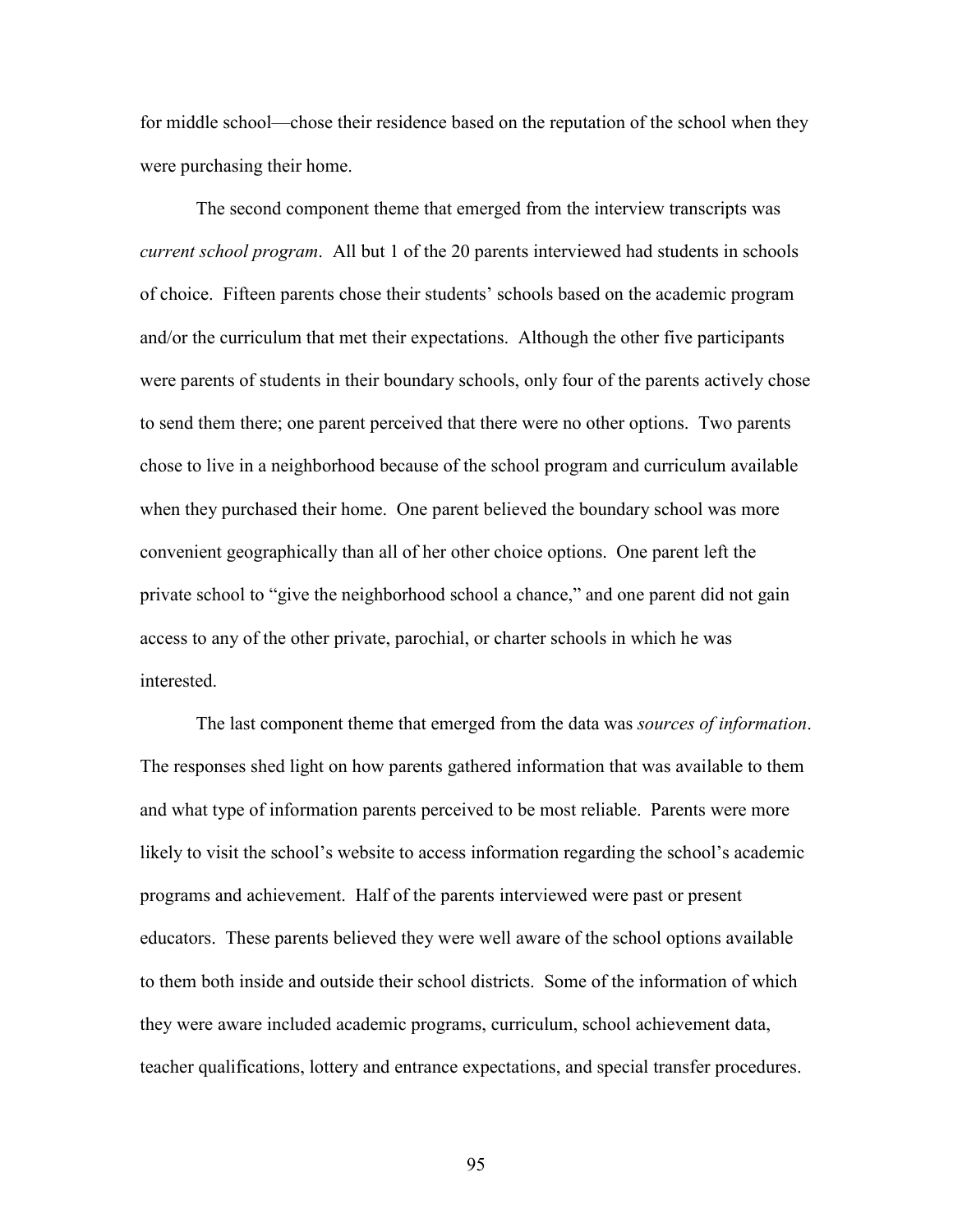The most frequent sources of information that parents used to learn about the schools available to them were the school website, open house/school visits, and word of mouth of family and friends. Parents who were past or present educators in the public schools believed they were able to navigate the district/school website because of their frequent use of the website. Five of these parents perceived that the district's website was not user friendly to parents who were not educators within the school system. Parents who were not educators within the public school system had no expectations for the district/school website. These parents relied heavily on word of mouth from neighbors, family, friends, and associated community organizations. One parent described the primary use of a blog for mothers whose sole purpose was to learn specific details about schools in their area from mothers whose children attended the schools. Two parents described negative experiences with teachers, administration, and peers with older children at "the neighborhood school" and were therefore adamant about younger children not attending. Three of the interviewed parents never accessed the school district's website as attending any of the district schools was never an option.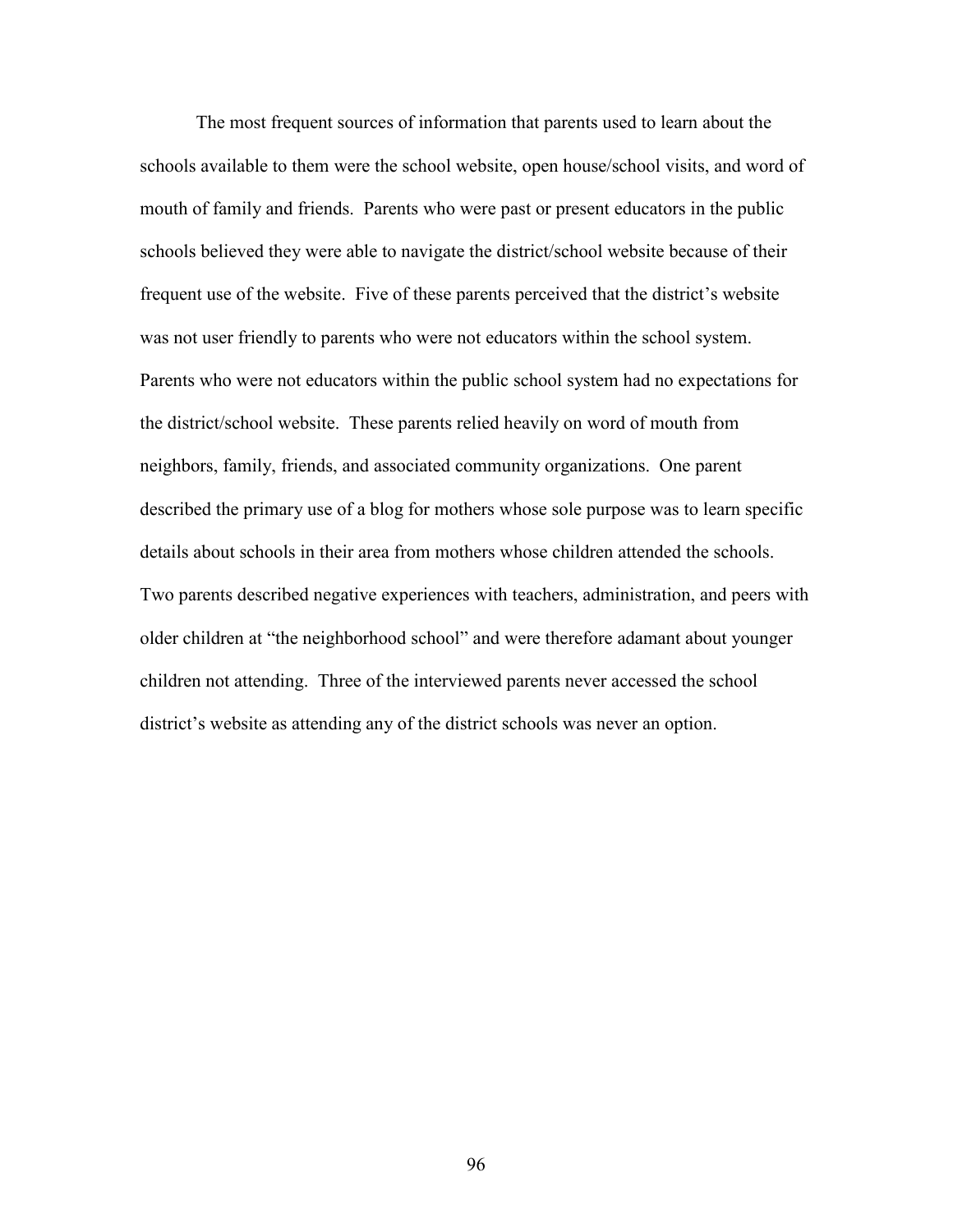Table 4. *Theme and Supporting Statements for Access*

| <b>Choice</b><br><b>Access</b><br>- Rational<br>"I had several choices: however she didn't get enough points She missed it by two points. We also applied for<br><b>Choice</b><br>which she got waitlisted. Where she is now was our third choice. Neighborhood school was not a choice."<br><b>Theory</b><br>"No, neither school is my assigned boundaries school based on my address. Having multiple options outside of the<br>school boundary was soothing to me." Options because of son's academic success; I would definitely say that there are |                                                                                                                   |
|---------------------------------------------------------------------------------------------------------------------------------------------------------------------------------------------------------------------------------------------------------------------------------------------------------------------------------------------------------------------------------------------------------------------------------------------------------------------------------------------------------------------------------------------------------|-------------------------------------------------------------------------------------------------------------------|
|                                                                                                                                                                                                                                                                                                                                                                                                                                                                                                                                                         |                                                                                                                   |
|                                                                                                                                                                                                                                                                                                                                                                                                                                                                                                                                                         |                                                                                                                   |
| address."                                                                                                                                                                                                                                                                                                                                                                                                                                                                                                                                               | a lot more choices than had been available in the last 10 years; they are not readily available to me based on my |
| "Boundary school and two private schools, I definitely don't think there were enough public school choices available<br>to me; you pretty much have to go to the school that's in your neighborhood; there were some options available for<br>private school. If you're willing to put that much money into it, there are quite a few options available."                                                                                                                                                                                               |                                                                                                                   |
| "We were really torn because we were looking at our boundary public school; there was one other private school that<br>we were considering, but honestly it was the only one that we really had ever seriously pursued; I guess any and all. I<br>did apply for her to be in the county's Montessori Program."                                                                                                                                                                                                                                          |                                                                                                                   |
| "I moved to the area because of the high school when she was a year old; and decided if nothing else, high school<br>being probably the best option in the county is how I chose that one."                                                                                                                                                                                                                                                                                                                                                             |                                                                                                                   |
| "There were a lot of great choices out there and there still are. UmI guess the real problem is just in that it's a<br>lottery and we have so many families who are interested in those programs."                                                                                                                                                                                                                                                                                                                                                      |                                                                                                                   |
| "Based on the rigorous curriculum; the comprehensive/boundary schools, considered private schools; she has literally<br>been on the waiting list for the tag school since 2 <sup>nd</sup> grade."                                                                                                                                                                                                                                                                                                                                                       |                                                                                                                   |
| "Private, charter, public (neighborhood); did not consider specialty schools because the process seemed a little more<br>uncomfortable than we wanted to deal with at the time. It was either we put him in a public school or we take him to<br>a private school."                                                                                                                                                                                                                                                                                     |                                                                                                                   |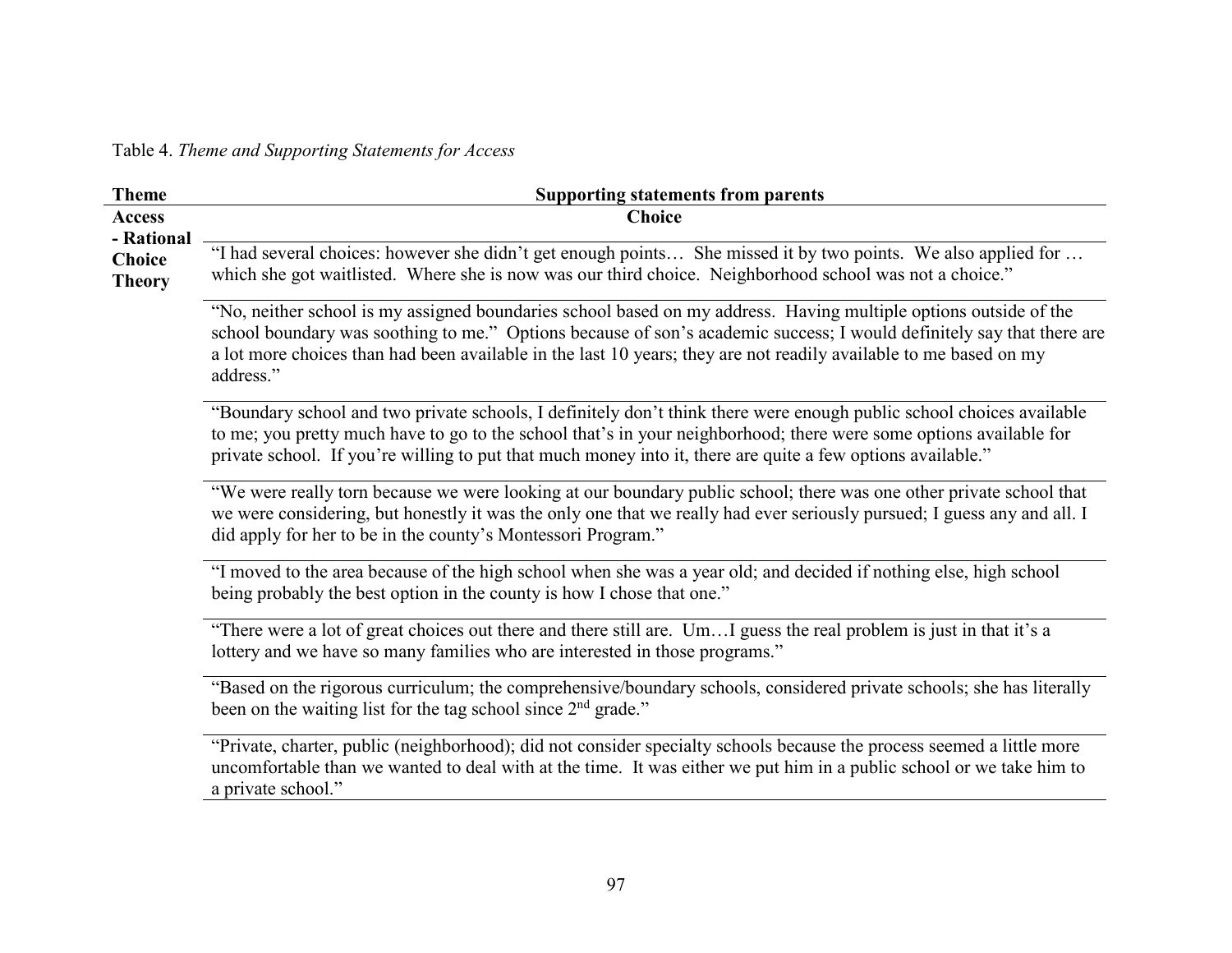"On the private side the types of Montessori schools that I was looking for, they were so expensive. I mean very expensive and because mine are fairly close together we were trying to decide if we wanted to invest in a private education early on or later on like high school."

"Our district has choice, so access was not an issue."

# **Special program student attends**

"She was part of magnet program. She's in a biotech magnet program."

"Comprehensive high school that has academic academies, honors strand of the school"

"Public school, biotechnology program"

"It is our neighborhood high school, magnet program within the school, local equivalent to the science and tech program. The school has a science and tech program, but because we are within the school boundaries, program was designed for students who live within boundaries who meet the same criteria minus the test scores, and a grade point average 3.5 or higher from their middle school. It gives them the same classes and options as science and tech without having to take the test because we are within boundary. Now if they didn't have the program I probably would've never put her in public school. She would've probably remained in private school."

"Science and tech program. These are the kids who are typically motivated, kind of self-driven, know what they're supposed to do in school and do it."

"Science and tech charter school; she has been identified as tagged"

"Montessori, I was really interested in the public Montessori because it's people from all walks of life."

"The school has a pre-IB program. I would like my student to be pre-IB and college and career ready. The pre-IB program shows that the administration is focused on advancing the education for all students."

"Because my daughter was transitioning from private school to public school we wanted to ensure there was welldefined program that included fine arts and extracurricular activities."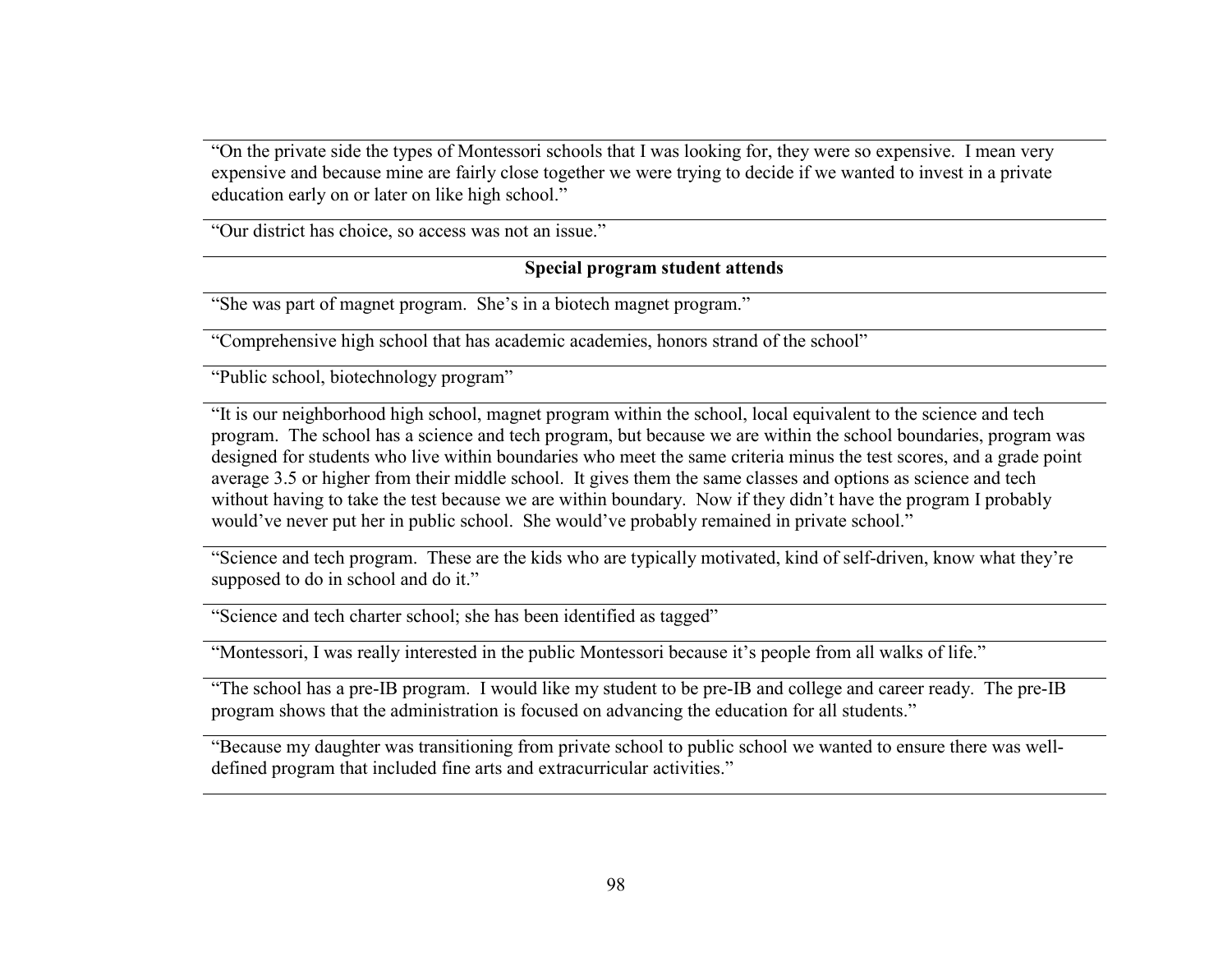"The school program includes a lot of diversity. There are opportunities for fine arts and athletics. Also, there is a program for women in medicine that allows students to earn college credit while still in high school. All of those programs supported what my husband and I wanted for our daughters"

## **Sources of information**

"School's website, the county's website, and the information session that was held at the middle school… very accessible"

"I have a knowledge base that maybe the general parent doesn't. I knew there would be other options to request a special transfer; I had first-hand knowledge of school performance just because I work in the department that deals with school performance; interactions with friends and family who had bad experiences with schools that are on my end of the community; observations from visiting schools in both a professional and personal role. I think the information is very accessible."

"I have some knowledge of the program; that was very important for me. The Internet was a source in terms of the two private schools I was looking at. Family recommendations, friend recommendations; pretty accessible. Most of the information was available online; pamphlet about the coursework; the coordinator was available as well; very reliable because they've had children who had gone through the biotech program and the private schools."

"They put the signs up in the community; I am a parent has always researched sites; spring festival at our boundary school; formally through friends; seeing it posted around."

"The neighborhood, on different parenting and family magazines pretty accessible. A lot of times I would see the public school site was outdated; there could have been more on the public side. I haven't seen anything that didn't pan out to be true or something; we went to visit the school."

"I definitely asked the other parents what they thought about the different school communities, those who had kids go through. I'm big on people and their experiences; accessibility of people who've had their kids go there. I've seemed to have found people in different circles whose kids have gone to that school; the lottery handbook. Anytime I read something online I always question it."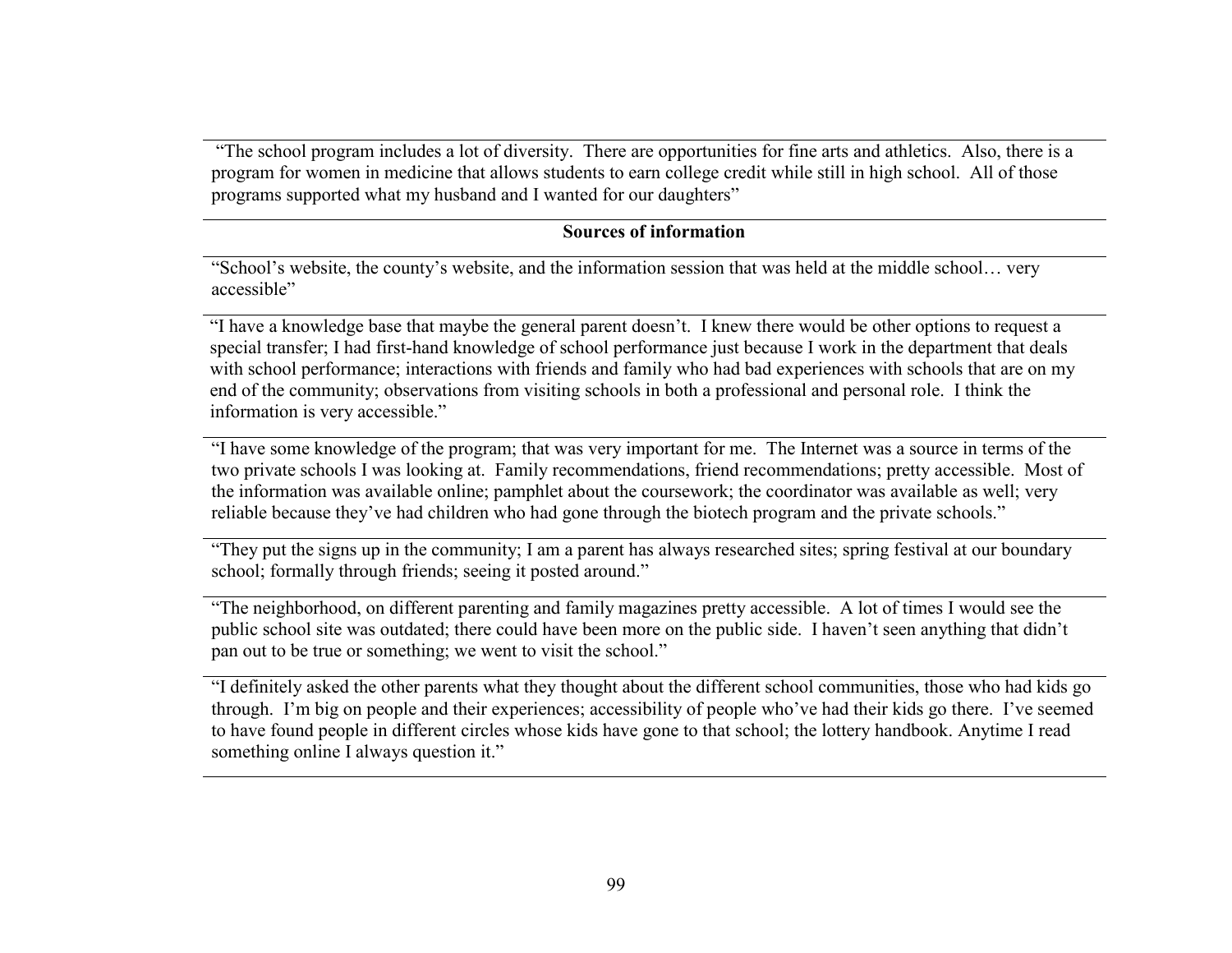As an eighth grader, I knew about her school and one other when I was moving to the county—and this is strictly from conversations from friends I went to college with who had gone to both schools, and people who I work with whose kids had gone to both schools—and her school was just a better option. I did a lot of online research; X number of teachers who have advanced degrees and AP statistics. I used state data. I used the school's website. I had more data for the public school than I did for the private school; pretty reliable. I'm a data person so the data—I can kind of read between the lines, but I rely a lot on personal experiences."

"District website; word of mouth; certain people's experiences with others may or may not always be the same. You know a periodic visit to a school may not be a true representation; it might only be a snapshot. Other parents in the community can also be a great resource, whether it's church or the neighbors; I think it's fairly easy to find the information; quite reliable."

"I had researched online. I have known people to attend their other campus in northern county, word of mouth. Schools that they may have been enrolled in, their experiences and just gathering information that way, past experience with previous child, gathering whatever they really have to offer. I know that if the school is putting something into their website that tells me a little more about that school because that means that they are really trying to reach out and give information to their parents and incoming parents; very reliable."

"The school website, the county website. I had to look for it, because it's on the county site, but it's kind of buried so it's not readily there. You've got to look for it."

"I looked at the free lunch numbers and I also—I did look at the test scores, but I had already; I've already seen students that have matriculated through here that have been very successful. I went online, they list the—like I said, the free lunch numbers; they list the test scores and the different grades and the different subject areas; and they list the level of education that the teachers have; word of mouth. Just, those that were employed in the county that maybe had a relationship with the guidance counselor or knew someone who taught here before. I think to me it was accessible because of my relationships with the community, but I don't know that a lot of it is accessible to just someone that, I don't know, who doesn't really probe further. Very reliable."

"We looked at the website that was outdated. We also looked at the data and met with parents in the community to make a true decision."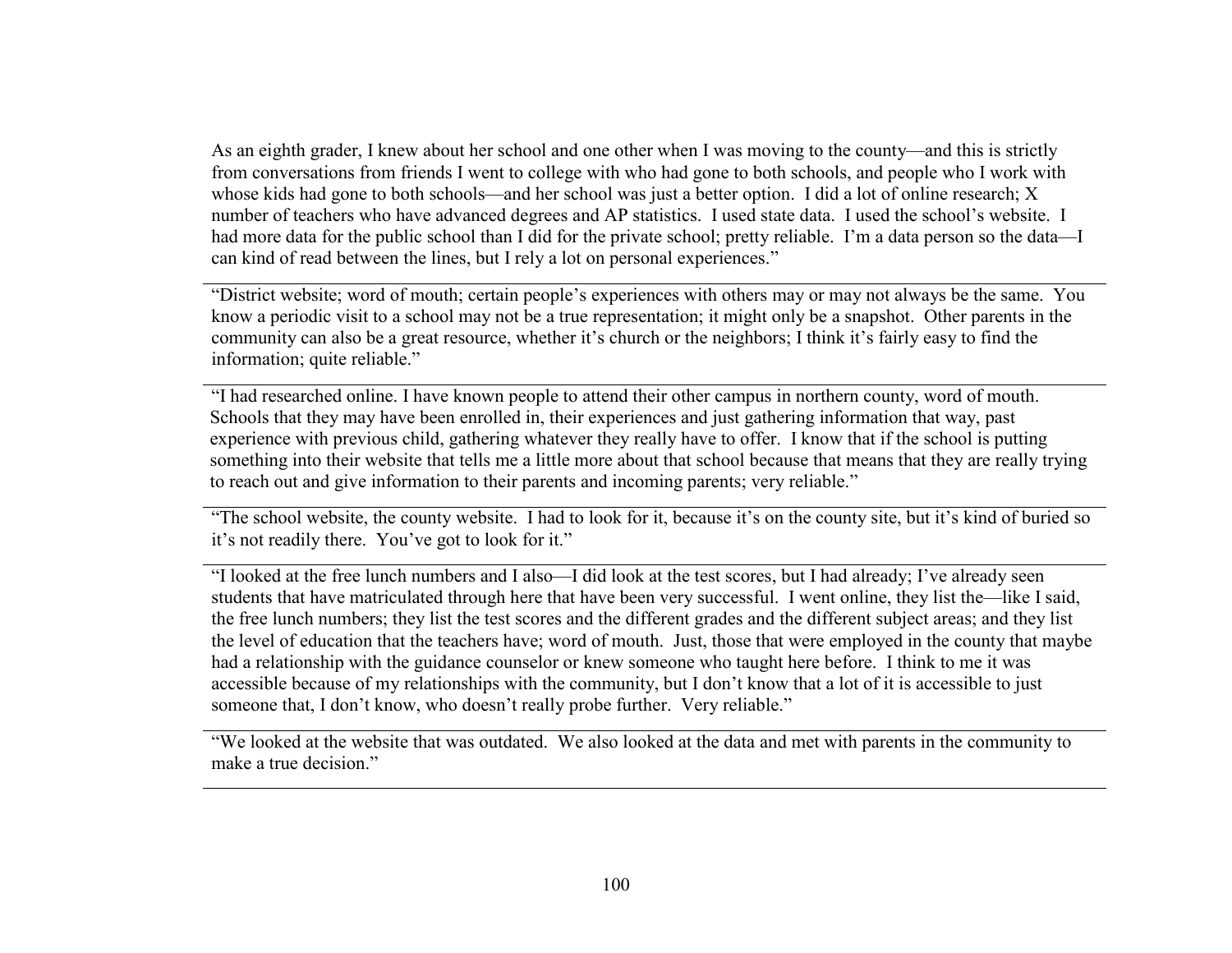"I have several sources of information but I do some of the research myself. My wife is from DC and when I came to DC she helped me with a lot of this information. I also talked with a few friends to help me make decisions." "The website, um…I think has changed since then at the time, and the website was not very user friendly, but I think um…through Google search we were able to find it, um…and I believe once we got to the information about the enrollment process, it was pretty clear."

"The county websites are a bit outdated. I would like to see them update their website to facilitate better communication. The county does have—it's like a flea market where all the schools come to a school. And they showcase what they have. They have a choice as to whether or not they go or not. And a lot of times the boundary schools don't go for whatever reason. And I think they probably should reconsider that. But a lot of the schools that have specialty programs and lotteries and everything are usually there. And they have showcases. It's called a showcase. And they have 'em annually. But they have 'em in one part of the county every year. They may have it at Roosevelt. I know last year it was at Flowers and Wise. And this year it was at Oxon Hill. So they'll probably go back up north next year and still kinda rotate it. But they're open to everyone."

"We used a variety of sources—the school website (which was not very good), a shadow day, and my sister—to make a decision regarding the school. My daughter knew a few students at the school, which helped in our decision."

"Word of mouth, shadow day, the school's website, and data"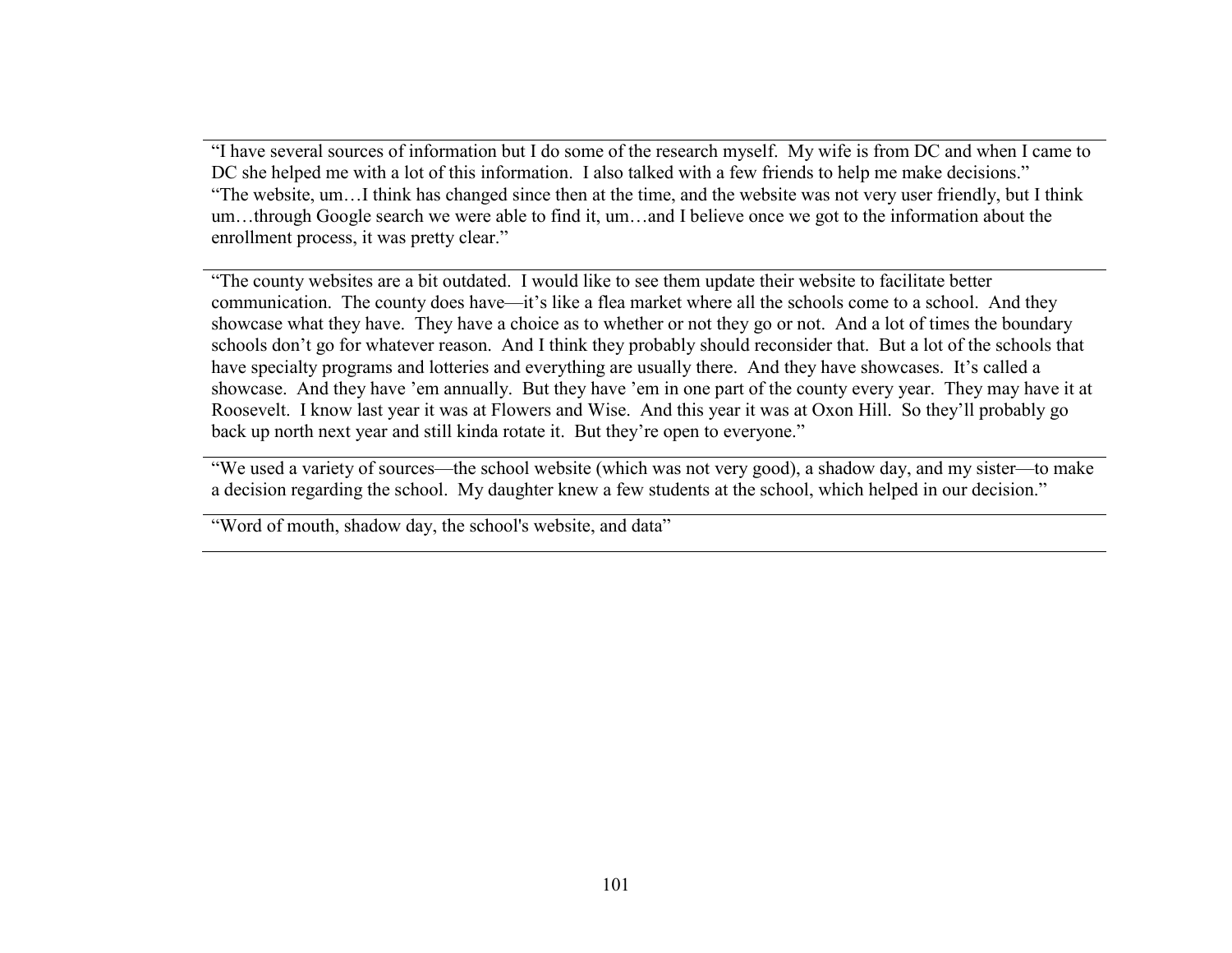## **Responsibility**

The third major theme to emerge from the data, *responsibility*, provided evidence for the research question: What factors do parents consider when choosing a school for their children? The three component themes that emerged from the verbatim participant interviews included; *meeting needs*, *knowing the child*, and *parent roles*. All but three parents spoke specifically about the importance of identifying a school to meet the needs of their child(ren). Although most parents spoke of meeting the needs of their students in terms of rigorous and challenging curriculum, three parents explained how important it was that their children's school meets their needs socially. These parents expressed comfort in the instructional program and were therefore more concerned with the social aspects of the school and a diverse population of students. One parent described her participation in the special transfer process was due to what she believed to be a school where "the students were out of control" and occasional instances when her child was bullied. One parent described her child as exceptional with special needs. As a result, she had been more concerned with a safe environment that was nurturing for her son.

The data that emerged from the verbatim interview transcripts revealed the second component theme to responsibility: *knowing the child*. All of the interviewed parents described the importance of knowing their child as a factor in choosing a school for their child. Parents described searching for schools that met their children's academic interests, cultivated their extracurricular interests, fit their personality, supported their motivation to succeed, provided a place where they could adapt, challenged them to succeed, provided healthy competition among peers, and consistently engaged them in learning. Parents who felt strongly about meeting their child(ren)'s needs also spoke to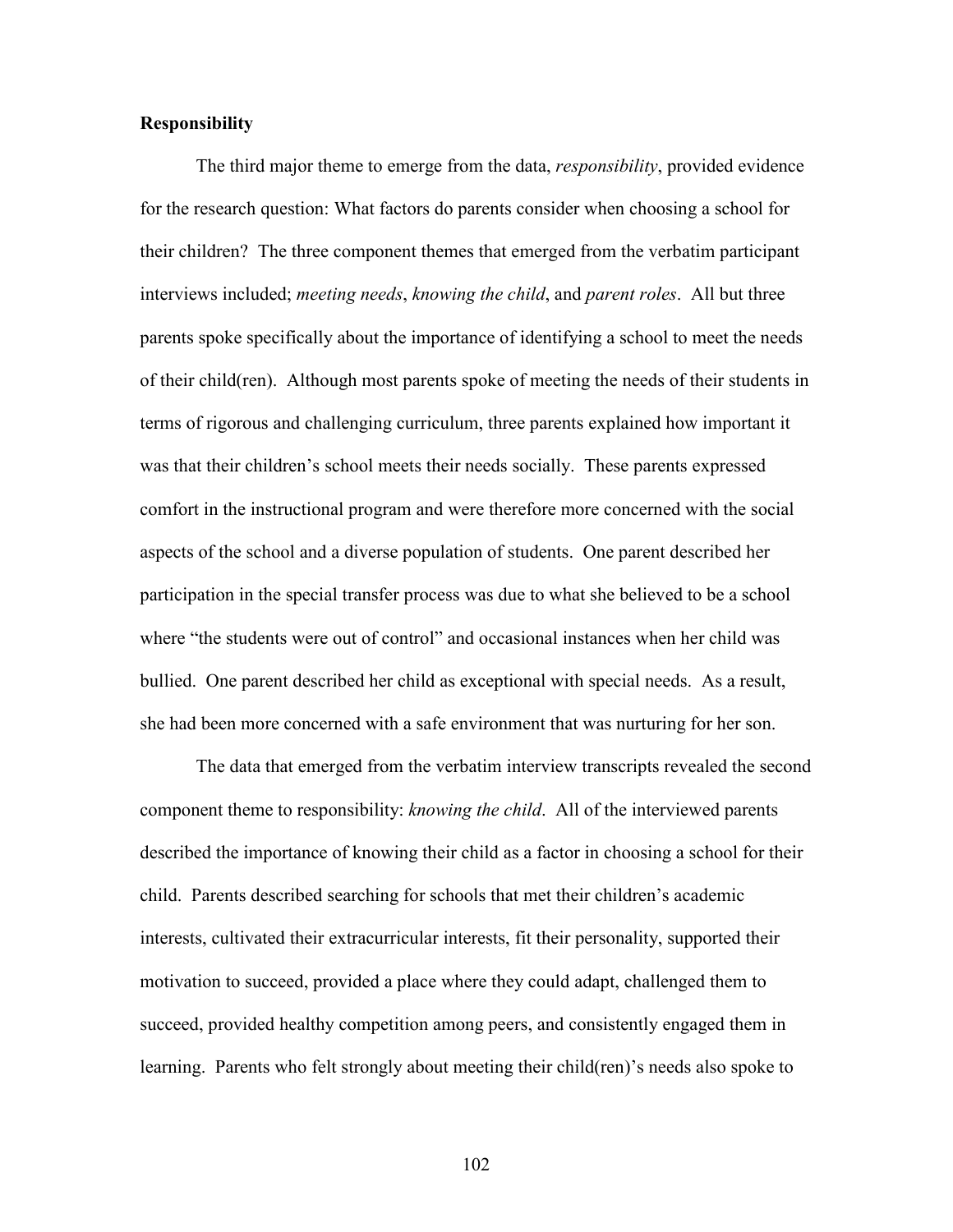how important it was that they knew their child in order to meet those needs. One parent commented, "I am his father, I should know him better than anyone." Another parent stated, "When it's time to pick a school, this is what you should look for. Not because you think that that's the best, but because it's the best that works for your child."

The last component theme to emerge under responsibility was *roles*. This component theme emerged from participant responses that helped the researcher understand how parents saw their roles in the choice process. Responses of six parents did not classify under this component theme. One parent stated, "I truly believe the job of a parent is not just to pick a school, but to map out your child's life." Another parent stated, "You're supposed to give them a better life than what you had. That's the goal." One parent commented, "I feel like my contributions to society are numerous, but I feel like there will be none greater than whatever it is I do with my child." Other parents identified themselves as engaged and informed, partners with the school and teachers, and their child's first teacher. One parent stated, "If there is something they're not getting at school, it's not ideal, but it's something my husband can help out with at home." Two parents mentioned that they depend on a close friend or family members who are educators to keep them informed of the trends and changes in their school district that affect their children because its is their responsibility to be informed.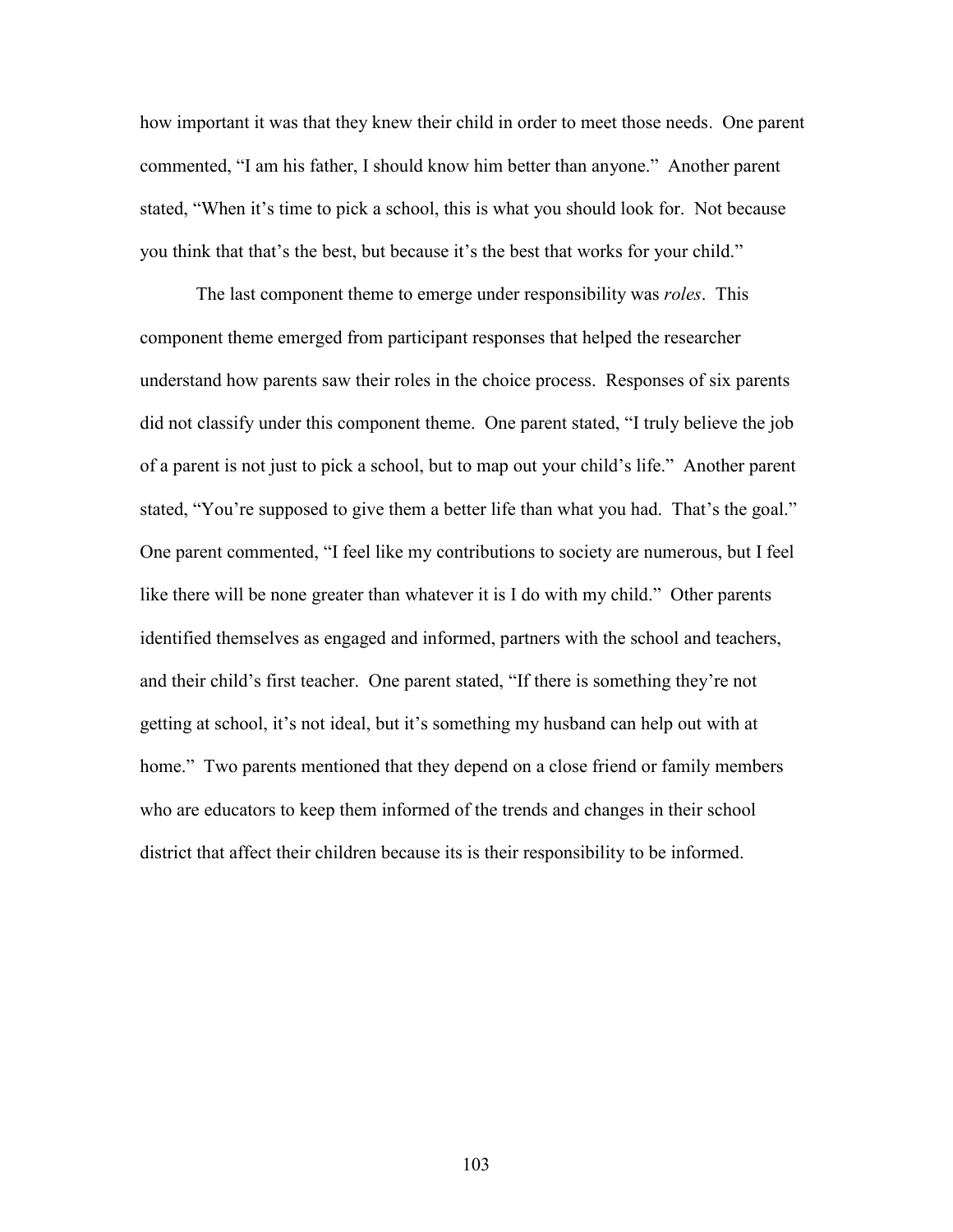Table 5. *Themes and Supporting Statements for Responsibility*

| <b>Theme</b>                                                | <b>Supporting statements from parents</b>                                                                                                                                                                                                                                                                                                                                                                       |
|-------------------------------------------------------------|-----------------------------------------------------------------------------------------------------------------------------------------------------------------------------------------------------------------------------------------------------------------------------------------------------------------------------------------------------------------------------------------------------------------|
| <b>Responsibility</b><br>- Parental<br>Role<br>Construction | <b>Meeting needs</b>                                                                                                                                                                                                                                                                                                                                                                                            |
|                                                             | "If she was more of a follower, I definitely would not have her in a school where the culture is horrible<br>versus with her personality in a school that allows her opportunities to be a leader to do what she wants to<br>do and not sway with the crowd."                                                                                                                                                   |
|                                                             | "To ensure as a parent and as a school, instructional program would move him to where he needs to be as<br>far as being prepared for college and career"                                                                                                                                                                                                                                                        |
|                                                             | "She does STEM things and stuff like that. When we decided to put her in these things early on, I think<br>it's always been with the knowledge that you have to do more. I don't think parents can totally expect the<br>school system to educate their children solely. I think that's always a joint responsibility and honestly a<br>first for parents."                                                     |
|                                                             | "She needed to be challenged academically, and I felt that the school would give her that."                                                                                                                                                                                                                                                                                                                     |
|                                                             | "Traditional schools have not really met the needs of my son, and unfortunately I don't think any<br>traditional school will do that; learning is so much bigger than just what happens at the school. Could've<br>been some private school options that would have fit his learning style better. I'm going to make sure that<br>he's fine, that he has what he needs, that he learns what he needs to learn." |
|                                                             | "That's not an ideal situation for him all day, and so he was really quite bored all day. For a kid who is<br>already feeling detached, that just sets him further and further out to sea."                                                                                                                                                                                                                     |
|                                                             | "I want to see her struggle a little bit because that means that there's a challenge there. That she's<br>learning something. That she has to try a little harder. If she's coming home and she is able to just<br>complete her homework and continue on. There is not a challenge there. There's nothing pushing her.<br>There is nothing really motivating her to know more, be more."                        |
|                                                             |                                                                                                                                                                                                                                                                                                                                                                                                                 |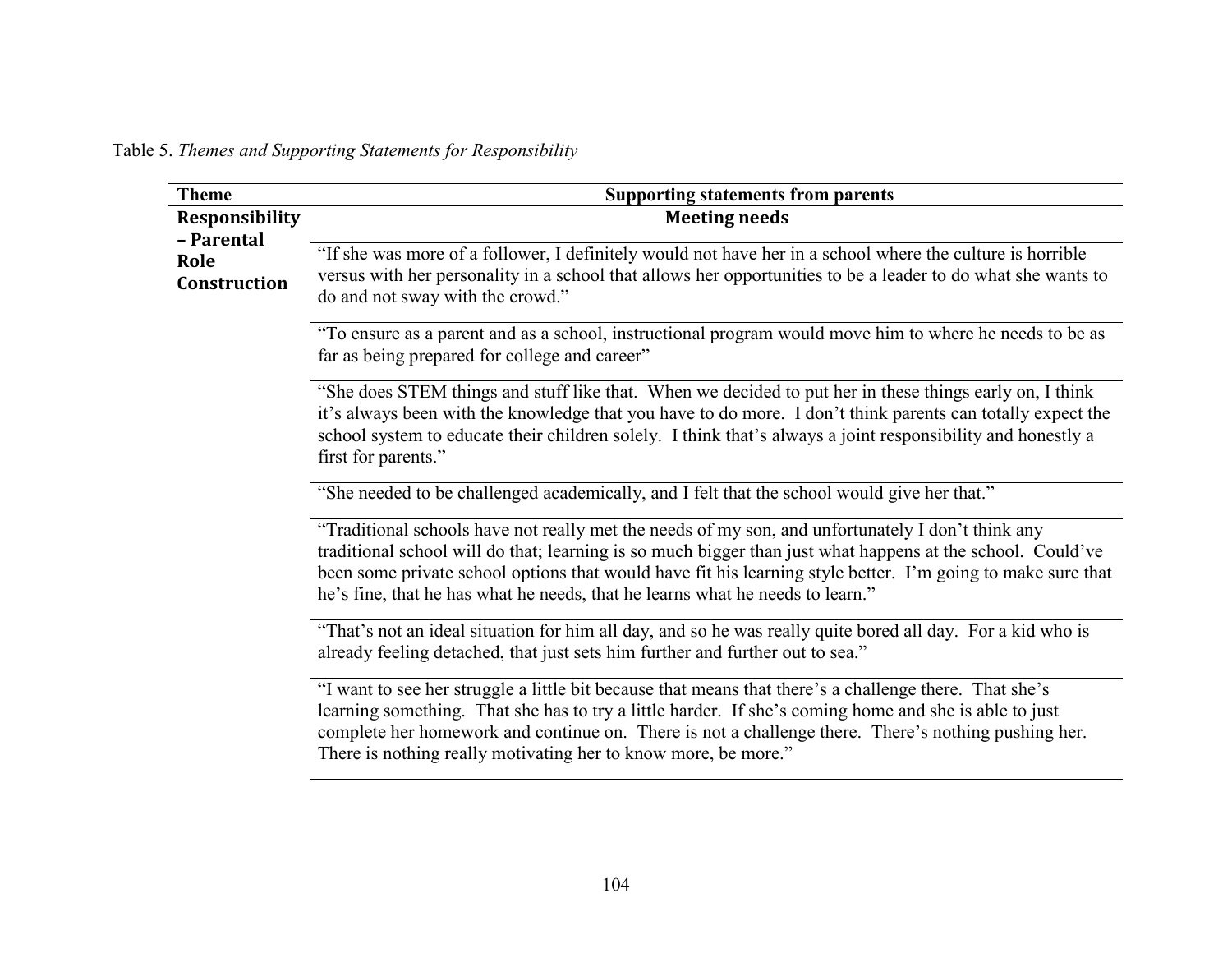"I want them to have a choice when they're applying to college. That's a big thing for me, too. I want them to have options and choices."

"We wanted her to be safe and get the instruction she needs with standards-based education."

"Anything to keep her motivated, anything that keeps her brain stimulated and anything that feeds her eagerness to learn"

"I can't say all of my child's needs will be met, but as long as he is progressing academically, I am ok with that"

"I want her to struggle but not too much, because I am sensitive to her needs of being adopted. Her struggles are opportunities to defy the odds."

# **Knowing the child**

"The interest in terms of what she wants for herself"

"So that led me to look for schools that met his academic interests. After health is just his personality; he's a lot wiser beyond his years. Academically, I think I was able to confirm around middle school that he was a student that could be successful academically; science and tech was always the first choice because he's interested in engineering and forensic science."

"He is somewhat interested in the STEM field in the area of engineering and science; his drive and motivation to succeed and his ability to adapt."

"I think emotionally she's still very much her actual age. But academically, she's probably two grades ahead."

"It just makes sense for the science and tech program since he wanted to be an engineer. He's a hands-on learner; he's always been motivated to learn, but I will say that I've noticed over the years his motivation has unfortunately dwindled a bit."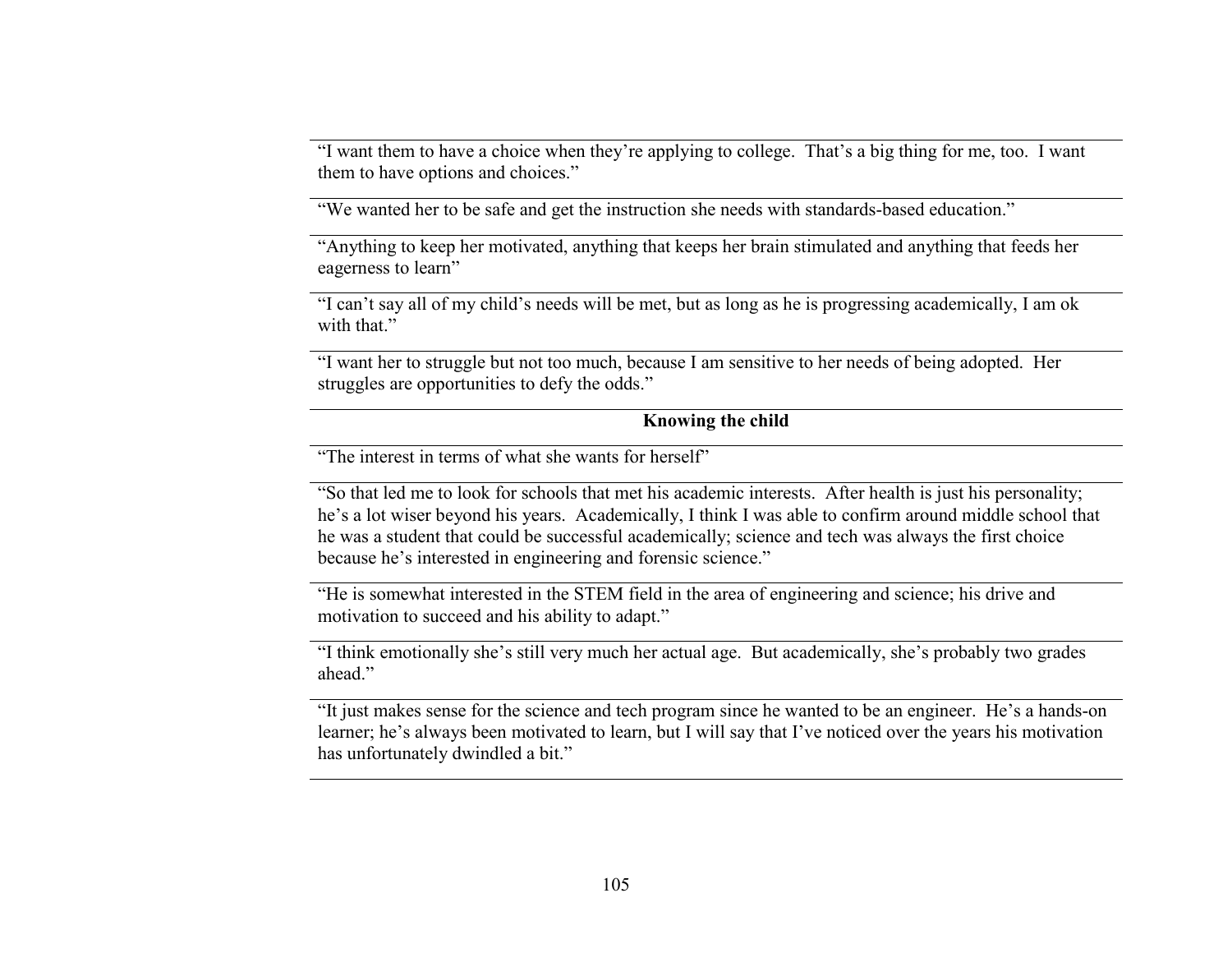"Personalities and knowing when they're just griping to gripe because it's school or knowing when something is really an issue and then also as I mentioned earlier, knowing when the kids are capable of doing more than they're being asked to do. My youngest, he is much more of a willing student."

"She's into a lot of activity and she's very, very social. But at the same time she needs that rigorous environment; she's very curious, she's extremely smart, she's engaged in things. That played a big part into me making those decisions."

"He's pretty independent, but also he needs structure, give him a task and he follows it."

"My child is sometimes difficult; however, if given a task he can complete it. It just takes time."

"My child is very independent,. I wanted her to be at a school that allows her to be curious and a school to develop her curiosity."

"My little girl is friendly. If you give her a task, she will complete it and ask for more."

"The girls are friendly and independent. They like dance. They are engaging and enjoy structure."

**Roles**

"I'm a very engaged parent."

"What school could we partner with?"

"I'm a very informed parent, so I know what's out there. I truly believe the job of a parent—and not just to pick a school—but a parent is supposed to help map out your child's life. You're supposed to give them a better life even though what you've had. That's the goal; I feel like my contributions to society are numerous, but I feel like there will be none greater than whatever it is I do with my child."

"I think parenting is trial and error so a lot of—you know, had I put her in ninth grade and it was a total bust, then she'd be back in private school. When it's time for school, this is what you should look for. Not because you think that that's the best, but because it's the best that works for your child."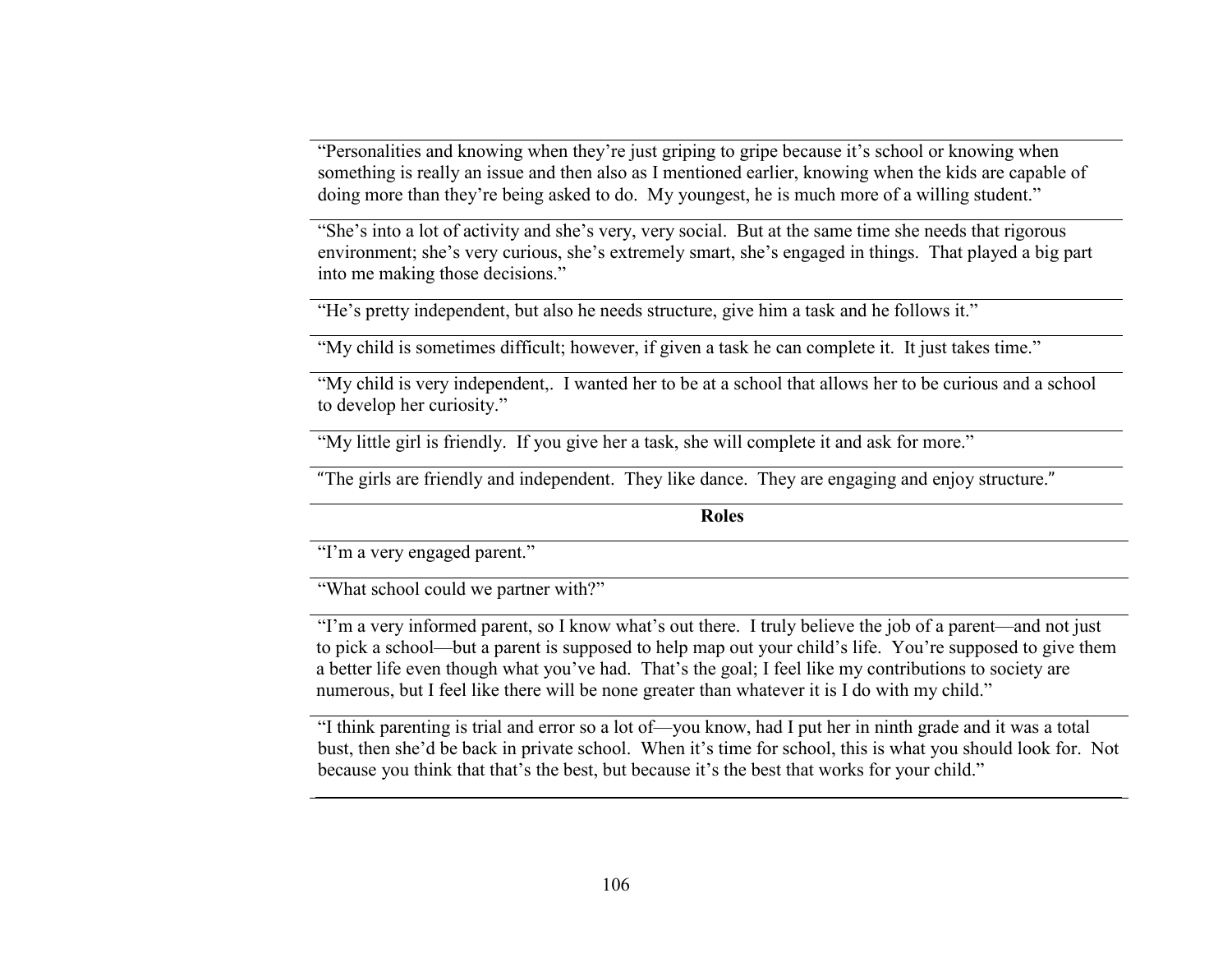"As a parent I think you always question whether you've made the right decision; I think a more important decision is coming up—where is he going to go to college because now we're paying for it. Now I really need you to be engaged. I really need you to get what you need to get."

"I have kids who are smart kids. If there is something that they're not getting at school, it's not ideal, but it's something I can help out with at home and my husband can help out with at home; you know you justtake the opportunities as they come and do the best that you can with I guess the hand that you're dealt."

"My husband did a really good job investigating the school. My husband is getting a degree in education, plus he is arranged in schools so he had scoped out the schools and the school options and we were very interested in the Montessori model."

"While I am a board member of a single-gender charter school, my wife makes most of the decisions regarding when our children attend school."

"I am his father; I know him better than anyone."

"My husband and I try to be informed. But we also depend on my sister who knows education quite well."

"My husband and I are very engaged parents who use our friend to make decisions."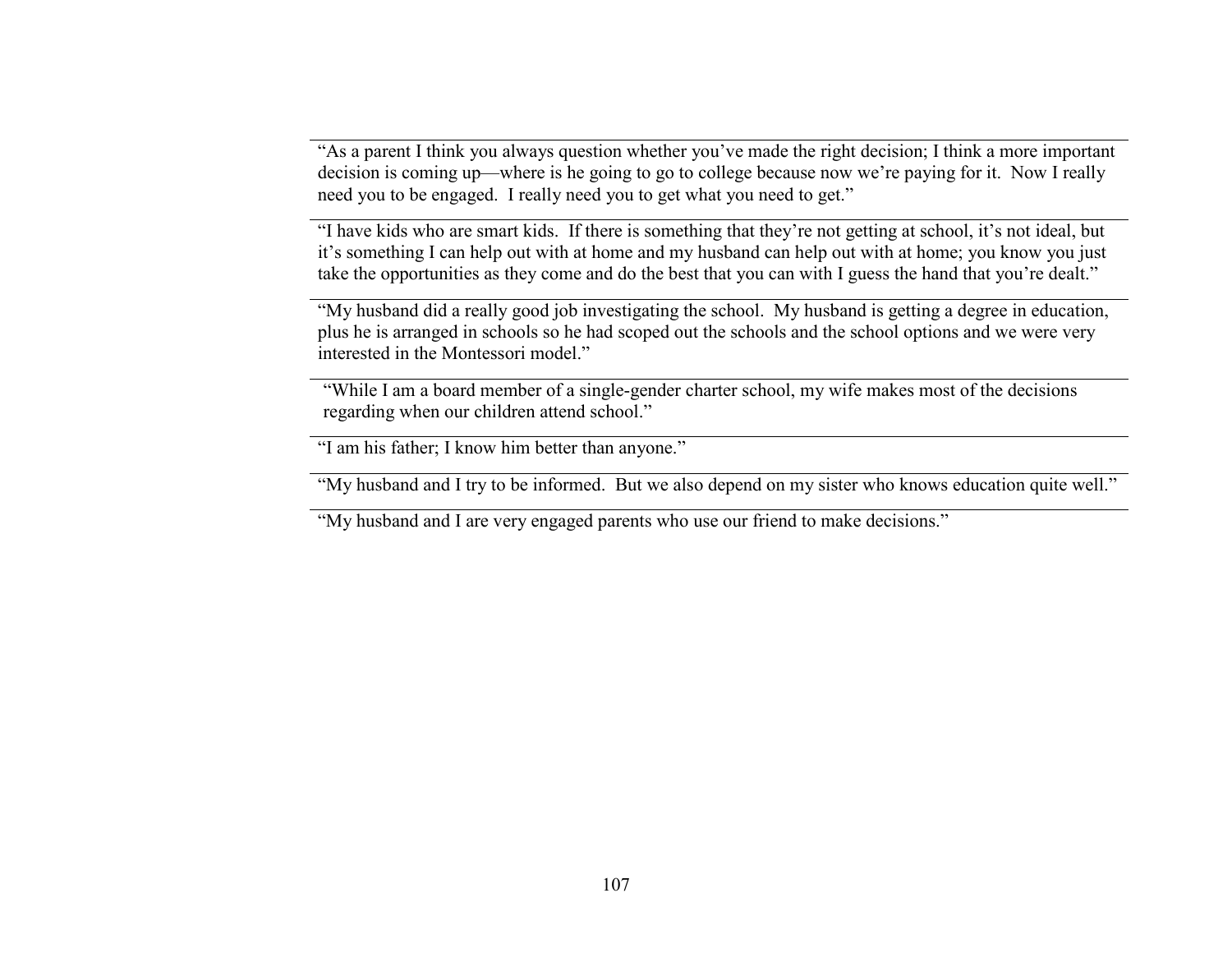## **Experiences**

Parents' past experiences played a major role in the factors they considered when choosing a school for their children. One parent described her experience with her boundary school and her older child: "I did not have a good experience, I didn't feel it was an option for daughter number two." Another parent described her need to request a special transfer: "Being in the community and having lived in the community a long time and having had the opportunity to work with the staff and community of that school I just was not pleased with what he could gain academically or socially." One parent explained that their family's circumstances had changed, which made it necessary for them to transition from a private school to a public school. Five of the interviewed parents described the need to have a less traditional classroom setting for their young children. They recalled their experiences as teachers or family members observing the effects they felt that teaching style had on young children they had taught or children with whom they had frequent contact.

The *enrollment process* is the second component theme that emerged when parents described their experiences while engaging in the educational marketplace. Although parents mentioned the enrollment process in a warm-up question as they acclimated to the interview process, the component theme shed light on how parents gained access to the educational marketplace and how it was for some a deterrent to engaging in school choice. All but one of the parents described a variety of enrollment processes necessary to attend their school. Eighteen parents completed applications to enter the public school system's lottery for charter schools and specialty programs, and in some cases fulfilled other requirements if they were lottery winners. These were parents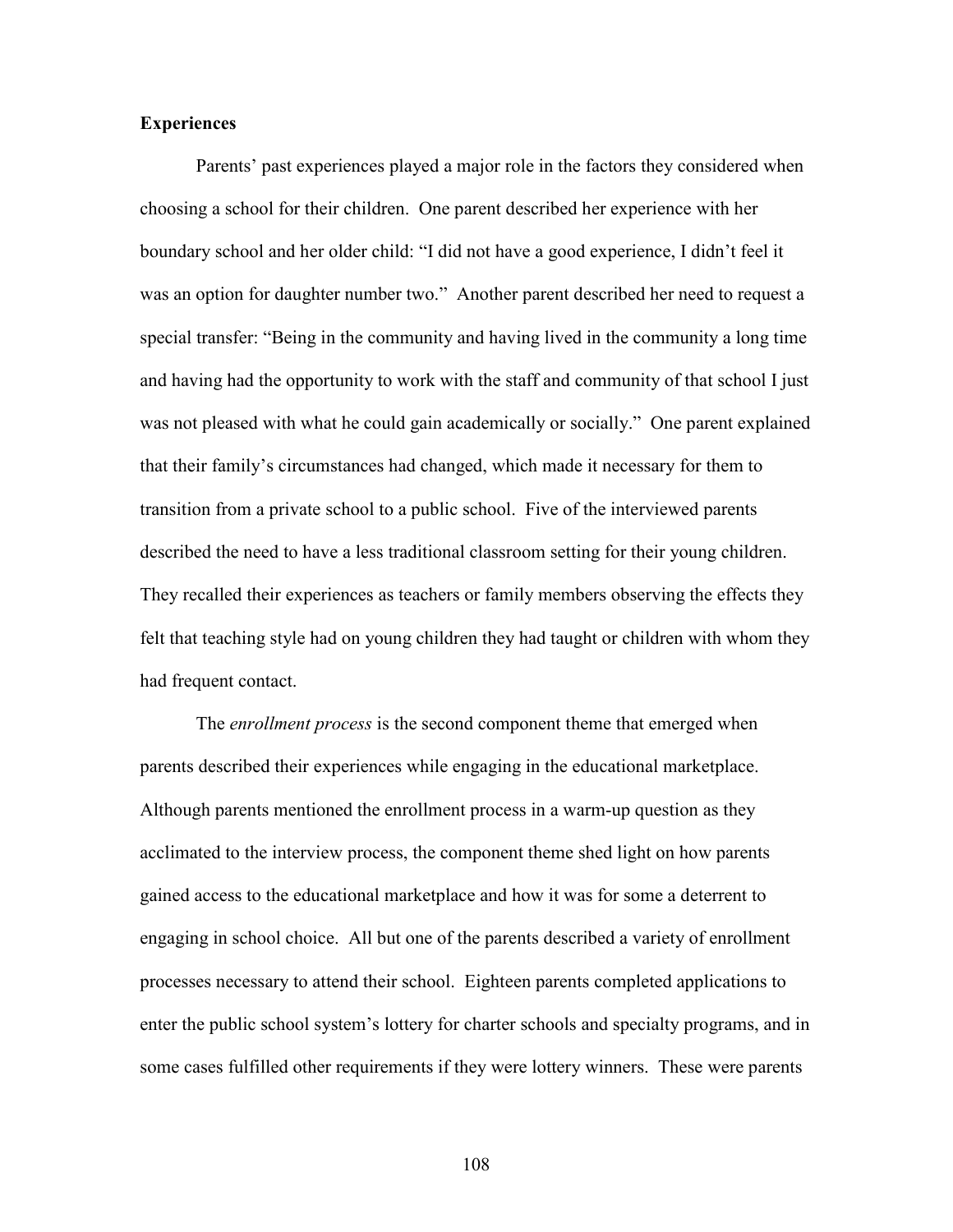of students entering school for the first time, transitioning from private to public education, transitioning to middle school, or transitioning to high school. Three parents described assessments that were part of their children's enrollment process. Once the student passed the assessment, he or she entered into the school program's lottery.

One student entering kindergarten "required an assessment that measured some academic skills, but mostly social interaction with peers." The school required two students entering kindergarten and elementary school, respectively, to complete a series of assessments that measured IQ and included observations of behavioral and social interaction with peers. A requirement for two students to receive continuity into their high school specialty program was identification as talented and gifted (TAG, by the public school system's assessment) in their elementary or middle school. Four students completed an assessment for entry into a high school specialty program. Two students did not meet the score requirement to gain entry and were therefore waitlisted. They later received access to another program that was not their first choice. Two parents completed the regular registration process for transitioning into their boundary school.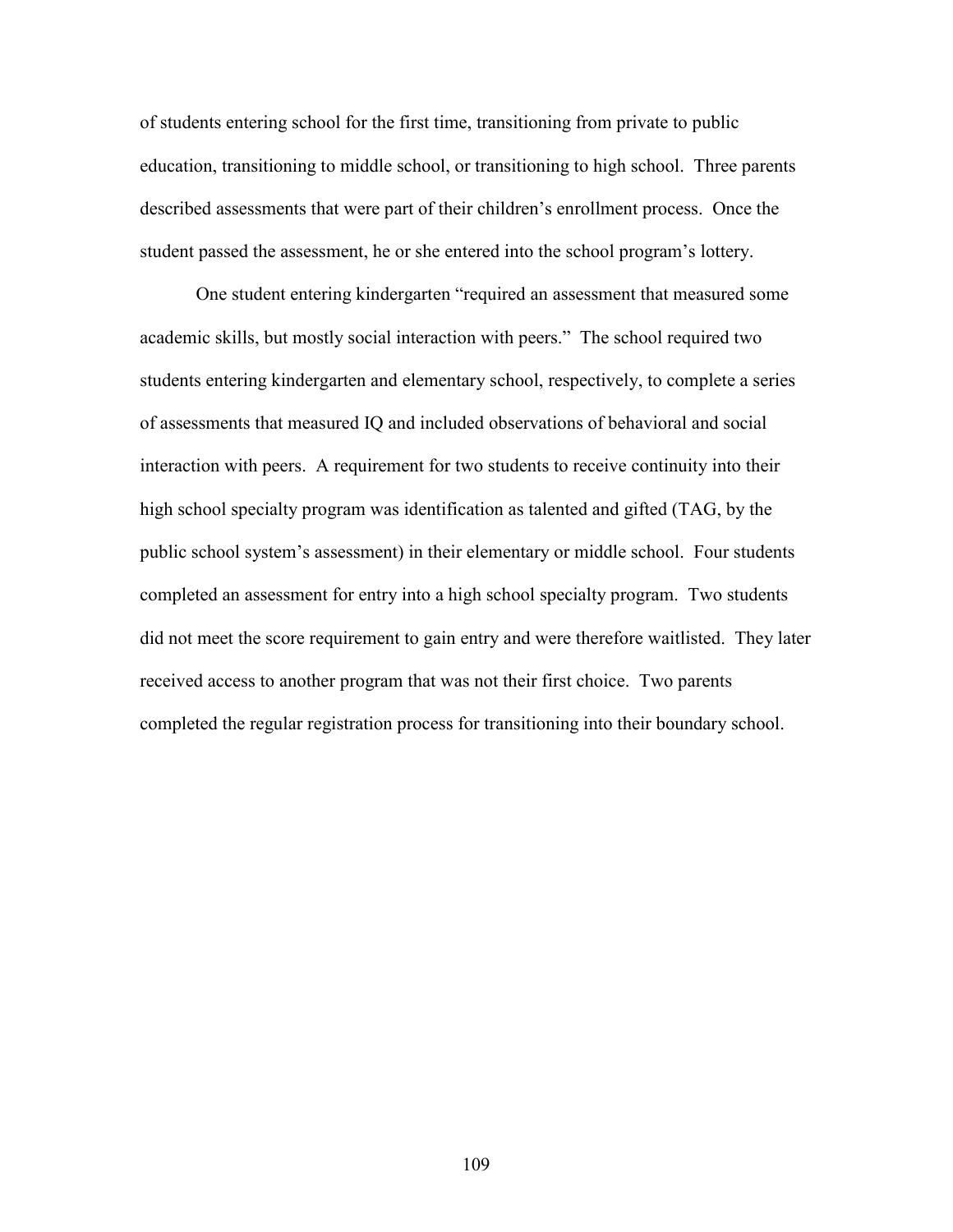Table 6. Theme and Supporting Statements for Experience Leading to Choice

| <b>Theme</b>       | <b>Supporting statements from parents</b>                                                                                                                                                                                               |
|--------------------|-----------------------------------------------------------------------------------------------------------------------------------------------------------------------------------------------------------------------------------------|
| <b>Experiences</b> | Past experiences with schools                                                                                                                                                                                                           |
| - Parental Role    |                                                                                                                                                                                                                                         |
| Construction       | "I have a 22-year-old who started off in the boundary school, and I did not have a good experience. I didn't<br>feel it was an option for daughter number two."                                                                         |
|                    | "I have a neighbor who has a daughter at the boundary school, and she's in $12th$ grade now. She's been there<br>since her ninth-grade year. Rarely do I hear her come back and talk about anything positive that happened."            |
|                    | "We had to transition from private school to public school due to family reasons."                                                                                                                                                      |
|                    | "I ended up going to my neighborhood school as a kid; my experience was fine and I wanted my kid to have<br>the same experience."                                                                                                       |
|                    | "We wanted something that was nontraditional, especially in his early years. We were looking for<br>something that gave him the opportunity to kind of be a child while at the same time learn very important<br>information."          |
|                    | "There are three elementary/middle schools in our area. All of them were failing schools and lacked<br>diversity, which is what we wanted for our daughter and she is accustomed to."                                                   |
|                    | "Both of my daughters attend the school. They were in public schools for Grades PreK-5. I wanted them to<br>attend private school for middle and high school because I was not pleased with the middle and high schools<br>in my area." |
|                    |                                                                                                                                                                                                                                         |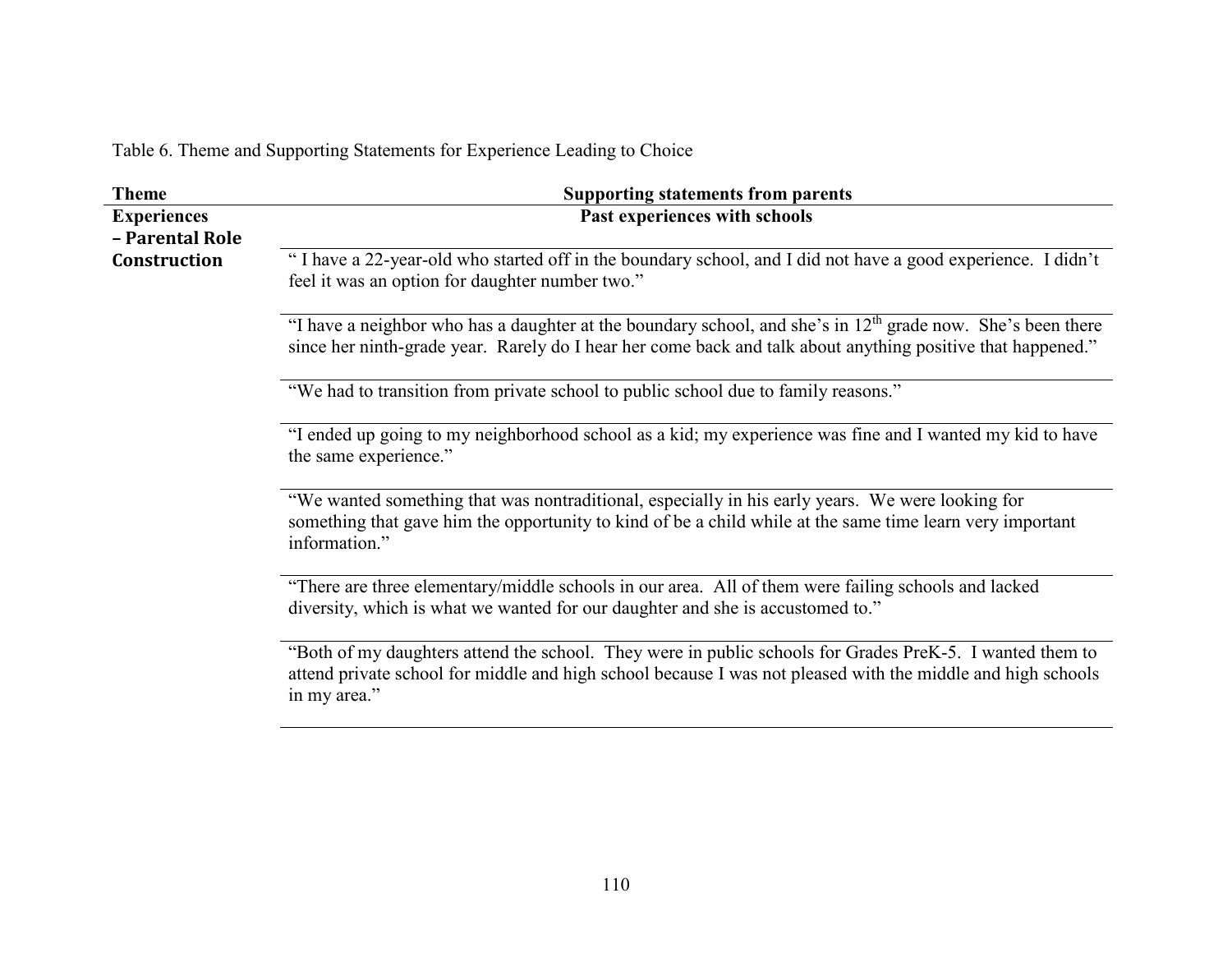## **Enrollment process**

"I had to fill out an application for her to transition from middle school to the high school. She sat through the science and tech test. I did have to fill out some paperwork to express the desire to continue her TAG magnet program into the current high school."

"It took 10 or 15 minutes. That met my expectations; there was a testing requirement, an application period, a timeslot in which you had to submit your documents. If the documents weren't correct, you had to come back by a certain deadline, or you would lose your slot. That was very cumbersome."

"Special transfer: his first year in public school, documentation showing proof of residency, and information as a special transfer"

"A school visit, a meeting with the head of that division, a test for my child, which was activities to build blocks"

"We switched from private school to public school so I had to take all of her school records, her transcripts from the old school; bring to the new school and fill out paperwork."

"Tested in his eighth grade year. He had to be in algebra in his eighth-grade year, and he had to pass the test in order to get into that school; and then we had to fill out paperwork or what have you in order for him to go."

"We don't care to have our children vaccinated so that's always a little interesting."

"Enrollment process was fabulous, really streamlined. She was admitted through a lottery; once we had accepted the lottery, they contacted us to come in and fill out all of our registration paperwork at the school, which was a little different from other schools. It was all done in one day; I felt that this was very organized."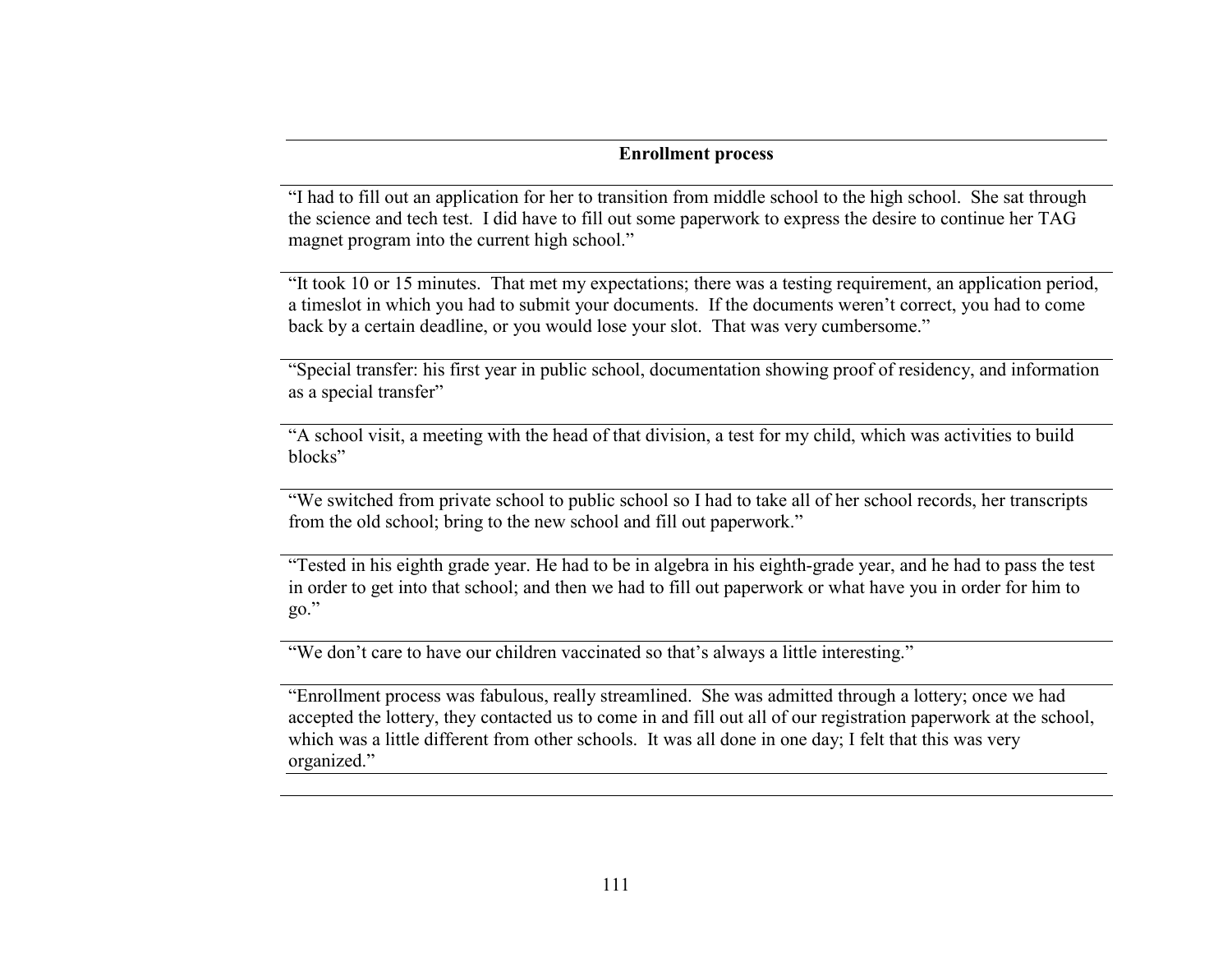"Lottery program; I didn't know if that would have any kind of influence on the type of school or just who was going to be here."

"It's a lottery system, but it also offers a sibling provision, which allows my daughter to enroll after my son was accepted as a lottery student."

"Enrollment process is slightly disjointed. Um…my…I didn't have high expectations; I made it through the process."

"We put an application in for, I believe, three schools. And one of the three ended up picking her. Actually, two of the three picked her. But the alternative would have been to go to the neighborhood school."

"In the beginning in his PreK, he was in a private Montessori school, and then he was put on a wait list. He was waitlisted for his Montessori school; then they called us and told us that they pulled him off the waitlist. We just went and kind of just registered him. We went to school and went through pretty much the process in the main office. He had to get registered. He had to get a student ID number and pretty much justregistered him for school."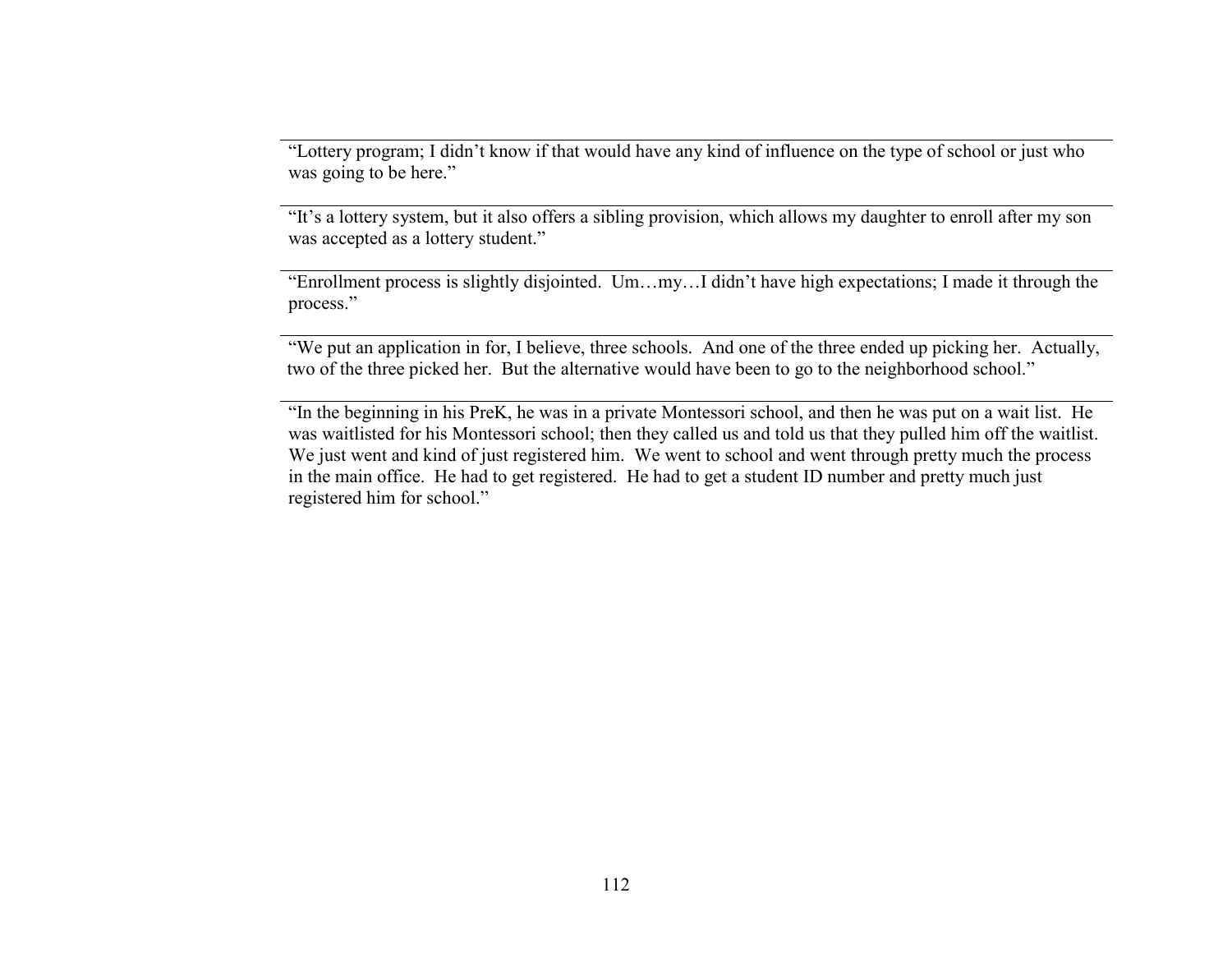## **Decision Making**

Finally, *decision making* was the strongest theme that surfaced to shed light upon the research question: How do parents choose the school that best fits their preferences? Three component themes emerged from the decision-making theme. Parents described how *comfortable* they were making school-choice decisions. Parents identified *successes and failures* as they engaged in the educational marketplace, what they had learned from the decisions they had made, how to remedy failures they had experienced, and how they pursued and ensured success. Some parents mentioned i*ncluding their children* in the decision-making process.

Most parents felt "very comfortable" with making decisions regarding their children's education. As noted in the margin of many of the interview protocols, most parents appeared confused by the question. One parent almost appeared as if she were offended. Three parents engaging in school choice for the first time commented on feeling nervous or anxious when thinking about making these decisions for their child(ren). One parent of a kindergartner stated, "This one decision will affect her for the rest of her life, so I have to get this right the first time!" One parent said, "I think parenting is trial and error... had I put her in public school for  $9<sup>th</sup>$  grade and it was a total bust, then she'd be back in private school." Another participant explained, "I'm his parent; it's my job to make these decisions for him because I know him and I know what's best for him."

When parents spoke of how their successes and failures had affected their decision making, most described how their children were doing in the schools or programs they had selected. Participant 01 commented, "I'm getting feedback from my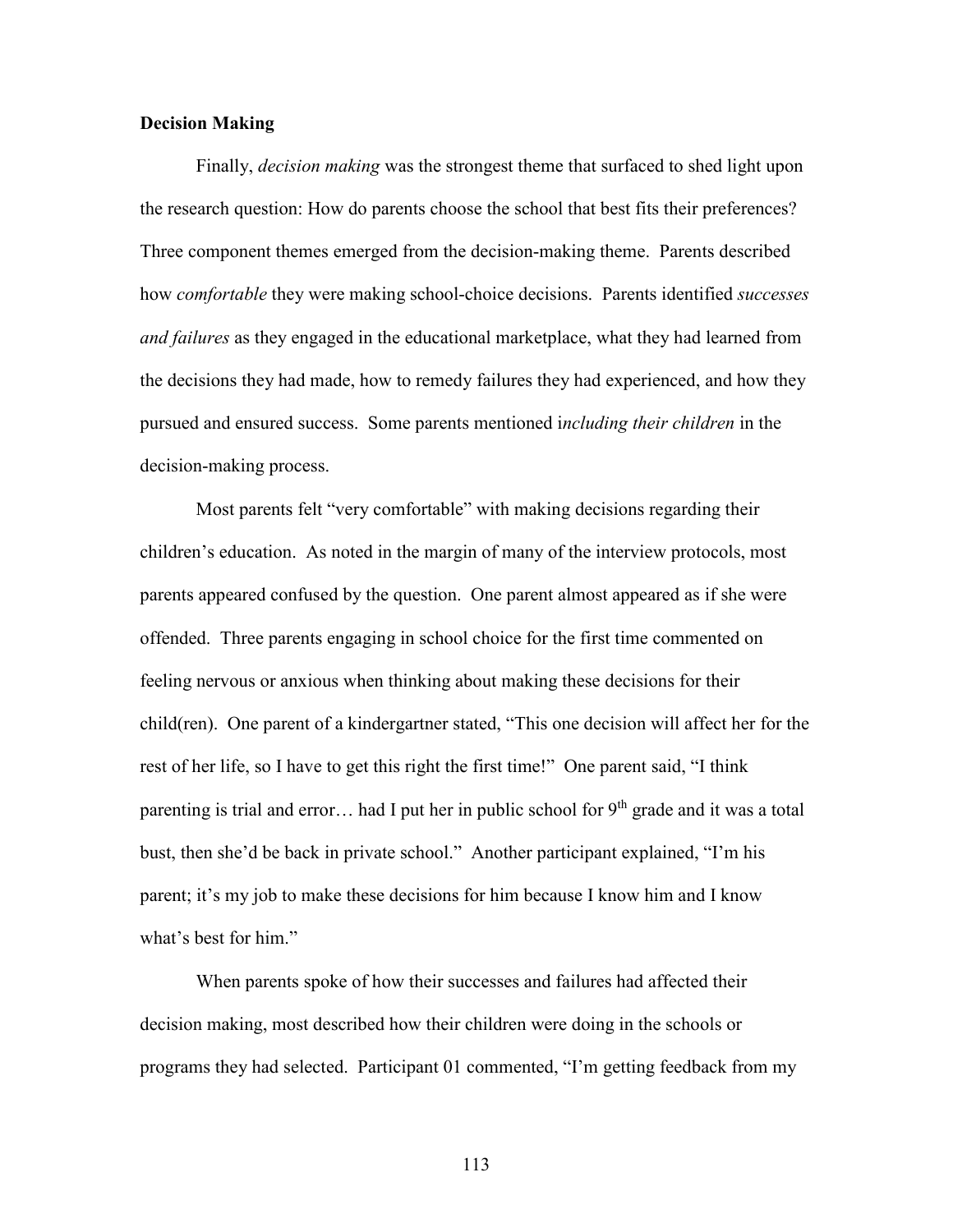child that the programs or classes that she has aren't nearly as rigorous as she wants them to be. I'm beginning to question whether or not I should have considered something a lot more rigorous for her." Participant 04 stated, "I continue to feel it's the best we can do overall for her. I think we've done a good job in providing opportunities for our daughter." Participant 06 wished she had pursued private school options. Participant 07 stated, "I try not to think about it too much actually because if it wasn't the right choice, I can't go back and fix it at this point…. We did kind of what we had to do, like a lot of parents do what they have to do." Participant 11 described an extensive conversation she had with her daughter's kindergarten teacher: "I had a conversation with her teacher... she has such a long history of teaching Montessori and I realized her commitment to Montessori pedagogy and to her students, and that is when I knew I made the right decision."

Most parents did not directly include their child in their decision making. Students who were transitioning to middle or high school had more of a voice in their school choice than those entering elementary programs. Participant 01 stated, "I allowed very little input at the beginning because kids aren't really mature enough to know what's really better for them." Participant 02 noted, "I find myself being a lot more diplomatic than I feel like I have to be." Participant 05 included her daughter in many discussions about how she felt she would function in the school: "I felt confident in my choice and in discussion with her that we were doing the right thing."

Parents of elementary students explained that their decisions were based on the child's personality and ability to adapt to his or her environment. Participant 10 stated, "She just has a very strong personality; she could survive in a less regimented type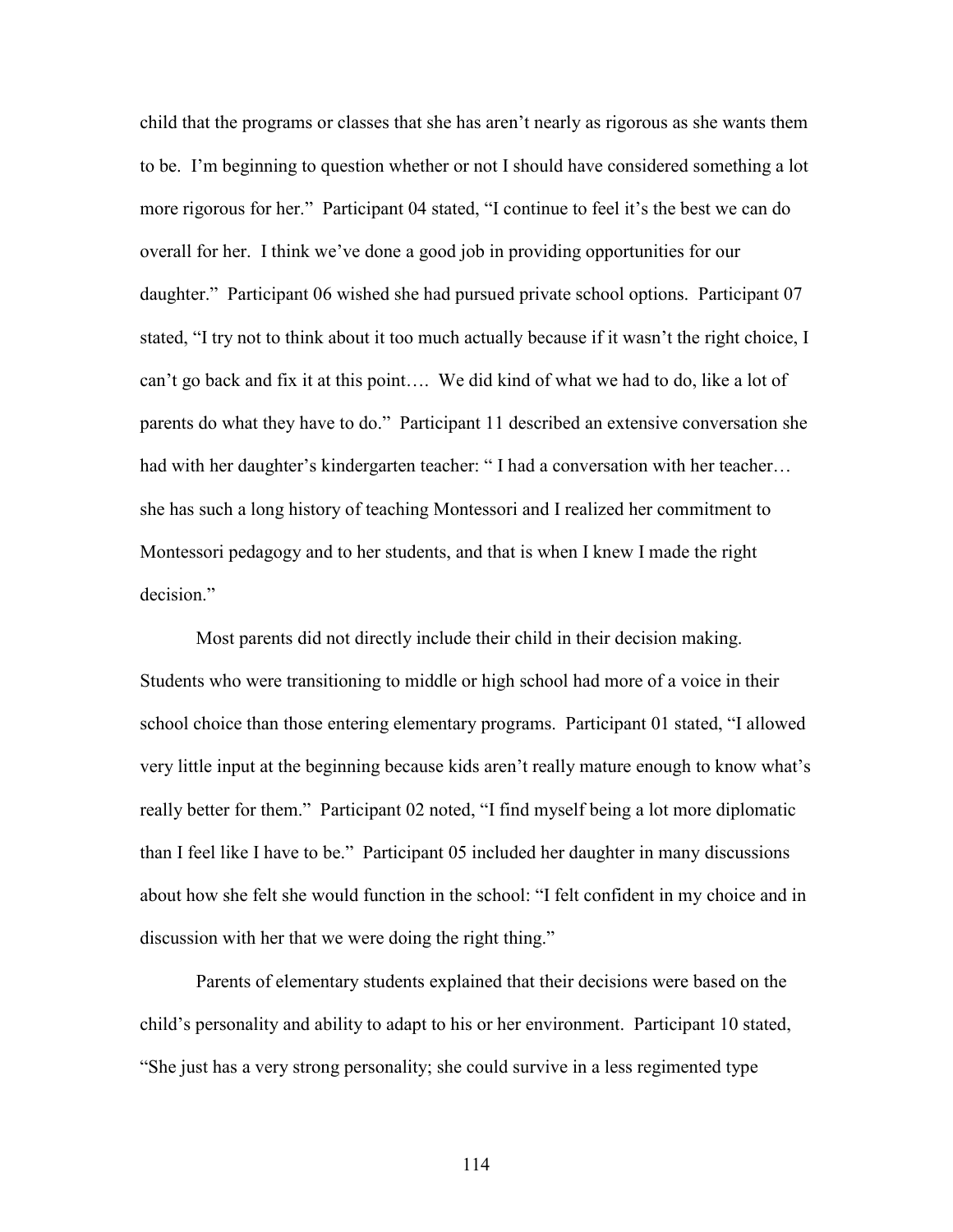learning environment and she has very good social skills. The other two entered through the sibling application; they didn't really have a choice." Participant 12 noted,

Our children did not have a voice in the decision-making process. My wife and I made the decision based on their needs. Who knows that better than us? We kept in mind everything we knew about how they learn, their social interactions. They are really caring children, and we chose a school that would nurture everything we loved about them.

Participant 19 allowed her incoming kindergartner to choose her school after she had

multiple "shadow days" at three different schools. Participant 20 remarked, "My oldest

daughter enjoyed the school, so my husband and I decided to enroll our youngest

daughter as well."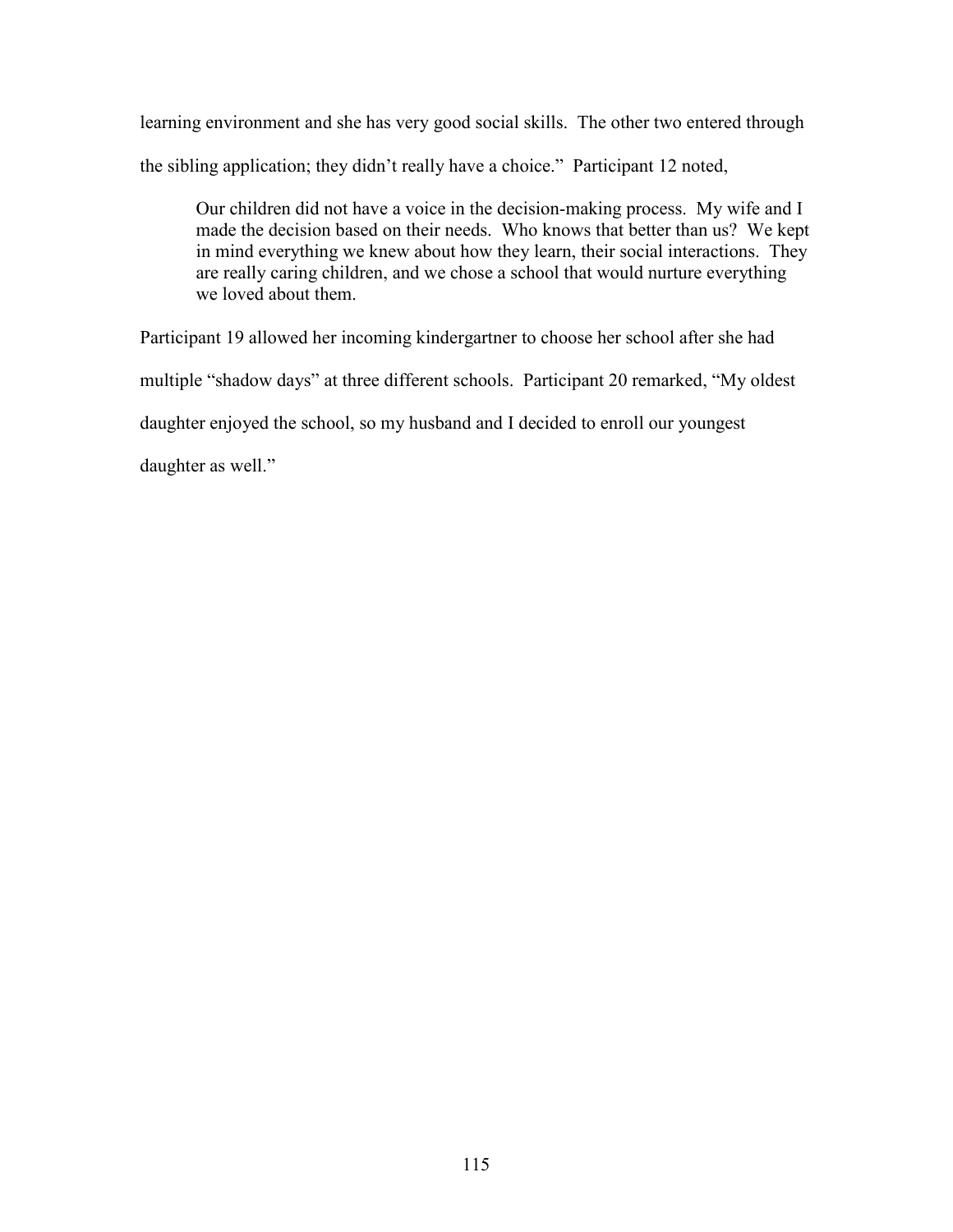Table 7. *Theme and Supporting Statements for Decision Making*

| <b>Theme</b>                                                | <b>Supporting statements from parents</b>                                                                                                                                                                           |
|-------------------------------------------------------------|---------------------------------------------------------------------------------------------------------------------------------------------------------------------------------------------------------------------|
| <b>Decision making</b>                                      | <b>Comfort</b>                                                                                                                                                                                                      |
| <b>Parental Self-</b><br><b>Efficacy</b><br><b>Rational</b> | "On one hand I don't have any discomfort about doing what's right for my kid when it comes to<br>education, but on the other hand I find myself being a lot more diplomatic than I feel like I have to be."         |
| <b>Choice Theory</b>                                        | "First I was a little nervous; I made the right decision, because I'm accessible and because I'm very<br>knowledgeable about certain things."                                                                       |
|                                                             | "Is it the best you can do?' Before anything else, you're always a parent. Part of what helped me make<br>this decision is recognizing I'm a parent before anything else."                                          |
|                                                             | "I felt confident in my choice."                                                                                                                                                                                    |
|                                                             | "I am somewhat comfortable in my decision."                                                                                                                                                                         |
|                                                             | "Very comfortable, because I'm an educator myself."                                                                                                                                                                 |
|                                                             | "I feel very comfortable with it. Between my husband and myself, you know, we talk an awful lot about<br>it. I think I'm a little more of the researcher; I feel very confident that I've made the right decision." |
|                                                             | "Very comfortable. I mean I'm a researchermy wife is, we don't really do anything<br>[hap]hazardlyeverything has a purpose."                                                                                        |
|                                                             | "For me, because of my experiences, I think it qualifies me to make the decision."                                                                                                                                  |
|                                                             | "I was comfortable with my decision because my child was happy. I did express a few concerns to the<br>school administration regarding my child's education."                                                       |
|                                                             | "I am very comfortable with the school. My daughter is doing well. She still struggles with mathematics;<br>however, she is doing well. I am pleased with her progress."                                            |
|                                                             |                                                                                                                                                                                                                     |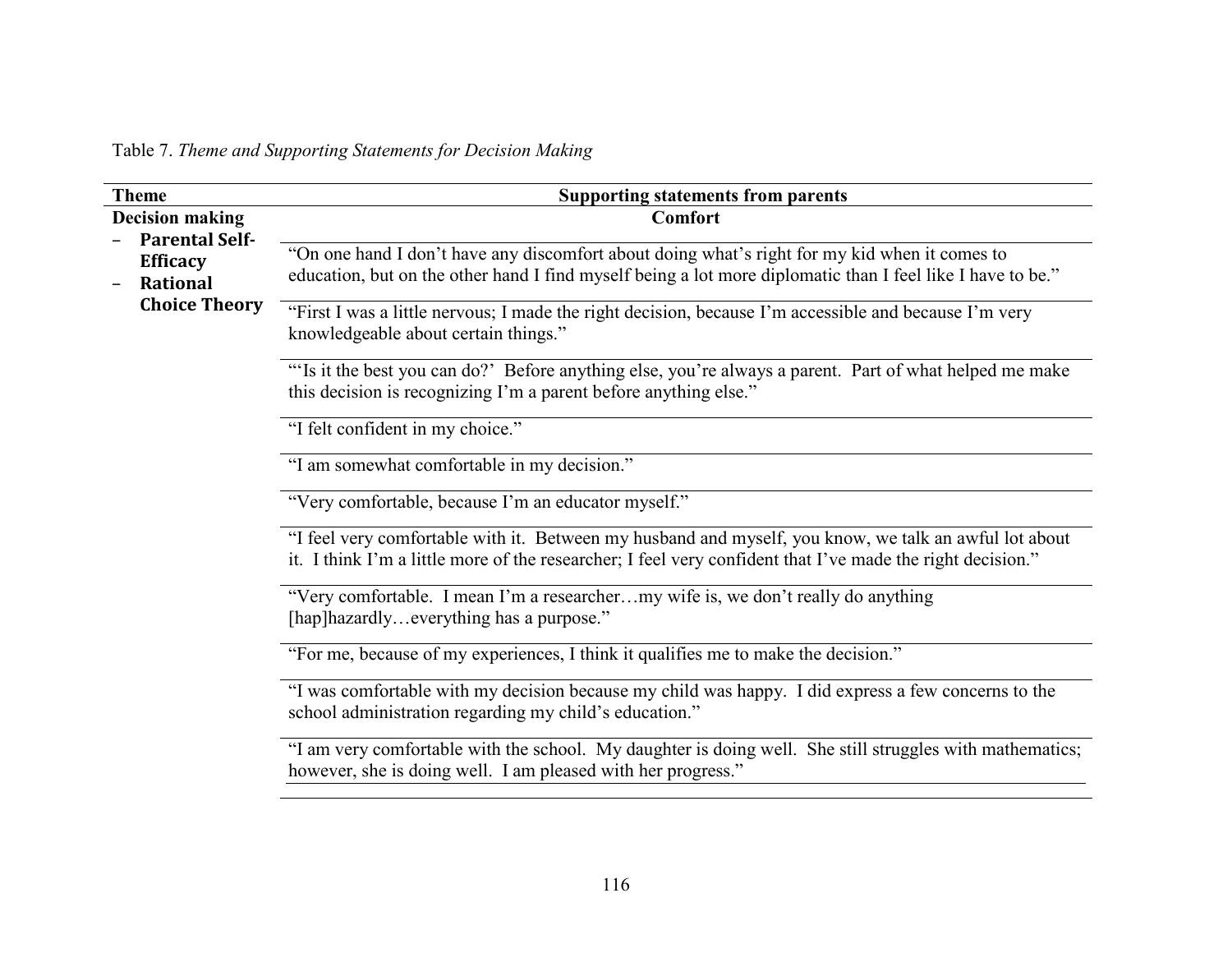"My daughters are doing well. They feel connected to the school and the community."

# **Successes/Failures**

"I'm getting feedback from my child that the programs or classes that she has aren't nearly as rigorous as she wants them to be. I'm beginning to question whether or not I should have considered something a lot more rigorous for her."

"I continue to feel—it's the best we can do over all for her. I think we've done a good job in providing opportunities for our daughter."

"Looking back on it, maybe I should have, you know, at least pursued it to see what it, kind of, had my perceptions of private school; I think we made the right decision."

"I try not to think about too much actually because if it wasn't the right choice, I can't go back and fix it at this point; we did kind of what we had to do, like a lot of parents do what they have to do."

"So that's important because now this child gets…she's saving on college cost right there, so as soon as she gets out she's going to have her associate's degree and be working on her bachelor's. So it just makes sense."

"I've become more confident about it. I don't like to compare, but they are so far ahead of some of the kids that, you know, are not fortunate enough to be here that are in our, you know, personal circles."

"I did not see failures. I only saw success because my daughter was happy and made strong academic gains."

"The success is my daughter has transitioned well to public school. The failure is we did not do enough to ensure her mathematics instruction."

"I do not feel all of the teachers are invested in the success of the children. However, my daughter has transitioned well to a new location."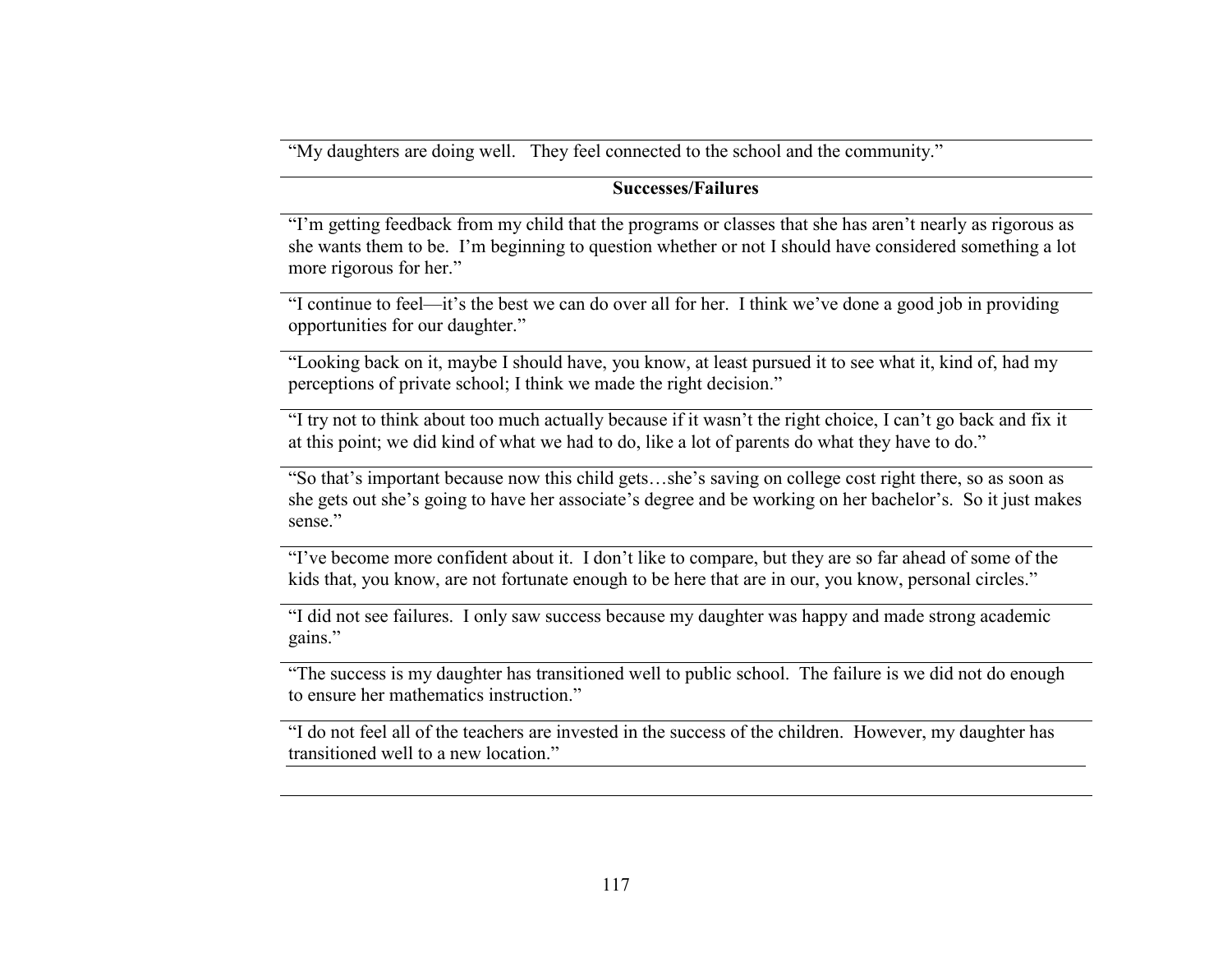# **Including the child**

"She later insisted that she go to the neighborhood school, and I told her, 'No, that was not an option until you at least gave it a try.' I'm glad I did because she's fine now. I don't make it seem like I would never have considered her opinion about it. I allowed very little input at the beginning because kids aren't really mature enough to know what's really better for them."

"A lot more diplomatic than I should be for his sake"

"There was a lot of discussion with my daughter about how she felt she would function in the school. I felt confident in my choice and in discussions with her that we were doing the right thing."

"I knew he wasn't really interested in health sciences, but I'm thinking from sort of an economical standpoint, yeah. He was pretty adamant about that, so that's the one we chose to go with."

"She had recently expressed interests in more of the sciences."

"My child did not have any say in the decision-making process. I wanted my child to be in a program with a strong curriculum that would support his needs."

"My daughter did a shadow day at her new school. Her experience informed our decision for her new school."

"My oldest daughter enjoyed the school. As a result, my husband and I decided to enroll our youngest daughter would attend the school as well."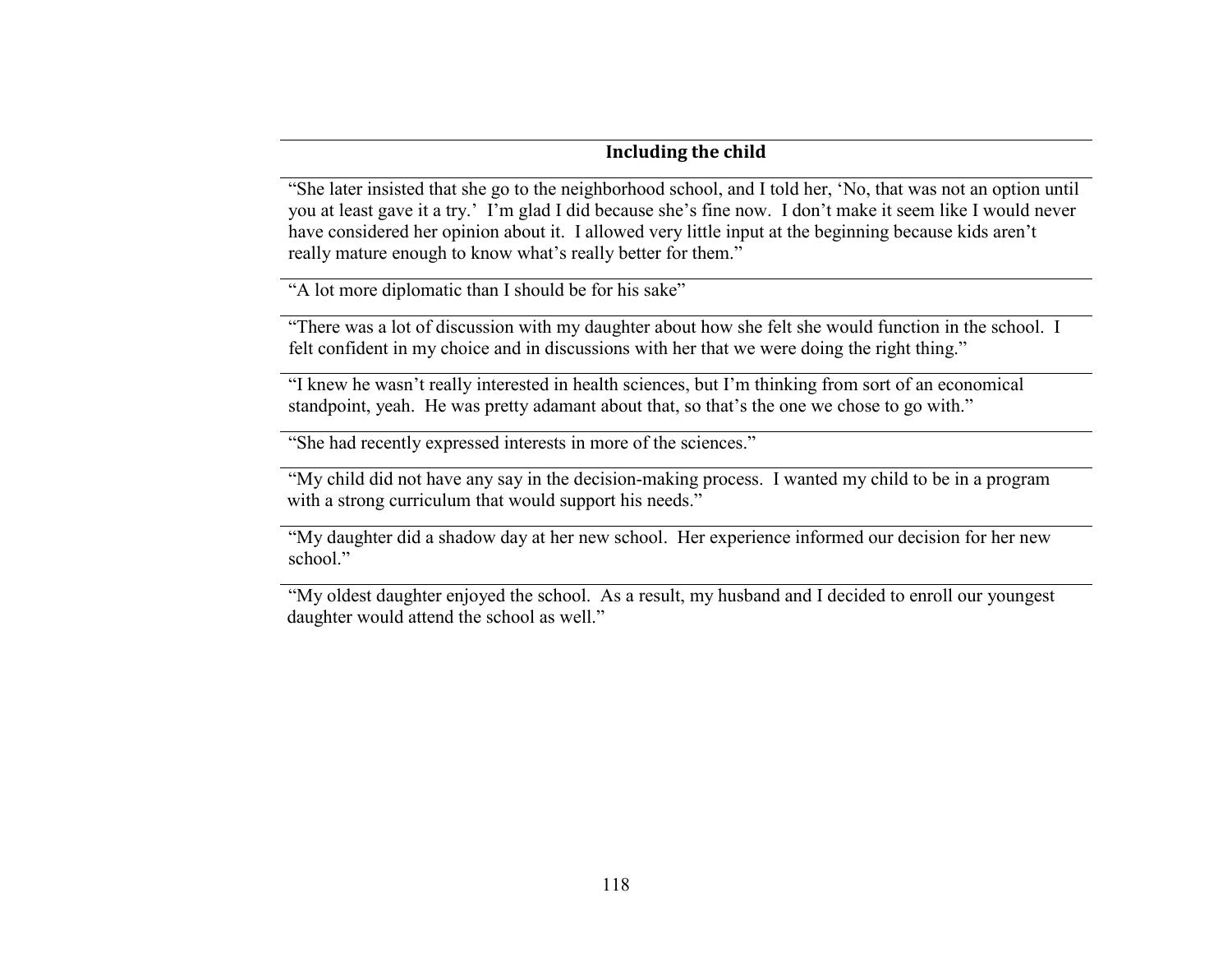## **Summary of Results**

The themes expectations, access, responsibility, experiences, and decision making emerged from the data in this qualitative study to answer the main research question and three subsequent questions. Additional component themes contributed to the understanding of the parents' experiences with choice. Participants were parents who were willing to share their experiences with school choice and how they made decisions for their child(ren)'s education. The data collected indicate that parents factor in many reasons and characteristics when making school-choice decisions for their children, reasons spread along continuums of academics, personal convenience, and personality and characteristics of the child.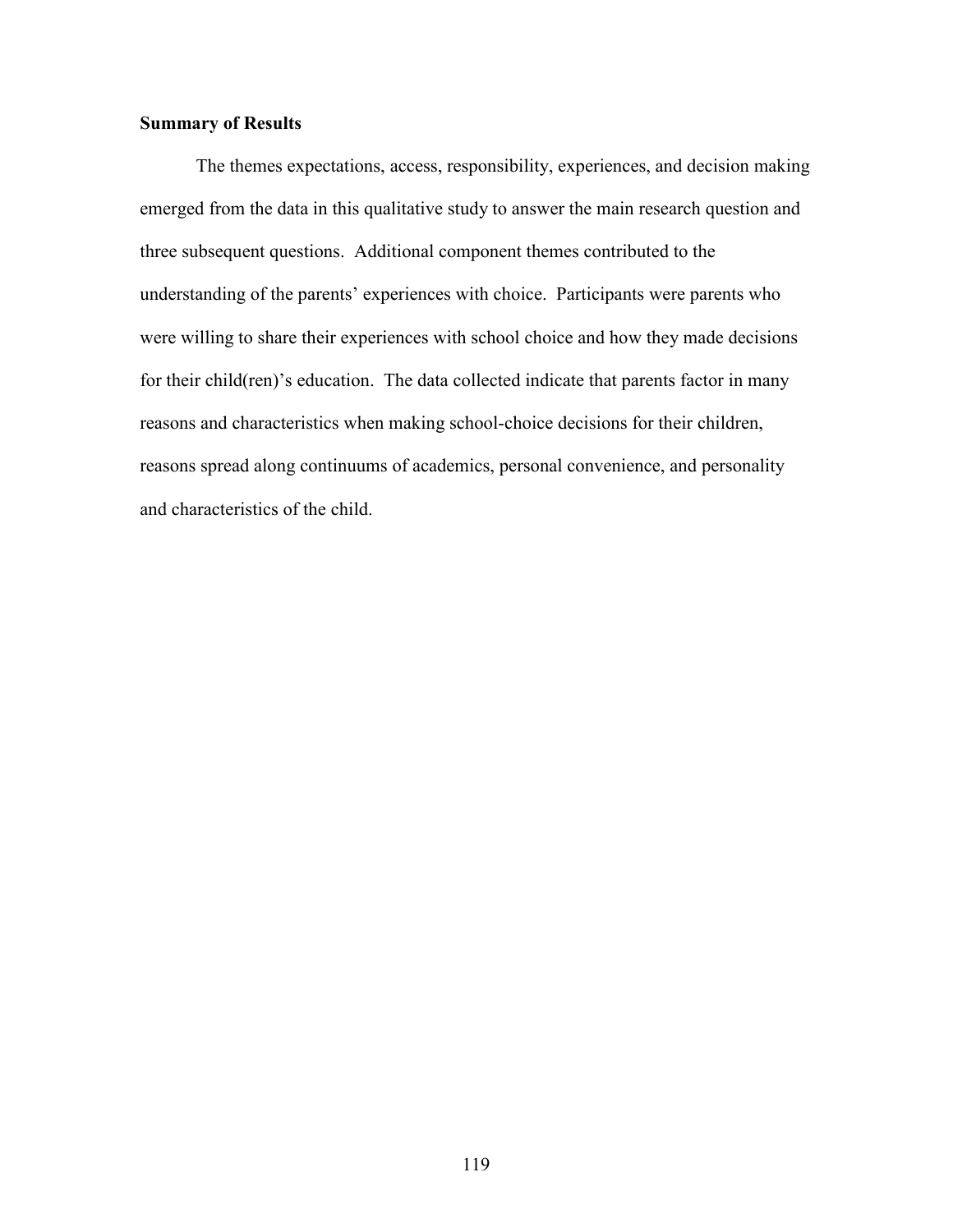# **Chapter 5: Interpretations, Conclusions, and Recommendations Discussion**

The purpose of this qualitative study was to examine how parents from a diverse Mid-Atlantic urban–suburban county make school-choice decisions for their children: specifically, what factors do parents consider when choosing a school for their children, how do parents gather information about the schools available to their children, and how do parents choose the school that best fits their preferences?

A review of the literature revealed that a study by Valant (2014) concluded, "Most research on what families want from their children's schools is based on parent surveys. Findings from surveys of school-choosing parents are consistent: parents report being primarily concerned about academic quality" (Valant, 2014, p. 3). With regard to parent school-choice decision making, Valant further questioned "whether schoolchoosing parents' desires and interests shape how they respond to information?" This study served to address this gap in the literature regarding how parents make schoolchoice decisions.

One of the most important ways in which parents are involved in their children's education is through choosing the school they attend. Parents enter the educational marketplace for different reasons (Cooper, 2005; Elacqua et al., 2006; Lacireno-Paquet & Brantley, 2008; Michel & Rothstein, 2002; Viadero, 2001). Some parents consider race, some consider special programs, and some consider geographical location as factors of school choice (Cooper, 2005; Elacqua et al., 2006; Lacireno-Paquet & Brantley, 2008; Michel & Rothstein, 2002; Viadero, 2001). Promarket advocates further insist that the competitive nature of the market, which results from supply and demand forces, benefits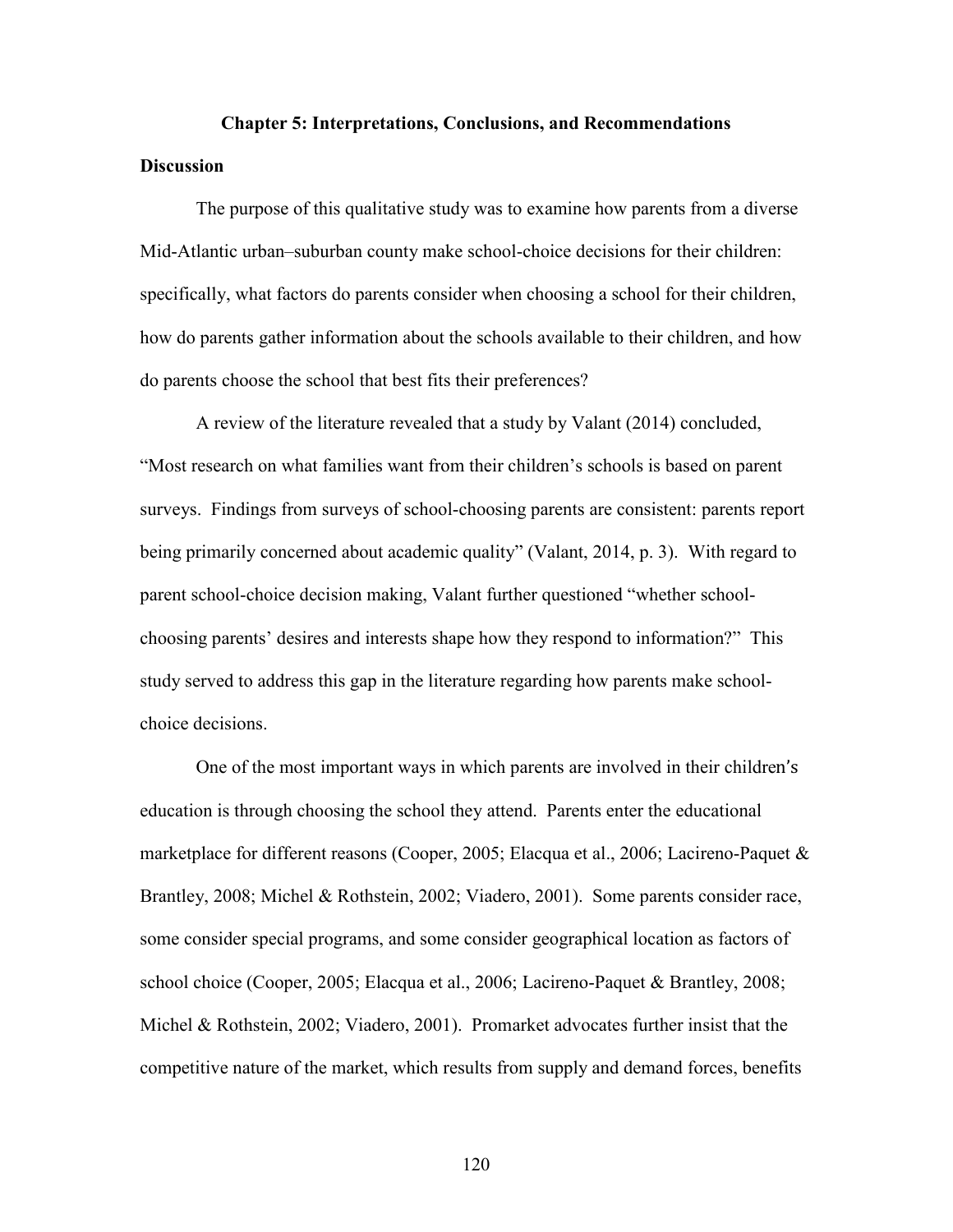consumers by providing a range of quality schools from which to choose, including those that suit their children's needs (Chubb & Moe, 1990; Levin, 1991; Vitteritti, 1999).

I used a criterion purposeful sampling technique to identify parents who met the criteria of the study. The emerging themes gathered from verbatim responses of participants as they introduced topics based on their experiences with choosing a school for their child(ren), told through their conceptual lens, provided the elements to develop a collective story of parents' decision making. The study results assist in understanding how parents make school-choice decisions.

## **Review of Results**

Five themes emerged to reveal how parents make school-choice decisions for their children. The five themes that emerged were (a) *experiences*, (b) *expectations*, (c) *access*, (d) *responsibility*, and (e) *decision making*. The component parts of *experiences* included (a) school and (b) enrollment. The component parts associated with *expectations* included (a) academics/curriculum, (b) culture/safety, and (c) school. The component parts of *access* included (a) choice, (b) school program, and (c) sources of information. The component parts related to *responsibility* included (a) meeting needs, (b) knowing the child, and (c) roles. The component parts of *decision making* included (a) comfort, b) successes/failures, and (c) including the child. The three-part framework of rational choice theory, parental role construction theory, and parental self-efficacy theory was identified through the review of the relevant literature on parental involvement in school choice. Each of the five emergent themes is discussed via the three-part theoretical framework.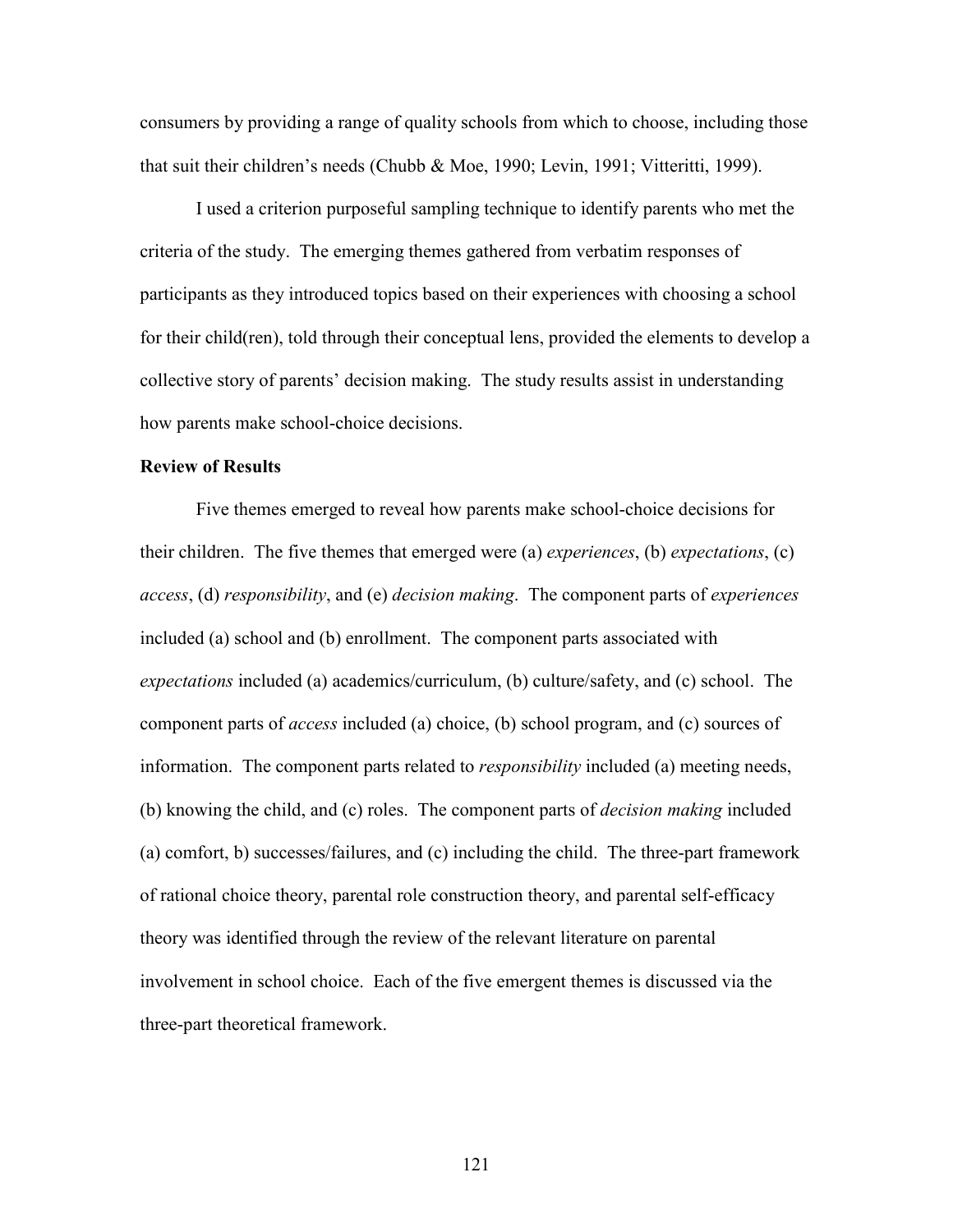The research participants provided rich, thick description as they articulated their experiences with school choice and the factors involved in their decision making. The interviews revealed multiple layers of experiences from each participant's interactions with school choice. Through in-depth interviews and discussions, it was clear that most parents strong feelings to support their decisions to engage in the educational marketplace.

Expectations emerged from the data as the strongest theme through which to understand and respond to the primary research question: How do parents from a diverse Mid-Atlantic urban–suburban county make school-choice decisions for their children? The themes of *experiences*, *access, responsibility* and *decision making* answered the subsequent research questions regarding what factors parents consider when choosing a school, how they gather information about the schools available to their children, and how they choose the school that best fits their preferences.

The parent's experiences during the school choice process remained with them as they continued to navigate their child's education. Most of the participants in the study felt they had made the right decision regarding their child's education. A few are still "keeping their options open." Throughout the interviews, it was clear that the parents were completely engaged in their child's education and felt an overwhelming responsibility to make the right decision.

The literature on reasons parents choose to engage in the educational marketplace called for examining reasons through a qualitative methodology. In this study, participants described many reasons factoring into their school-choice decisions. Their primary reasons included attraction to the specialty program/curriculum, the quality of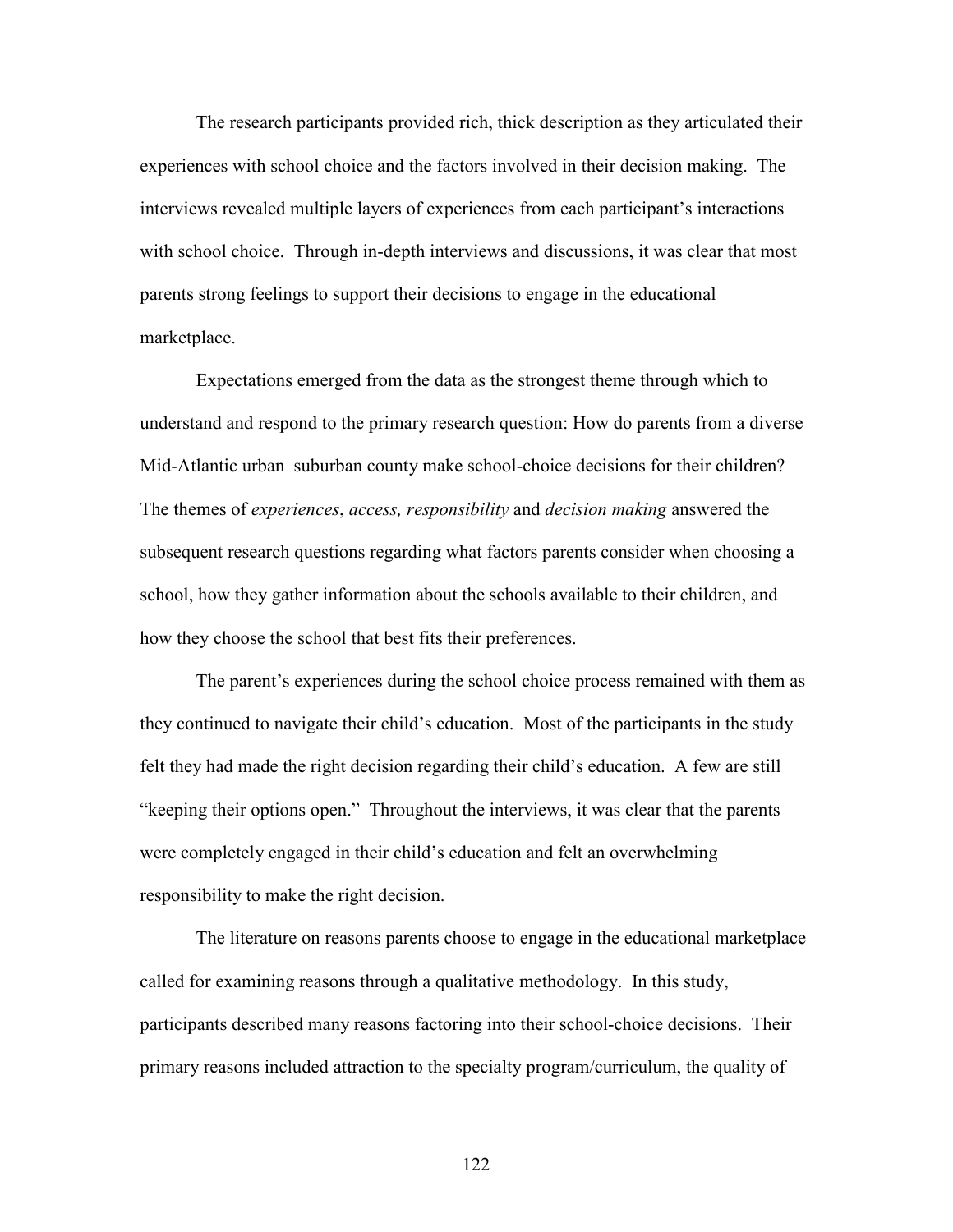education and the most rigorous learning opportunity, teacher tenure and qualifications, problems for children in previous or current school, and, most commonly, recommendations from within parents' social networks. Nevertheless, their overall choice decisions were based on complex assortments of influences.

According to some research, parents who choose are frustrated with regular public schools' educational quality and discipline (Martinez et al., 1994), and they tend to have higher expectations for their children's educational attainment than do non-choosing parents (Goldhaber, 1999; Martinez et al., 1994). Other concerns include whether parents choose schools for primarily academic quality reasons or primarily demographic and convenience reasons (Carnegie Foundation, 1992).

When asked to reflect on their level of satisfaction with their choices, parents cited their reasons for choice and the degree to which those reasons were addressed related to their satisfaction with their decisions. In a study on factors influencing parents' decisions to transfer to a charter school, Lange and Lehr (2000) found small class size, staff members, academic programming, and special education services were most important, with 80% of the parents choosing new schools due to dissatisfaction with their children's former school. In another study on factors influencing charter school decisions, Kleitz et al. (2000) noted that parents chose for better educational quality, smaller class sizes, and safety. Both studies indicated that ease of transportation was an important consideration for parents, especially for those least likely to have resources to support daily transportation to a distant school (Kleitz et al., 2000; Lange & Lehr, 2000).

The most distinct and apparent mode of gathering information about their schoolchoice options was the social network or "word of mouth." The undercurrent throughout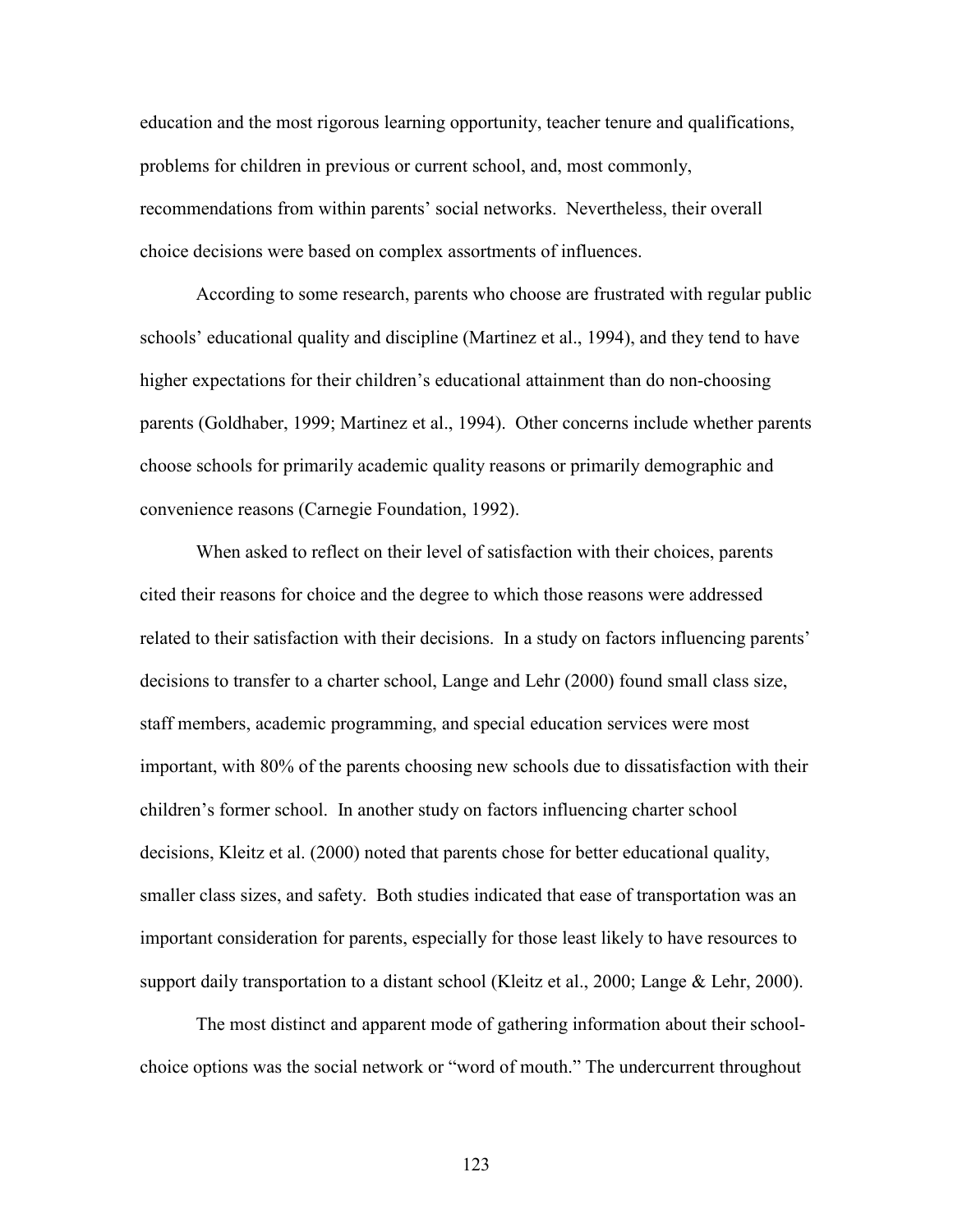all of the interviews pointed to the impact of social discussions among parents and friends regarding schools of choice. Social networks emerged as a primary resource for learning about choice options and school reputation. As indicated in the literature (Chung-Kai  $\&$ Chia-Hung, 2009; Maddaus, 1990) and supported by the interview participants, the primary method of finding out about schools of choice, regardless of the type of choice option, is through parents' social networks (Berends & Zottola, 2009). Their social circles tend to influence the schools about which they learn.

The research found that parents who volunteered as participants for this study were more similar than different, supported by the parent demographic data collected for the study. All but two parents held Master's and professional degrees and only one was unemployed. There was not one participant in the study who was not aware of their choice options or how they would access information to learn more about their choice options. Perceptions of a lack of diversity among families at schools of choice also support the social network theory of how information about schools of choice is passed on, thereby raising further concerns about equity and access to choice.

Parents in this study acknowledged a sincere responsibility for providing the best education for their children. Some parents noted the loss of what regular neighborhood public schools had to offer in terms of community, diversity, and connection, whereas others lamented on the unfairness of choice, in that their children were able to access through the luck of a lottery that parents who were less connected or less informed did not have access to. Parents were deliberate about entering the educational market place searching for what they perceived to be a superior education provided by schools of choice. It appeared that what parents were actually seeking was the exclusivity attained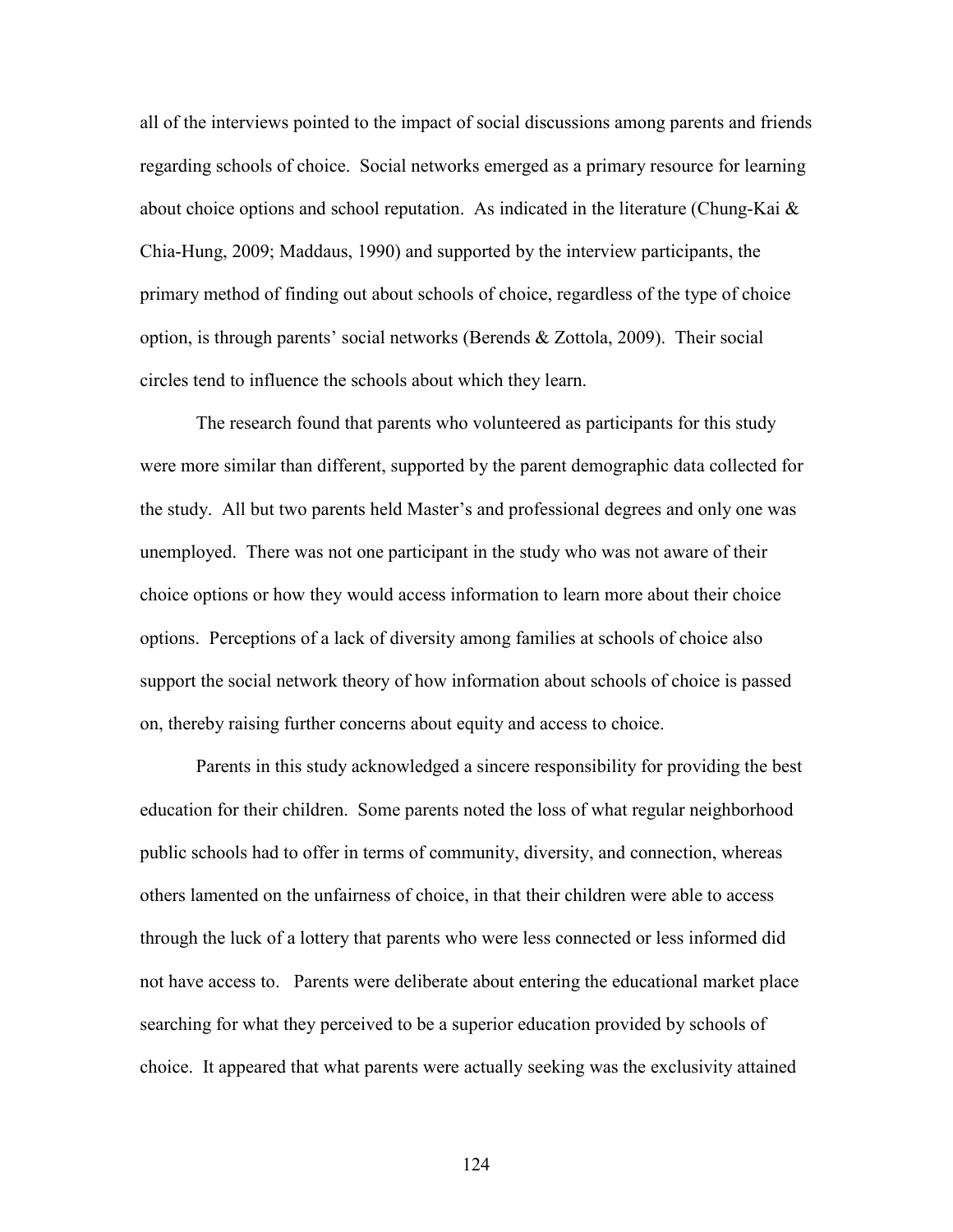by schools of choice. Two parents believed that regular public schools already were adequate, and they did not feel any moral dilemma. Although parents acknowledged the necessity of exit options provided by choice, because they did not want to see children stuck in subpar schools, they also expressed concern that choice was not an option for some children, by virtue of their circumstances, thereby limiting their access to a variety of resources.

In looking back on the outcomes of their choice decisions, 18 parents perceived their school of choice to be a superior education opportunity for their children due to the curriculum and pedagogy and the school's culture and nurturing environment. Parents perceived that many aspects of their school's curriculum, community, and structures would be relevant and successful in all of the public schools and expressed a hope that, in the future, all students would have access to similar programs and curriculum.

The theoretical foundation for this study emanated from the literature on how parents make school-choice decisions, including research on parental role construction how parents decide to become involved in their children's education and participate in the educational market place; parental self-efficacy—how equipped parents feel to make decisions on school choice; and, rational choice theory—how parents make the best decisions considering their options together has described how parents make schoolchoice decisions for their children. Within the context of school choice and parent decision making, views of parental role construction and parental self-efficacy through the lens of rational choice theory and the experiential knowledge of the researcher and the study participants, I present the essence of school-choice decision making through the descriptive responses of those who have lived the experience.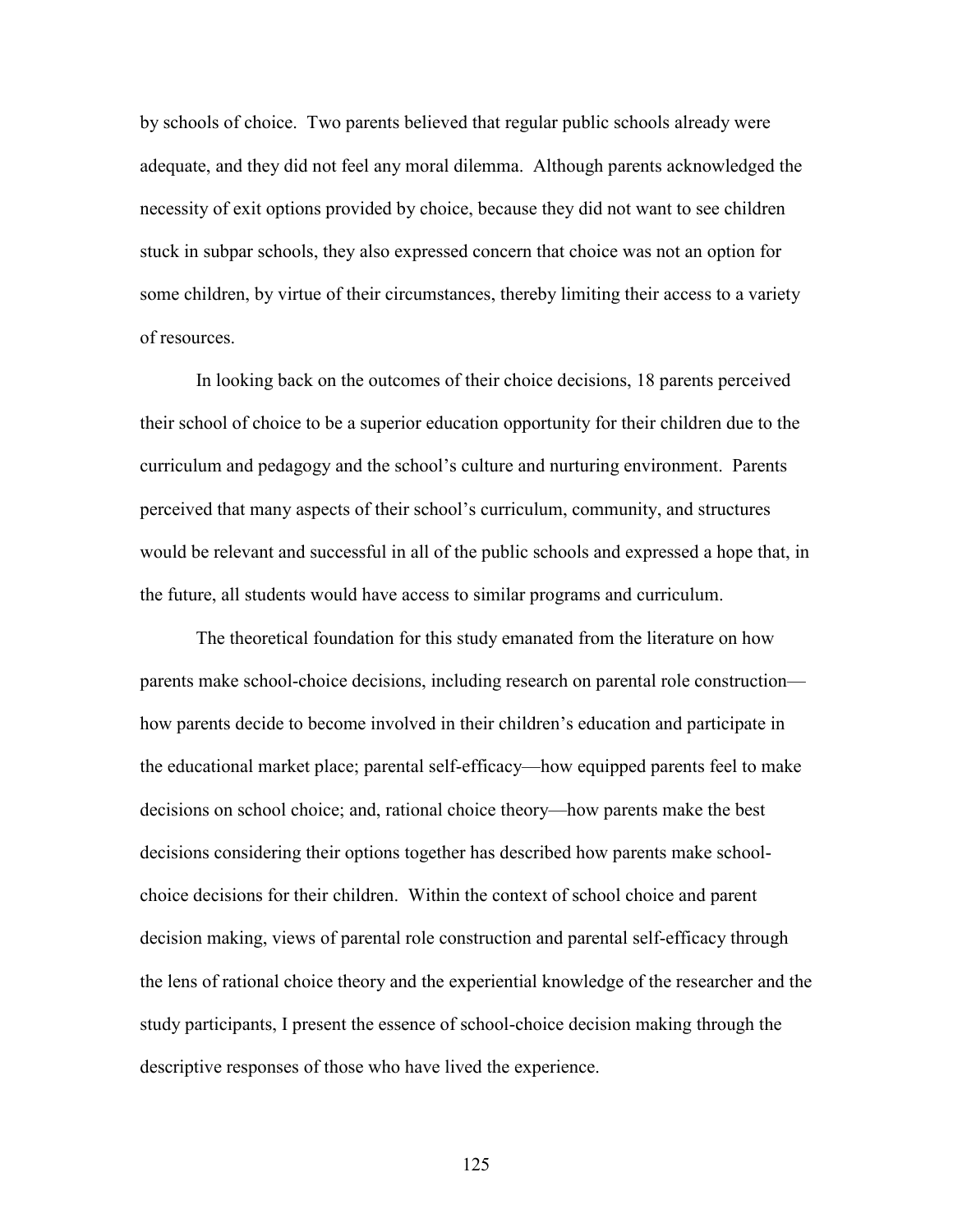## **Conclusions and Interpretations**

Participants in the study, through interview responses, shared rich, thick description of their experiences with school choice. These thoughts, recollections and emotions left from lived experiences assisted in digging deep into the core of the collective experience of these parents.

School choice has been a tool used by politicians to bring about educational reform by providing the opportunity for parents to move their children to higher performing schools, encouraging competition between schools for student enrollment, and improving educational outcomes. The primary research question directed this study: How do parents from a Mid-Atlantic urban-suburban school district make school-choice decisions for their children? Parents' experiences with the educational marketplace provided great insight into how parents make decisions regarding schools. Analyzing the experiences of the parents revealed that parents want rigorous programs that prepare their children for college and they place a great deal of importance on the information passed on and shared through their social networks in making a school choice.

School choice has given parents more educational options for their children. School choice, where available, has increased the competitive balance of schools across many communities and school districts. Parents perceived that their engagement in the educational marketplace to make school-choice decisions served to ensure that their child(ren)'s academic, social, and emotional needs were being met.

When it's all said and done, school choice comes down to one individual variable, the parent's ability to choose a school where they feel their child will thrive. To most parents, *thrive* does not have a single definition. Thrive involves the social, academic,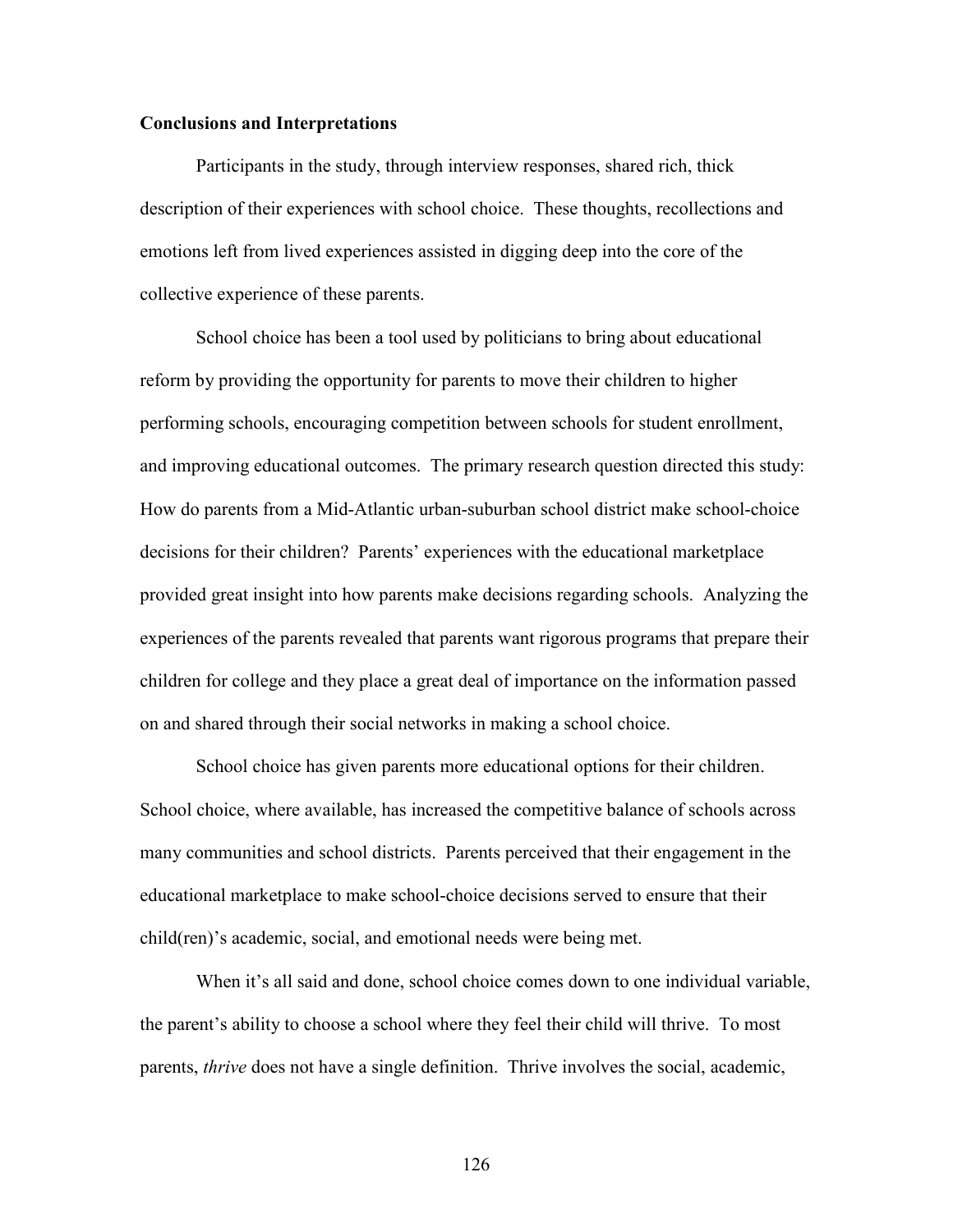and physical potential of the child. Wealthy parents have the financial means to choose a school because of the private school options available. Parents of less financial means, however, do not have the opportunity to control what they believe is best for their child's education. It is for this reason that school choice research is important. Stakeholders need to be aware of the reasons and expectations parents have for engaging in school choice.

Parents construct their roles as decision makers in the educational market place because they understand it is their responsibility and they take that responsibility seriously. Parents' experiences and social networks shape their perceptions of schools and as a result define their role. Parents feel equipped to make decisions on school choice because they know what their children's needs are and are clear as to how those needs will be met educationally. Parents' are confident about making school-choice decisions not only because of their social networks but also because they include their child in the decision-making process. Parents make the best decisions considering their options and their access to information and resources.

As evident in the research literature, educators have perceived that there are many potential barriers for all families in learning about, perceiving as viable options, and accessing and enrolling in schools of choice. Potential barriers included physical or logistical (transportation, daycare, schedules), financial (supporting school financially, relative freedom from financial stress), and life situation (work, family expectations, education to support school's pedagogy). In the literature, the primary barriers to access to choice included transportation (Kleitz et al., 2000; Lange & Lehr, 2000) and knowledge about choice options (Berends & Zottola, 2009). The depth and complexity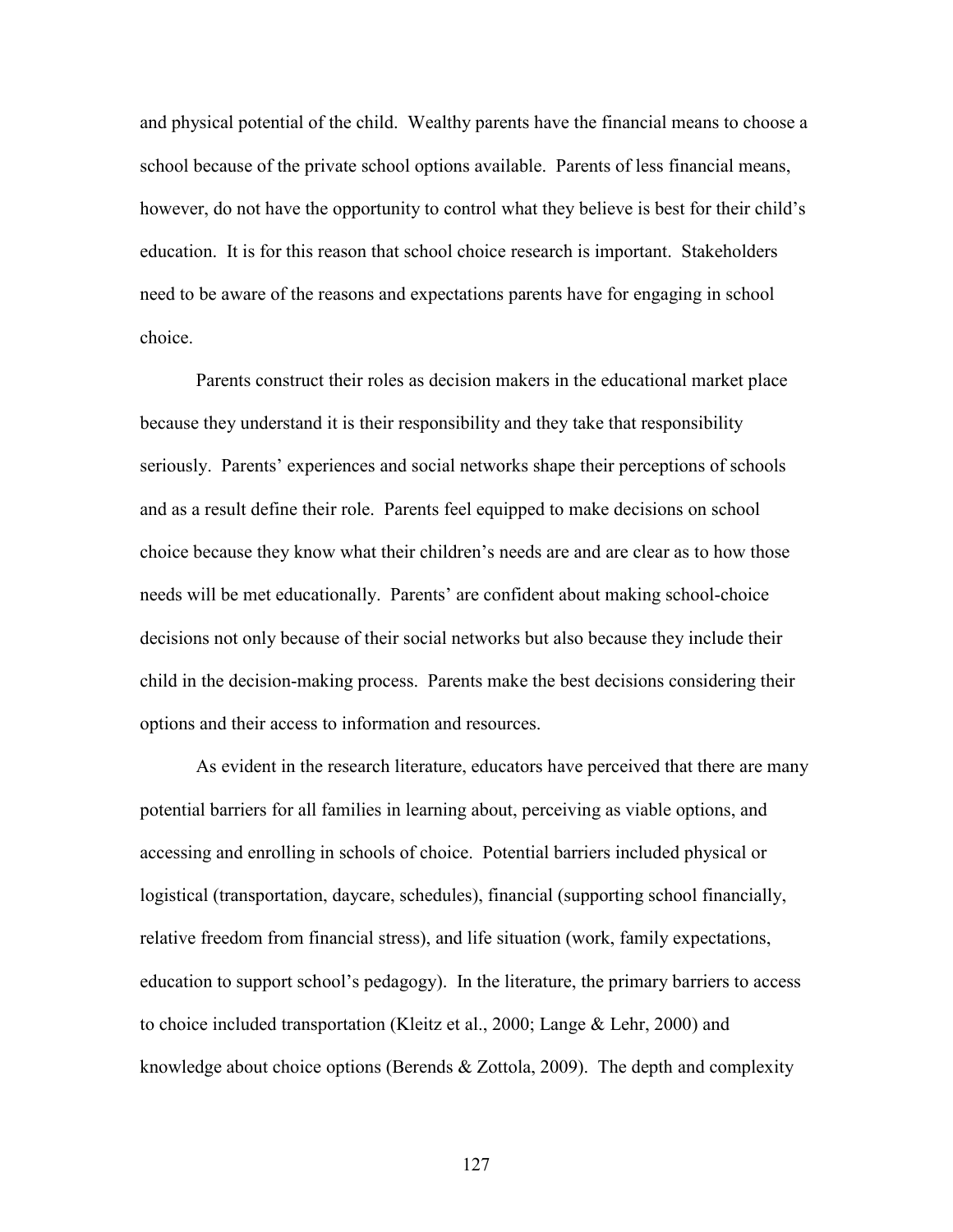of reasons and decision-making processes provided by these parents in this study can inform the literature.

## **Implications for Practice**

The collective stories of parents in this research study who make school-choice decisions for their children have implications for all of the stakeholders mentioned earlier regarding school choice practices. Educational stakeholders must examine critically the relationship between parent engagement in school choice and the decision-making process. Stakeholders who are aware of how and why parents make school-choice decisions can have informed discussions about district school-choice policies, options and the needs of the community.

As identified in the research, parents are greatly influenced by their social networks. Schools and school systems must be prepared to dispel misconceptions built up by social networks and counter with positive marketing about what the school/school system has to offer. School districts must provide parents with accurate and realistic information that effectively explains how they plan to compete with outside entities and provide educational services for all students in the district.

#### **Limitations**

I successfully completed this study with significant data gathered and analyzed on how parents make school-choice decisions. There are several limitations to the study, however, that must be noted. Given the methodological design, the sample consisted of parents selected through the filter of a racially diverse, United Methodist church congregation and attached preschool/kindergarten program. These parents responded to the request for participation because they wanted to be engaged in their child's education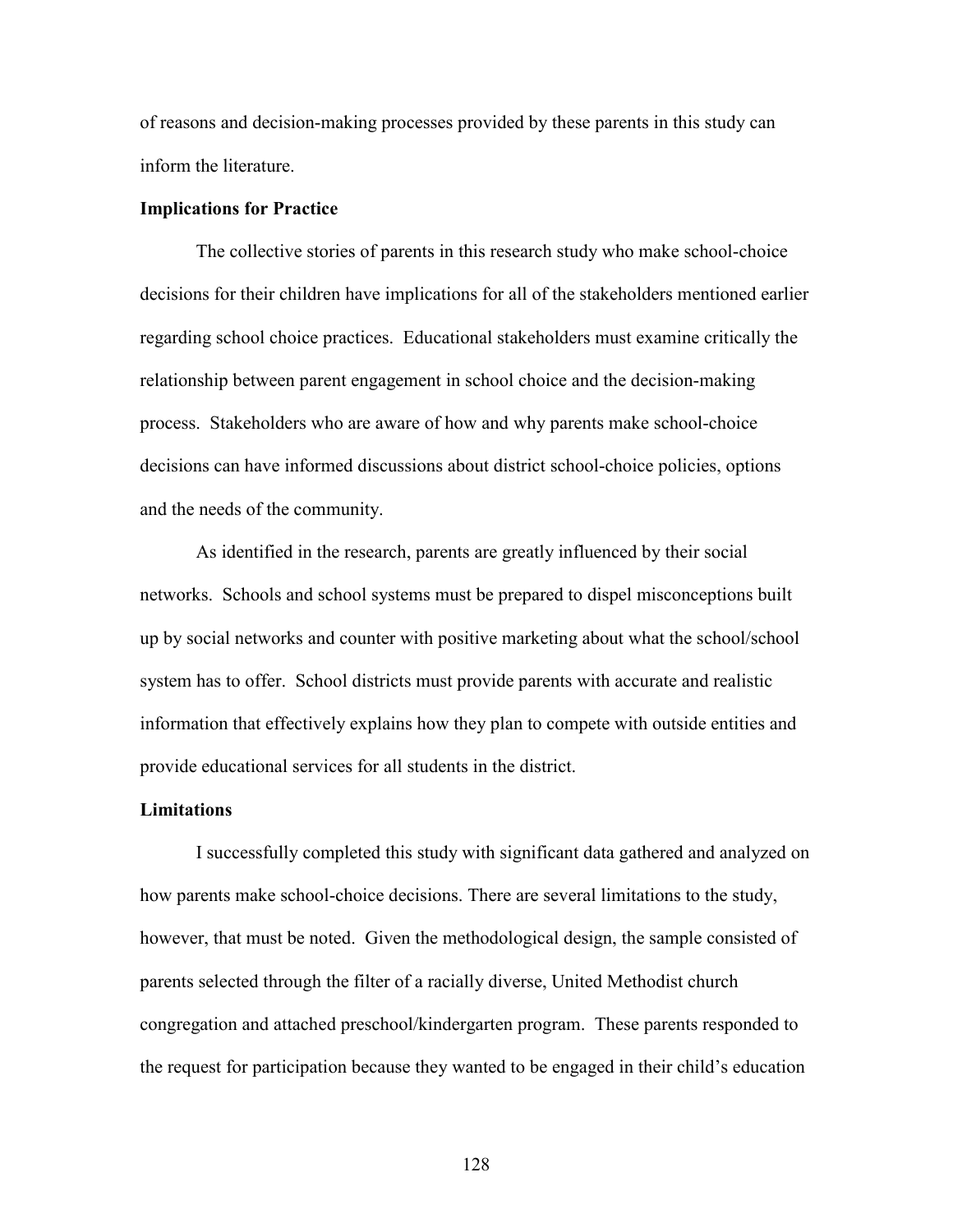by being active members of the school choice process. It is important to note that those parents who did not enter school lotteries or apply to private school programs, but chose to remain at their assigned boundary school, are also active choosers who considered their options but made the best decision for their child and family.

All of the parent participants were concerned with more than their child's academic success, but more with other less quantifiable indicators such as school culture, safety, and rigorous curriculum. All of the parents of the study had expectations of their child attending college. This cannot be considered the norm for all parents in the school district sampled because there may be parents who exercise their right to school-choice options but are not concerned with their child attending higher education.

Another limitation is that I am directly involved in the school-choice process. I am a high school assistant principal at a school of choice. I have the opportunity to promote the success of the school programs and activities. This limitation is inherent in narrative inquiry.

It is important to note that the findings of this study are applicable to the church/school community that was interviewed and cannot be generalized to any other population.

The basic question even for qualitative research is the extent to which the findings of one study can be applied to other situations. But since small, nonrandom random samples are selected purposefully in qualitative research, it is not possible to generalize statistically. A small sample is selected precisely because the researcher wishes to understand the particular in depth, not to find out what is generally true of the many. (Merriam, 2002, p. 28)

Based on the site selection, population sample, and demographics of the parent participants, this study is not transferable outside the context of this study.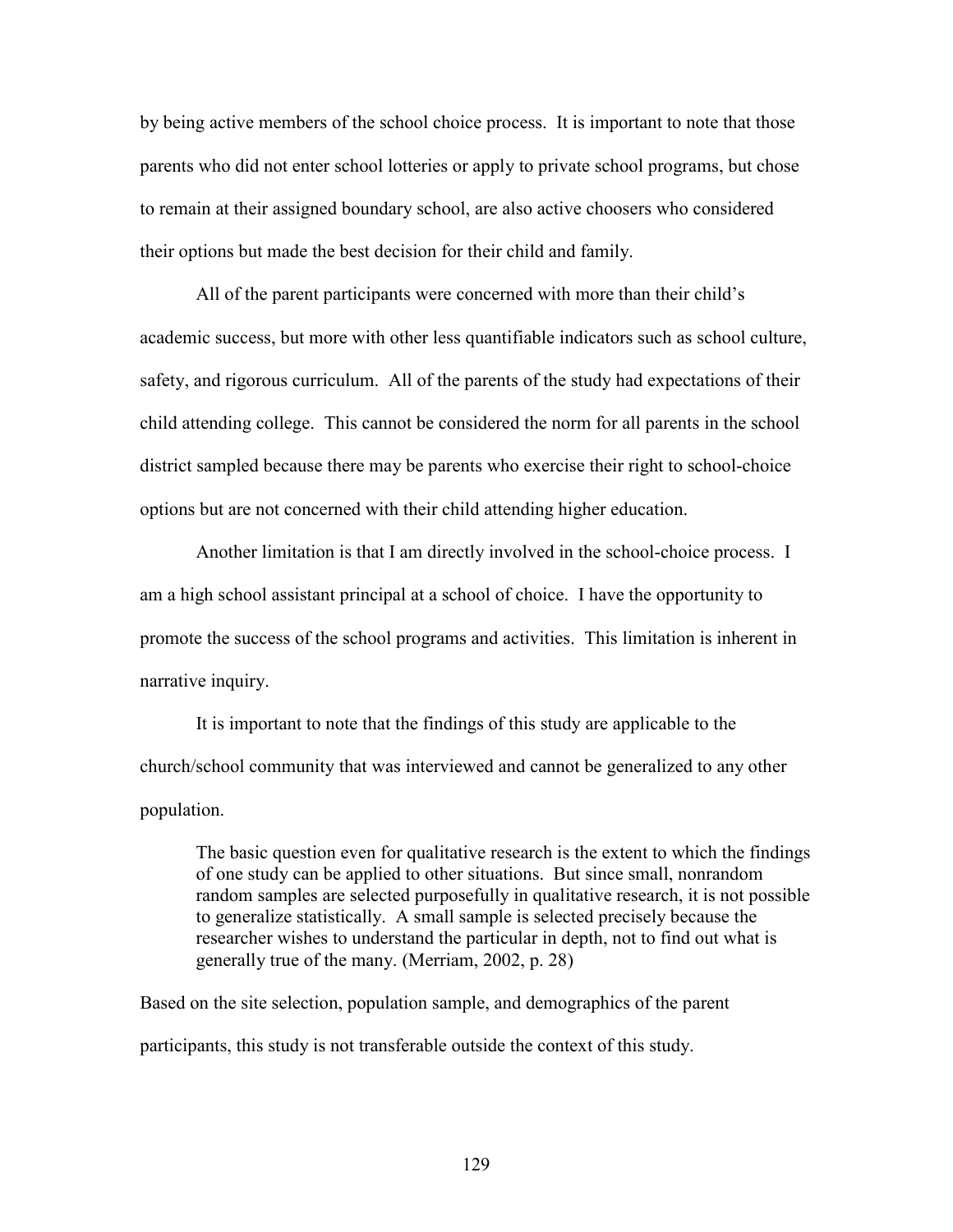## **Recommendations for Future Study**

Although the results of this study suggest many areas for further research, I offer five specific suggestions within the areas of replication, new research, and pilot studies for implementing the recommendations that emerged from the findings. More detailed research in the five suggested areas should focus on demographics not addressed in this research, that is, English language learners, parents without significant connections to prominent social networks, and parents who have not been graduated from college.

- 1. The results of this study suggest the need for replication in different demographic contexts, including a more socioeconomically disadvantaged population, less educated research participants, and a younger population of parents. Seeking parents who have diverse socioeconomic and racial backgrounds, as well as various levels of involvement in their child's education, is strongly suggested.
- 2. Although the parents who participated in this study were knowledgeable about the opportunities available to their children, it is possible that parents who were not represented in the participant demographics are not aware of the same opportunities. Identifying parents' perceptions and knowledge of school choices available to their children would benefit tremendously the body of research.
- 3. Researchers seeking to replicate this study should seek families who were not successful in accessing choice, that is, they were unaware of options outside their assigned boundary schools. Researchers also should seek families who have found success in accessing choice but did not experience success in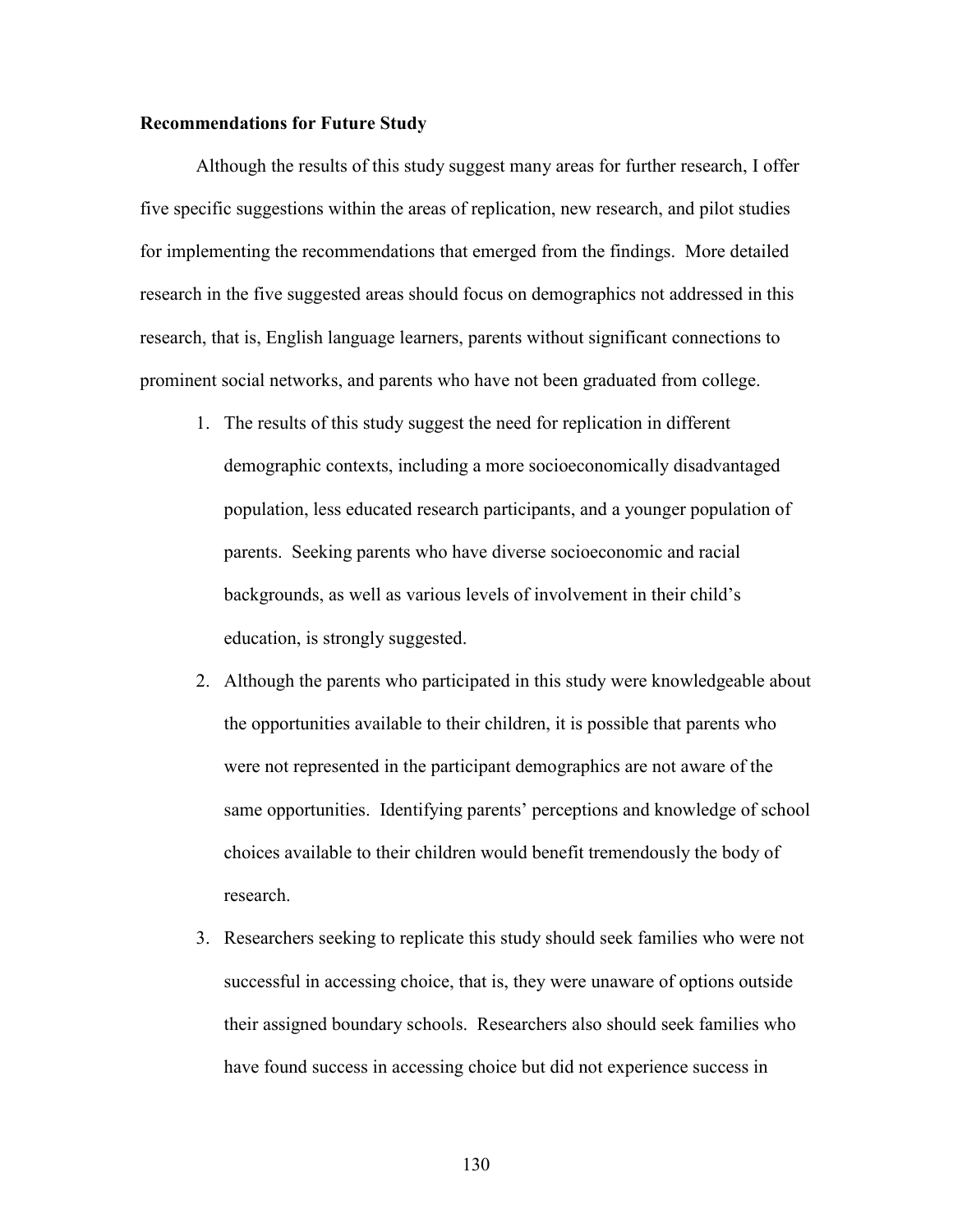meeting the needs of their children.

- 4. With the competition associated with school choice, a new area for research could include what school districts are doing to help attract students and parents to enroll in their school or school system and what is being done to retain those who are currently enrolled.
- 5. Researchers should explore the roles principals and building level administrators play in the school-choice process of enrollment and program selection.

Parents' demand for certain types of schooling characteristics influences what schools supply (Cooper, 2005). Schools compete to attract parent consumers because they need the parents to choose them to remain open and viable (Cooper, 2005). Promarket advocates further insist that the competitive nature of the market, which results from supply and demand forces, benefits consumers by providing a range of quality schools from which to choose, including those that suit their children's needs (Chubb & Moe, 1990; Levin, 1991; Vitteritti, 1999).

Every parent who exercises school choice makes decisions about their role in their child's life. Parents who exercise school choice believe that their involvement is important, effective, and will be positively associated with their child's performance in school. Parents who exercise school choice have expectations around the benefit of choice and make decisions based on their desired benefits.

To be a successful leader in the educational marketplace, it will be important for all stakeholders to work together to determine the needs of parents and students in their community and develop programs within the school that best suit those needs. Providing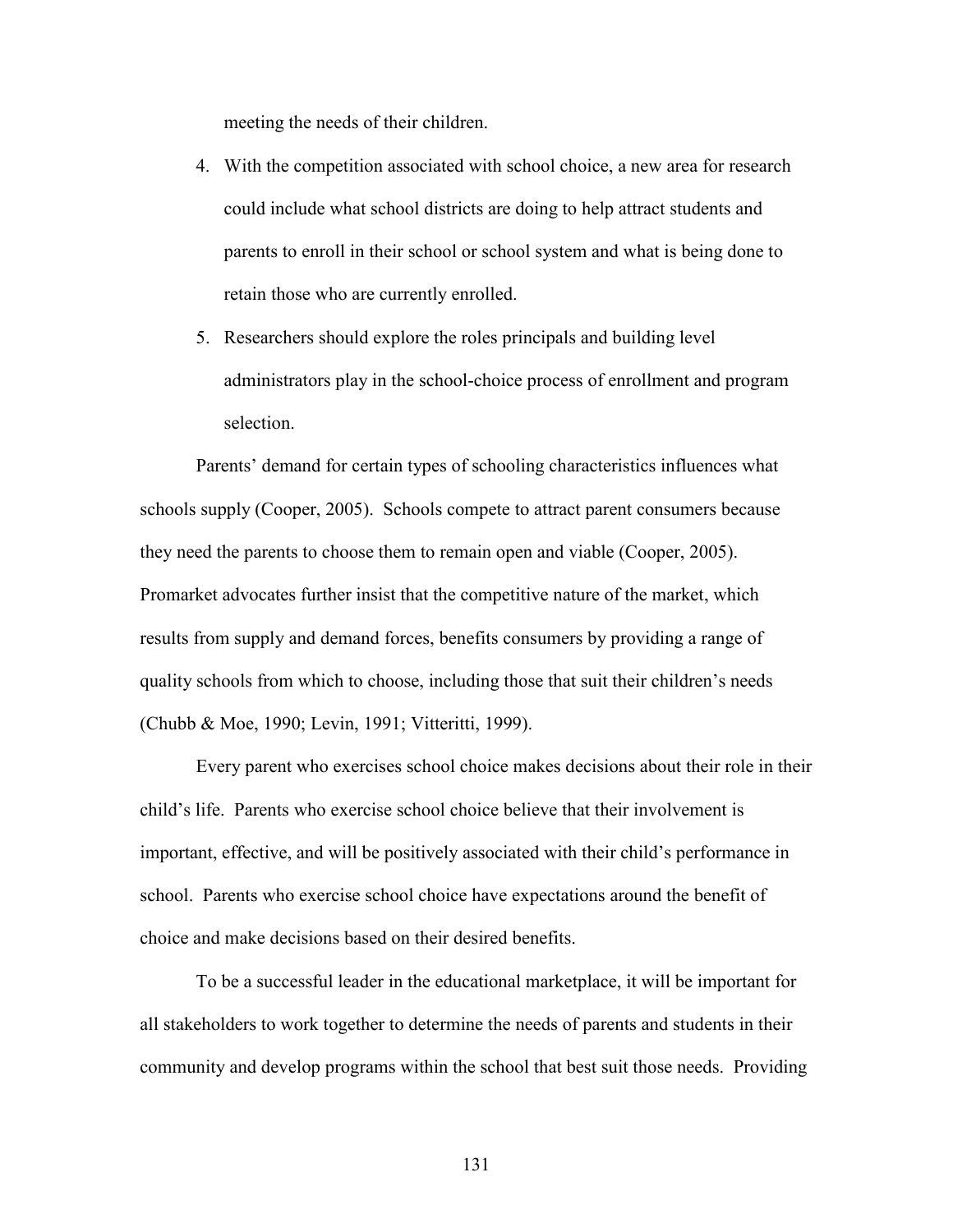effective information to parents regarding curriculum, instruction, staffing, cocurricular programs, and student growth activities is an important way to keep parents engaged in the educational process.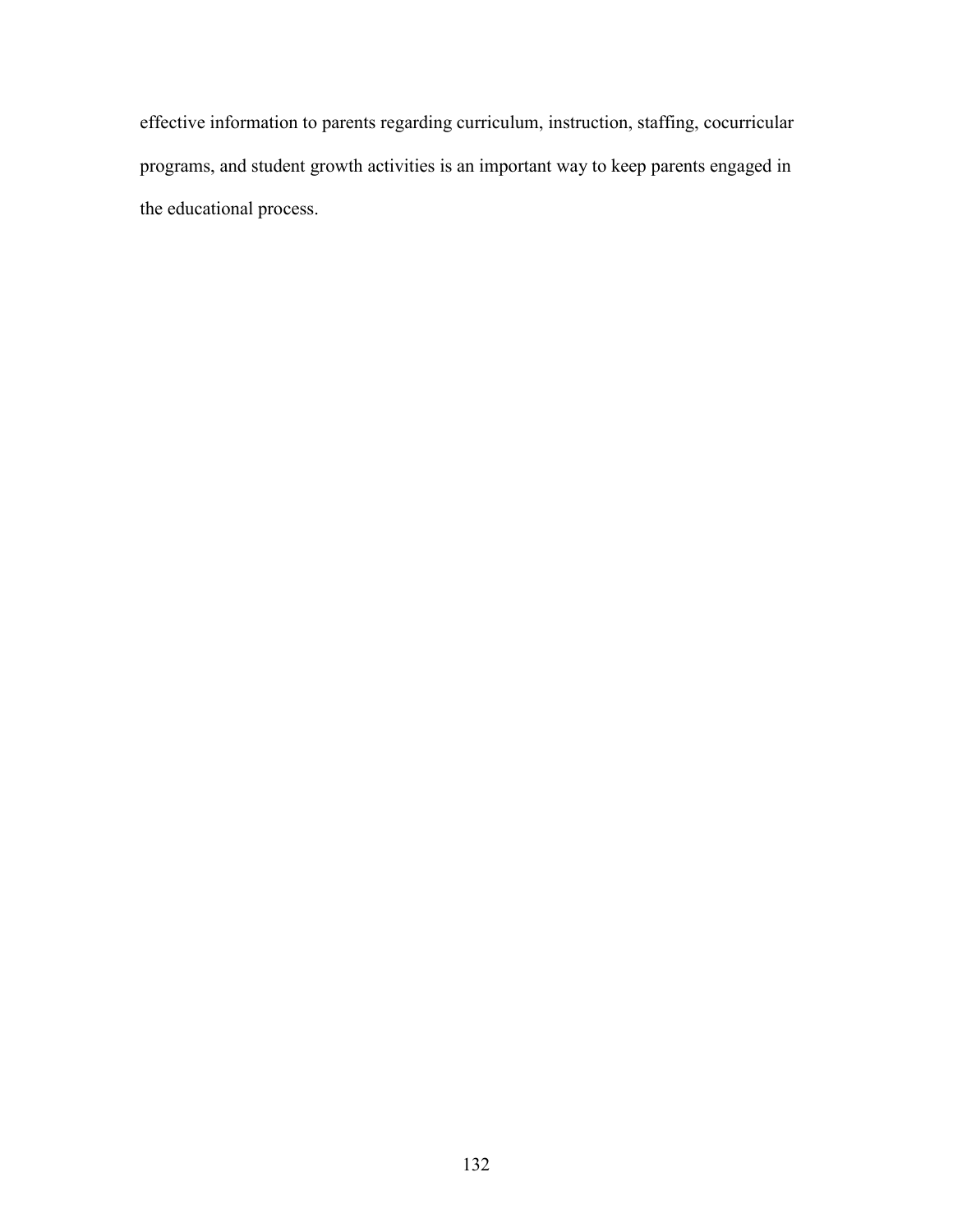#### **References**

- Anderson, K. J., & Minke, K. M. (2007, May 8). Parent involvment in education: Toward an understanding of parents' decision making. *The Journal of Education Research*, 311-323.
- Archbald, D. A. (2004). School choice, magnet schools, and the liberation model: An empirical study. *Sociology of Education, 77*(4), 283-310.
- Archbald, D. A., & Kaplan, D. (2004). Parent choice versus attendance area assignment to schools: Does magnet-based school choice affect NAEP scores? *International Journal of Educational Policy, Research, & Practice, 5*(1), 3-35.
- Atkinson, P., & Hammersley, M. (1994). Ethnography and participant observation. In N. K. Denzin & Y. S. Lincoln (Eds.), *Handbook of qualitative research* (pp. 248- 261). Thousand Oaks, CA: Sage.
- Bandura, A. (1977). Self-efficacy: Toward a unifying theory of behavioral change. *Psychological Review, 84*, 191-215.
- Bell, C. A. (2009a). All choices created equal? The role of choice sets in the selection of schools. *The Peabody Journal of Education, 84*, 191-208.
- Bell, C. A. (2009b). Geography in parental choice. *American Journal of Education, 115*, 493-521.
- Ben-Porath, S. R. (2009). School choice as a bounded ideal. *Journal of Philosophy of Education*, *43*(4), 527-544.
- Berends, M., & Zottola, G. (2009). Social persoectives on school choice. Handbook of research on school choice (pp. 35-54). New York: Routledge.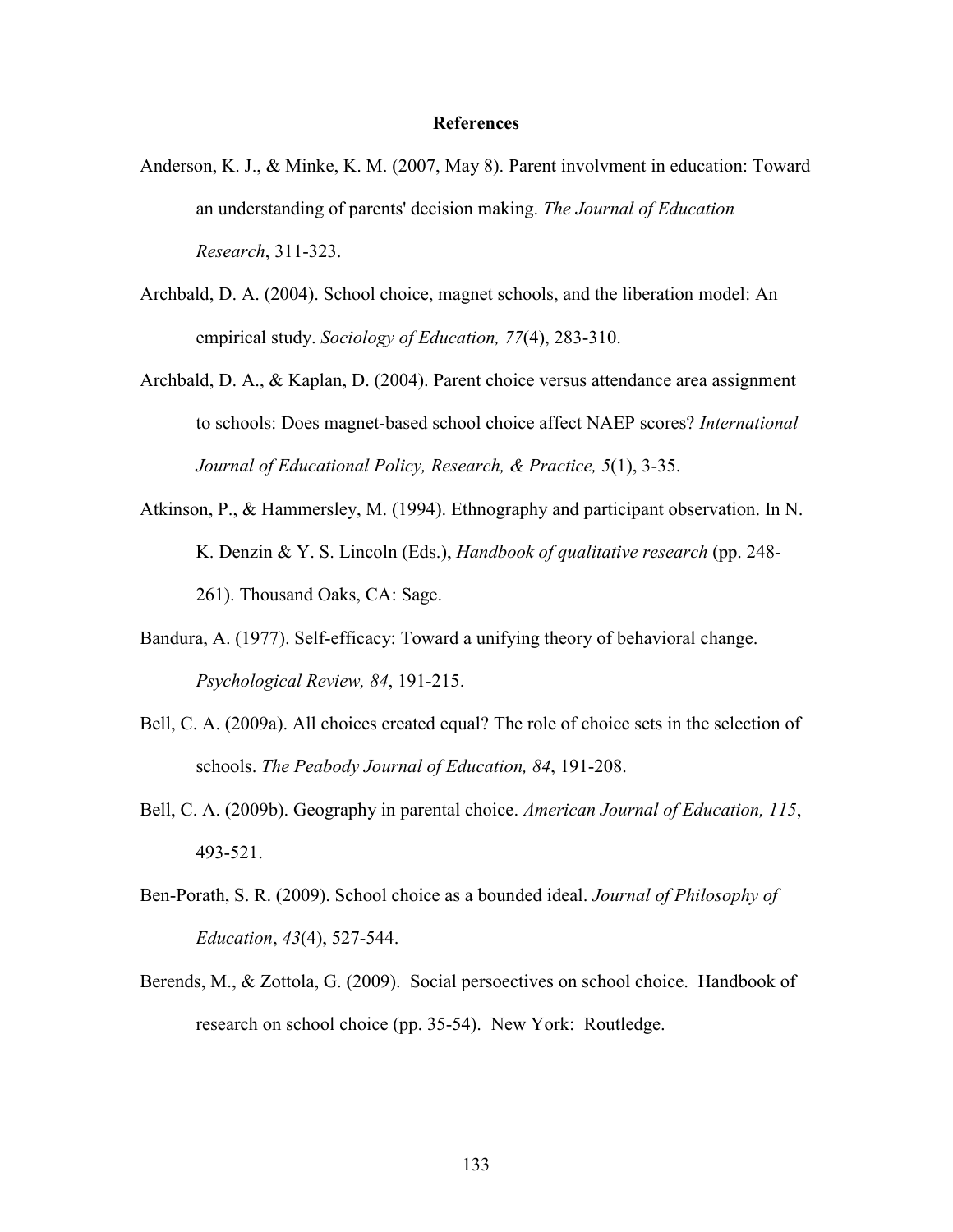- Betebenner, D. W., Howe, K. R., & Foster, S. S. (2005). On school choice and test-based accountability. *Education Policy Analysis Archives, 13*(41), 1-22.
- Bifulco, R., Cobb, C., & Bell, C. (2009). Can interdistrict choice boost student achievement? The case of Connecticut's interdistrict magnet school program. *Educational Evaluation and Policy Analysis, 31*(4), 323-345.
- Boston School Committee & Boston Teachers Union. (1994). Collective bargaining agreement Boston: Author.
- Buckley, J. (2007). *Choosing schools, building communities? The effect of schools of choice on parental involvement.* New York, NY: National Center for the Study of Privatization in Education, Teachers College, Columbia University.
- Burke, L. M. (2014, March). *The value of parental choice in education: A look at the research.* (Issue Brief No. 4173). Washington, DC: The Heritage Foundation.
- Chakrabarti, R., & Roy, J. (2010) *The economics of parental choice*. New York, NY: Federal Reserve Bank of New York.
- Chavkin, N. F., & Williams, D. L., Jr. (1993). Minority parents and the elementary school: Attitudes and practices. In N. F. Chavkin (Ed.), *Families and schools in a pluralistic society* (pp. 73-84). Albany, NY: State University of New York Press.
- Chubb, J. E., & Moe, T. M. (1990). *Politics, markets, and America's schools.* Washington, DC: The Brookings Institution.
- Chung-Kai, L., & Chia-Hung, H. (2009). Marketing tactics and parents'loyalty: The mediating role of school image. *Journal of Educational Administration, 47*(4), 477-489.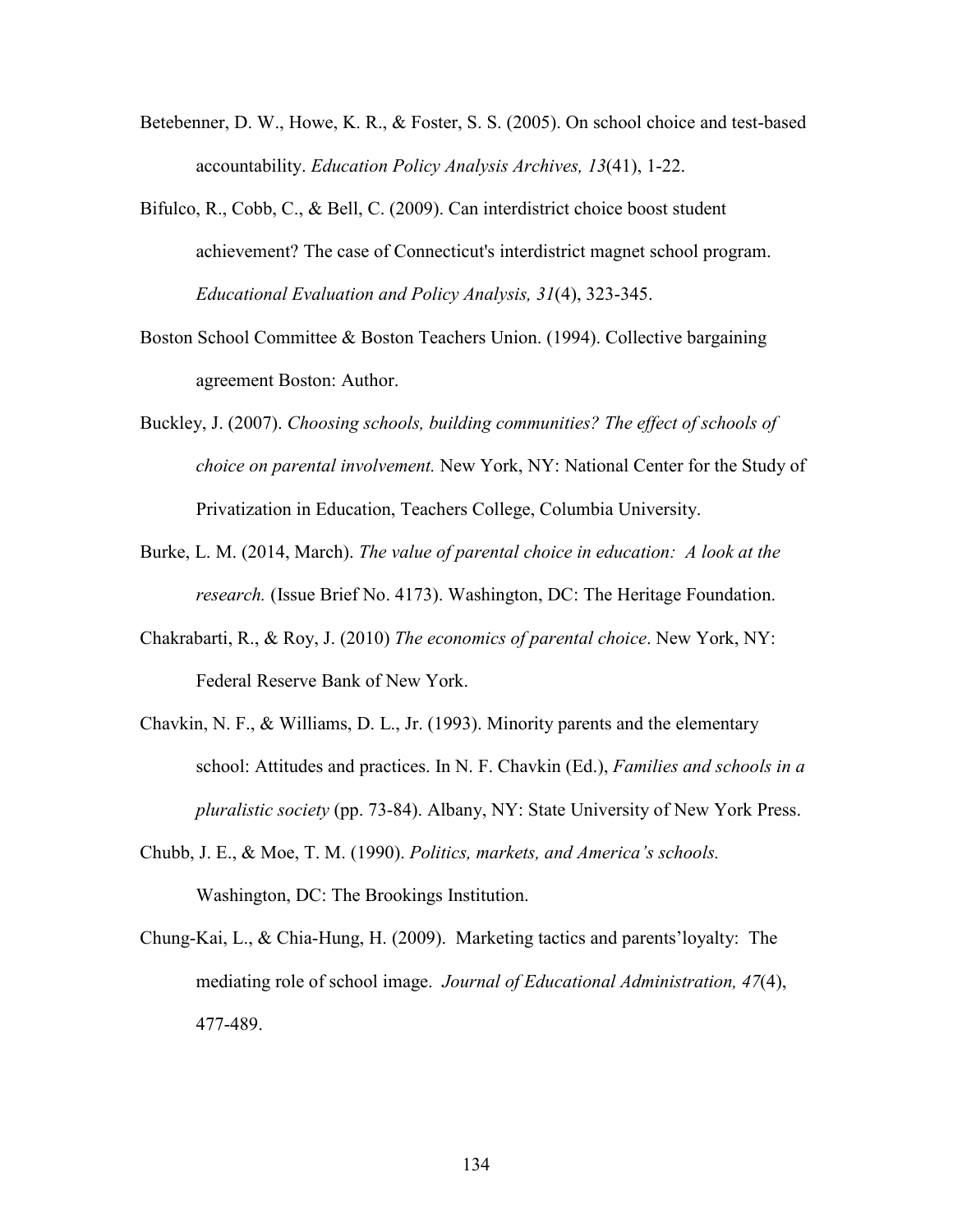- Coleman, P. K., & Karraker, K. H. (1997). Self-efficacy and parenting quality: Findings and future applications. *Developmental Review*, *18*, 47-85.
- Cooper, C. W. (2005). School choice and the standpoint of African American mothers: Considering the power of positionality. *The Journal of Negro Education, 74*(2), 174-189.
- Cooper, C. W. (2007). School choice as "motherwork": Valuing African-American women's educational advocacy and resistance. *International Journal of Qualitative Studies in Education, 20*(5), 491-512.
- Creswell, J. W. (1997). *Qualitative inquiry and research design. Choosing among five traditions*. Thousand Oaks, CA: Sage.
- Creswell, J. W. (1998). *Qualitative inquiry and research design. Choosing among five approaches* (2nd ed.). Thousand Oaks, CA: Sage.
- Creswell, J. W. (2003). Research design: *Qualitative, quantitative, and mixed methods approaches* (2nd ed.). Thousand Oaks, CA: Sage.
- Creswell, J. W. (2007). *Qualitative inquiry and research design: Choosing among five approaches* (2nd ed.). Thousand Oaks, CA: Sage.
- Crotty, M. (2003). *The foundations of social research: Meaning and perspective in the research process*. Los Angeles, CA: Sage.
- de Brabander, C. J., & Rozendaal, J. S. (2007). Epistemological beliefs, social status, and school preference: An exploration of relationships. *Scandinavian Journal of Educational Research, 51*(2), 141-162.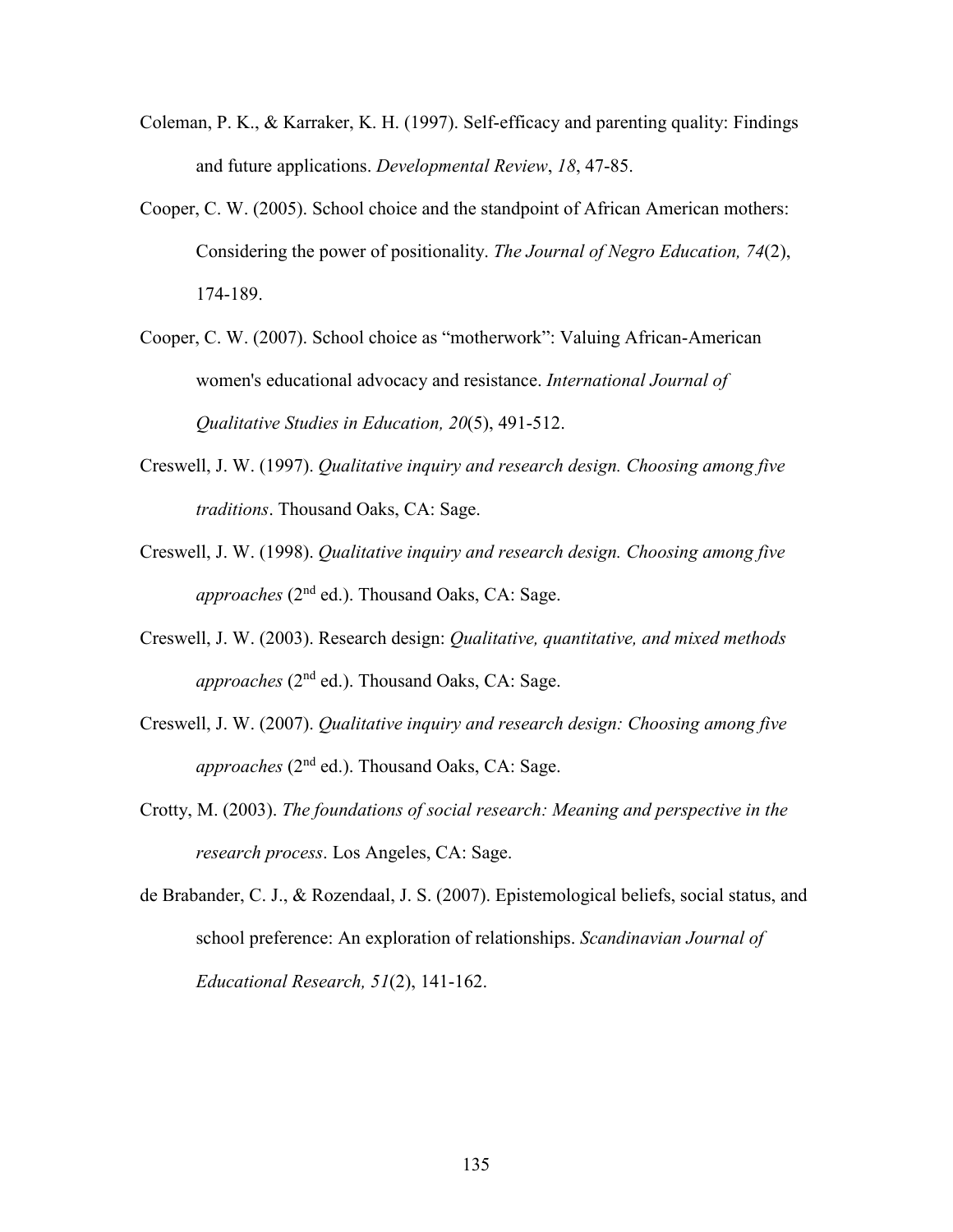DeArmond, M., Jochim, A., & Lake, R. (2014). *Making school choice work*. Retrieved from Center on Reinventing Public Education website:

http://crpe.org/publications/making-school-choice-work

DeJarnatt, S. (2007). School choice and the (ir)rational parent. *Georgetown Journal on Poverty Law and Policy, 15*(1).

Deming, D. J. (2012). Does school choice reduce crime? *Education Next, 12*(2), 1-10.

- Denzin, N., & Lincoln, Y. (Eds.). (2005). *Handbook of qualitative research* (3rd ed.). Thousand Oaks, CA: Sage.
- Eccles, J. S., & Harold, R. D. (1993). Parent-school involvement during the early adolescent years. *Teachers College Record, 94*, 568-587.
- Elacqua, G., Schneider, M., & Buckley, J. (2006). School choice in Chile: Is it class or classroom? *Journal of Policy Analysis and Management, 25*(3), 577-601.
- Finn, J., Caldwell, K., & Raub, T. . (2006). Why parents choose charter schools for their children with disabilities. *Journal of Educational Research & Policy Studies, 6*(2), 91-110.
- Fossey, R. (1994). Open enrollment in Massachusetts: Why families choose. *Educational Evaluation and Policy Analysis*, *6*(3), 320-334.
- Garcia, D. R. (2007). The impact of school choice on racial segregation in charter schools. *Educational Policy, 22*(6), 805-829.

Glazerman, S. M. (1998, April). *School quality and social stratification: The determinants and consequences of parental school choice*. Paper presented at the annual meeting of the American Educational Research Association, San Diego, CA.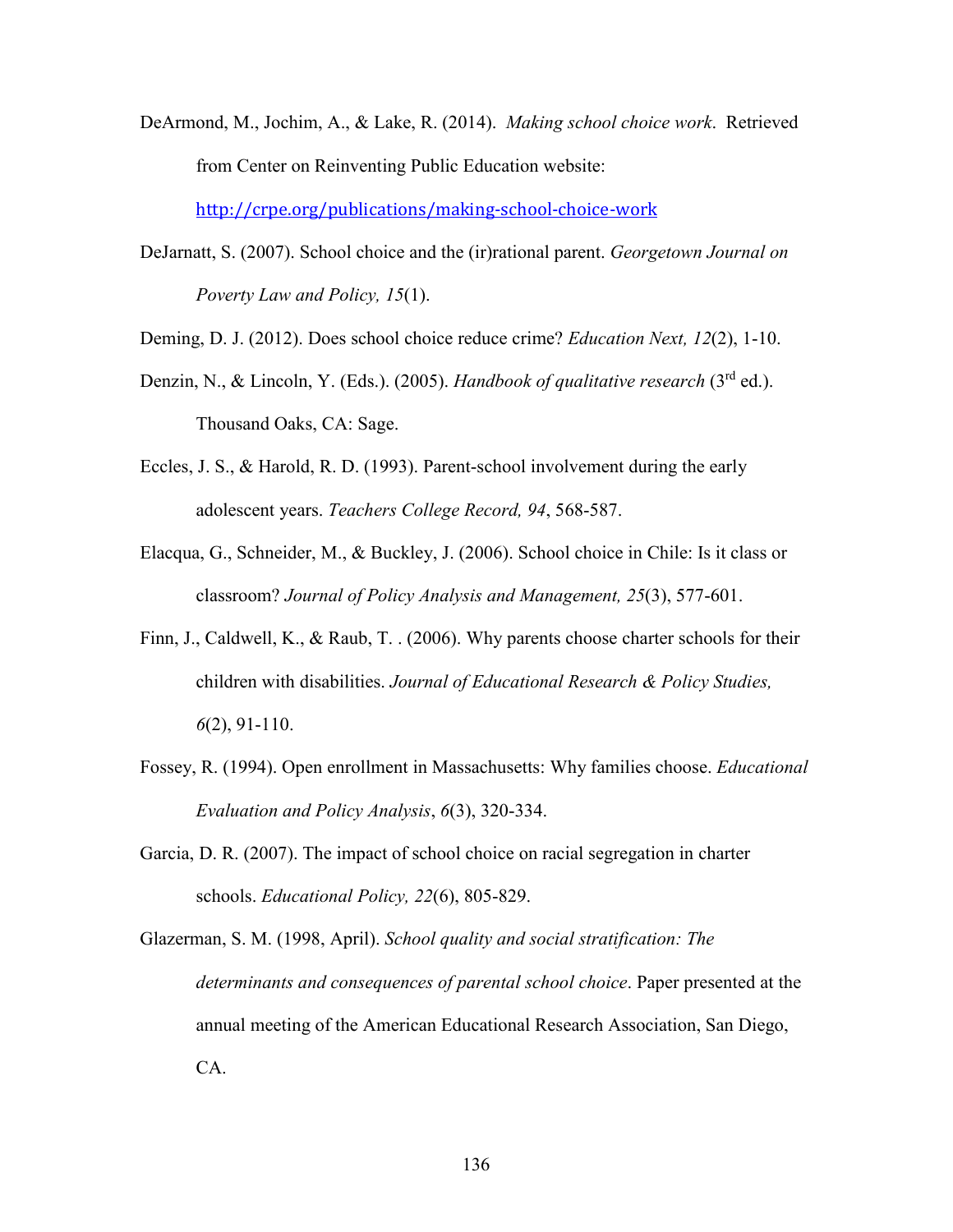- Goldhaber, D. D. (1999, December). School choice: An examination of the empirical evidence on achievement, parental decision making, and equity. *Educational Research*, *28*(16), 16-25.
- Goldring, E., & Rowley, K. (2006, April). *Parent preferences and parent choices: The public–private decision about school choice*. Paper presented at the annual meeting of the American Educational Research Association, San Francisco, CA.
- Goldwater Institute. (2013). *A parent's guide to school choice*. Phoenix, AZ: Author. Retrieved from goldwaterinstitute.org
- Green, J., & Winters, M. (2008). *The effect of special education vouchers on public school achievement: Evidence from Florida's Mckay scholarship program*. (Research Report No. 52). Retrieved from Manhattan Institute for Policy Research website: http://www.manhattan-institute.org/html/cr\_52.htm
- Hassel, B. C. (1999). *The charter school challenge*. Washington DC: Brookings Institution Press.
- Heise, M. (2001). Choosing equal educational opportunity: School reform, law, and public policy. *The University of Chicago Law Review*, *68*(3), 1113-1136.
- Henig, J. (1994). *Rethinking school choice: Limits of the market metaphor*. Princeton NJ: Princeton University Press.
- Heppner, P. P., Kivlighan, Jr., D. M., & Wampold, B. E. (1999). *Research design in counseling* (2nd ed.). Belmont, CA: Wadsworth.
- Hess, F. M., & West, M. R. (2006). A better bargain: Overhauling teacher collective bargaining for the 21<sup>st</sup> century. Cambridge: Harvard University Program on Education Policy and Governance.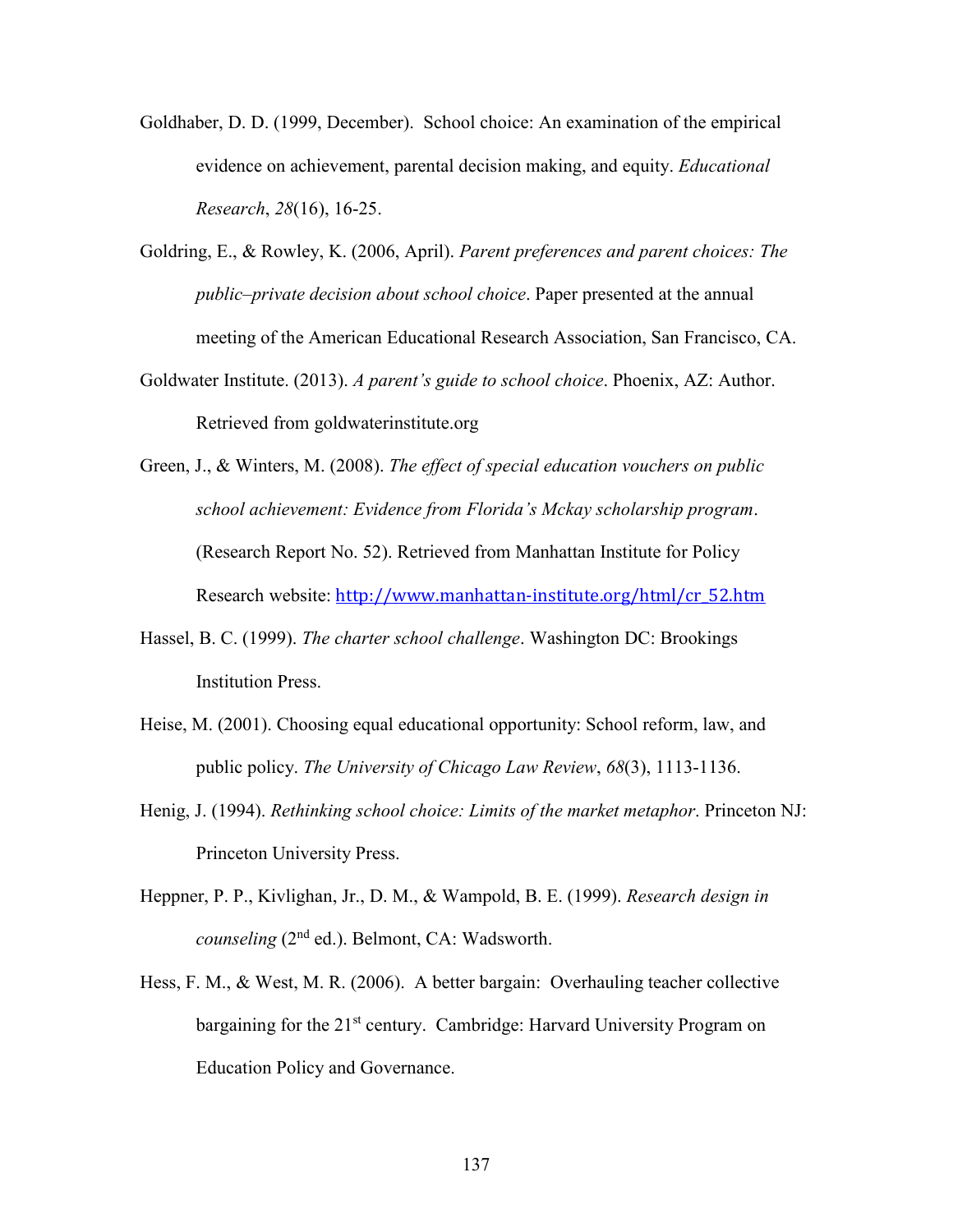- Hill, P., Lake, R., Celio, M. B., Campbell, C., Herdman, P., & Bulkley, K. (2001). *A study of charter school accountability. National charter school accountability study.* Washington, DC: U.S. Department of Education, Office of Educational Research and Improvement.
- Holme, J. (2002). Buying homes, buying schools: School choice and the social construction of school quality. *Harvard Edcuation Review, 72*(2), 177-205.
- Hoover-Dempsey, K. V., & Jones, K. P. (1997). *Parental role construction and parental involvement in children's education*. (ERIC Document Reproduction Service No. ED411054)
- Hoover-Dempsey, K. V., & Sandler, H. M. (1995). Parental involvement in children's education: Why does it make a difference? *Teachers College Record, 95*, 310- 331.
- Hoover-Dempsey, K. V., & Sandler, H. M. (1997). Why do parents become involved in their children's education? *Review of Educational Research, 67*(1), 3-42.
- Hoover-Dempsey, K. V., Wilkins, A. S., Sandler, H. M., & O'Connor, K. P. J. (2004, April). *Parent role construction for involvement: Interactions among theoretical, measurement and pragmatic issues in instrument development*. Paper presented at the annual meeting of the American Educational Research Association, San Diego, CA.
- Houston, R. G., Jr., & Toma, E. F. (2003). Home schooling: An alternative school choice. *Southern Economic Journal, 69*(4), 920.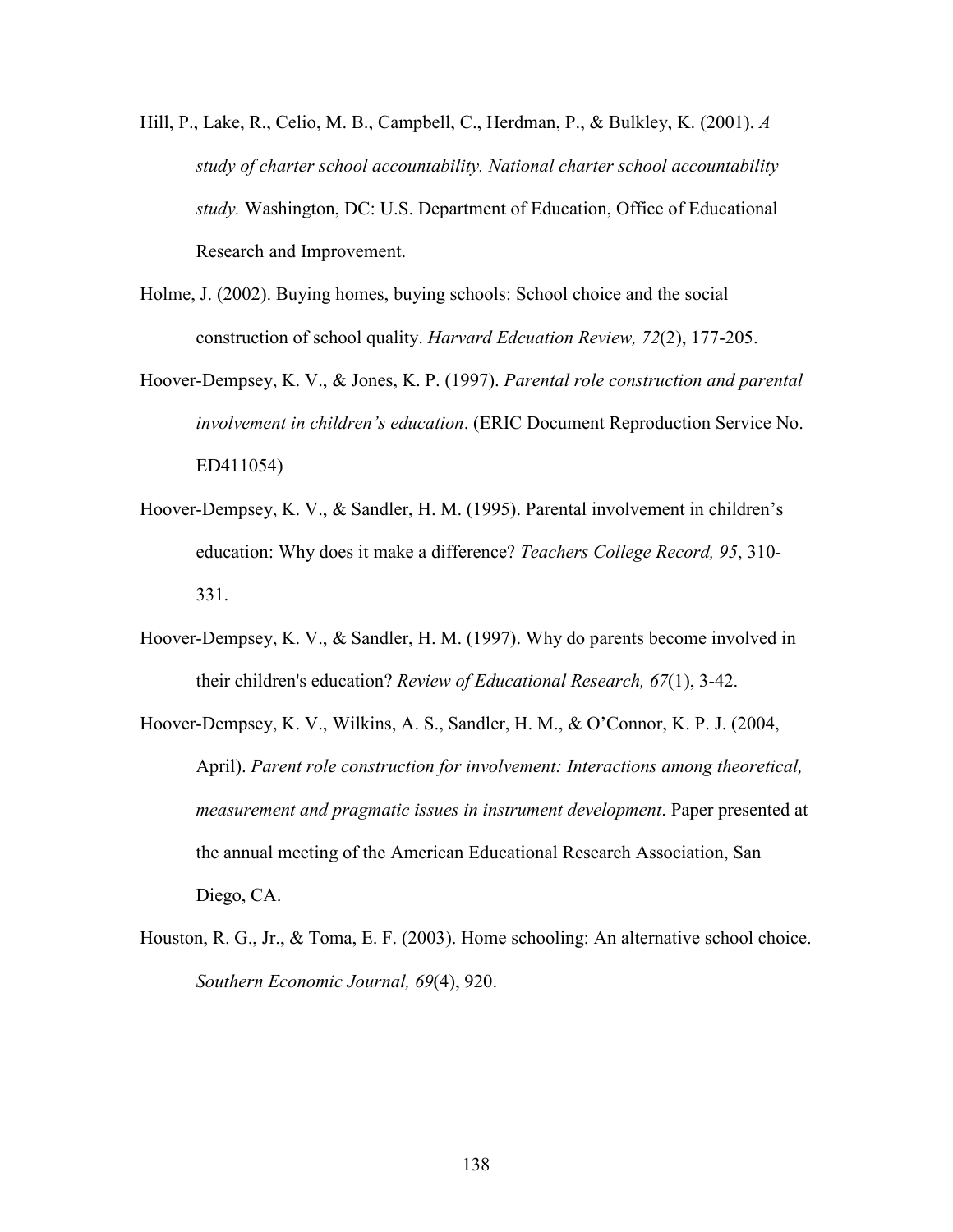- Howell, W. (2006). Switching schools? A closer look at parents' initial interest in and knowledge about the choice provisions of No Child Left Behind. *Peabody Journal of Education, 81*(1), 140-179.
- Husserl, J. C. (1992). *Ideas: General Introduction to Pure Phenomenology*. London: Allen & Unwin, Ltd.
- Jackson, M. E. (2010). *Where are the parents? The parent's perspective of parental involvement in education*. (UMI Number 3397643)
- Johnson, B. (2001). Toward a new classification of nonexperimental quantitative research. *Educational Researcher, 30*(2), 3–13.
- Johnson, S. M., & Landman, J. (2000). Sometimes bureaucracy has its charms: The working conditions of teachers in deregulated schools. *Teachers College Record*, *102*(1), 85–124.
- Kafer, K. (2012). A chronology of school choice in the U.S. *Journal of School Choice*, 1-18.
- Kleitz, B., Weiher, G., Tedin, K., & Matland, R. (2000). Choice, charter schools, and household preferences. *Social Science Quarterly, 81*(3), 846-854.
- Koedel, C., Betts, J., Rice, L., & Zau, A. (2009). The integrating and segregating effects of school choice. *Peabody Journal of Education, 84*(2), 110-129.
- Knoester, M. (2011). Is the outcry for more pilot schools warrented? Democracy, collective barganing, deregulation and the politics of school reform in Boston. *Educational Policy,* 25(3), 387-423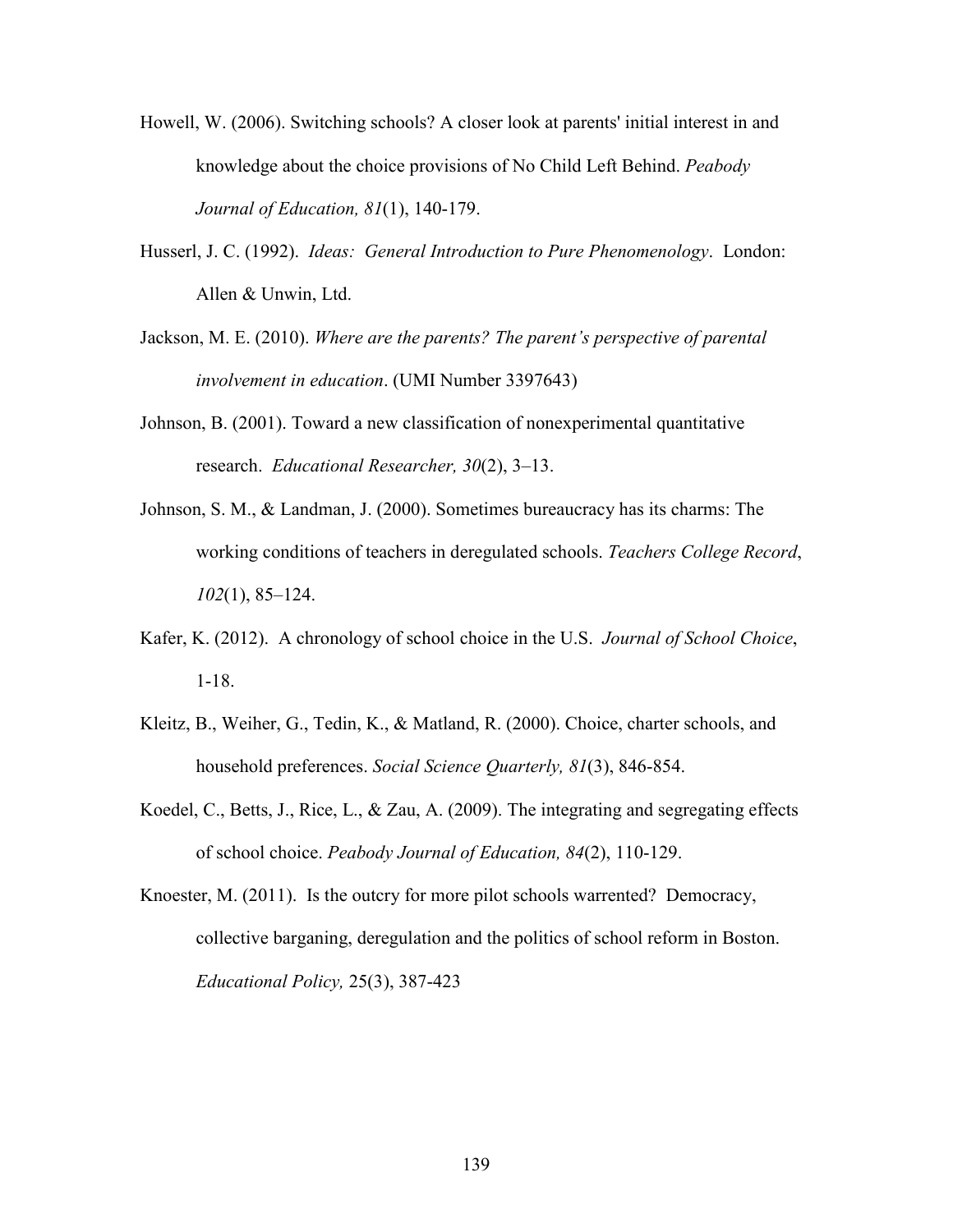- Lacireno-Paquet, N., & Brantley, C. (2008). *Who chooses school, and why? The characteristics and motivations of families who actively choose schools.* East Lansing, MI: The Great Lakes Center for Education Research & Practice.
- Lamdin, D., & Mintrom, M. (1997). School choice in theory and practice: Taking stock and looking ahead*. Education Economics, 5*(3), 211-244.
- Lange, C.M., & Lehr, C.A. (2000). Charter schools and students with disabilities: Parent perceptions of reasons for transfer and satisfaction with services. *Remedial and Special Education, 21*, 141-151.
- Lareau, A. (1989). *Home advantage: Social class and parental intervention in elementary education*. New York, NY: Falmer Press
- Levin, H. (1991). The economics of educational choice. *Economics of Education Review, 10*, 137-158.
- Levin, H. M. (1998). Educational vouchers: Effectiveness, choice and costs. *Journal of Policy Analysis and Management, 17*, 373-392
- Levine, M. R. (2000). *Barriers contributing to the minimal participation of African American parents in their children's schools: A qualitative case study of African American parent involvement in an urban K-8 elementary school in Minnesota*. (UMI No. 9966107)
- Lupiani, J. (2004). *Parental role construction, parent sense of efficacy, and perceptions of teacher invitaiton as factors influencing parent involvement*. (UMI No. 3134442)
- Maddaus, J. (1990). *Parental choice of school: What parents think and do*. Washington D.C.: American Educational Research Association.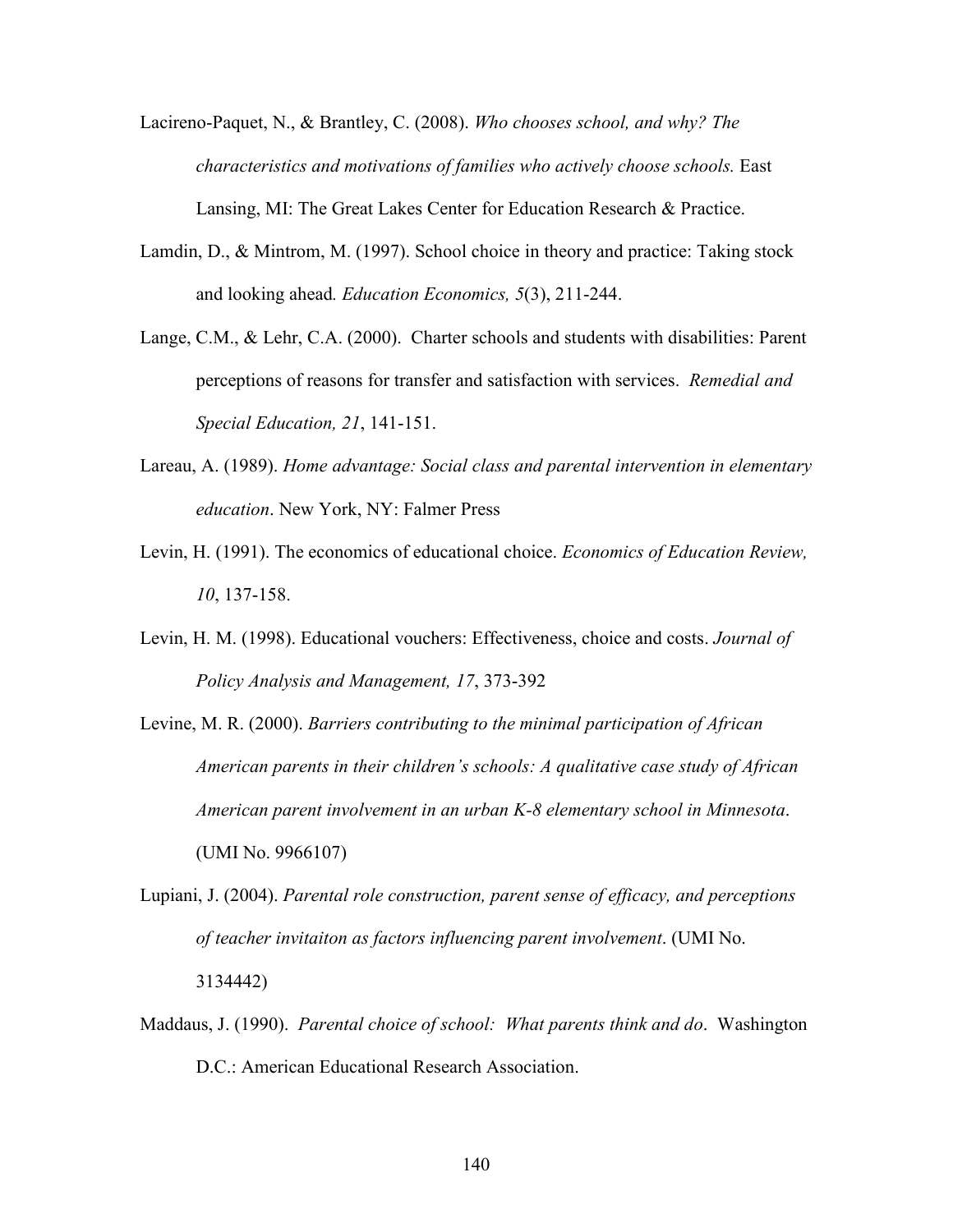- Mahler, D. (1997). *Having their say: Parents of high-achieving African American elementary students talk about the home-school relationship*. (UMI No. 9734768)
- Marshall, C., & Rossman, G. B. (1995). *Designing qualitative research.* London, UK: Sage.
- Martinas, K., & Reguly, A. (2012). Reappraisal of rational choice theory. *Interdisciplinary Description of Complex Systems, 11*(1), 14-28.
- Martinez, V., Thomas, K., & Kemerer, F.R. (1994). Who chooses and why: A look at five school choice plans. *The Phi Delta Kappan, 75*(9), 678-681.
- Mason, M. (2010). Sample size and saturation in PhD studies using qualitative interviews. *Forum Qualitative Sozialforschung/Forum: Qualitative Social Research, 11*(3), Art.8.
- Maxwell, J. A. (2005). *Qualitative research design: An interactive approach* (2nd ed.). Thousand Oaks, CA: Sage.
- Merriam, S. B. (1998). *Qualitative research and case study applications in education*. (Rev. ed.). San Francisco, CA: Jossey-Bass.
- Merriam, S. B., & Associates (2002). *Qualitative research in practice: Examples for*  discussion and analysis (1<sup>st</sup> ed.). San Francisco, CA: Jossey-Bass.
- Merriam, S. B. (2009). *Qualitative research: A guide to design and implementation*. San Francisco, CA: Jossey-Bass.
- Merriam, S. B., & Tisdell, E. J. (2015). *Qualitative research: A guide to design and implementation* (4<sup>th</sup> ed.). San Francisco, CA: Jossey-Bass.
- Merry, M. S., & Karsten, S. (2010). Restricted liberty, parental choice and homeschooling. *Journal of Philosophy of Education, 44*(4), 497-514.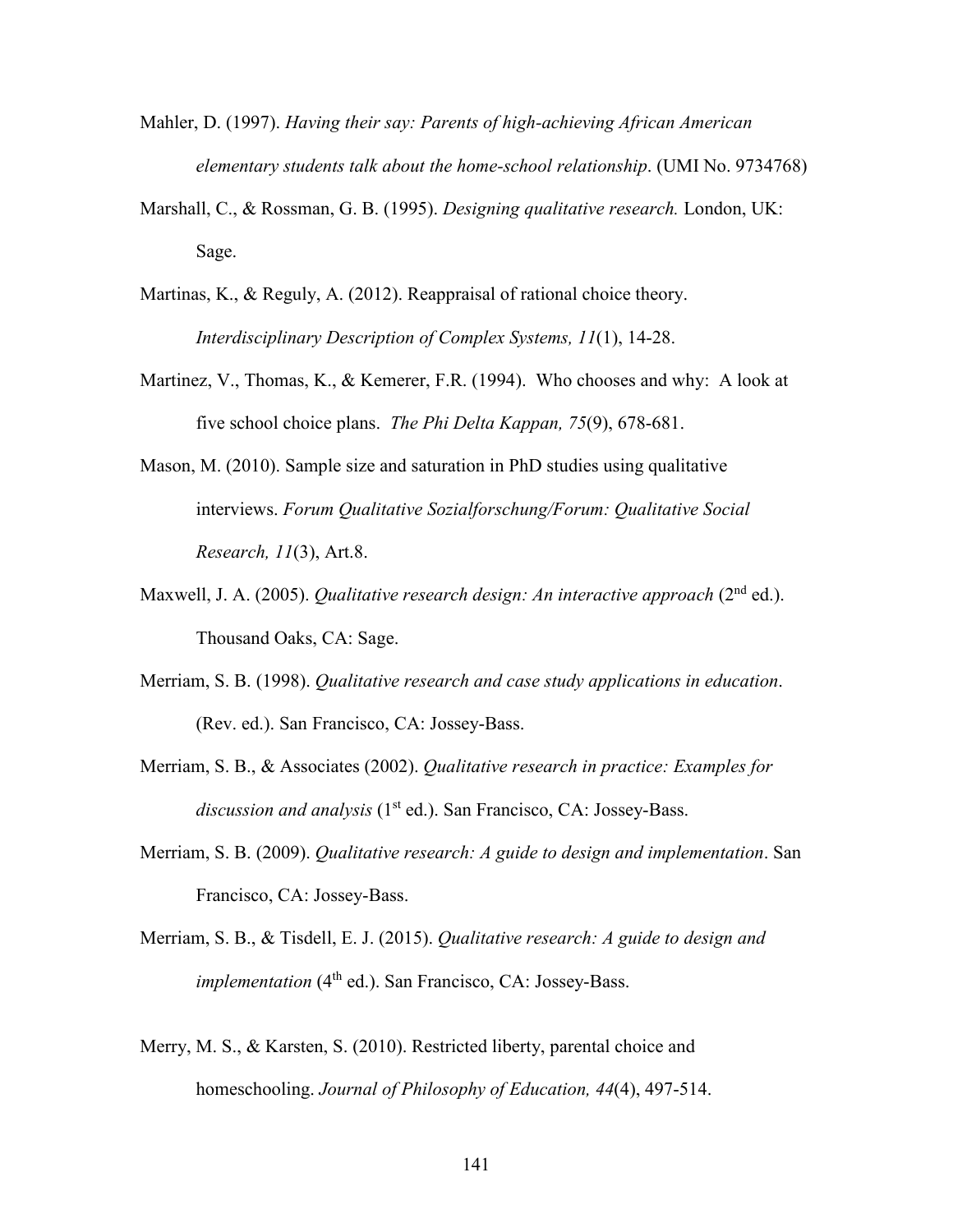- Michel, L., & Rothstein, R. (2002). *The class size debate*. Washington DC: The Economic Policy Institute.
- Moerer-Urdahl, T., & Creswell, J. (2004). Using transcendental phenomenology to explore the "ripple effect" in a leadership mentoring program. *International Journal of Qualitative Methods, 3*(2), article 2. Retrieved from http://www.ualberta.ca/~iiqm/backissues/3\_2/html/moerercreswell.html
- Murphy, J. (2012). *Homeschooling in America: Capturing and assessing the movement.* Thousand Oaks, CA: Corwin, a Sage Company.
- Noel, A., Stark, P., & Redford, J. (2013). *Parent and family involvement in education, from the National Household Education Surveys Program of 2012* (NCES 2013- 028). Washington, DC: National Center for Education Statistics, Institute of Education Sciences, U.S. Department of Education. Retrieved from http://nces.ed.gov/pubs2013/2013028.pdf
- Morse, J. M., & Richards, L. (2002). *Readme first for a user's guide to qualitative methods* (1<sup>st</sup> ed.). Thousand Oaks, CA: Sage.
- Moustakas, C. (1994). *Phenomenological research methods*. Thousand Oaks, CA: Sage.
- OECD (2012). *Equity and quality in education: Supporting disadvantaged students and schools.* OECD Publishing.
- Parker, L., & Margonis, F. (1996). School choice in the U.S. urban context: Racism and policies of containment. *Journal of Education Policy, 11*, 717-728.
- Patton, M. Q. (1999). Enhancing the quality and credibility of qualitative analysis. *Health Services Research*, *34*(5), 1189-1208.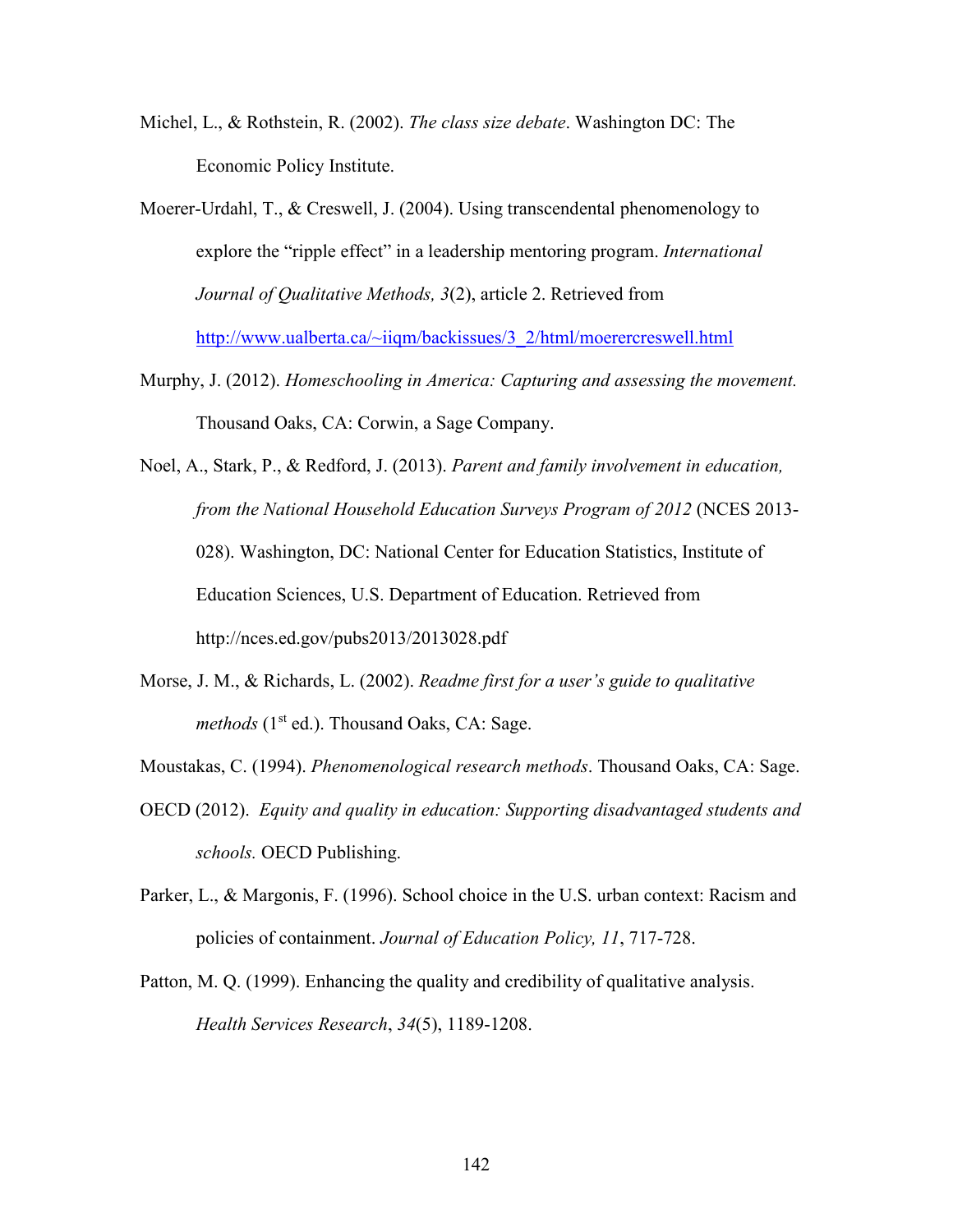- Pearlman, R. (2000). Smarter charters? Creating Boston's pilot schools. In E. Clinchy (Ed.). *Creating new schools: How small schools are changing American education*, (pp. 38-48). New York: Teachers College Press.
- Rabovsky, T. (2011). Deconstructing school choice: Problem schools or problem students? *Public Administration Review, 71*(1), 87.
- Ray, B. D. (2013). Homeschooling associated with beneficial learner and societal outcomes but educators do not promote it. *Peabody Journal of Education, 88*(3), 324–341.
- Ray, B. D. (2015) African American Homeschool Parents' Motivations for Homeschooling and Their Black Children's Academic Achievement. *Journal of School Choice, 9*(1), 71-96,
- Rossell, C., & Clarke, R. (1988, April 5-9). *The carrot or the stick for school desegregation policy?* Paper presented at the annual meeting of the American Educational Research Association, New Orleans, LA.
- Saldana, J. (2013). *The coding manual for qualitative researchers* (2<sup>nd</sup> ed.). Thousand Oaks, CA: Sage.
- Schneider, M., & Buckley, J. (2002). What do parents want from schools? Evidence from the Internet. *Educational Evaluation and Policy Analysis, 24*, 133-144.
- Schneider, M., Marschall, M., Teske, P., & Roch, C. (1998). School choice and culture wars in the classroom: What different parents seek from education. *Social Science Quarterly*, *79*(3), 489-501.
- Schneider, M., Teske, P., & Marschall, M. (2000). *Choosing schools: Consumer choice and the quality of American schools*. Princeton, NJ: Princeton University Press.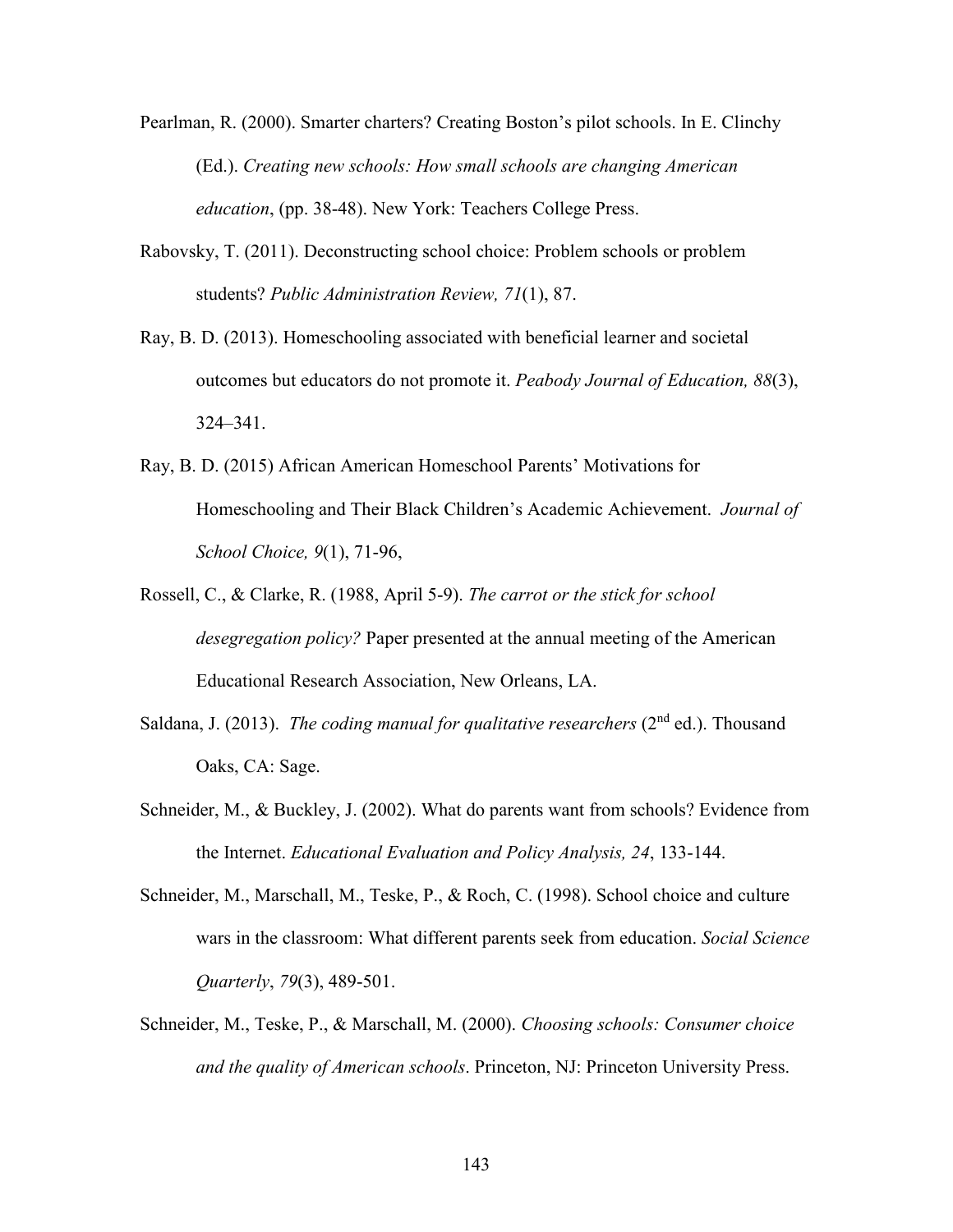- Schulz, A. (2011). Gigerenzer's evolutionary arguments agains rational choice theory: An assessment. *Philosophy of Science, 78*, 1272-1282.
- Silverman, D. (2000). *Doing qualitative research: a practical handbook* (1<sup>st</sup> ed.). Thousand Oaks, CA: Sage.
- Sliwka, A., & Istance, D. (2006). Choice, diversity, and "exit" in schooling A mixed picture. *European Journal of Education, 41*, 45-58
- Smrekar, C., & Goldring, E. (1999). *School choice in urban America: Magnet schools and the pursuit of equity*. New York, NY: Teachers College Press.
- Strauss, A., & Corbin, J. (1998). *Basics of qualitative research: Techniques and procedures for developing grounded theory* (2<sup>nd</sup> ed.). Thousand Oaks, CA: Sage.
- Stevens, M. L. (2001). *Kingdom of children: Culture and controversy in the homeschooling movement*. Princeton, NJ: Princeton University Press.
- U.S. Department of Education. (2007). *Choosing a school for your child*. Washington, DC: Office of Innovation and Improvement.
- Valant, J. (2014). *Better data, better decisions: Informing school choosers to improve education markets*. American Enterprise Institute.
- Van Dunk, E., Meissner, D. G., & Browne, J. C. (1998). *Parental involvement and school choice: A look at private school choice in Cleveland and Milwaukee*. Chicago, IL and Milwaukee, WI: The Joyce Foundation and The Faye McBeath Foundation.
- Viadero, D. (2001, November 28). Research: Smaller is better. *Education Week, 21*(13), 28-30.
- Vitteritti, J. P. (1999). *Choosing equality: School choice, the Constitution, and civil society.* Washington, DC: Brookings Institute Press.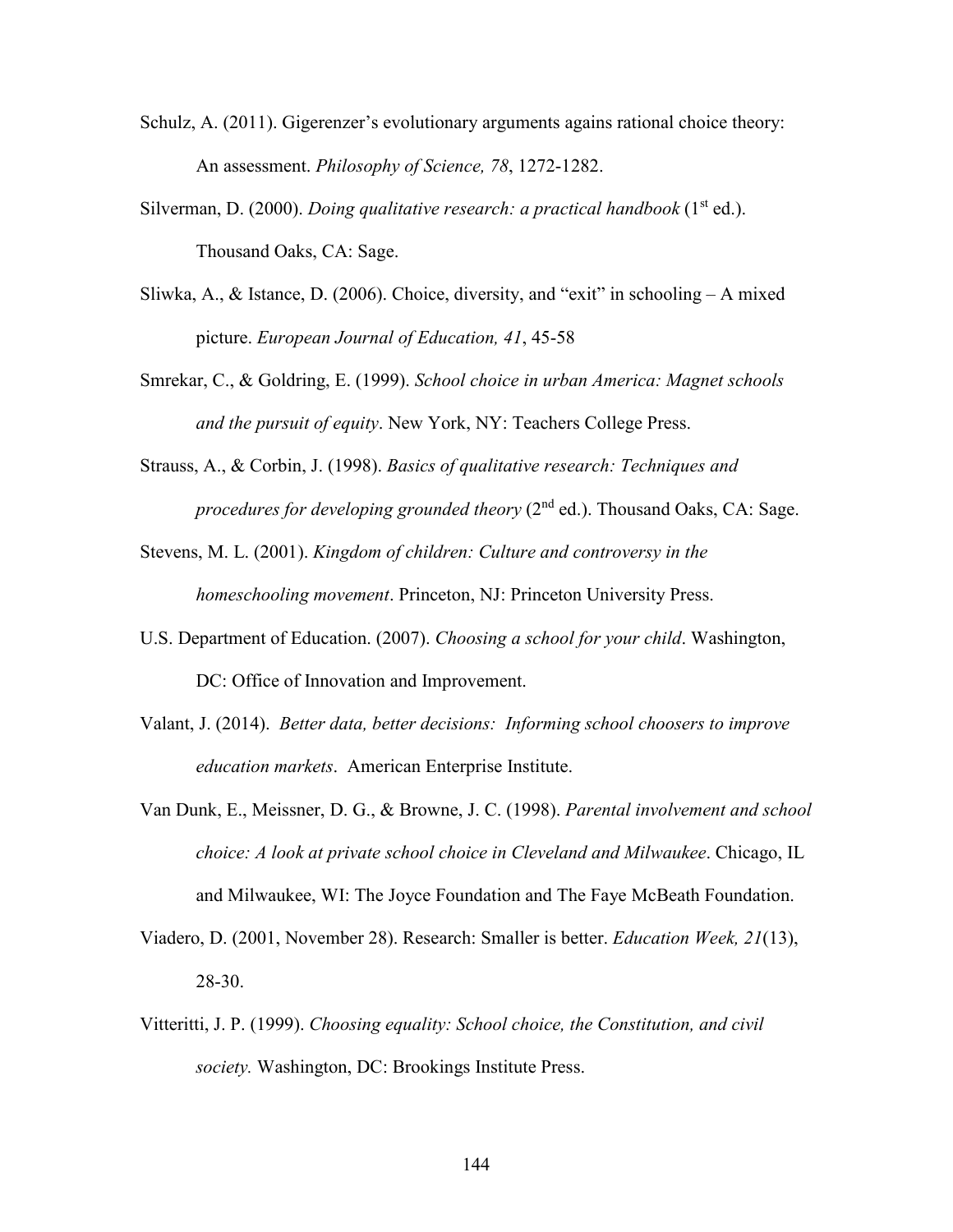- Walsh, N. (2012). *Why parents choose: Patterns of school choice and the role of the Hartford Community School* (Unpublished senior thesis). Trinity College, Hartford, CT.
- Weiher, G. R., & Tedin, K. L. (2002). Does choice lead to racially distinctive schools? Charter schools and household preferences. *Journal of Policy Analysis and Management, 21*(1), 79-92.
- Wells, A., & Crain, R. (1997). *Stepping over the color line*. New Haven, CT: Yale University Press.
- Wilkins, A. (2011). School choice, consumerism and the ethical strand in talk. *Studies in the Cultural Politics of Education, 32*(3), 357-370.
- Yin, R. K. (2003). *Case study research: Design and methods* (3<sup>rd</sup> ed.). Thousand Oaks, CA: Sage.
- Zhang, H., & Cowen, D. J. (2009). Mapping academic achievment and public school choice under the No Child Left Behind legislation. *Southeastern Geographer, 49*(1), 24-40.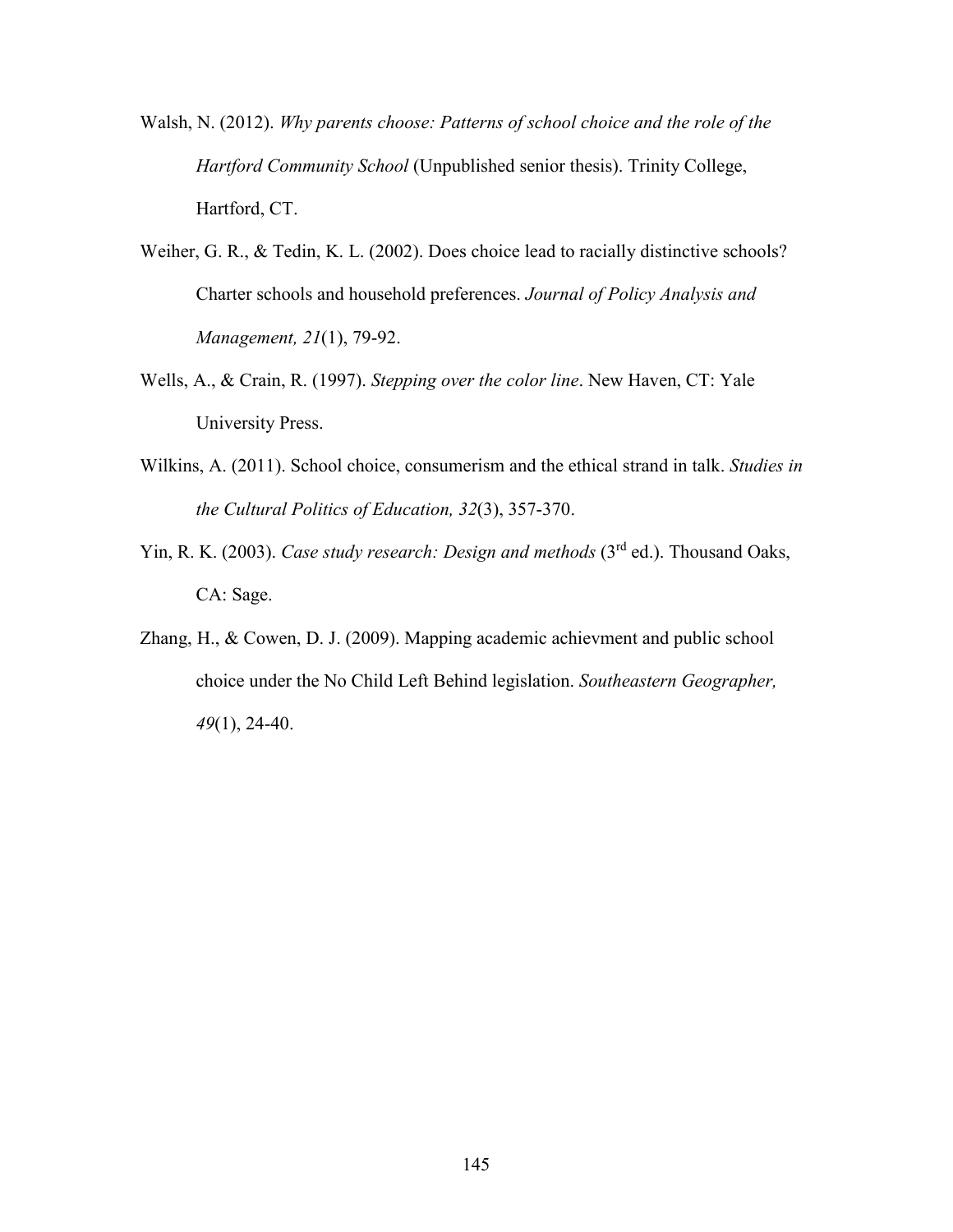#### **Appendix A – Researcher Identity Memo**

As a master educator, a district level administrator, and an assistant principal, I have had the opportunity to reside on multiple charter school review panels and participate on charter school site visit teams, as well as design proposals for new specialty programs and expand existing specialty programs in my district. When reviewing applications for charter schools, I have made decisions on whether or not to approve curriculum based on what and how I believe students should learn. When designing proposals for specialty programs, I have made decisions regarding the locations of these programs, which grade bands will be targeted, and how students will be enrolled. When visiting charter schools, I made decisions on the schools' viability and success based on the curriculum taught, assessments given, and teacher observations. I believed that all of these decisions were made based upon my professional opinion as an educator– administrator and my decisions were in the best interest of the students in the district that I served.

As a parent, I began to make decisions regarding my son's education when he was born. My husband and I consciously chose not to put our son in daycare and opted for home care with my father for financial reasons. Over the years, I noticed a more intellectually engaged child than those that I observed at daycare facilities. We chose The Little Gym for his social development. When he was two, we had the first opportunity to enroll him in private preschool; we jumped to it. As an educator, I was convinced that Head Start–PreK was the best opportunity to set my son on the right path to academic success. When our son turned three, we faced a really tough decision. Should we keep our son in the costly, private PreK program that he was currently

146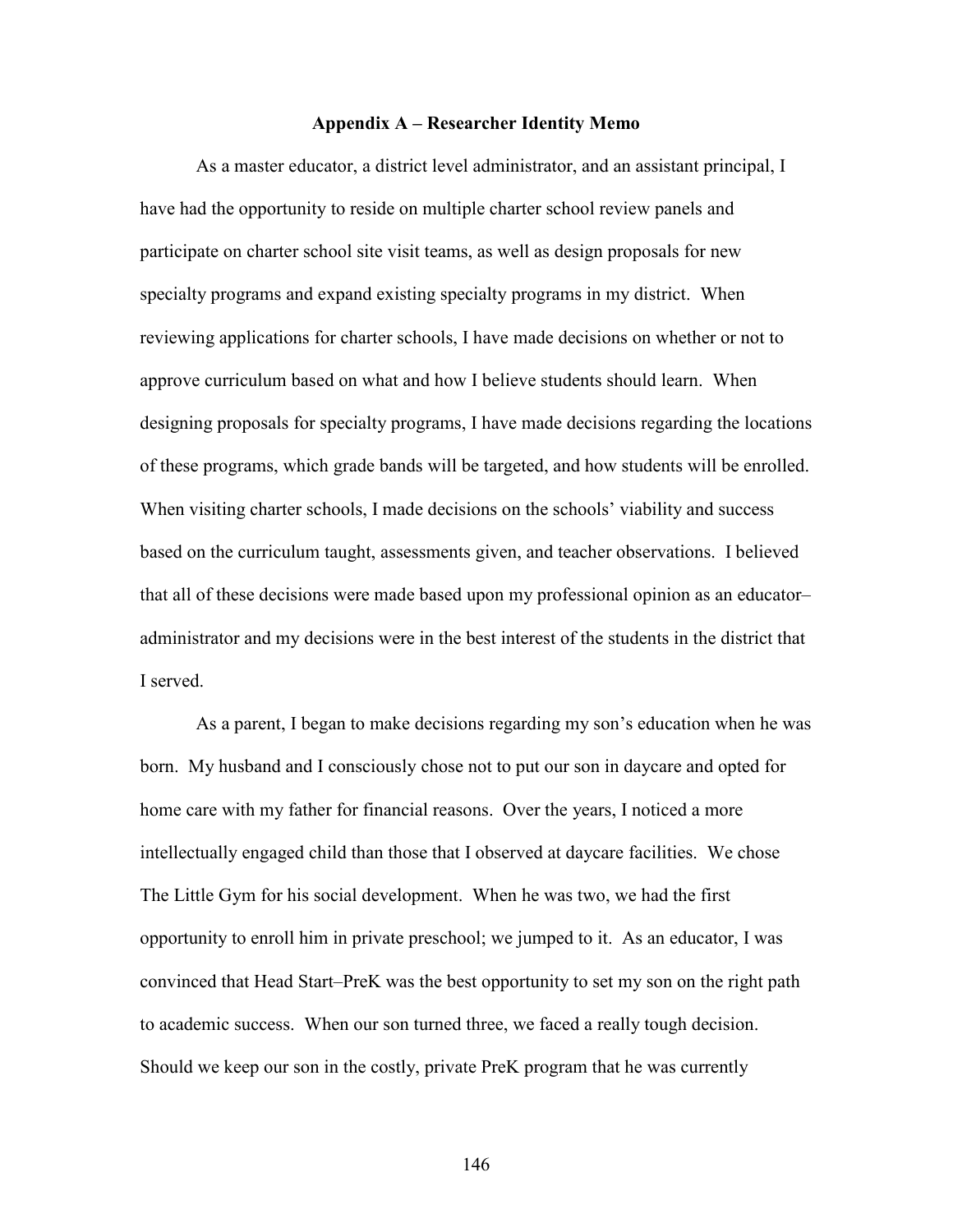attending, or should we move him to a free, public, Montessori, PreK program run by our school district? We decided to enter the lottery and wait to see what the result would be. After all, he could always stay in his private PreK program.

When it was time to enter our son into the specialty program lottery, I was forced to consider many of the same things I considered as an educator–administrator; only this time, there was something very different about making this decision. I had to consider what I wanted for my child moving forward. My husband and I considered the following when making our final decision:

- 1. Should we consider the free public education over the costly private education?
- 2. Was there a sibling option for our daughter to attend the same school when she was eligible?
- 3. Did this school offer middle school Grades 6-8 as well? (The neighborhood middle school in its current state was not an option for our children)
- 4. How far was the school from both our home and my parents' home? (My husband and I would drop the kids off and my parents would pick them up.)
- 5. How well were current students performing in reading, math, and science?

In the end, we were very thankful that we "won the lottery." We rested comfortably in knowing that our son and daughter would be together at the same school for the next 8-10 years. Initially, we weren't sure, nor were we concerned, that the Montessori model would be a good fit for our children. We have been very pleased that they both have adjusted very well to the program.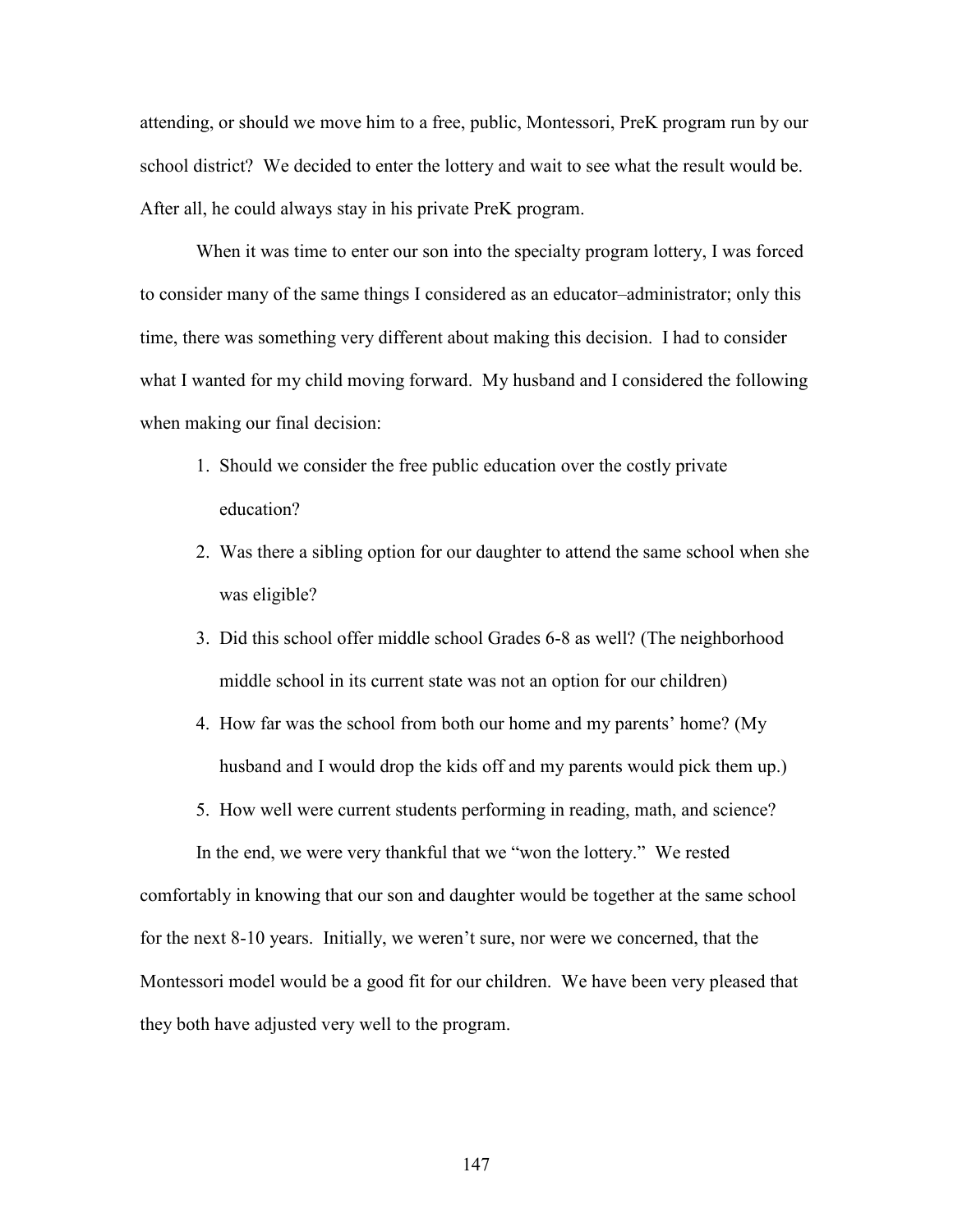As a parent, I assume that all parents make choices. I assume that all parents consider the same factors that I did when making school choices. I assume that parents weigh all their options before making final decisions regarding their children's education. I assume that all of the factors that parents consider weigh equally when making schoolchoice decisions. I assume that parents make "trade-offs" whether they are financial, geographical, social, or other when considering school-choice options for their children.

Because of my experiences with school choice as both an educator–administrator and a parent, I would like to better understand how parents make school-choice decisions for their children. I have realized that although my experiences in both roles are very different, they may not have acted independently of one another. When making decisions regarding school choice as an employee of the district, was I inherently acting as a parent? Was I making decisions based upon what I wanted for my children or was I making decisions in terms of what was best for all children?

To do my job most effectively and to better serve the families and students in my district, I believe that it would be in my best interest to understand how parents make these decisions. If my assumptions are incorrect and not all parents make school choices, I would like to understand why. If not all parents consider the same factors that I did, which factors do they consider and why are they different from mine? If parents make "trade-offs" in their school-choice decisions, what are they and do they hold equal weight with other factors?

The idea for this dissertation evolved after having conversations with parents about the school-choice process in my district. Many parents were aware of the programs available to their children whereas more were completely oblivious. Some parents had

148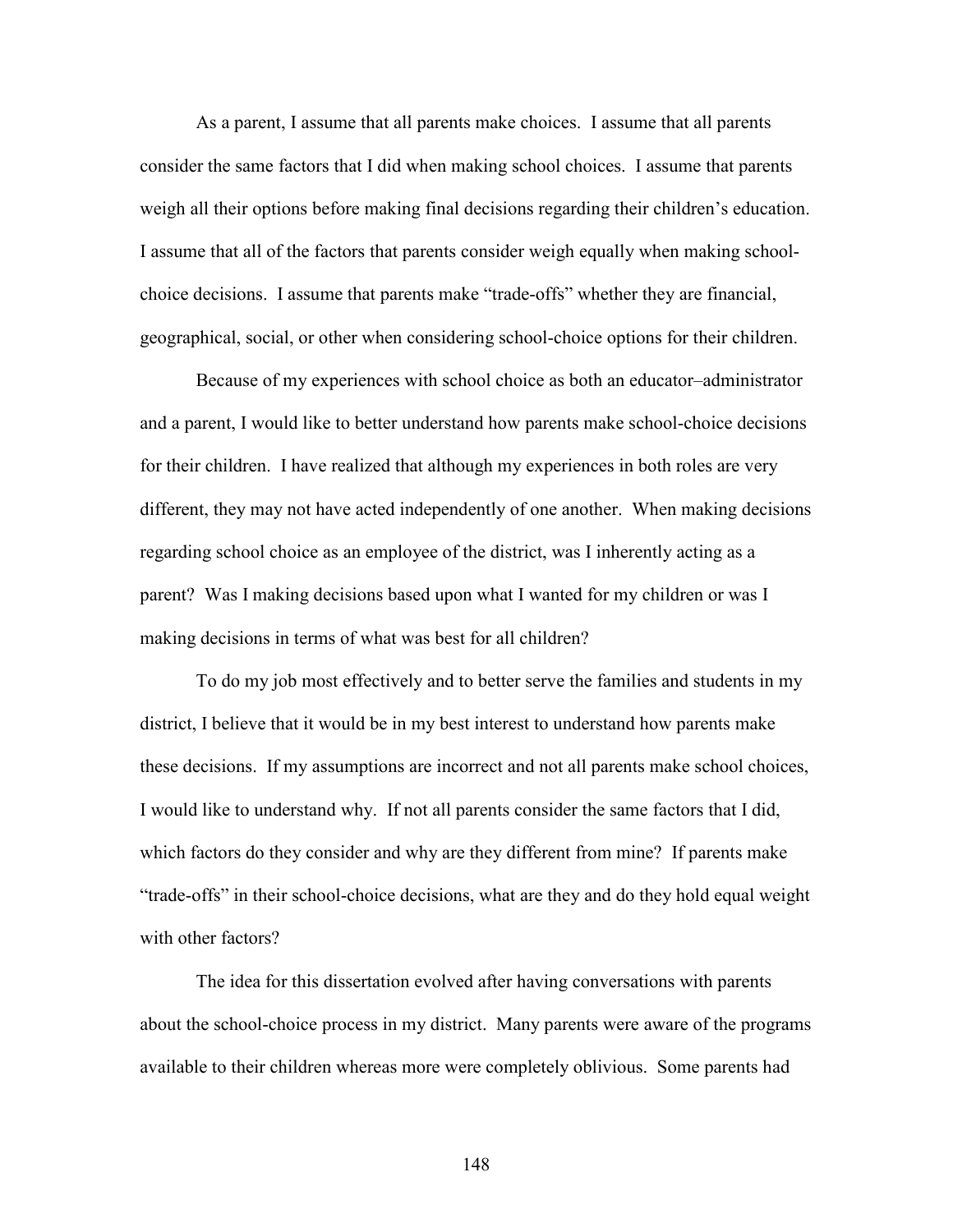inquired within their community about how other parents felt about the programs their children attended. Some parents had reached out to the schools to get more information about their programs. Understanding how parents make school-choice decisions is beneficial to educators–administrators in making decisions regarding how school-choice information is disseminated, as well as what and where school-choice options are available to families. I hope that educators–administrators find value in the decisions parents make with regard to their children's education. I believe that when parents feel that their voices are heard, our district can begin to retain students and not lose them to private and homeschools, and we can begin to strengthen our school system.

I find unspeakable joy in parenting and educating my children. I am also blessed with the opportunity to educate the children of others. I do not believe that I or anyone else should make decisions about my child's education without my input. School choice should be available to all families who desire a specific education for their children. As I learn more about parents' decision making with regard to school choice, I find that this study is most relevant to me as an educator–administrator.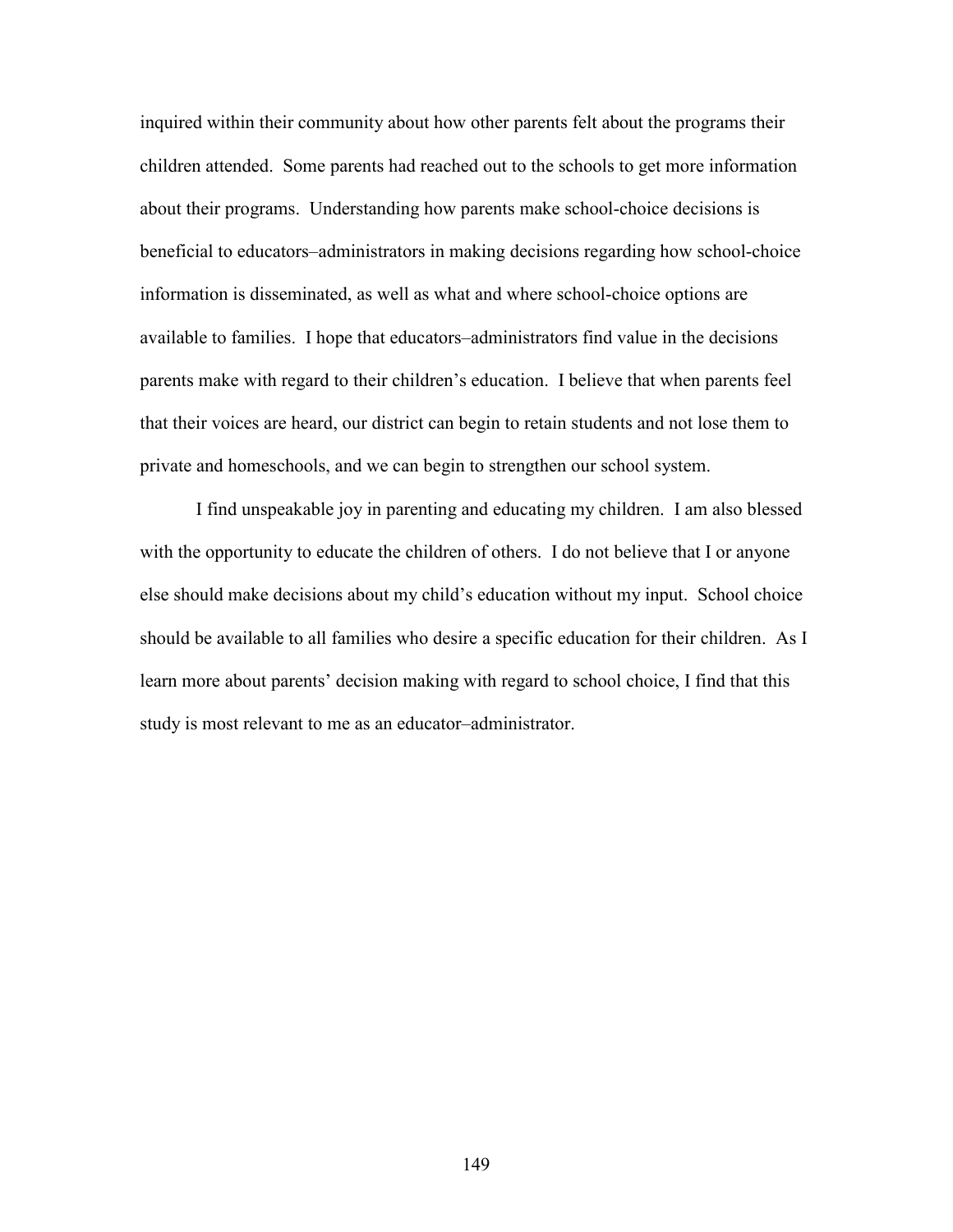#### **Appendix B – Parent Recruitment Flyer**

# How Do Parents Engage in School Choice Decisions?

## This research study is for parents/primary caregivers of school-aged children.



from a diverse Mid-Atlantic urban-suburban county make school-choice decisions for their children. **RESEARCH IS ALWAYS VOLUNTARY!** 

Mrs. Daria N. Valentine, Doctoral Candidate at The George Washington University's Graduate School of Education and Human Development (GSEHD) wants to examine how parents

# **Would the study be a good fit for me?**

This study might be a good fit for you if:

• You are the parent/primary caregiver of school-aged children, responsible for making decisions regarding the students' school-choice options.

- You have in the past and/or are presently considering entering the educational marketplace.
- You are willing to voluntarily share your experiences related to school-choice decision making.

#### **What would happen if I took part in the study?**

If you decide to take part in this research study, you would:

Complete a maximum of two face to face interviews

Families who take part in this study will get a Thank You Letter to thank them for their time and participation.

**To take part in the research study "How Do Parents Engage in School Choice Decisions" or for more information, please contact Daria N. Valentine at 301-758-2054 or dariavalentine08@gmail.com** 

> The principal researcher for this study is Mrs. Daria N. Valentine, Doctoral Candidate at The George Washington University, GSEHD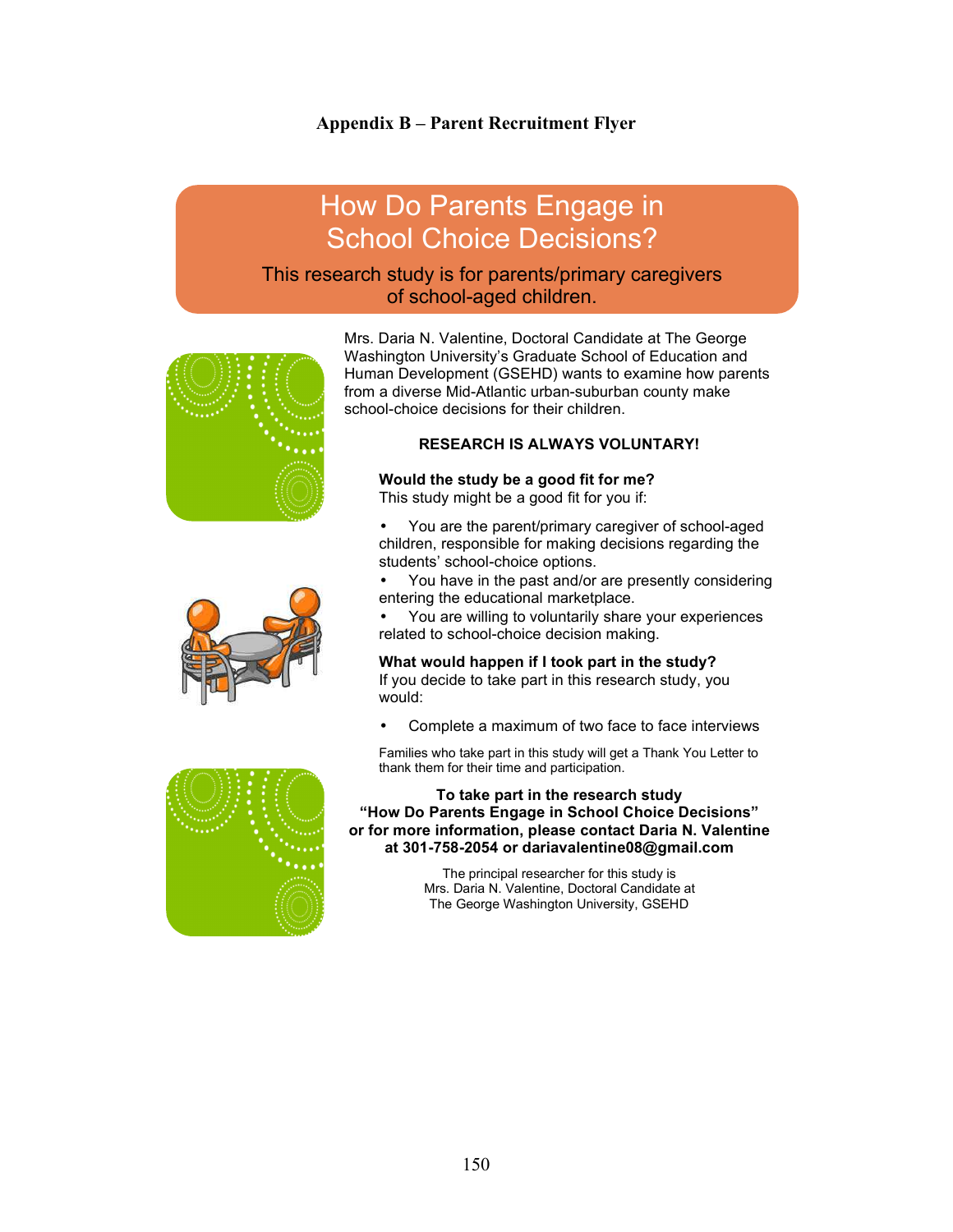#### **Appendix C – Letter to Parents**

October 2015

Dear Parent(s):

I am currently completing a doctoral dissertation at The George Washington University in Washington, DC. The purpose of my research study is to examine how parents make school-choice decisions for their children. I am interested in understanding parents' decision making regarding school choice as few studies have been conducted from a parent's perspective. Most current studies include factors that influence parents' schoolchoice decisions and the barriers to parent engagement in the school-choice process, but few studies allow the voices of parents to be heard about how they make school-choice decisions for their children.

Your participation in this study will contribute significantly in filling this gap in the literature and will be greatly appreciated. The results of this study will benefit all those currently interested in educational trends in research regarding school choice, such as school administrators, teachers, and parents. This dissertation is under the direction of Dr. Linda Lemasters, Associate Professor of Educational Administration at The George Washington University.

This study will involve parent interviews as the primary method of data collection. Parent interviews will take approximately one hour. All interviews will be digitally recorded; however, the parent participants in this study will be assigned pseudonyms and will remain anonymous. Participation in this study is voluntary.

Thank you in advance for your participation. If you have any questions, please do not hesitate to contact me at 301.758.2054. My email address is dariavalentine08@gmail.com

Best regards,

Daria N. Valentine Doctoral Degree Candidate The George Washington University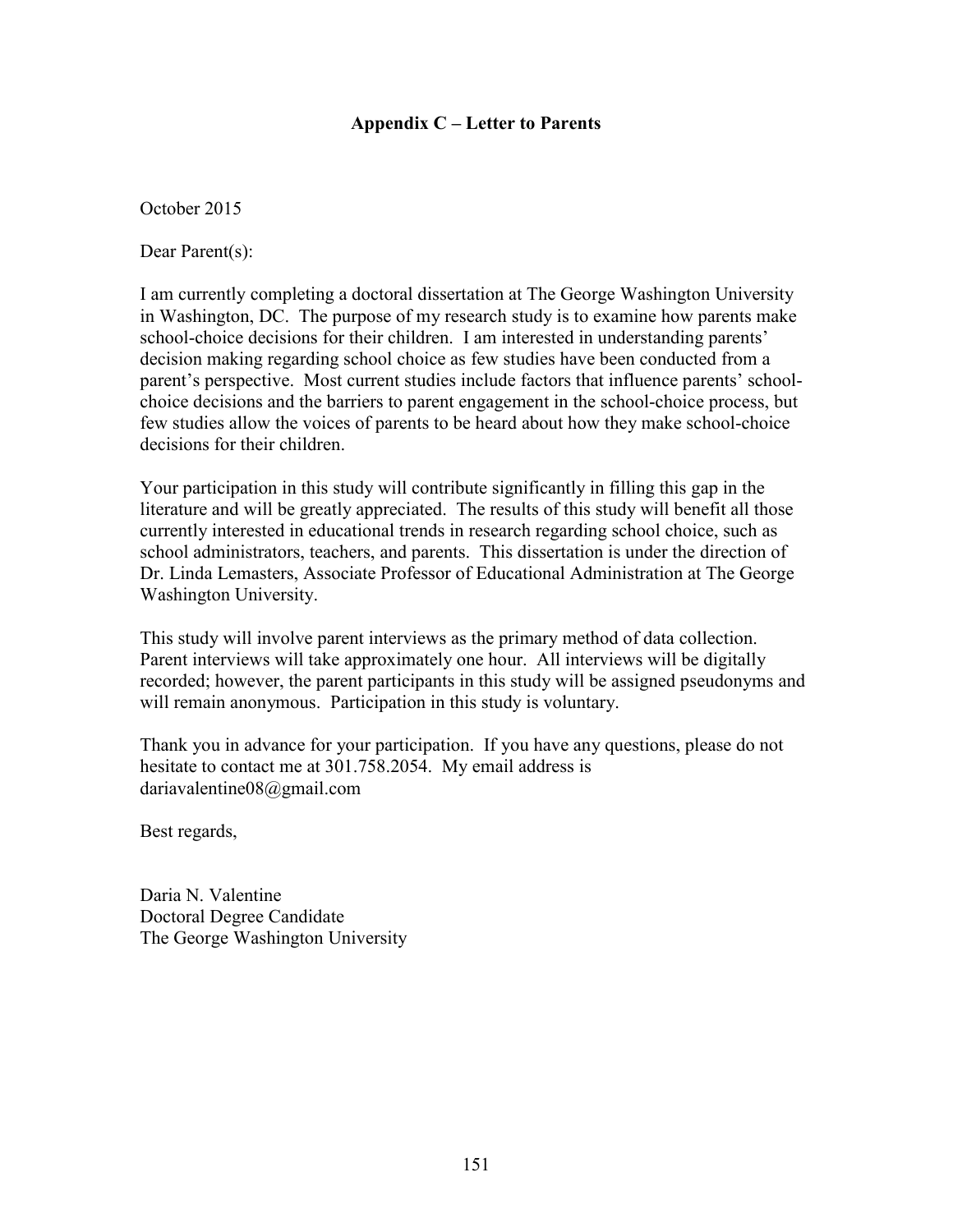#### **Appendix D – Thank You to Participating Parents**

October 2015

Dear Parent(s):

Thank you for agreeing to participate in my dissertation research study. The purpose of my research study is to examine how parents make school-choice decisions for their children. I am interested in understanding parents' decision making regarding school choice as few studies have been conducted from a parent's perspective. Most current studies include factors that influence parents' school-choice decisions and the barriers to parent engagement in the school-choice process, but few studies allow the voices of parents to be heard about how they make school-choice decisions for their children.

Your willingness to participate in this study will allow those interested in current trends in educational research regarding parental involvement an opportunity to hear what parents contribute to education through their involvement in their children's education.

Again, thank you for your participation; I appreciate your willingness to participate in this study. If you have any questions, please do not hesitate to contact me at 301.758.2054. My email address is dariavalentine08@gmail.com

Best regards,

Daria N. Valentine Doctoral Degree Candidate The George Washington University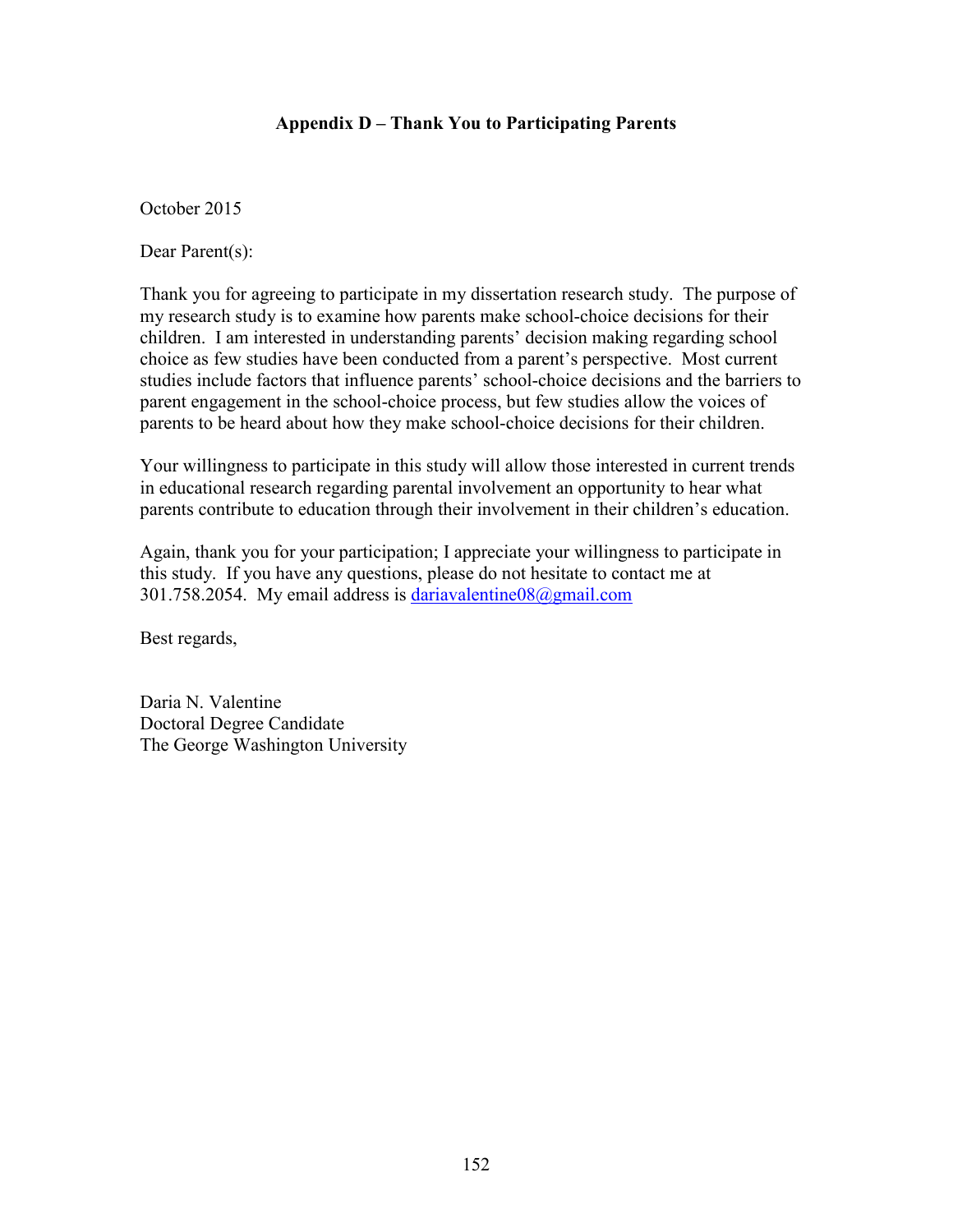#### **Appendix E – Prepared Pre-Interview Statement**

#### Pre-Interview

My name is Daria Valentine, and I am a doctoral degree student at The George Washington University in Washington, DC. I would like to thank you for taking the time to meet with me to answer a series of questions to assist me in my research. My research interest is in parent decision making regarding school choice. I am specifically interested in the experiences of parents.

I would like to tape this interview and take notes for my own research purposes and will keep reflections confidential. I ask that you agree to a follow-up phone call if I need to clarify any aspects of our interview today. You will be given a pseudonym to protect your privacy; thus, your identity will remain anonymous. This recording will be erased once I make a transcript and complete the requirements for my doctoral degree program. This research will be conducted under the strictest rules of research ethics as defined by The George Washington University. Your participation in this study is voluntary and optional. The results will benefit all who are currently involved in current trends in education regarding parental involvement, such as school administrators, teachers, and parents. There are no risks involved in participating in this study.

Would you like to proceed?

If yes – At this time I will give you an informed consent form. Please take a few moments to read it over and ask any questions that you may have.

(If participant denies the right to record, researcher will reiterate confidentiality of the study; if participant still is reluctant to be recorded, the researcher will proceed with taking copious notes.)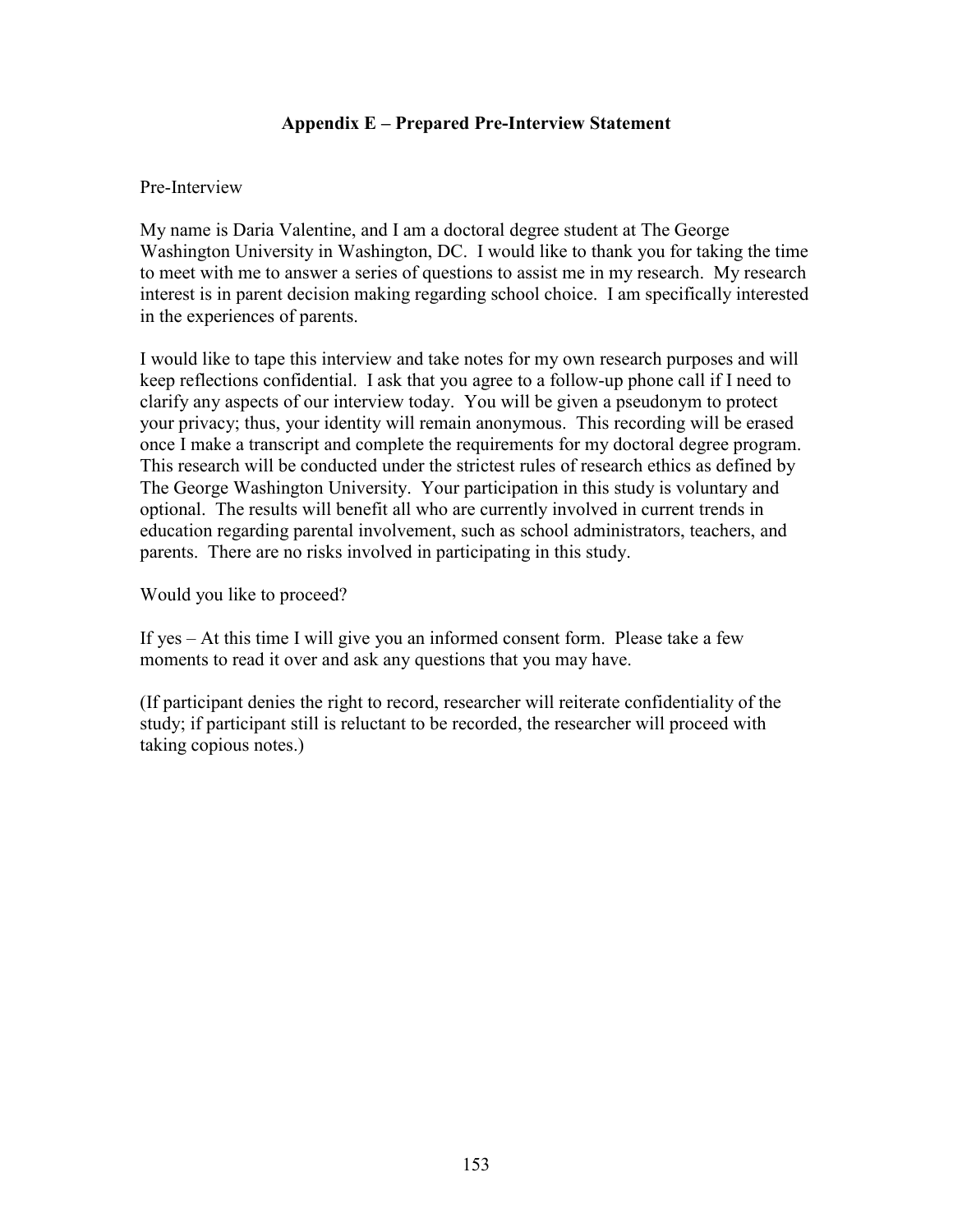#### **Appendix F – Interview Protocol**

- 1. Warm-up: Is your child currently enrolled in school? If so, how long has your child been in his or her current school? Describe the enrollment process and/or expectations for the school.
- 2. What type of school does your child(ren) attend? Probe: How did you choose this school?
- 3. What schools were available to you?
- 4. What are the most important things you want in a school?
- 5. What factors did you consider when choosing your child's school? Probe: Were these factors given equal weight?
- 6. What sources were used to gather information about the schools available to your child? Probe: How accessible was the information about the school? Probe: To what extent do you feel your sources were reliable?
- 7. How did you make a decision about the school that best fit your preferences?
- 8. What characteristics about your child influenced your decision making?
- 9. To what extent do you feel comfortable making decisions about your child's school? Probe: To what extent do you feel you have made the right decision?
- 10. What types of schools would you suggest for your school district?
- 11. Wrap-up: Is there anything that you would like to add?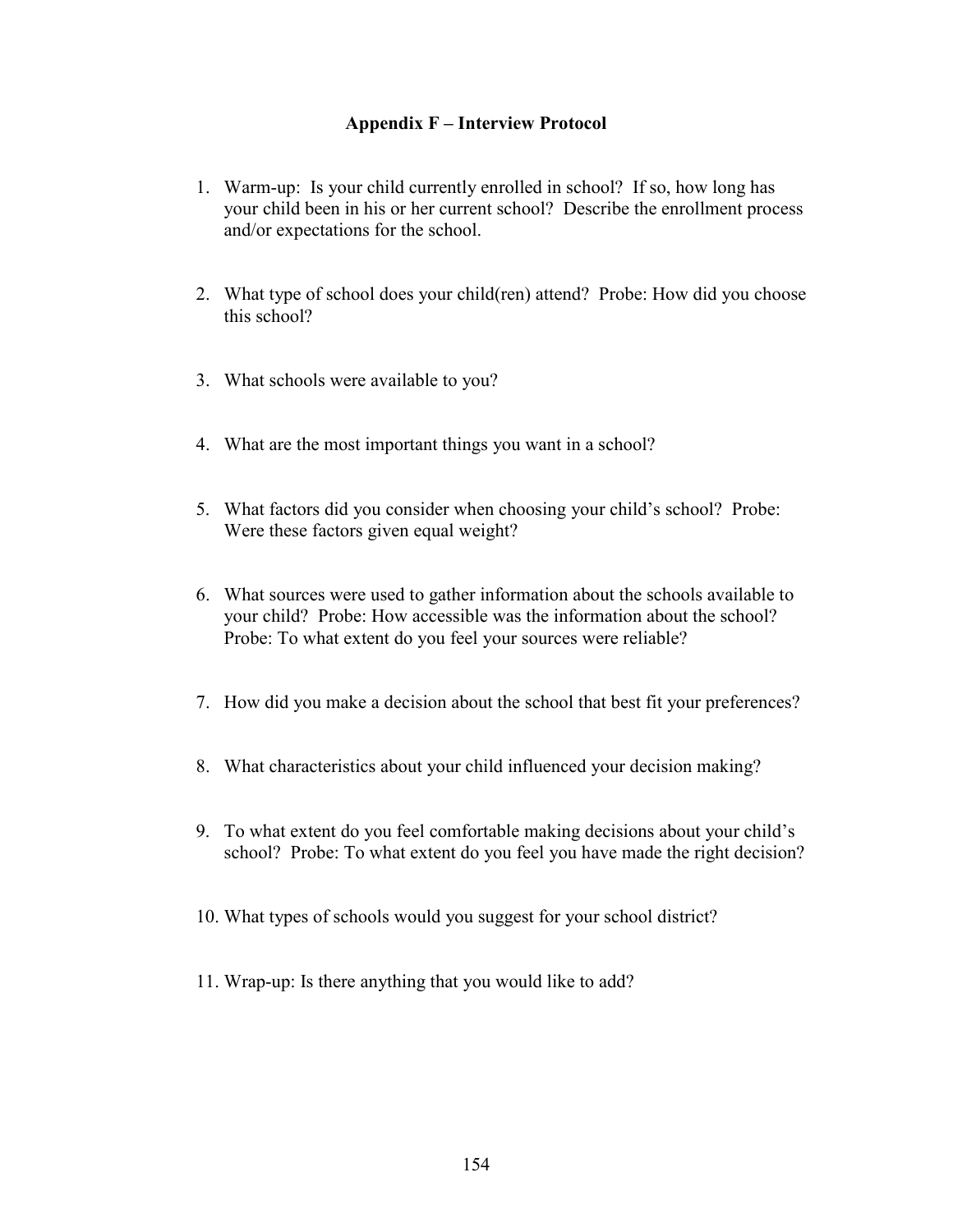## **Appendix G – Informed Consent Form**

The purpose of this dissertation research study is to explore parents' decision making regarding school choice. The researcher is interested in the parents' experiences in engaging in the school-choice process.

If you agree to participate in this study, you will be asked to do the following:

- 1. Complete a Parent Demographic Data Sheet.
- 2. Participate in a recorded interview session with the researcher for approximately one hour.
- 3. Allow the researcher to follow up with you via telephone if it is necessary to clarify any information from the initial interview.

Additional information:

- 1. Each parent in this study will be assigned a pseudonym and will remain anonymous.
- 2. Recordings of the interviews will be erased once they have been transcribed and the researcher has completed the requirements for the doctoral degree.
- 3. Participation in this study is voluntary. In addition, you are free to withdraw at any time.
- 4. The risks in this study are minimal. All results will be published without names or identifying characteristics.
- 5. The results of this study will benefit all who are currently involved in current trends in education regarding parental involvement, including school administrators, teachers, and parents.

Thank you for your willingness to contribute to this research.

**Contact Information:** The researcher listed below may be reached to answer questions about the research subjects' rights or related matters.

Daria N. Valentine, The George Washington University Dariavalentine08@gmail.com 301.758.2054

You may also contact:

Dr. Linda Lemasters, Associate Professor of Educational Administration at The George Washington University at lindal@gwu.edu or at 804.693.9189

Or

The Office of Human Research, ohrirb@gwu.edu or 202-994-2715)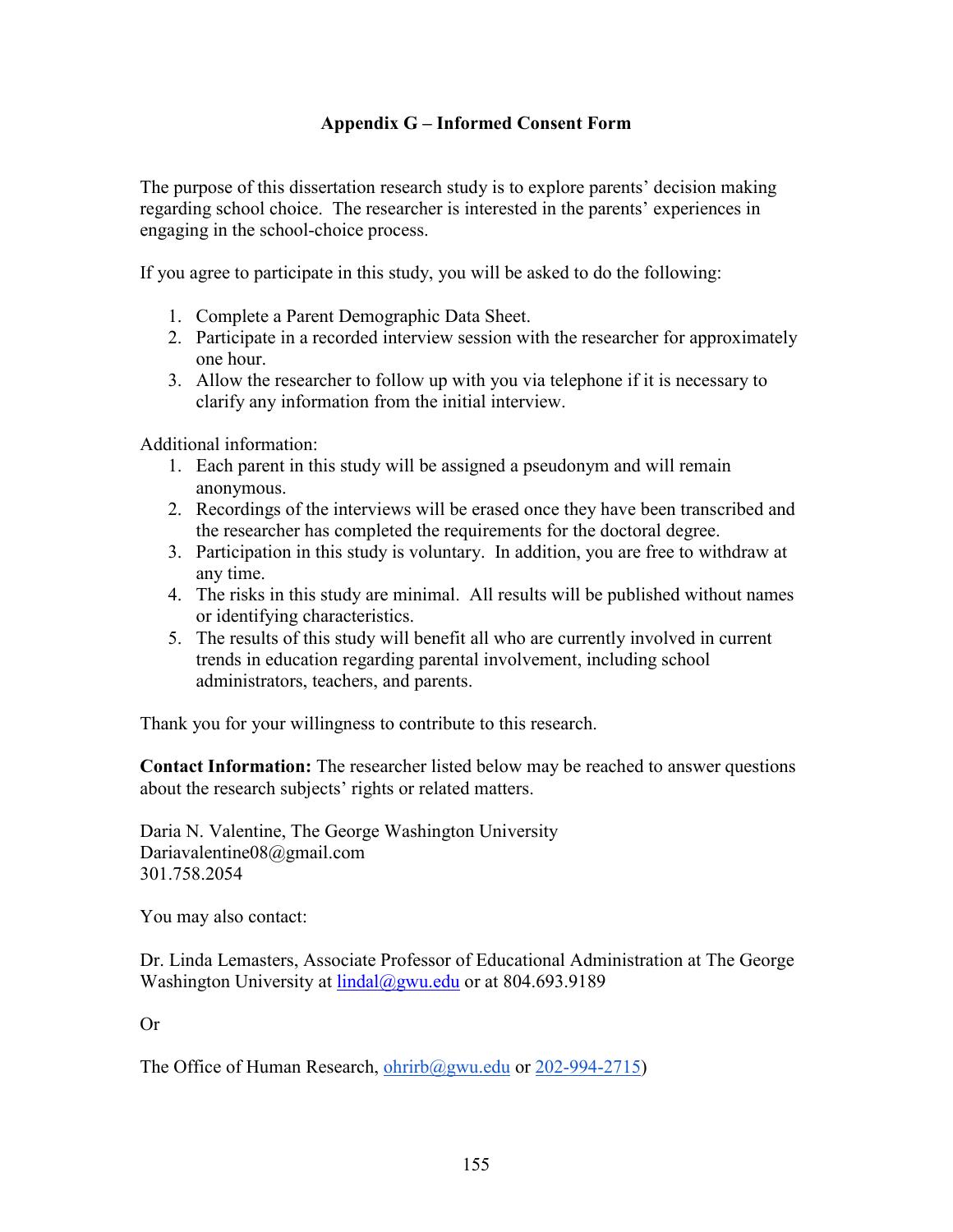## **Appendix H – Parent Demographic Data Sheet**

The following information is designed to give the researcher background information that will assist with the interpretation of the research data. Your responses are voluntary and will remain completely confidential. Please answer all of the questions to the best of your ability. Thank you for your participation in this research study.

|                                                                    | $1.$ Age:                                                                           |                                                                                      |  |  |  |  |
|--------------------------------------------------------------------|-------------------------------------------------------------------------------------|--------------------------------------------------------------------------------------|--|--|--|--|
| 2.                                                                 | Gender:                                                                             | M F                                                                                  |  |  |  |  |
|                                                                    | 3. Race:                                                                            |                                                                                      |  |  |  |  |
|                                                                    | 4. Education Level:                                                                 | (Grade school, High School, Technical/Trade, 2yr/4yr<br>Degree, Master's, Doctorate) |  |  |  |  |
|                                                                    | 5. Employed:                                                                        | $Y$ N                                                                                |  |  |  |  |
|                                                                    |                                                                                     | 6. Marital Status: Single Communicative with partner Communications and Married      |  |  |  |  |
|                                                                    |                                                                                     | Divorced _______ Remarried _______ Widowed                                           |  |  |  |  |
| 7.                                                                 | Number of children:                                                                 |                                                                                      |  |  |  |  |
| 8.                                                                 | Grade Band:<br>Child $1$<br>(PreK, Elementary (K-5), Middle $(6-8)$ , High $(9-12)$ |                                                                                      |  |  |  |  |
|                                                                    | Child 2 $\overline{\phantom{0}}$                                                    | (PreK, Elementary (K-5), Middle $(6-8)$ , High $(9-12)$                              |  |  |  |  |
| Child 3<br>(PreK, Elementary (K-5), Middle $(6-8)$ , High $(9-12)$ |                                                                                     |                                                                                      |  |  |  |  |
| Child 4<br>(PreK, Elementary (K-5), Middle $(6-8)$ , High $(9-12)$ |                                                                                     |                                                                                      |  |  |  |  |
|                                                                    |                                                                                     | Child $5$<br>(PreK, Elementary (K-5), Middle $(6-8)$ , High $(9-12)$                 |  |  |  |  |
| Please do not write below this line.                               |                                                                                     |                                                                                      |  |  |  |  |

 $P#$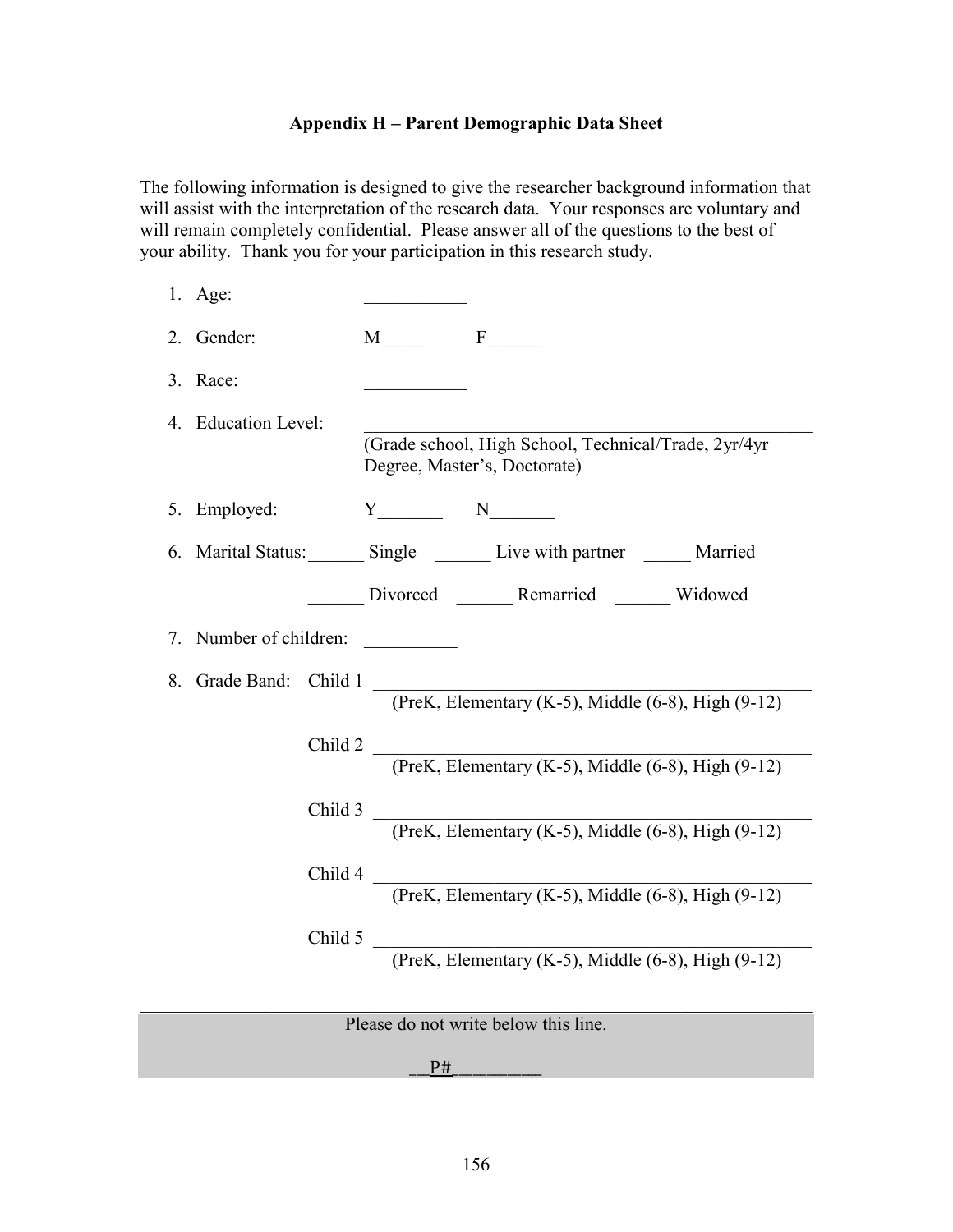# **Appendix I - Research Question Alignment to Theoretical Framework and Interview Questions**

| Research questions                                                                                                      | Theoretical framework                                           | Interview questions                                                                 |
|-------------------------------------------------------------------------------------------------------------------------|-----------------------------------------------------------------|-------------------------------------------------------------------------------------|
| How do parents from a diverse Mid-Atlantic<br>urban-suburban county make school-choice<br>decisions for their children? | Rational choice theory                                          |                                                                                     |
| What factors do parents consider when<br>choosing a school for their children?                                          | Parental role construction theory and<br>rational choice theory | What type of school does your child<br>currently attend?                            |
|                                                                                                                         |                                                                 | Did you choose this school among<br>others, or were you assigned to this<br>school? |
|                                                                                                                         |                                                                 | What schools were available to you?                                                 |
|                                                                                                                         |                                                                 | What are the most important things you<br>want in a school?                         |
|                                                                                                                         |                                                                 | What factors did you consider when<br>choosing your child's school?                 |
|                                                                                                                         |                                                                 | Were these factors given equal weight?                                              |
| How do parents gather information about the<br>schools available to their children?                                     | Parental self-efficacy                                          | How did you gather information about<br>the schools available to your child?        |
|                                                                                                                         |                                                                 | What sources were used to gather<br>information?                                    |